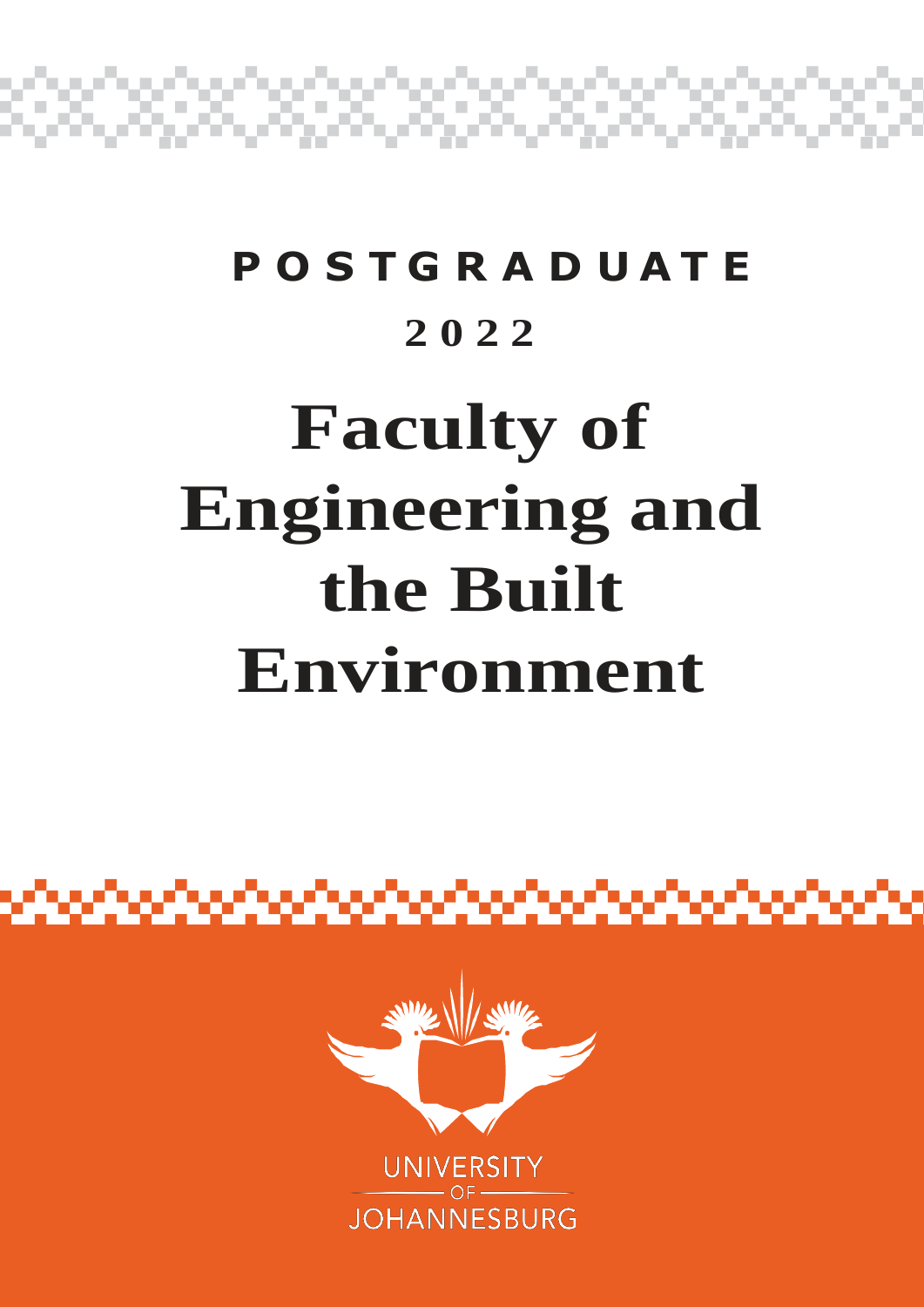#### UNIVERSITY OF JOHANNESBURG Faculty Regulations for Engineering and the Built Environment

Rules and Regulations book with the copy on the Internet.

The electronic copy is updated regularly.

The University reserves the right to supplement, delete or change any part of a regulation without prior

notice

## **TABLE OF CONTENTS**

| <b>GENERAL INFORMATION: Faculty Management</b> |                                                                  |                         |  |
|------------------------------------------------|------------------------------------------------------------------|-------------------------|--|
|                                                |                                                                  | $\overline{5}$          |  |
| <b>Academic Departments</b>                    |                                                                  |                         |  |
|                                                | <b>FACULTY-SPECIFIC REGULATIONS</b>                              |                         |  |
|                                                |                                                                  | $\overline{7}$          |  |
| EB <sub>1</sub>                                | <b>Academic regulations</b>                                      | 7                       |  |
| EB2                                            | Postgraduate degree programmes offered                           | $\overline{\mathbf{7}}$ |  |
| EB <sub>3</sub>                                | <b>Admission and study requirements</b>                          | $\overline{\mathbf{8}}$ |  |
| EB <sub>4</sub>                                | <b>Higher Degrees</b>                                            | $\overline{\mathbf{8}}$ |  |
| EB <sub>5</sub>                                | <b>Obtaining a qualification</b>                                 | 10                      |  |
| EB <sub>6</sub>                                | <b>Registration requirements</b>                                 | $\overline{12}$         |  |
| EB7                                            | <b>Fees payable</b>                                              | $\overline{12}$         |  |
| EB <sub>8</sub>                                | <b>Plagiarism</b>                                                | $\overline{12}$         |  |
| EB9                                            | POSTGRADUATE DIPLOMA PROGRAMMES                                  | 14                      |  |
| EB9.1                                          | <b>PGDip in Quality E6Q20Q</b>                                   | $\overline{14}$         |  |
| EB9.2                                          | <b>PGDip in Operations Management E6OM0Q</b>                     | $\overline{15}$         |  |
| EB9.3                                          | <b>PGDip in Management Services E6MS0Q</b>                       | 16                      |  |
|                                                | <b>BACHELOR OF ENGINEERING TECHNOLOGY HONOURS</b>                |                         |  |
| <b>EB10</b>                                    | <b>PROGRAMMES</b>                                                | 17                      |  |
| EB10.1                                         | <b>BSc Hons in Construction Management H6CM0Q</b>                | $\overline{17}$         |  |
| EB10.2                                         | <b>BSc Hons in Construction Project Management H6CP0Q</b>        | 18                      |  |
| EB10.3                                         | <b>BSc Hons in Health and Safety Management H6HS0Q</b>           | 19                      |  |
| EB10.4                                         | <b>BSc Hons in Quantity Surveying H6QS0Q</b>                     | 19                      |  |
| EB10.5                                         | <b>Bachelor of Mine Surveying Honours H6MS0Q</b>                 | $\overline{20}$         |  |
| EB10.6                                         | Bachelor of Urban and Regional Planning Honours H6URBQ           | $\overline{21}$         |  |
| EB10.7                                         | <b>BEngTech Hons in Chemical Engineering H6CE0Q</b>              | $\overline{22}$         |  |
| EB10.8                                         | BEngTech Hons in Industrial Engineering H6IN0Q                   | $\overline{23}$         |  |
| EB10.9                                         | <b>BEngTech Hons in Electrical Engineering H6EL0Q</b>            | $\overline{24}$         |  |
| EB10.10                                        | <b>BEngTech Hons in Mechanical Engineering H6ME0Q</b>            | $\overline{25}$         |  |
| EB10.11                                        | <b>BEngTech Hons in Metallurgical Engineering</b>                | $\overline{26}$         |  |
| EB10.12                                        | <b>BEngTech Hons Mining Engineering H6EM0Q</b>                   | 28                      |  |
| <b>EB11</b>                                    | <b>MASTERS PROGRAMMES</b>                                        | 29                      |  |
| EB11.1                                         | MEng: Electrical and Electronic (Research-based) M6ER1Q          | $\overline{29}$         |  |
| EB11.2                                         | MEng: Mechanical (Research-based) M6MR3Q                         | 30                      |  |
| EB11.3                                         | MEng: Civil (Research-based) M6CR4Q                              | $\overline{31}$         |  |
| EB11.4                                         | MEng: Engineering Management (Coursework) M6MC5Q                 | $\overline{32}$         |  |
| EB11.5                                         | MEng: Engineering Management (Research-based) M6MR6Q             | 33                      |  |
| EB11.6                                         | <b>MEng: Structural Engineering (Lectured) M6CSEQ</b>            | 35                      |  |
| EB11.7                                         | <b>Master of Sustainable Urban Planning and Development</b>      | 36                      |  |
| EB11.8                                         | Master of Micro and Nanoelectronics Engineering degree programme | 38                      |  |
| EB11.9                                         | <b>Master of Sustainable Mining (Research-based)</b>             | 40                      |  |
| EB11.10                                        | <b>Master of Industrial Engineering M6IN0Q</b>                   | 41                      |  |
| EB11.11                                        | Master of Urban and Regional Planning M6UP0Q                     | 42                      |  |
| EB11.12                                        | <b>Master of Operations Management M6OP0Q</b>                    | 42                      |  |
| EB11.13                                        | <b>MSc in Quantity Surveying M6QS0Q</b>                          | 43                      |  |
| EB11.14                                        | <b>Master of Mineral Resource Governance M6MR0Q</b>              | 44                      |  |
| EB11.15                                        | <b>Master of Physical Metallurgy M6PM0Q</b>                      | 45                      |  |
| EB11.16                                        | <b>Master of Chemical Engineering M6CE0Q</b>                     | 45                      |  |
| EB11.17                                        | <b>Master in Sustainable Energy M6SE0Q</b>                       | 46                      |  |
| EB11.18                                        | <b>Master of Sustainable Mining M6SMMQ</b>                       | 47                      |  |
| EB11.19                                        | Master of Sustainable Urban Planning and Development M6MUPQ      | 48                      |  |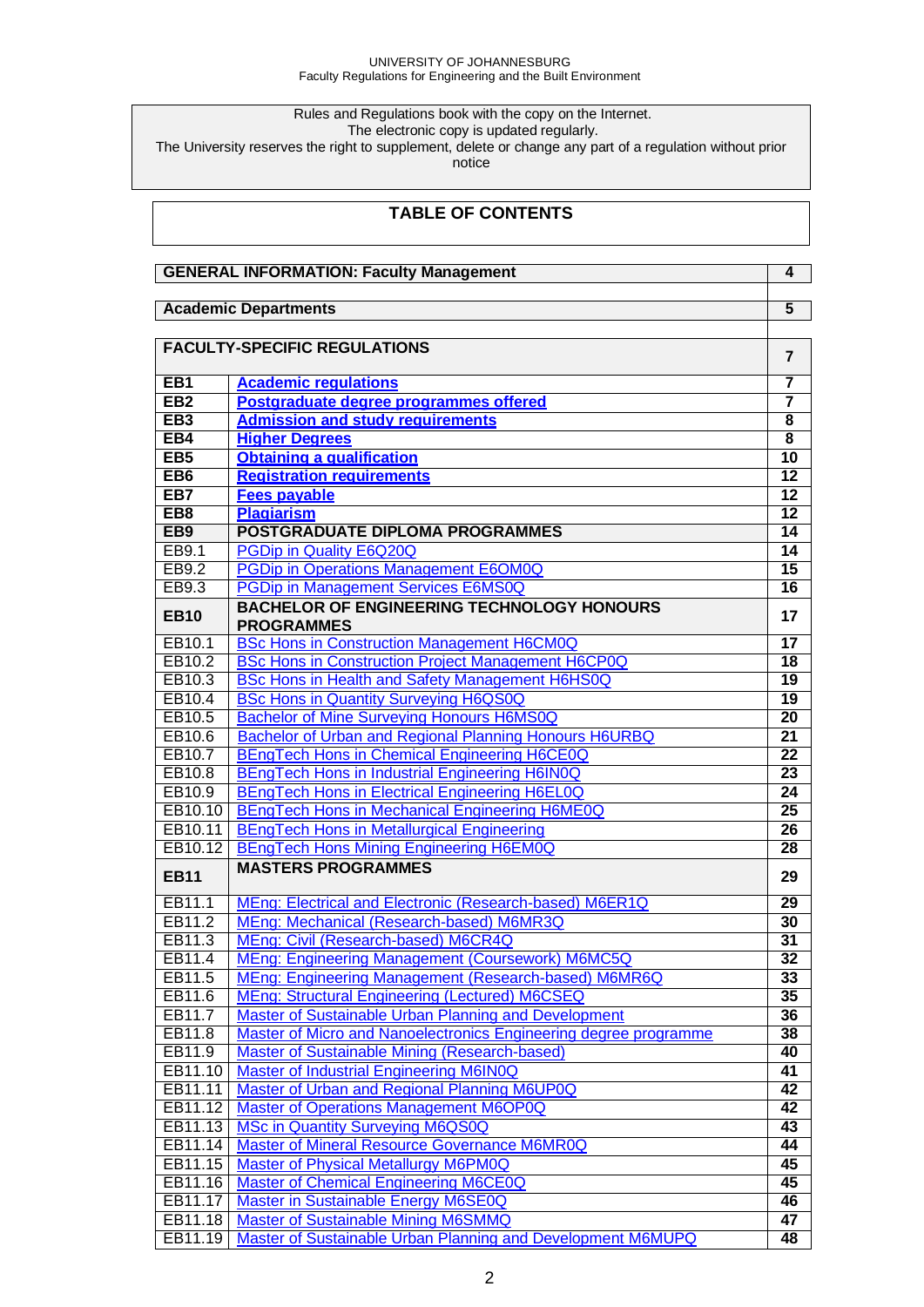#### UNIVERSITY OF JOHANNESBURG

| Faculty Regulations for Engineering and the Built Environment |                                                                        |                 |  |  |
|---------------------------------------------------------------|------------------------------------------------------------------------|-----------------|--|--|
| EB11.20                                                       | Master of Sustainable Urban Planning and Development: Smart Cities and | 49              |  |  |
|                                                               | <b>Regions M6MU1Q</b>                                                  |                 |  |  |
| EB11.21                                                       | <b>Master in Systems Engineering M6SY0Q</b>                            | 50              |  |  |
| EB11.22                                                       | Master in Sustainable Energy M6SE0Q                                    | 51              |  |  |
| <b>EB12</b>                                                   | <b>ENGINEERING SCIENCE MAGISTER PHILOSOPHIAE PROGRAMMES</b>            | 52              |  |  |
| EB12.1                                                        | MPhil: Electrical and Electronic Engineering (Research-based) M6ER7Q   | 52              |  |  |
| EB12.2                                                        | MPhil: Mechanical Engineering (Research-based) M6MR8Q                  | $\overline{53}$ |  |  |
| EB12.3                                                        | MPhil: Civil Engineering (Research-based) M6CR9Q                       | 54              |  |  |
| EB12.4                                                        | MPhil: Engineering Management (Coursework) M6MC0Q                      | 55              |  |  |
| EB12.5                                                        | MPhil: Engineering Management (Research-based) M6MR2Q                  | $\overline{57}$ |  |  |
| <b>EB13</b>                                                   | <b>DOCTORAL DEGREE PROGRAMMES</b>                                      | 58              |  |  |
| EB13.1                                                        | PhD: Electrical and Electronic P6E01Q                                  | $\overline{58}$ |  |  |
| EB13.2                                                        | PhD: Mechanical P6M02Q                                                 | 59              |  |  |
| EB13.3                                                        | PhD: Civil P6C03Q                                                      | 60              |  |  |
| EB13.4                                                        | PhD: Engineering Management P6EM4Q                                     | 61              |  |  |
| EB13.5                                                        | PhD: Chemical P6CHEQ                                                   | 63              |  |  |
| EB13.6                                                        | PhD: Metallurgy P6METQ                                                 | 64              |  |  |
| EB13.7                                                        | PhD: Operations Management P6OPMQ                                      | 65              |  |  |
| EB13.8                                                        | PhD: Quantity Surveying P6QS0Q                                         | 66              |  |  |
| EB13.9                                                        | PhD: Construction Management P6CONQ                                    | 67              |  |  |
| EB13.10                                                       | <b>PhD: Industrial Engineering P6INDQ</b>                              | 68              |  |  |
| EB13.11                                                       | PhD: Engineering Education P6EE0Q                                      | 69              |  |  |
| EB13.12                                                       | PhD: Quality Engineering P6QE1Q                                        | $\overline{70}$ |  |  |
| EB13.13                                                       | PhD: Urban and Regional Planning P6IUP0Q                               | 70              |  |  |
| EB13.14                                                       | <b>PhD: Data Science</b>                                               | 71              |  |  |
|                                                               |                                                                        |                 |  |  |

| $ $ EB14 | <b>MODULE DESCRIPTIONS</b> |  |
|----------|----------------------------|--|

3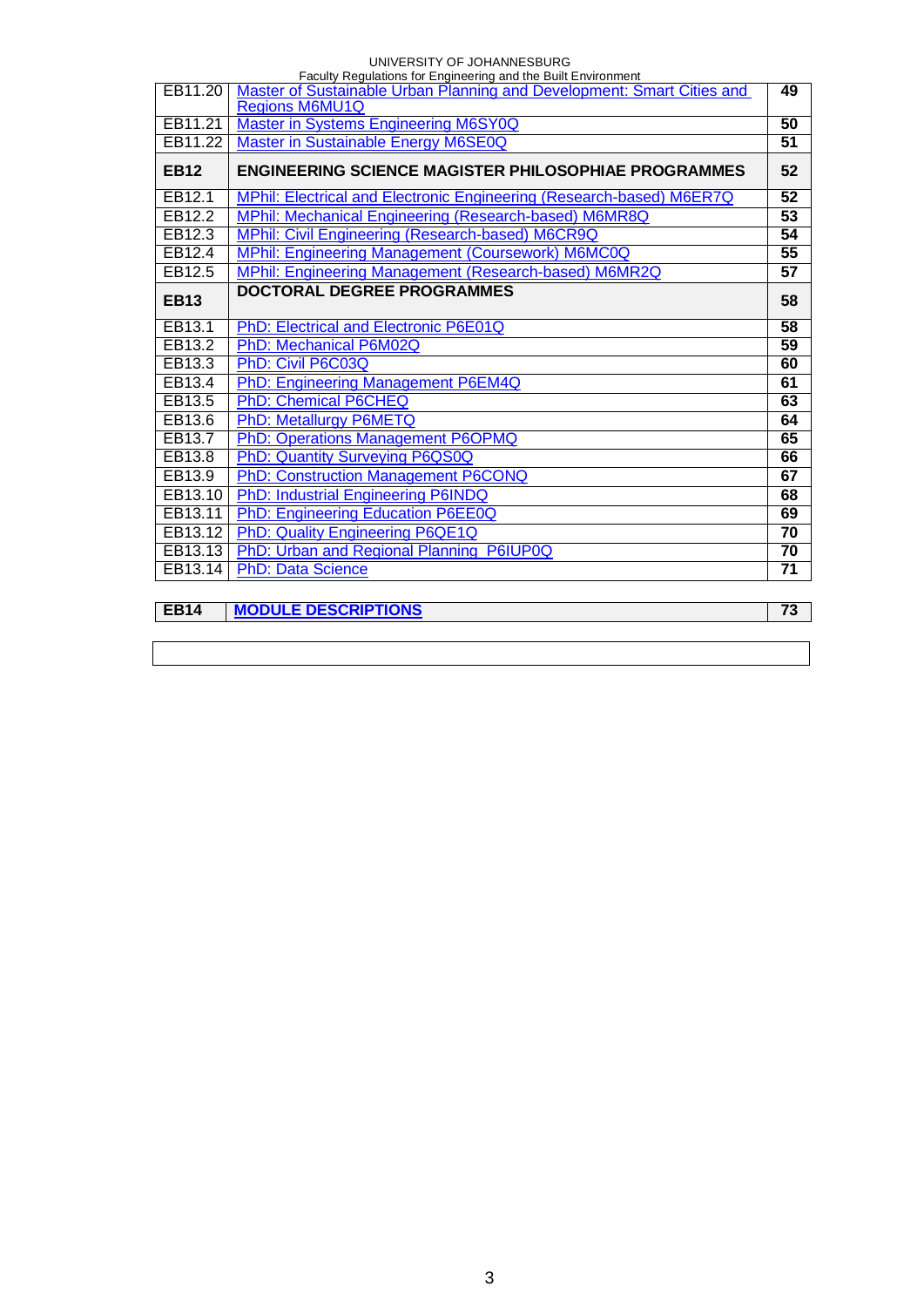## **GENERAL INFORMATION AND CONTACT DETAILS**

#### **GENERAL INFORMATION AND CONTACT DETAILS**

**Executive Dean Prof Daniel Mashao** *PhD (Engineering, Brown University, RI, USA)*

**Secretaries of the Executive Dean:** Auckland Park Campus

**Ms D Layte** 011 559 2114

Doornfontein Campus **Ms N Nkosi** 011 559 6165

#### **Vice Deans**

**Postgraduate Research and Innovation Prof Y Sun** 

**Secretary of the Vice Dean:** Ms N Nkosi

011 559 6165

**Teaching & Learning and Operations Prof Didier Nyembwe**

**Secretary of the Vice Deans**: **Ms R Mogola**

#### **Heads of School**

**Civil Engineering and the Built Environment Dr Jeffrey Mahachi** *Pr. Eng., Pr.CPM, PhD (Wits), MSc Eng. (Surrey, UK), M.IT (UP), BSc Eng. (Hons) (UZ), FSAICE* **Secretary**: **Ms N Engelbrecht**

 Electrical and Electronic Engineering **Prof Thokozani Shongwe Secretary:** Ms LM Jayiya

 Mechanical and Industrial Engineering **Dr Samuel L Gqibani Secretary**:Mr T Mtshali

**Mining, Metallurgy and Chemical Prof Peter Olubambi Engineering Secretary**: **Ms N Radebe**

**Head of Faculty Administration Ms Lungiswa Bobi**

Secretary to the Head of Faculty Administration **Ms Charlene Teixeira**

#### **Faculty Finance Mr. S Masha**

#### **POSTAL ADDRESSES:**

Faculty of Engineering and the Built Environment University of Johannesburg PO Box 524 AUCKLAND PARK 2006

011 559 6934

011 559 3511 011 559 6521 011 559 3760 011 559 6817

011 559 2119

011 559 2119

011 559 2108

Faculty of Engineering and the Built Environment University of Johannesburg PO Box 17911 DOORNFONTEIN 2028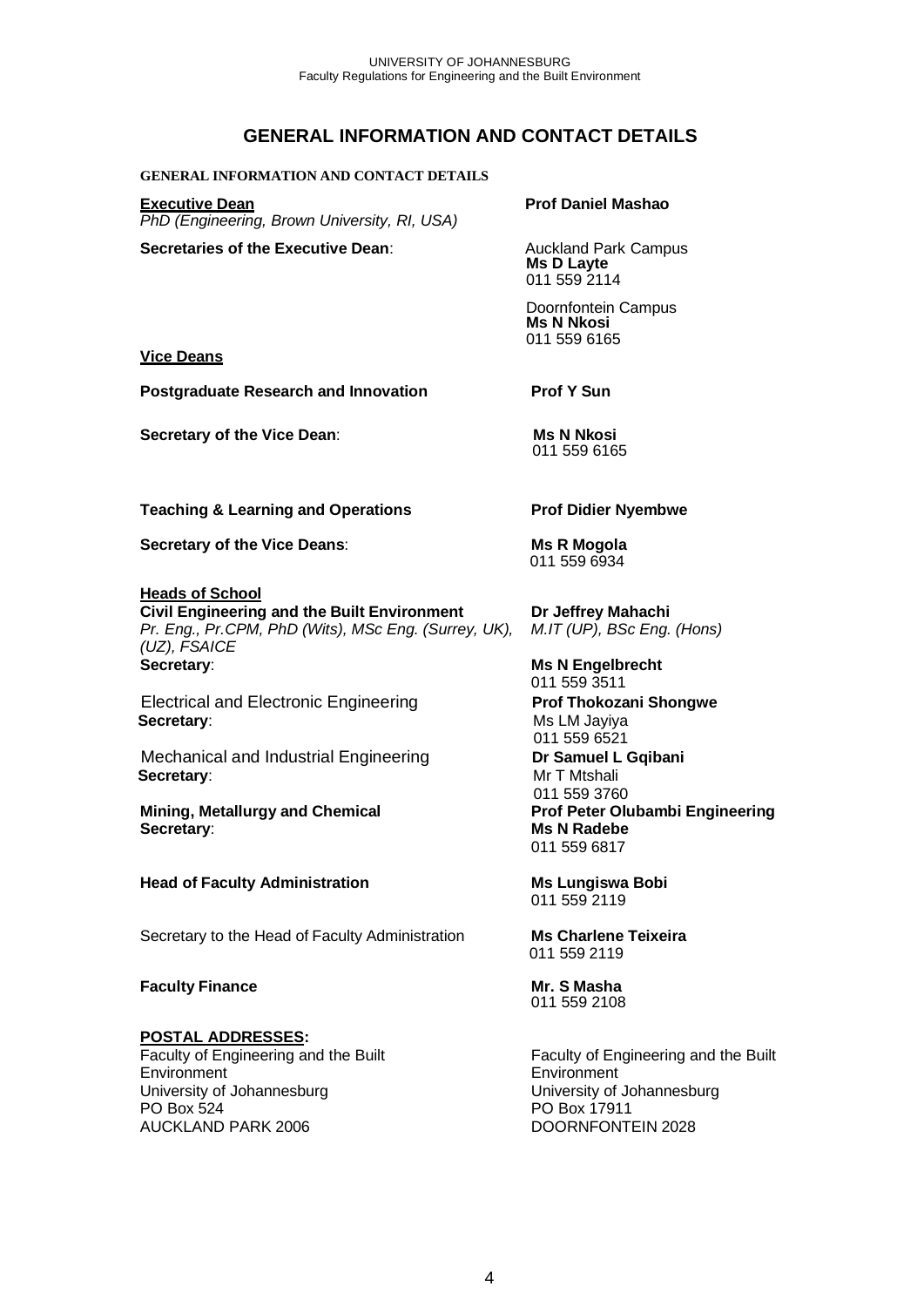#### **Academic Departments**

#### **SCHOOL OF CIVIL ENGINEERING AND THE BUILT ENVIRONMENT**

#### **Civil Engineering Science – Auckland Park Campus**

Head of Department: Prof M Ferentinou Departmental Secretary: Ms Lerato Mahlangu Tel: 011 559 2342

#### **Civil Engineering Technology – Doornfontein Campus**

Head of Department: Mr German Nkhonjera Departmental Secretary: Ms Kedibone Maganadisa Telephone: 011 559 6415

#### **Construction Management and Quantity Surveying – Doornfontein Campus**

Head of Department: Dr Molusiwa Ramabodu Departmental Secretary: Ms Corlia Jordaan Telephone: 011 559 6056

#### **Town and Regional Planning – Doornfontein Campus**

Head of Department: Prof Trynos Gumbo Departmental Secretary: Ntakana Natasha Telephone: 011 559 6428

#### **SCHOOL OF ELECTRICAL ENGINEERING**

#### **Department of Electrical and Electronic Engineering Science – Auckland Park Campus**

Head of Department: Prof Khmaies Ouahada Departmental Secretary: Ms Mudzunga Roana Telephone: 011 559 2147

#### **Department of Electrical Engineering Technology – Doornfontein Campus** Head of Department: Dr P Bokoro Departmental Secretary: Ms Melanie van der Voorden-Bester Telephone: 011 559 6106

#### **SCHOOL OF MECHANICAL AND INDUSTRIAL ENGINEERING**

**Department of Mechanical Engineering Science – Auckland Park Campus** Head of Department: Prof Tien Chien Jen Departmental Secretary: Ms Elma Taylor Telephone: 011 559 2386

#### **Department of Mechanical and Industrial Engineering Technology – Doornfontein Campus**

Head of Department: Dr Madindwa Mashinini Departmental Secretary: Ms Lindelwa Bolilitye Telephone: 011 559 6163

#### **Department of Quality and Operations Management – Doornfontein Campus**

Head of Department: Dr N Sukdeo Departmental Secretary: Moloko Ramaboea Telephone: 011 559 1206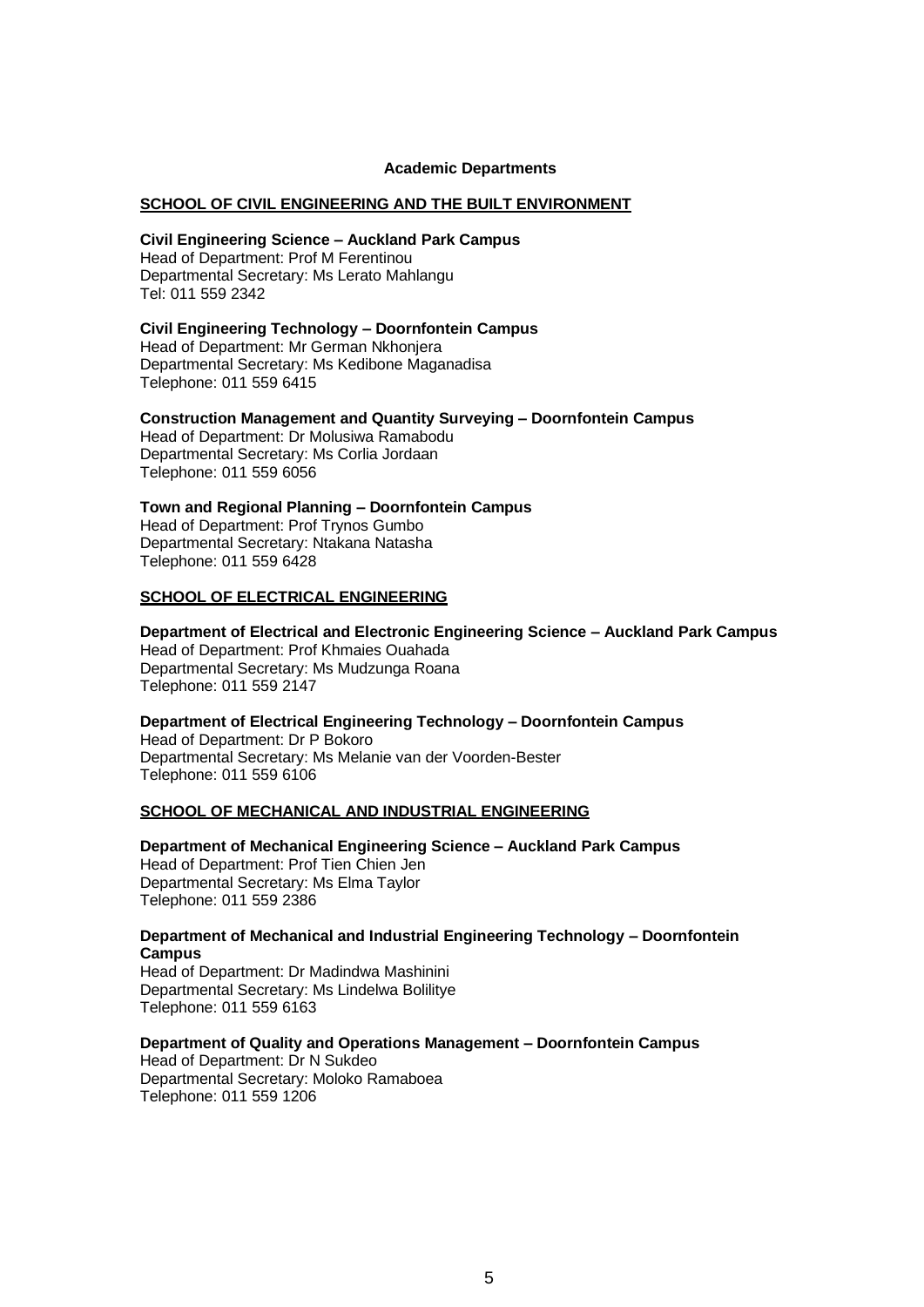#### **SCHOOL OF MINES, METALLURGY AND CHEMICAL ENGINEERING**

**Department of Chemical Engineering Technology – Doornfontein Campus** Head of Department: Prof Kapil Moothi Departmental Secretary: Ms Showneez Snyders Telephone: 011 559 6276

**Department of Metallurgy - Doornfontein Campus** 

Head of Department: Prof Elizabeth Makhatha Departmental Secretary: Nurse Nyelisani Telephone: 011 559 6169

**Department of Mining and Mine Surveying - Doornfontein Campus**

Head of Department: Prof Hennie Grobler Departmental Secretary: Ms Alta De Wet Telephone: 011 559 6186

#### **POSTGRADUATE SCHOOL OF ENGINEERING MANAGEMENT**

Head of School: Prof Jan-Harm Pretorius Administrative Assistant: Ms Gina Rautenbach Telephone: 011 559 3824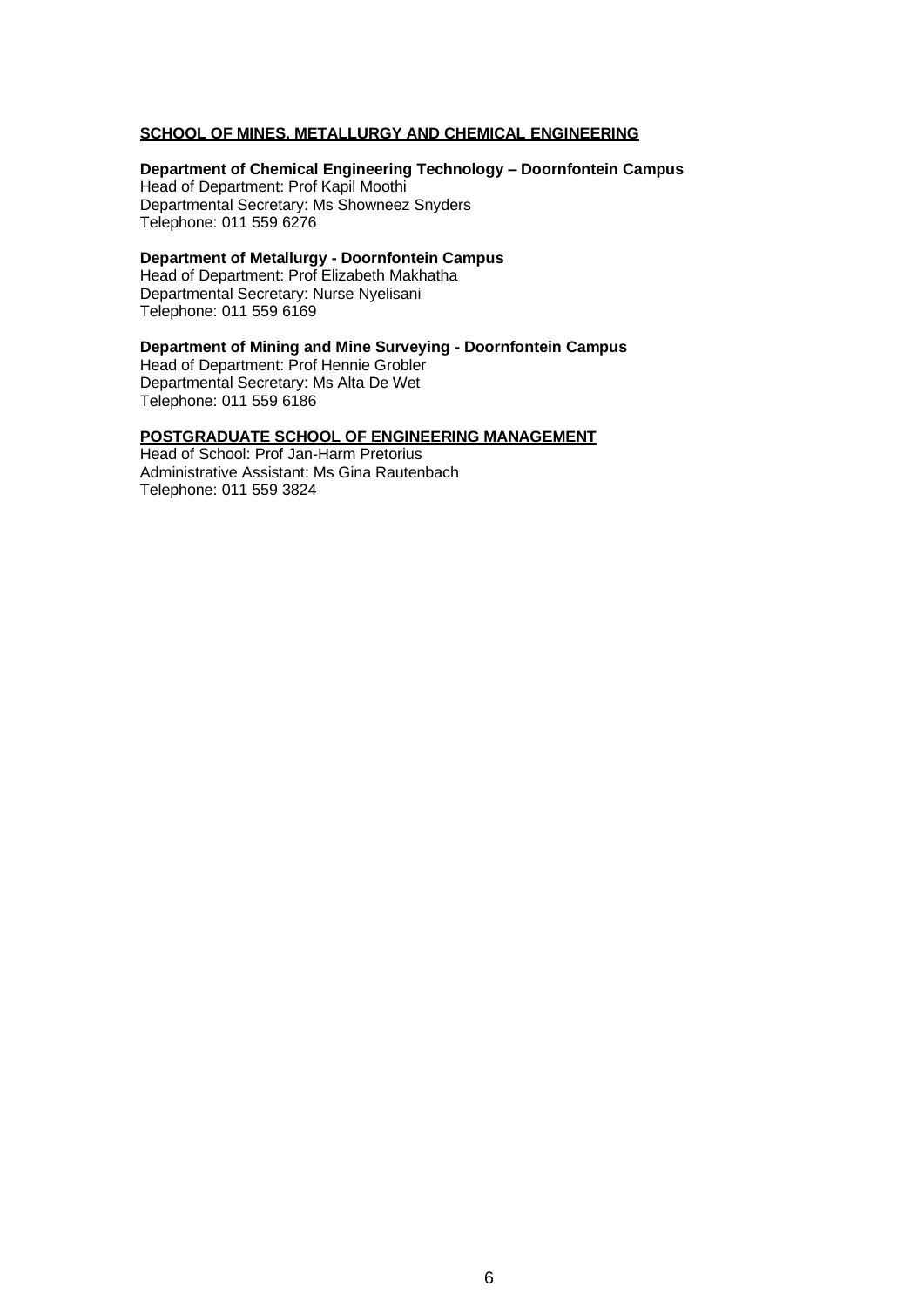## **FACULTY-SPECIFIC REGULATIONS**

## <span id="page-6-1"></span>**EB1 ACADEMIC REGULATIONS**

The Faculty Regulations should be read in conjunction with the *Academic Regulations* of the University of Johannesburg, which contains:

Admission requirements Registration regulations Credit and promotion requirements Exemption and recognition of prior learning (RPL) requirements Duration of programmes Teaching, learning and assessment Regulations for examinations and tests Academic regulations applicable to master's and Doctoral Degrees Regulations for a particular programme as provided in this publication Faculty postgraduate policy

#### <span id="page-6-0"></span>**EB2 POSTGRADUATE DEGREE PROGRAMMES OFFERED**

All engineering science research-based programmes (MEng, MPhil, PhD and DPhil) are offered on the Auckland Park Campus (APK), the coursework masters programmes (MEng (Engineering Management) and MPhil (Engineering Management)) are offered on the Auckland Park Bunting Road Campus (APB). The new programmes as well as the pipeline Tech qualification (Advanced Diploma, Postgraduate Diploma, Honours and D Tech) are offered on the Doornfontein Campus (DFC).

| Postgraduate degree programme  | Minimum study period |           | <b>Campus</b> |            |
|--------------------------------|----------------------|-----------|---------------|------------|
| Postgraduate Diploma           | PGDip                | 1 year    |               | <b>DFC</b> |
|                                |                      | full-time |               |            |
| <b>Bachelor of Engineering</b> | Hons                 | 1 year    |               | <b>DFC</b> |
| <b>Honours</b>                 |                      | full-time |               |            |
| Master of Engineering          | MEng                 | 1 year    | 2 years       | <b>APK</b> |
| (Research based)               |                      | full-time | part-time     |            |
| Master of Philosophy           | <b>MPhil</b>         | 1 year    | 2 years       | <b>APK</b> |
| (Research based)               |                      | full-time | part-time     |            |
| Master of Engineering          | MEng                 | 18 months | 2 years       | <b>APB</b> |
| (Lectured)                     |                      | full-time | part-time     |            |
| Master of Philosophy           | <b>MPhil</b>         | 18 months | 2 years       | <b>APB</b> |
| (Lectured)                     |                      | full-time | part-time     |            |
| Doctor of Technology           | <b>DTech</b>         | 2 years   | 3 years       | <b>DFC</b> |
|                                |                      | full-time | part-time     |            |
| Doctor Philosophy              | PhD                  | 2 years   | 3 years       | <b>APK</b> |
|                                |                      | full-time | part-time     |            |
| Doctor of Philosophy           | PhD                  | 2 years   | 3 years       | <b>APK</b> |
|                                |                      | full-time | part-time     |            |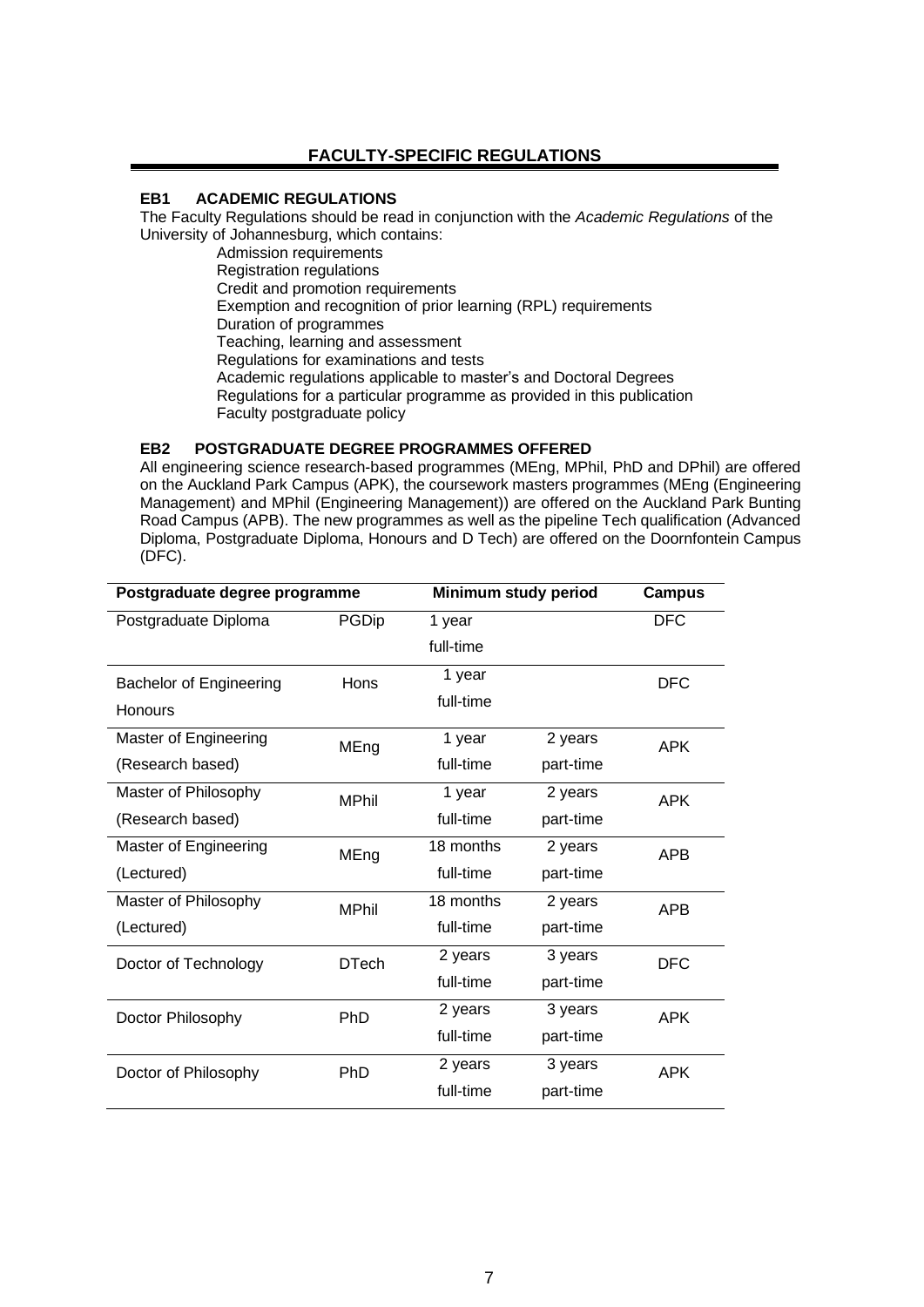#### **EB3 ADMISSION AND STUDY REQUIREMENTS**

Students applying for admission to a postgraduate master's degree will normally be required to hold a qualification at the level of an Honours degree, a four-year bachelor's degree, BTech degree or an equivalent qualification of an equivalent standard. Enrolment for a doctoral degree will normally require a master's degree in the relevant discipline. In addition, candidates for admission to master's and Doctoral degrees need to have obtained their previous degree with an average mark of at least 65%. All research applications should be accompanied by a research proposal.

The applications of students who do not satisfy the formal entrance requirements for a specific higher degree programme may be considered in terms of UJ's Recognition of Prior Learning Policy, which is binding on this matter. In case of foreign students, consideration of their application for admission is subject to the rules stipulated in the University's Academic Regulations.

All postgraduate students are expected to familiarise themselves with and adhere to the University's Code of Academic Ethics. For this purpose, all masters and doctoral research proposals must receive ethics clearance before a project can commence.

#### **EB4 HIGHER DEGREES**

#### **4.1 Master's Degrees**

- 4.3.1 Applicants register for a master's programme as follows:
	- (a) Coursework modules: First-year coursework applicants register in the first semester of the academic year in accordance with the registration dates set by the relevant faculty.
	- (b) Research module or programme first-year registration: Applicants register up to and including the second Friday in March, in which case residency begins in the first semester. Registration may also take place during the second semester up to and including the third Friday in July, in which case residency begins in the second semester.
	- (c) Renewal of registration for a minor dissertation or dissertation takes place during the first semester of the academic year as contained in the University's Year Programme.
	- (d) Failure to submit the research or minor research proposal within the time frame specified in the Higher Degrees Policy may result in cancellation of registration.
	- (e) Interruption of study may be granted by the Executive Dean for legitimate reasons, as reflected in the Higher Degrees Policy.

Allowance is made for a possible preregistration period during which a student will have limited access to university resources such as the library. This is done in accordance with the relevant Faculty Rules and Regulations.

- 4.3.2 Students register for a master's programme full-time or part-time in accordance with the specific requirements of the programme as contained in the relevant Faculty Rules and Regulations as approved by Senate, and with due regard to the programme qualification mix as approved by the DHET.
- 4.3.3 The minimum duration of a master's programme is one academic year. Residency less than the prescribed minimum study period may not be granted.
- 4.3.4 The maximum period of registration for a master's programme is two years full-time or three years part-time. Further registration may be granted by the relevant Executive Dean in accordance with the University's Higher Degrees Policy and the Higher Degrees Administration: Structures and Processes.
- 4.3.5 The approval of applicants' research proposals, supervisors, study fields and provisional and/or final titles of minor dissertations or dissertations takes place in accordance with the University's Higher Degrees Policy and faculty-specific regulations as determined by the relevant Faculty Board, approved by Senate and contained in the relevant Faculty Rules and Regulations.
- 4.3.6 Any amendment to a project or research title is done in accordance with faculty- specific requirements. The amendment is approved by the relevant Faculty Board or faculty higher degrees' committee and noted by the SHDC. A change in project title at any stage does not constitute valid grounds for the extension of registration, residency or formal duration of study.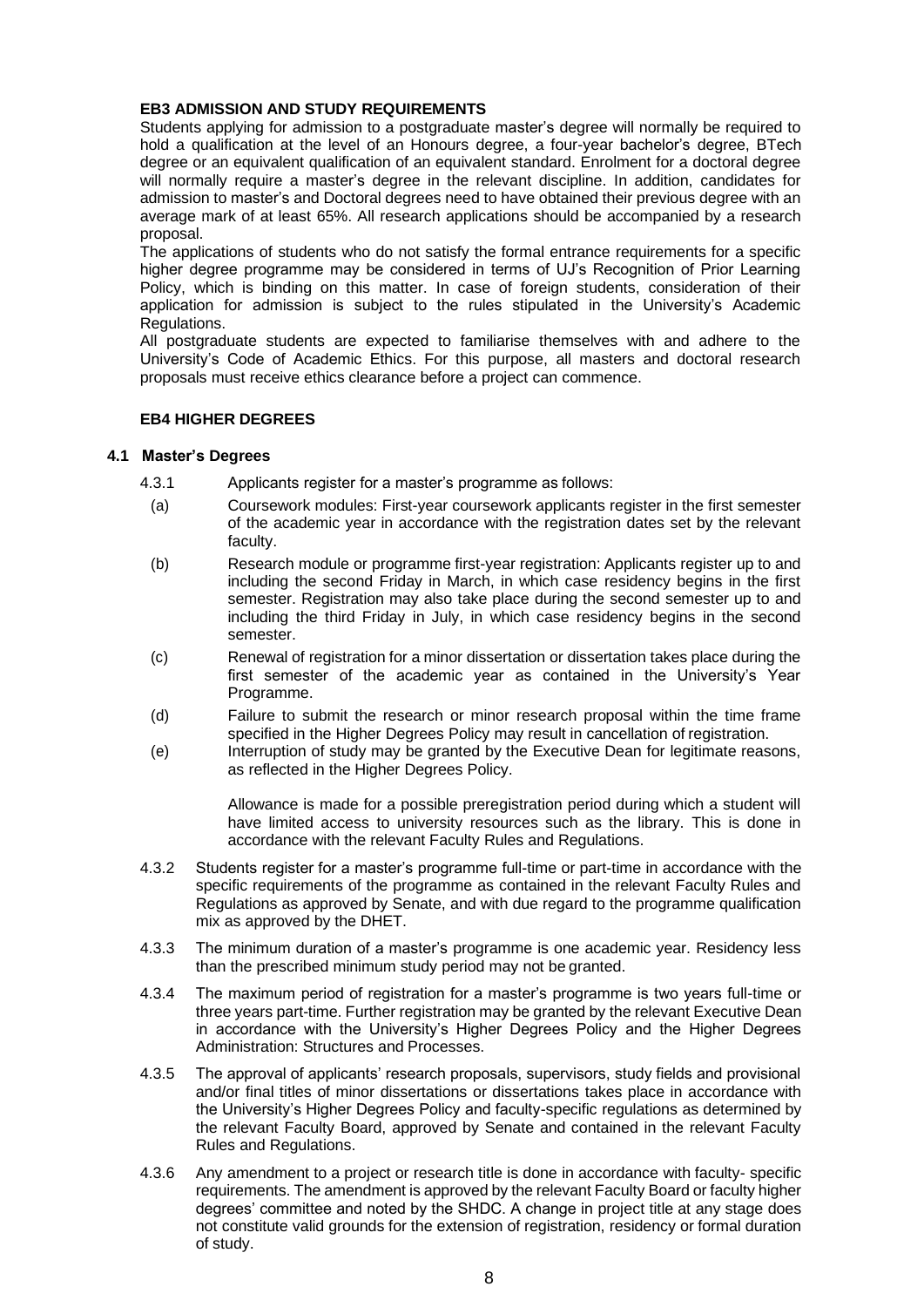- 4.3.7 The renewal of students' registration for a master's programme is subject to satisfactory progress in accordance with the University's Higher Degrees Policy and the Higher Degrees: Administration: Structures and Processes, faculty-specific requirements and, where applicable, professional regulatory requirements, with due regard also to the University's Enrolment Management Plan and subsequent throughput interventions.
- 4.3.8 If students' progress is unsatisfactory, the Faculty Board may decide to terminate their registration for the master's programme.

#### **4.2 Lectured Master's Degrees**

- 4.2.1 The final marks for the coursework modules will be published within 30 days after the final assessment opportunity.
- 4.2.2 Students who have failed a module twice will not be allowed to continue their studies in the same module at the University, except with permission of the Executive Dean on recommendation of the relevant Head of School after consultation with the Lecturer, or on recommendation of theFaculty's Examination and/or assessment Committee (Academic Regulation 6.6).
- 4.2.3 Appeals against academic exclusion for master's programme by coursework (i) Students may lodge an appeal against their academic exclusion (i.e. receiving a TF global result code for failing a module twice) at the faculty on the campus where the student is registered. (ii) Applicants who want to appeal must follow the prescribed administrative

procedure by submitting their motivation and supporting documents as well as other substantiating documents to the Executive Dean's office according to faculty guidelines and procedures and in accordance with UJ policies within 7 days after the results of the module has been published.

(iii) The Executive Dean's office will consider the appeals and may refuse or allow readmission.

(iii) The students will be notified of the outcome of the appeal.

(iv) The decision of the Executive Dean's office is final.

#### **4.3 Doctoral Degrees**

Faculty-specific rules and regulations related to doctoral programmes in addition to Academic Regulation 15 are determined by the relevant Faculty Board, considered by the Senate Higher Degrees Committee, approved by Senate and contained in the relevant Faculty Rules and Regulations.

#### **4.3.1 Admission**

- (a) For admission to a doctoral programme, applicants must have successfully completed a relevant master's programme in the same or relevant field of study or discipline as determined by the relevant Faculty Board, approved by the SHDC, ratified by Senate and contained in the relevant Faculty Rules and Regulations.
- (b) The extent to which applicants meet admission requirements is assessed by the relevant Head of Department, in consultation with the prospective supervisors, in accordance with the admission requirements for the particular doctoral programme determined by the Faculty Board, approved by Senate and contained in the relevant Faculty Rules and Regulations. The Head of Department, in consultation with the relevant Executive Dean, may set additional admission requirements, as approved by the relevant faculty higher degrees' committee, for a particular student.
- (c) In the case of interdisciplinary doctoral programmes, additional admission requirements may be set by the two or more relevant interdisciplinary fields, departments or faculties, approved by Senate and contained in the relevant Faculty Rules and Regulations.
- (d) The relevant Head of Department (where applicable) may initiate the University's Policy on RPL to award academic status equivalent to that of a master's degree to enable applicants to gain access to a doctoral programme. Each individual case is considered by the relevant Faculty Board, submitted to the Senate Higher Degrees Committee for consideration and approved by Senate.
- (e) The University reserves the right not to admit applicants to a particular doctoral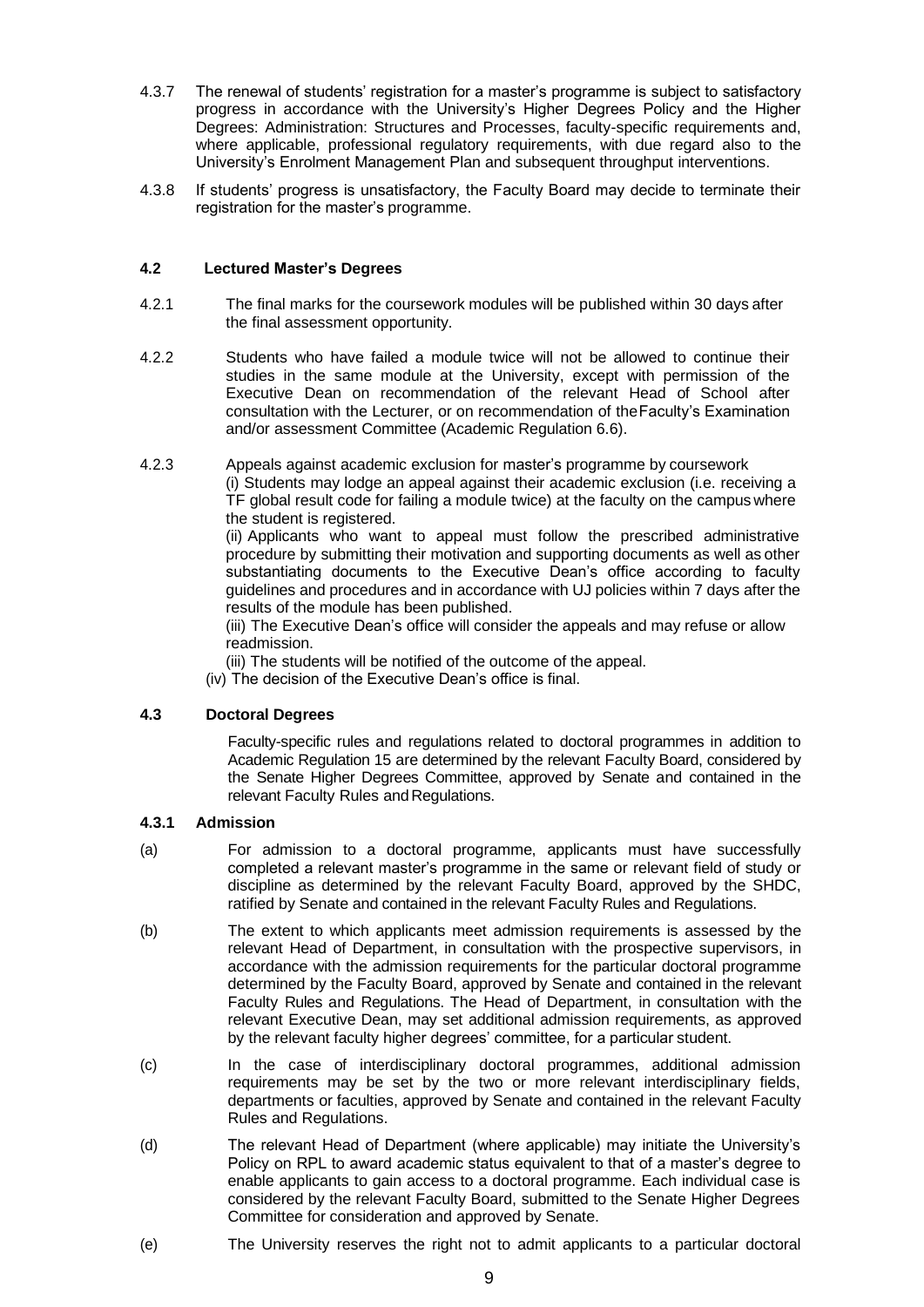programme in accordance with the programme-specific selection criteria and other relevant criteria or if the department lacks adequate supervision capacity. Compliance with minimum admission requirements does not constitute automatic right of admission to the programme.

- (f) The success of an international application depends on both the confirmation of academic acceptance and the obtaining of the necessary statutory documentation and state approval.
- (g) Applicants who have applied for admission and have been refused may request written reasons for such refusal from the relevant Head of Department or Executive Dean.

#### <span id="page-9-0"></span>**EB5 OBTAINING A QUALIFICATION**

A qualification is awarded or conferred with distinction if the requirements below are met: Duration:

- (i) Students must complete an undergraduate programme in the minimum period of study specified for the programme, unless the Executive Dean has approved a longer period of study for legitimate reasons.
- (ii) Students must complete an honours qualification, advanced diploma or postgraduate diploma within one year if registered full time and within two years if registered part time.
- (iii) Students must complete a master's qualification within one-year full time and two years' part time.
- (b) Average final mark for the qualification:
	- (i) Students must achieve a weighted and/or proportional calculated average final mark for an undergraduate qualification of at least 75% as determined by the Faculty Board, approved by Senate and contained in the Faculty Rules and Regulations.
	- (ii) Students must achieve an average final mark for an honour's qualification, advanced diploma or postgraduate diploma of at least 75% calculated by weighting the final marks for all the modules comprising the qualification in accordance with the NQF credit values allocated to the modules.
	- (iii) Students for a master's qualification by dissertation must achieve a final mark of at least 75% for the dissertation.
	- (iv) Students for a master's qualification by coursework must achieve an average final mark for the qualification of at least 75% calculated by weighting the average final marks for all the coursework modules and the final mark for the minor dissertation in accordance with the credit values allocated to all the coursework modules and the minor dissertation respectively (for example, if the credit value of the minor dissertation represents 40% of the total credit value of the qualification, the average final mark for the qualification will be weighted in the proportion of 40 for the minor dissertation and 60 for all the coursework modules).
	- (v) Decimal marks may be rounded upwards or downwards in accordance with the decision taken by the Faculty Assessment Committee concerned.
- (c) A student must never have failed a module as a first attempt in the relevant programme.
- (d) A student must have obtained a minimum mark of 65% in every prescribed module at NQF 7 in the qualification, in the case of a master's qualification by coursework, in the minor dissertation as well
- (e) Students for an honour's qualification, advanced diploma or postgraduate diploma must have been registered for the full curriculum as prescribed for each academic year on a full-time or part-time basis, as the case may be.
- (f) If students are transferred from another Higher Education Institution in the same qualification to UJ, the same requirements as stated shall apply.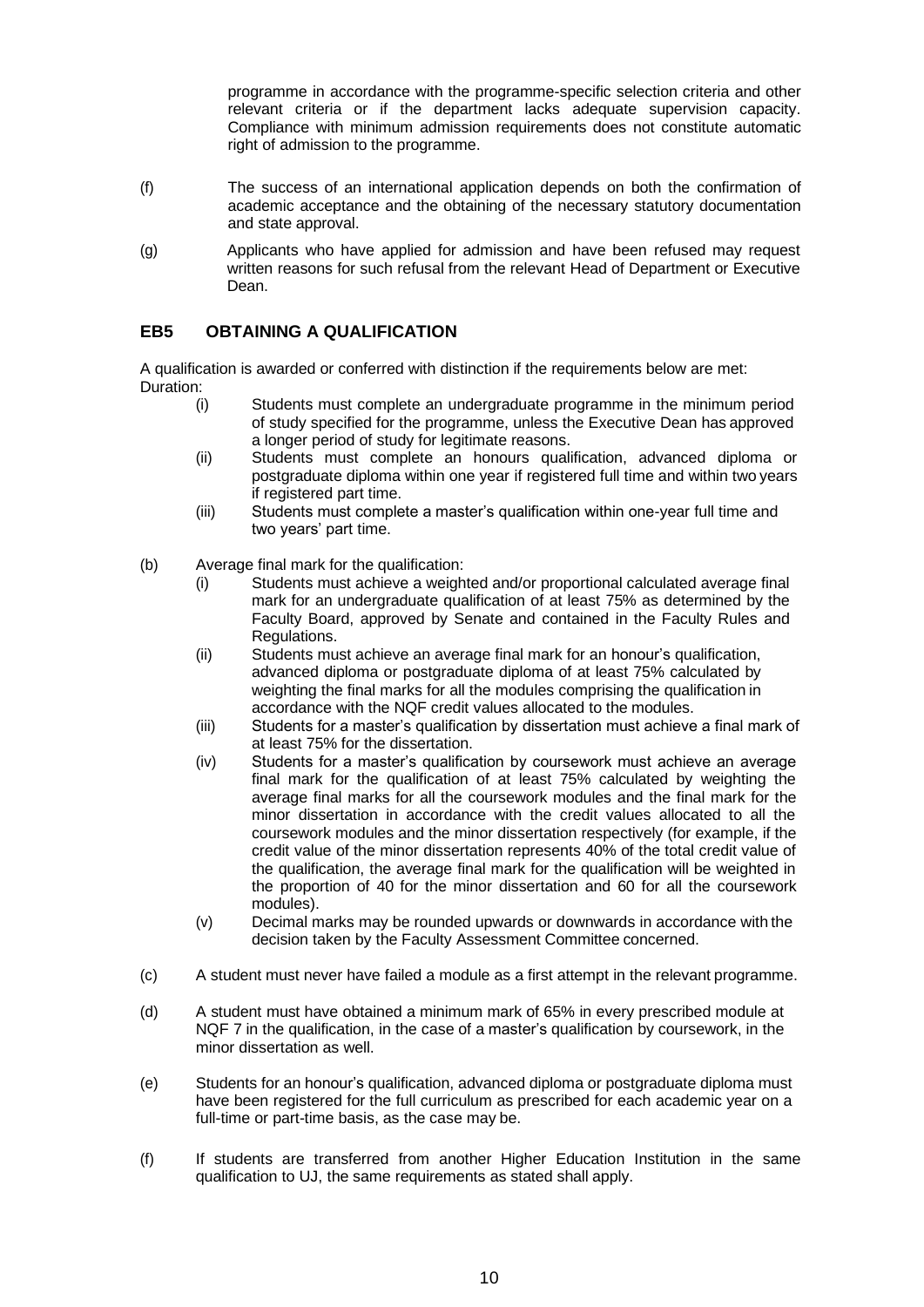(g) If students change programmes within the UJ, only the modules related to the new programme will be taken into consideration in calculating whether the qualification is obtained with distinction.

#### <span id="page-10-0"></span>**EB6 REGISTRATION REQUIREMENTS**

#### **6.1 For specific Faculty Admission requirements, refer to Regulation EB3.**

- (a) All students who enrol at the University of Johannesburg for the first time, must submit certified copies of their academic records and certificates of good conduct, applicable to all previously obtained degrees.
- (b) Students from other universities who wish to continue their studies at the University of Johannesburg, must submit their academic records and certificates of good conduct, issued by the other university, at registration.
- (c) Failure to submit admission documents timeously will result in the cancellation of registration. Registration of students is conditional until all admission requirements have been met.
- (d) Renewal of registration for a dissertation or a minor dissertation takes place during the first semester of the academic year as contained in the University's Year Programme.
- (e) Failure to submit the research or minor research proposal within the specified time frame may result in cancellation of registration.
- (f) Interruption of study may be granted by the Executive Dean for legitimate reasons, as reflected in the Higher Degrees and Postgraduate Policy.

#### **6.2 Applicants register for a master's programme as follows:**

- (a) Coursework modules: First-year coursework applicants register in the first semester of the academic year in accordance with the registration dates set by the relevant faculty.(b) Research module or programme first-year registration: Applicants register up to and including the second Friday in March, in which case residency begins in the first semester. Registration may also take place during the second semester up to and including the third Friday in July, in which case residency begins in the second semester.
- (c) Renewal of registration for a minor dissertation or dissertation takes place during the first semester of the academic year as contained in the University's Year Programme.
- (d) Failure to submit the research or minor research proposal within the time frame specified in the Higher Degrees Policy may result in cancellation of registration.
- (e) Interruption of study may be granted by the Executive Dean for legitimate reasons, as reflected in the Higher Degrees Policy.

#### **6.3 Applicants register for a doctoral programme as follows:**

- (a) First-year registration for the degree: up to and including the second Friday in March in which case the residency commences in the first semester.
- (b) Registration may also take place during the second semester up to and including the third Friday in July in which case the residency commences in the second semester.
- (c) Renewal of registration takes place during the first semester of the academic year.
- (d) Failure to submit the research proposal within the specified time frame may result in cancellation of registration.
- (e) The Executive Dean may grant a student permission to put his/her study in abeyance for legitimate reasons, as reflected in the Higher Degrees Policy and the Higher Degrees Administration: Structure and Processes.
- 6.3.1 Allowance is made for a possible preregistration period during which a student will have limited access to university resources such as the library. This is done in accordance with the relevant Faculty Rules and Regulations.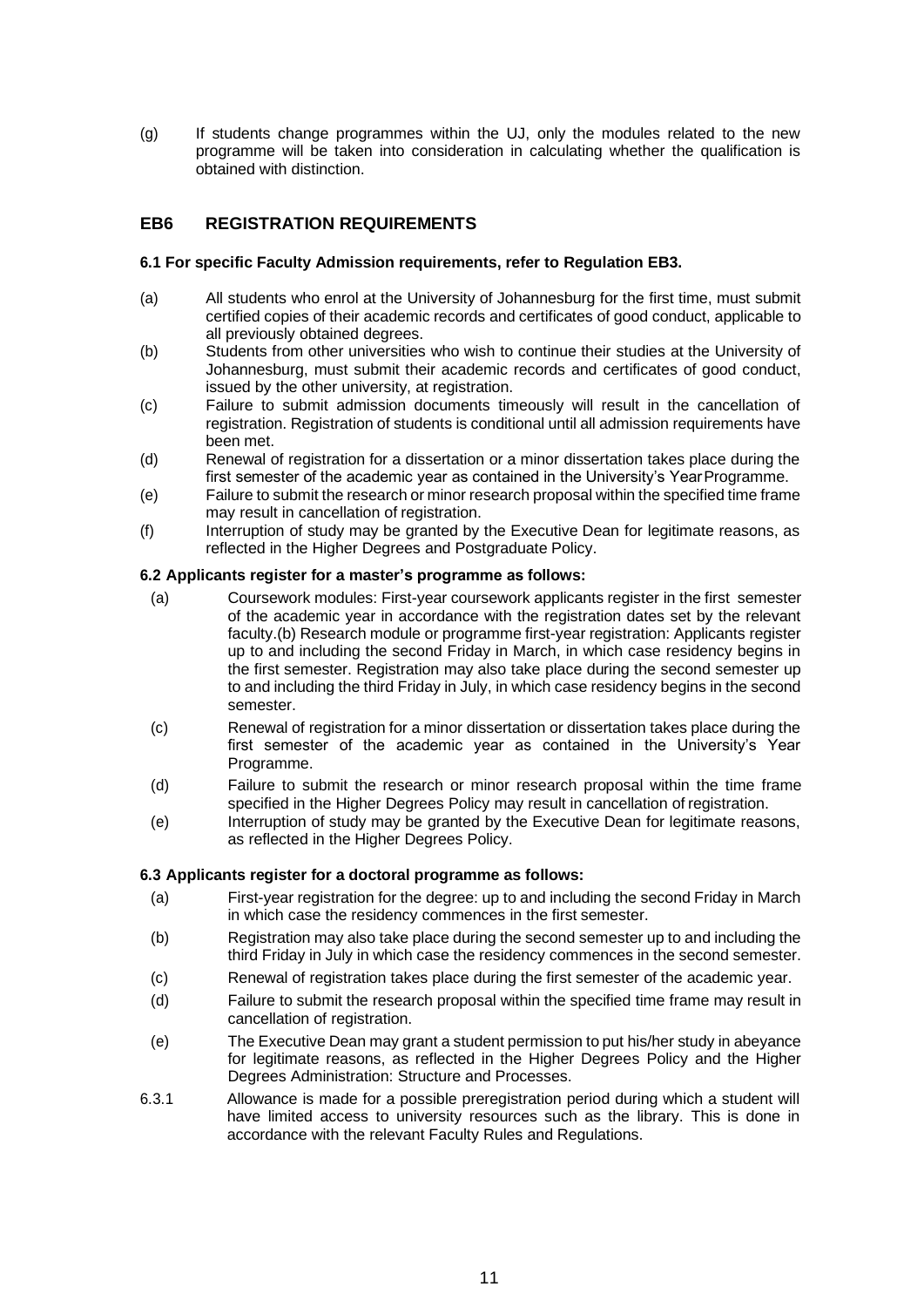- 6.3.2 Students register for the doctoral programme full-time or part-time in accordance with the specific requirements of the programme as contained in the relevant Faculty Rules and Regulations, as approved by Senate, and with due regard to the approval of the DHET, as accredited by the CHE (HEQC) and registered by SAQA
- 6.3.3 The minimum duration of a doctoral programme is two academic years (part-time or full-time). Residency less than the prescribed minimum period is not granted.
- 6.3.4 The maximum period of registration for a doctoral programme is four years full-time or five years part-time. Further registration may be granted by the relevant Executive Dean in accordance with the University's Higher Degrees Policy and the Higher Degrees Administration: Structures and Processes.
- 6.3.5 The approval of students' research proposals, supervisors, study fields and provisional or final titles of theses is in accordance with the University's Higher Degrees and Postgraduate Studies Policy and faculty-specific regulations determined by the relevant Faculty Board, approved by Senate as recommended by the Senate Higher Degrees Committee.
- 6.3.6 Any amendment to the title of a thesis is in accordance with faculty-specific requirements, and such amendment is approved by the relevant Faculty Board or faculty committee with delegated authority and noted by the Senate Higher Degrees Committee. A change in project title at any stage does not constitute valid grounds for the extension of registration or residency/formal duration of study.
- 6.3.7 Scholarship development at doctoral level may consist of at least the following formative and integrated assessment opportunities, as determined by the Faculty Board, approved by Senate and contained in the Faculty Rules and Regulations:
- (a) regular discourse engagement with the supervisor(s), as contained in the facultyspecific guidelines for doctoral programmes;
- (b) two doctoral seminars during the course of the programme: one to present and defend the research proposal and one to present the results of the research project and simultaneously to justify the originality of the thesis.
- 6.3.8 The renewal of students' registration for a doctoral programme is subject to their satisfactory progress in accordance with the Higher Degrees Policy, Higher Degrees Administration: Structures and Processes faculty-specific requirements and, where applicable, professional regulatory requirements.
- 6.3.9 In the event of students' progress being unsatisfactory, the relevant Faculty Board recommends to the Senate Higher Degrees Committee that their registration for the doctoral programme be terminated. The decision of the Senate Higher Degrees Committee is final.

#### <span id="page-11-0"></span>**EB7 FEES PAYABLE**

In respect of fees payable, refer to the Brochure: **Student Fees.** If you are not in possession of this brochure and you need information urgently, contact STUDENT FINANCES: 011 559 3777.

### **EB8 PLAGIARISM**

16.1 **"Plagiarism"** means passing off ideas however expressed, including in the form of phrases, words, images, artefacts, sounds, or other intellectual or artistic outputs, as one's own when they are not one's own; *or* such passing off, as an original contribution, of ideas that are one's own but have been expressed on a previous occasion for assessment by any academic institution or in any published form, without acknowledgement of the previous expression. Plagiarism is understood as one of several related forms of academic dishonesty, all of which are addressed in the Student Disciplinary Code.

"Reportable plagiarism" means *Plagiarism* that: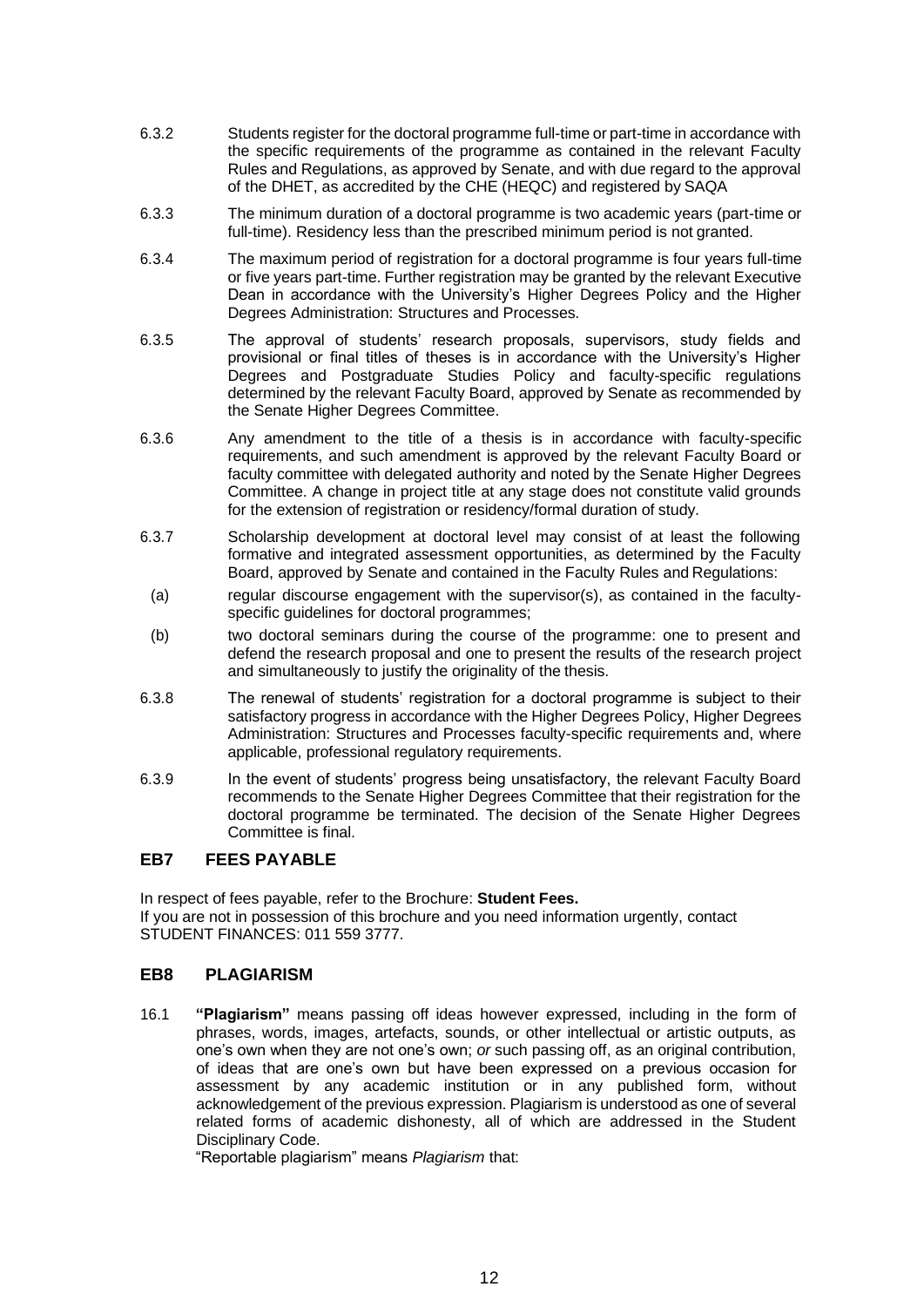- *(a)* Vitiates the attempt fairly and meaningfully to assess and, where relevant, assign a mark, grade, or other outcome to the work in question; *and*
- *(b)* Is such that an educational response (which may include capping or prescribing a mark) is inappropriate and that a formal academic response or a disciplinary response is appropriate, given the plagiarism history of the student, and all the other relevant circumstances of the case; *or*
- (c) In the case of work that is not submitted for assessment (for example work submitted by a student to a supervisor or lecturer for comment), is deemed by the individual academic staff member in question to be reportable, having regard to the nature of the offence, the plagiarism history of the student, the possibility or probability of repeat offence, and all the other circumstances of the case.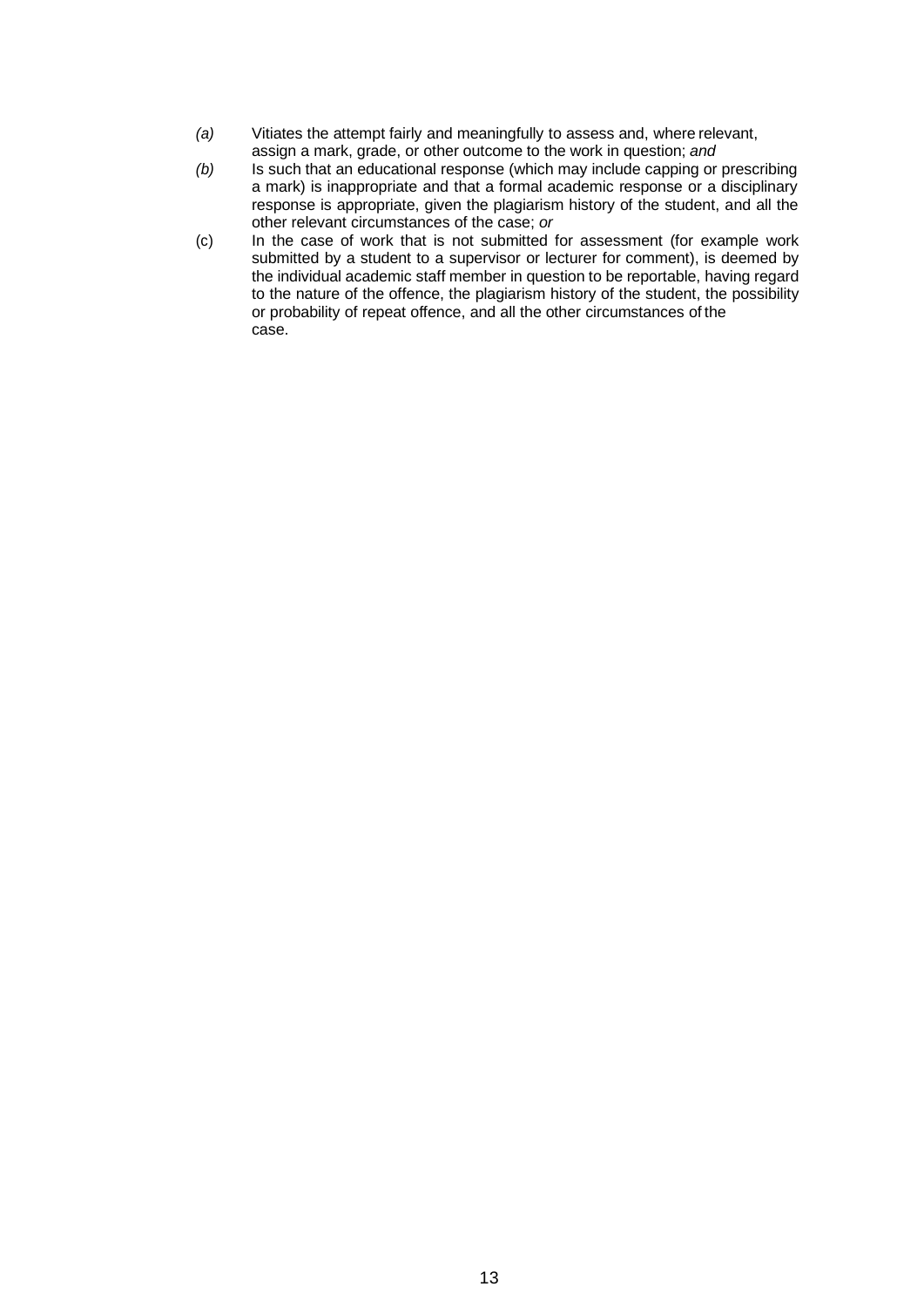#### **EB9.1 Postgraduate Diploma: Quality (SAQA: 111191) (NQF 8)**

#### **E6Q21Q**

#### **EB9.1.1 Purpose of the qualification**

 The purpose of the Postgraduate Diploma in Quality is to endow the student from a production and/or service environment to become a quality professional specialising in quality tools, techniques and projects. The qualifying person will apply their pragmatic capabilities and profiencies in decisions making and management of quality projects. The qualification is to intensify the student's skills and knowledge required for decision making, into sound quality practices. The proposed curriculum will enable the student to competently employ and integrate evidence-based techniques, practical experience and appropriate skills in an independent manner in conducting and managing research projects and application of an integrated system. Students will undertake a research

 dissertation related to operations management. The proposed program offers an opportunity to showcase the skills students acquired in classes during the year and to apply research practice. This activity will be supervised by a member of academic staff, who will guide and assist in conducting a literature review and carry out an appropriate study.

#### **EB9.1.2 Qualification outcomes**

 The Department of Quality and Operations Management (DQOM) is to introduce the new Postgraduate Diploma in Quality, which is articulated from the Advanced Diploma in Quality, as aligned with the new HEQSF structure as well as other institutions which offer the Postgraduate Diploma in Quality. This also provided an opportunity to develop a new relevant curriculum which catered to industry needs. Therefore, the Postgraduate Diploma in Quality is to enable students to specialise in the management of quality initiatives, thereby allowing the student to integrate a wealth of knowledge, skills and competencies of quality tools and techniques in order to manage research projects and implement these projects in their respective working environment. The Postgraduate Diploma also allowed the department to close the gap from the Advanced Diploma and Masters. The management of quality initiatives and decision making is for the student to employ appropriate methods of identifying, researching and diagnosing quality management problems as well as institute an integrated quality management system. This enables students to critically assess environmental influences on quality management activities. In view of these activities, the Postgraduate Diploma in Quality is targeted at persons at all level's senior management, as well as, those who aspiring to these positions and who wish to increase promotional prospects by acquiring this qualification. Consequently, this contributes to the development of the South African commerce and industry through the provision of quality and professional consultancy services and industry-based student project in order to assist small, medium and large-scale industries to establish sound quality techniques.

#### **EB9.1.3 Admission requirements and selection criteria**

 The minimum admission requirement is a relevant BTech qualification at NQF level 7 or NQF level 7 equivalent with 120 credits. Students are selected on the basis of academic merit and an approved field(s) of study. An average mark of 60% in the previous degree qualification is required.

#### **EB9.1.4 Conferment of the degree** One year full-time.

## **EB9.1.5 Curriculum**

| <b>CODE</b>       | <b>MODULE</b>                     | <b>CODE</b>     | <b>MODULE</b>                       |
|-------------------|-----------------------------------|-----------------|-------------------------------------|
| <b>First year</b> |                                   |                 |                                     |
| First semester    |                                   | Second semester |                                     |
| APR8X01           | Advanced Project Management       | SQM8X02         | <b>Strategic Quality Management</b> |
| IMS8X01           | <b>Quality Management Systems</b> | QEQ8X02         | Ethics in quality                   |
| RQP8X00           | <b>Quality Project</b>            | RQP8X00         | <b>Quality Project</b>              |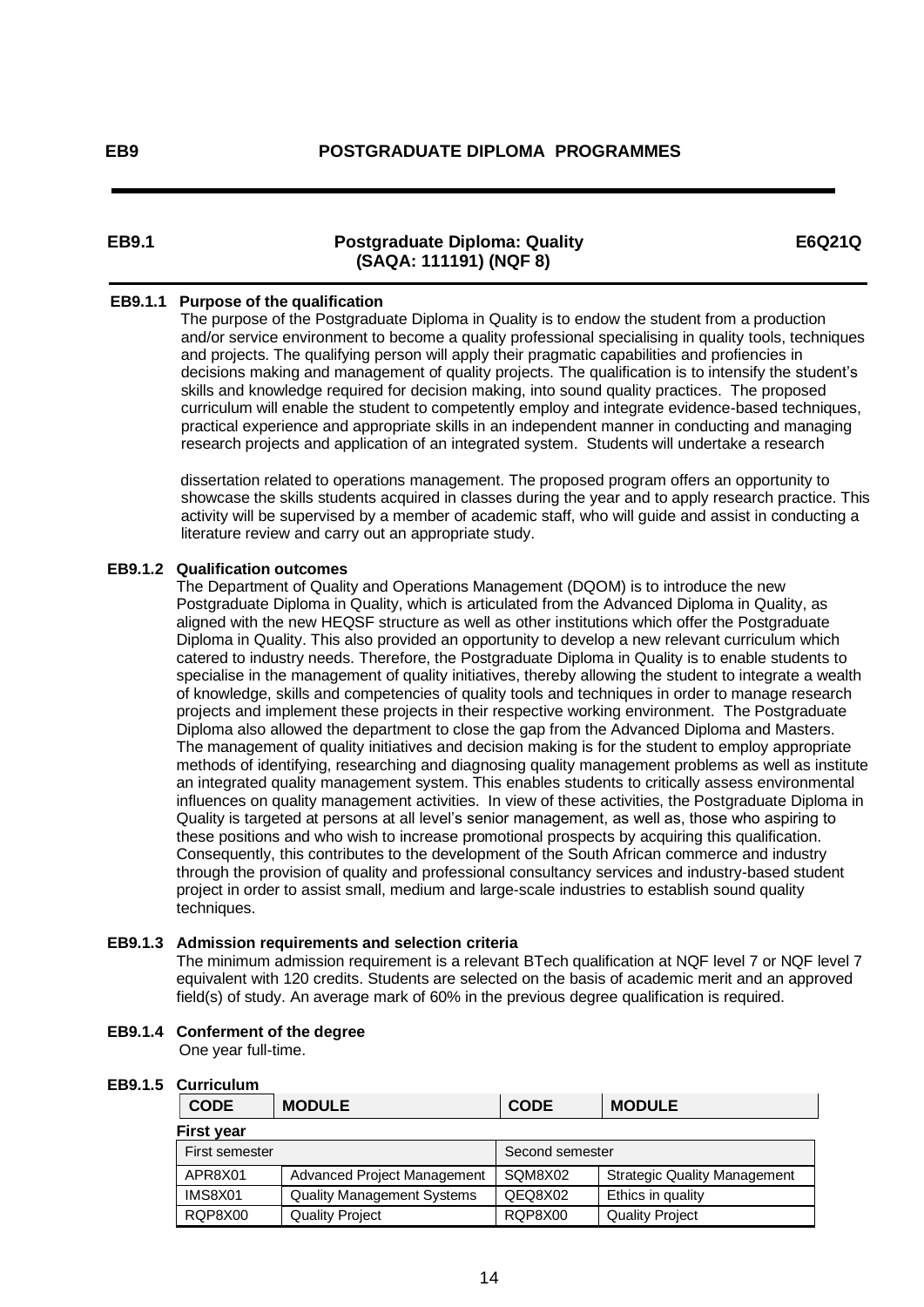#### **EB9.2 Postgraduate Diploma: Operations Management (SAQA: 110834) (NQF 8)**

#### **EB9.2.1 Purpose of the qualification**

The purpose of the Postgraduate Diploma in Operations Management is to (1) give a gathered learning knowledge in particular operations administration issues in a national and universal environment for candidates with or without business or public administration foundation, operations management specifically; (2) build up a basic comprehension of the changing operations management technique and strategy setting inside the private, public and non-profit associations; (3) develop competencies in strategic issues associated with organizations operations management function; (4) develop an intermediary understanding of fundamental concepts and principles from the various business and public disciplines; (5) improve students' administrative abilities through a pledge to an on-going administrative advancement; (6) urge students to think broadly and bridge gaps between theories and the actual practice of effective operations management; and (7) distinguish factors and create methodologies contributing to poverty alleviation and community development.

This program will empower students to increase significant learning and aptitudes and build up a more profound comprehension of their specific specialisation. Notwithstanding the taught modules, a student must complete an assignment project of a limited scope on a topic selected to permit the student to use information, hypothesis and research aptitudes gained in classroom learning in a connected setting identified with the individual's business, interest or community. Students will undertake a research dissertation related to operations management. The proposed program offers an opportunity to showcase the skills students acquired in classes during the year and to apply research practice. This activity will be supervised by a member of academic staff, who will guide and assist in conducting a literature review and carry out an appropriate study.

#### **EB9.2.2 Qualification outcomes**

The Faculty of Engineering and the Built Environment at the University of Johannesburg introduced POSTGRADUATE DIPLOMAS in order to articulate with the Advance Diploma, as there would have been a gap between Advance Diplomas and master's degrees. Therefore, the need by the Department of Quality and Operations Management (DQOM) to introduce the Postgraduate Diploma in Operations Management, which is aligned with the Advance Diploma programme as a necessity is aligned with the Higher Education Qualification Sub-Framework (HEQSF) structure. The aim of the qualification is to develop the student's applied and cognitive competencies in the acquisition, interpretation, understanding and applications of

operations management. Under the guidance of our advisory committee, this qualification is now regarded as in critical demand in the industry.

It is understood that Operations management is critical to the success of delivering customer satisfaction. This course gives you the theories, concepts and tools to be able to analyse and implement solutions to operations management issues in a business environment. You will gain an in-depth knowledge in operational issues related to manufacturing as well as service industries worldwide, and in South Africa in particular. The course is aimed at graduates wishing to broaden their expertise from a technological advanced diploma, or who want to advance their professional career. The course focuses on the wider strategic and global issues facing manufacturing and services organisations. It examines the use and application of techniques that enable operations effectiveness. The final focus is on operational areas. The course structure and content are based on the operational needs of 21st century organisations, with content applying to both manufacturing and services.

#### **EB9.2.3 Admission requirements and selection criteria**

The minimum admission requirement is a relevant BTech qualification at NQF level 7 or NQF level 7 equivalent with 120 credits. Students are selected on the basis of academic merit and an approved field(s) of study. An average mark of 60% in the previous degree qualification is required.

#### **EB89.2.4 Conferment of the degree** One year full-time.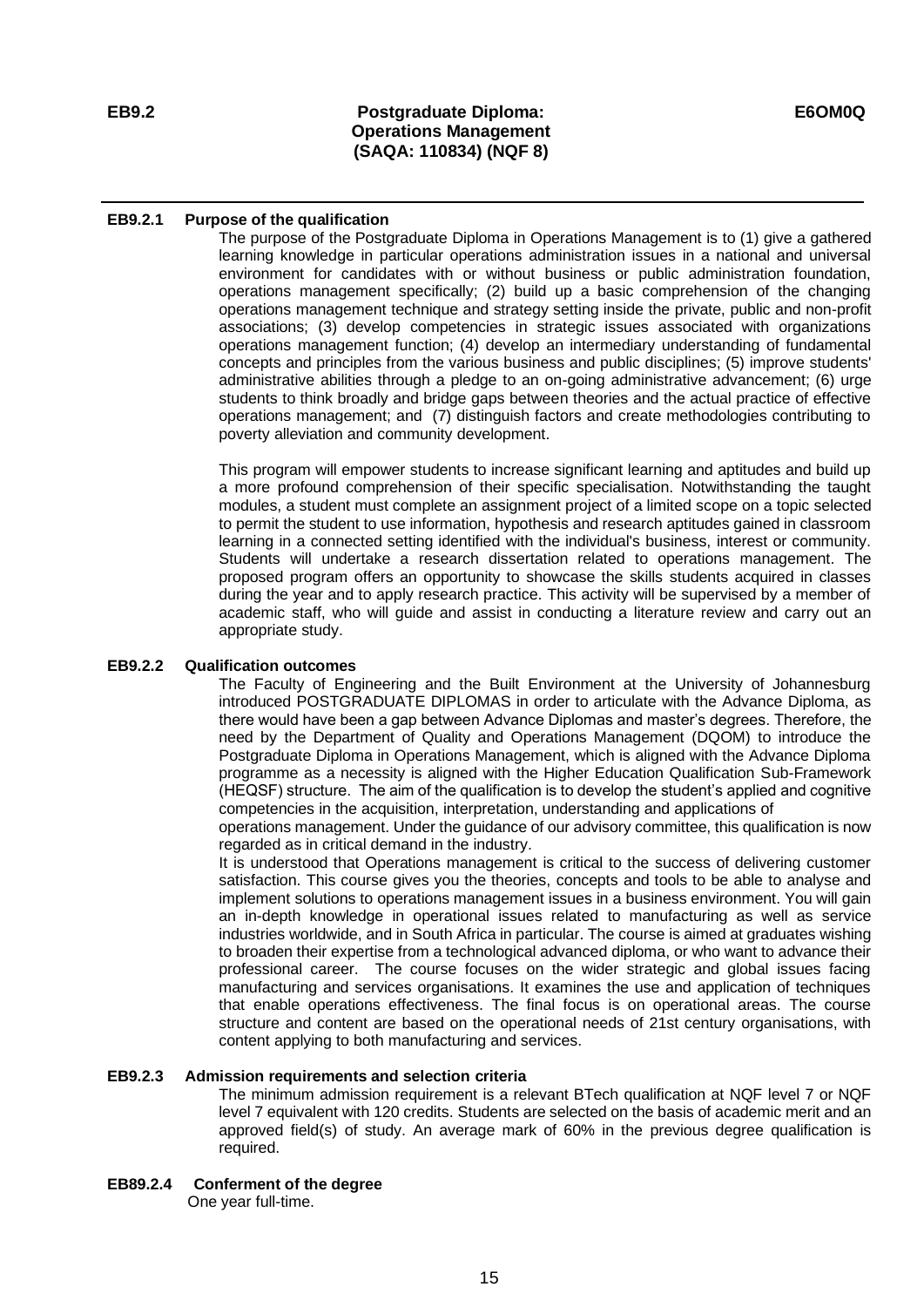#### **EB9.2.5 Curriculum**

| <b>CODE</b>       | <b>MODULE</b>                  | <b>CODE</b>     | <b>MODULE</b>                           |
|-------------------|--------------------------------|-----------------|-----------------------------------------|
| <b>First year</b> |                                |                 |                                         |
| First semester    |                                | Second semester |                                         |
| APR8X01           | <b>Advanced Project</b>        | MOC8X02         | Management of Change                    |
| OPM8X01           | <b>Operations Management 5</b> | OMT8X02         | <b>Operations Management</b>            |
| OMP8X00           | Operations Management Project  | OMP8X00         | <b>Operations Management</b><br>Project |

#### **EB.9.3 Postgraduate Diploma: Management Services (SAQA: 115555) (NQF 8)**

#### **E6MS0Q**

#### **EB9.3.1 Purpose of the qualification**

The purpose of the Postgraduate Diploma in Management Services is to improve the student's capabilities and proficiencies in decision making and developing their expertise in the management of projects. The aim of the programme is to transform the student's competencies in evaluating and assessing organisation's issues and problems with the purpose of resolution in relation to the improvement of management services.

#### **EB9.3.2 Qualification outcomes**

- Evaluate the source of organisational management service problems at their earliest stage.
- Design advanced project management plans to enhance Management Services projects and deploy project leadership skills.
- Compare research strategies to produce and collate data, perform rigorous interpretations and disseminate quality information.
- Argue and address ethical issues based on critical reflections of ethical values within a complex, abstract and integrated quality context in order to justify, and motivate ethical behaviour in pursuing management service strategies and goals.
- Analyse and apply business enterprises law, the structure of companies and the legal framework that governs companies as it pertains to board governance and business ethics.

#### **EB9.3.3 Admission requirements and selection criteria**

The minimum admission requirement is a relevant BTech qualification at NQF level 7 or NQF level 7 equivalent with 120 credits. Students are selected based on academic merit and an approved field(s) of study. An average mark of 60% in the previous degree qualification is required.

#### **EB9.3.4 Conferment of the degree**

One year full-time.

#### **EB9.3.5 Curriculum**

#### **First year**

| First semester |                                    | Second semester |                                    |
|----------------|------------------------------------|-----------------|------------------------------------|
| ORE8X01        | Organisational Effectiveness A     | ORE8X02         | Organisational Effectiveness B     |
| APR8X01        | Advanced Project Management        | <b>BUL41B1</b>  | <b>Business Enterprise Law</b>     |
| MSP8X00        | <b>Project Management Services</b> | MSP8X00         | <b>Project Management Services</b> |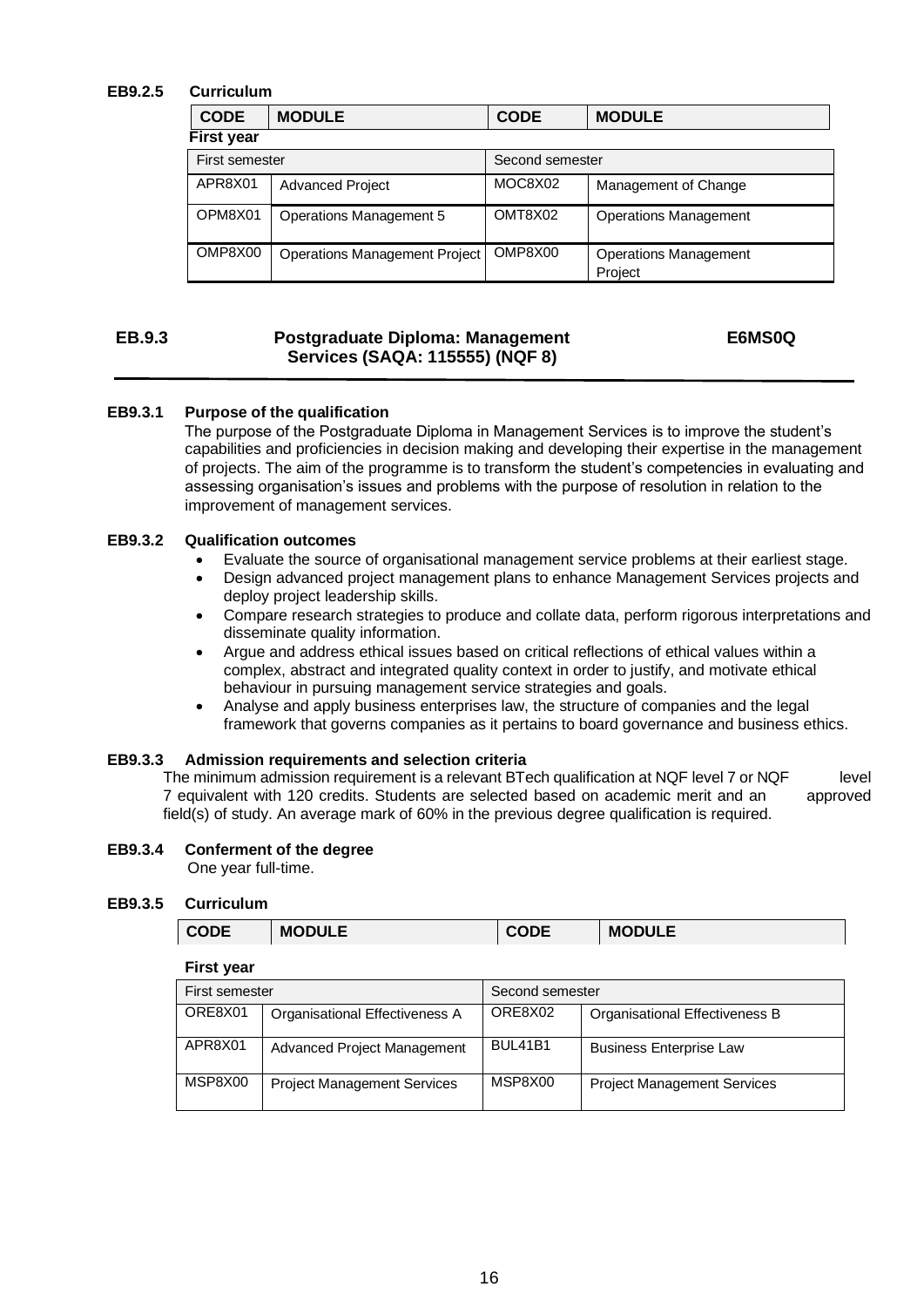#### **EB10 BACHELOR OF SCIENCE HONOURS PROGRAMMES**

#### **EB10.1 Bachelor of Science Honours in Construction Management (SAQA: 110057) (NQF 8)**

**H6CM0Q**

#### **EB10.1.1 Purpose of the qualification**

 The purpose of the Bachelor of Science Honours in Construction Management is to provide students with the necessary professional attributes, project management skills and Construction Management competencies, which would allow them to successfully fulfil the requirements of registration with the SACPCMP as a professional Construction Manager.

#### **EB10.1.2 Qualification outcomes and assessment criteria**

- Demonstrate knowledge of advanced construction methods and techniques.
- Undertake full project design, planning and management responsibilities including project planning, project control, analysis, identification, supply chain management, human resources management and solving managerial problems in construction.
- Confirm the supervisor's role and client's requirements.
- Confirm an understanding of contracts in construction.
- Define project requirements and objectives with the supervisor.
- Ascertain the capability of available resources with the supervisor and other team members.
- Communicate detailed instructions to supervisors and other team members.
- Undertake simple research projects in the construction industry.
- The qualifying learning is expected to apply construction principles in all construction work.
- The qualifying learner is expected to apply project management principles in all construction work.
- The qualifying learner must demonstrate professional decorum and conduct in project by understanding different roles, when working with supervisors.
- The qualifying learner must demonstrate the ability to solve problems using knowledge available in legal studies.
- The qualifying learner must demonstrate professional decorum and conduct in project by understanding different roles, when working with supervisors.
- The qualifying learner must demonstrate the capability to manage resources and must demonstrate professional decorum and conduct when working with supervisors and team members.
- The qualifying learner is expected to communicate ideas, theories, and concepts to all professionals involved in construction activities.
- The graduate must demonstrate the ability to conduct independent research aimed at solving industry-based problems and contributing to the proper understanding of concepts in construction management.

#### **EB10.1.3 Admission requirements and selection criteria**

The minimum entry requirement is a BSc (Construction) or NQF level 7 equivalent.

#### **EB10.1.4 Conferment of the degree**

One year full-time.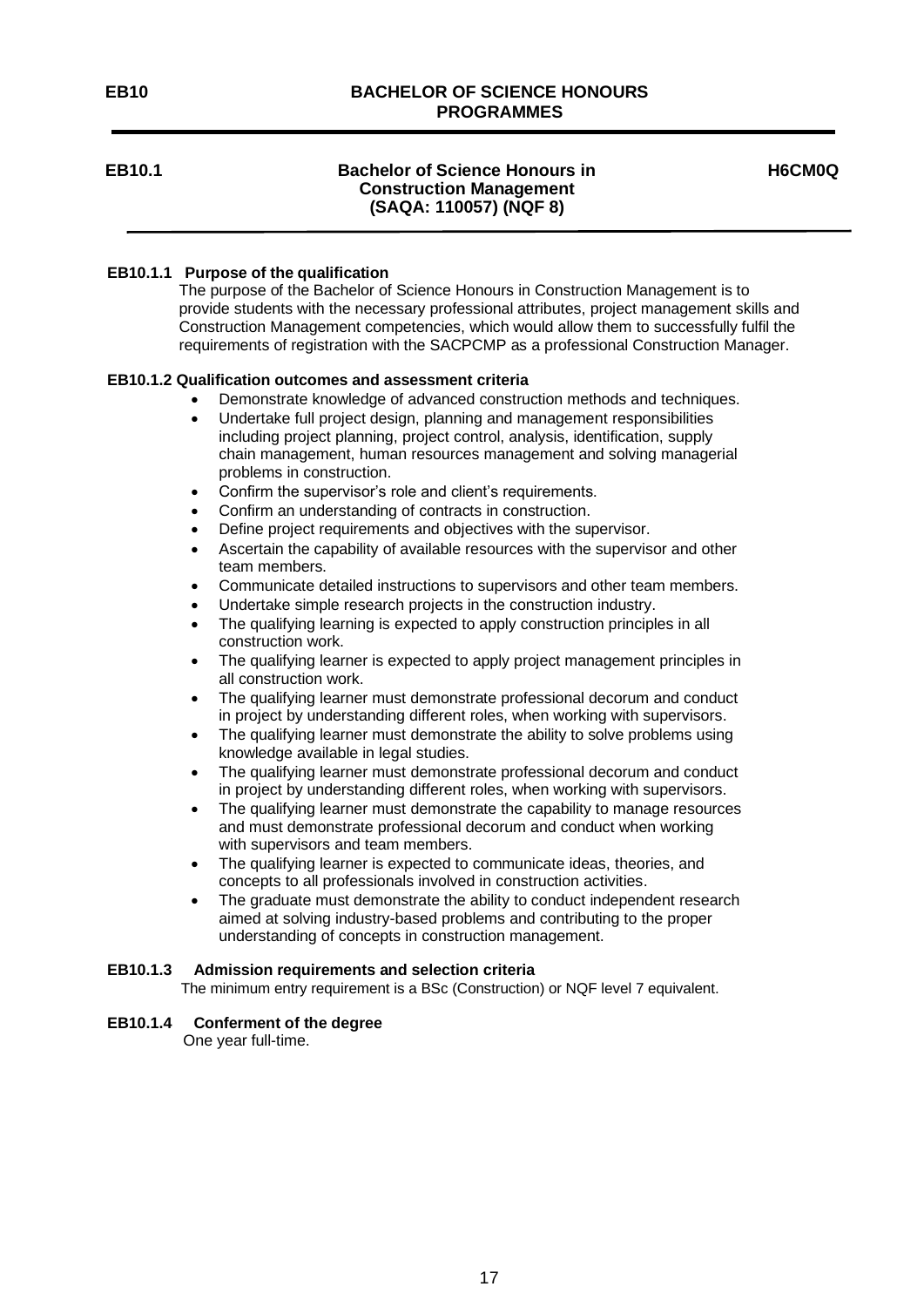#### **EB10.1.5 Curriculum**

|                   | <b>CODE</b> | <b>MODULE</b> | <b>CODE</b> | <b>MODULE</b> |
|-------------------|-------------|---------------|-------------|---------------|
| <b>First year</b> |             |               |             |               |

| Year Modules |                                                          | <b>Year Modules</b> |                                                    |
|--------------|----------------------------------------------------------|---------------------|----------------------------------------------------|
| CCM8X00      | <b>Construction Management</b>                           | QMS8x00             | <b>Strategic Management</b>                        |
| CEA8X00      | <b>Construction Equipment</b><br>Automation              | RRC8X00             | <b>Research Report: Construction</b><br>Management |
| CFM8X00      | <b>Facilities Management</b>                             | SCI8X00             | Sustainable Construction and<br>Innovation         |
| CHR8X00      | Human Resources Management<br>for Construction           | CPP8X00             | <b>Professional Practice</b>                       |
| CLA8X00      | <b>Construction Law &amp; Contract</b><br>Administration |                     |                                                    |

#### **EB10.2 Bachelor of Science Honours in Construction Project Management (SAQA: 110061) (NQF 8)**

<span id="page-17-0"></span>**H6CP0Q**

#### **EB10.2.1 Purpose of the qualification**

 The purpose of the Bachelor of Science Honours in Construction Project Management is to provide students with the necessary professional attributes, project management skills and Construction Project Management competencies, which would allow them to successfully fulfil the requirements of registration with the SACPCMP as a professional Construction Project Manager.

#### **EB10.2.2 Qualification outcomes and assessment criteria**

- Demonstrate knowledge of advanced construction methods and techniques;
- Undertake full project design, planning and management responsibilities including project planning, project control, analysis, identification, supply chain management, human resources management and solving managerial problems in construction;
- Confirm the supervisor's role and client's requirements;
- Confirm an understanding of contracts in construction;
- Define project requirements and objectives with the supervisor;
- Ascertain the capability of available resources with the supervisor and other team members;
- Communicate detailed instructions to supervisors and other team members;
- Undertake simple research projects in the construction industry.

#### **EB10.2.3 Admission requirements and selection criteria**

The minimum entry requirement is a BSc (Construction) or NQF level 7 equivalent.

#### **EB10.2.4 Conferment of the degree**

One year full-time.

#### **EB10.2.5 Curriculum**

| <b>CODE</b> | <b>MODULE</b> | <b>CODE</b> | <b>MODULE</b> |
|-------------|---------------|-------------|---------------|
| First year  |               |             |               |

| <b>Year Modules</b> |                                               | <b>Year Modules</b> |                                                   |
|---------------------|-----------------------------------------------|---------------------|---------------------------------------------------|
| PRP8X00             | <b>Research Report</b>                        | CHR8X00             | <b>Construction Human Resources</b><br>Management |
| SCI8X00             | Sustainable Construction &<br>Innovation      | QMS8X00             | <b>Strategic Management</b>                       |
| CLA8X00             | Construction Law & Contract<br>Administration | ICC8X00             | International Construction                        |
| CPM8X00             | <b>Construction Project Management</b>        | CPP8X00             | <b>Professional Practice</b>                      |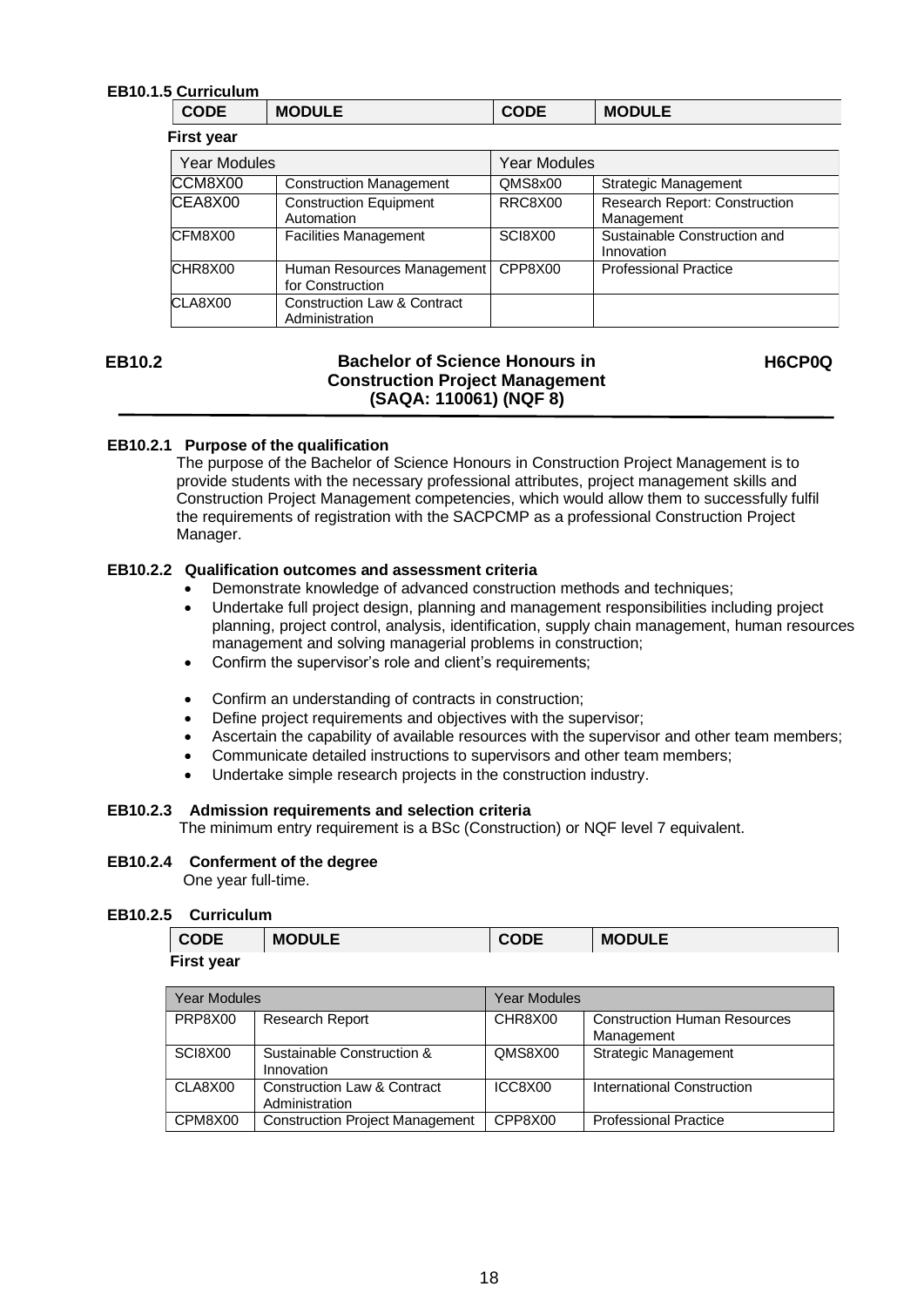#### **EB10.3.1 Purpose of the qualification**

 The purpose of the Bachelor of Science Honours in Health and Safety Management is to provide students with the necessary professional attributes, Health and Safety skills and competencies, which would allow them to successfully fulfil the requirements of registration with the SACPCMP.

#### **EB10.3.2 Qualification outcomes and assessment criteria**

- Demonstrate knowledge of advanced construction methods and techniques;
- Undertake full project design, planning and management responsibilities including project planning, project control, analysis, identification, supply chain management, human resources management and solving managerial problems in construction;
- Confirm the supervisor's role and client's requirements;
- Confirm an understanding of contracts in construction;
- Define project requirements and objectives with the supervisor;
- Ascertain the capability of available resources with the supervisor and other team members;
- Communicate detailed instructions to supervisors and other team members;
- Undertake simple research projects in the construction industry.

#### **EB10.3.3 Admission requirements and selection criteria**

The minimum entry requirement is a BSc (Construction) or NQF level 7 equivalent.

#### **EB10.3.4 Conferment of the degree**

One year full-time.

#### **EB10.3.5 Curriculum**

| <b>CODE</b> | <b>MODULE</b> | <b>CODE</b> | <b>MODULE</b> |
|-------------|---------------|-------------|---------------|
|             | First vear    |             |               |

| Year Modules |                                    | <b>Year Modules</b> |                                      |  |
|--------------|------------------------------------|---------------------|--------------------------------------|--|
|              |                                    |                     |                                      |  |
| CCM8X00      | <b>Construction Management</b>     | HSM8X00             | Health and Safety Management         |  |
| CHR8X00      | Human Resources Management for     | QMA8X00             | <b>Strategic Management</b>          |  |
|              | Construction                       |                     |                                      |  |
| CPP8X00      | <b>Professional Practice</b>       | RPH8X00             | Research Report: Construction Health |  |
|              |                                    |                     | and Safety Management                |  |
| CRM8X00      | <b>Risk Management</b>             | SHC8X00             | Safety Health and Construction Law   |  |
| ESC8X00      | <b>Environment and Sustainable</b> |                     |                                      |  |
|              | Construction                       |                     |                                      |  |

## **EB10.4 Bachelor of Science Honours in Quantity Surveying (SAQA: 110061) (NQF 8)**

<span id="page-18-0"></span> **H6QS0Q**

#### **EB10.4.1 Purpose of the qualification**

The purpose of the Bachelor of Science Honours in Quantity Surveying is to provide students with the necessary professional attributes, project management skills and Quantity Surveying competencies, which would allow them to successfully fulfil the requirements of registration with the SACQSP as a professional Quantity Surveyor.

#### **EB8.10.4.2 Qualification outcomes and assessment criteria.**

- Analyse and solve problems related to the built environment
- Deal with commercial, entrepreneurial and management issues
- Communication effectively on all matters to which their skills and competencies have been applied
- Use and apply information technology
- Interpret and apply legal principles within the context of the built environment
- Execute tasks requiring numerical and quantification expertise
- Conduct research within the context of the built environment, including consideration for inter-disciplinary aspects
- Apply knowledge of technology within the context of the built environment.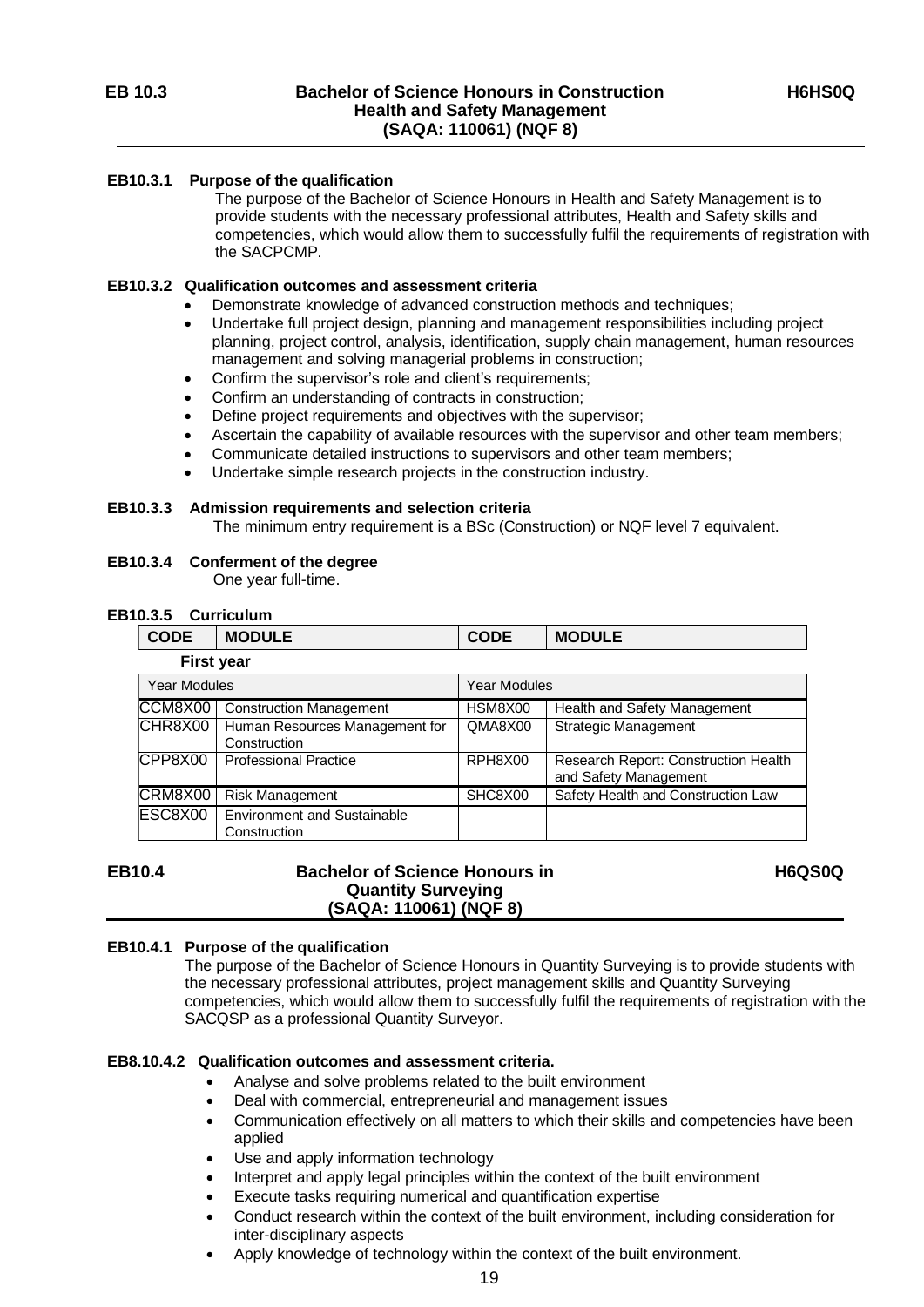#### **EB8.10.4.3 Admission requirements and selection criteria**

The minimum entry requirement is a BSc (Construction) or NQF level 7 equivalent.

#### **EB8.10.4.4 Conferment of degree**

One year full-time.

#### **EB8.10.4.5 Curriculum**

| <b>CODE</b>         | <b>MODULE</b>                                            | <b>CODE</b>  | <b>MODULE</b>                              |
|---------------------|----------------------------------------------------------|--------------|--------------------------------------------|
| <b>First year</b>   |                                                          |              |                                            |
| <b>Year Modules</b> |                                                          | Year Modules |                                            |
| ADQ8X00             | <b>Advanced Descriptive Quantification</b>               | PLE8X00      | <b>Property Law and Economics</b>          |
| CLA8X00             | <b>Construction Law &amp; Contract</b><br>Administration | QMS8X00      | <b>Strategic Management</b>                |
| CMP8X00             | <b>Construction Project Management</b>                   | QRP8X00      | <b>Research Report: Quantity Surveying</b> |
| CPP8X00             | <b>Professional Practice</b>                             | SCI8X00      | Sustainable Construction and Innovation    |
| ICC8X00             | International Construction                               |              |                                            |

#### **EB10.5 Bachelor of Mine Surveying Honours (SAQA: 110056) (NQF 8) H6MS0Q**

#### **EB8.10.5.1 Purpose of the qualification**

<span id="page-19-0"></span> The purpose of the Bachelor of Mine Surveying Honours is that it prepares students with the competencies required for industry and research in the mine surveying sector. The programme also allows students to meet the educational requirements needed for registration in the category Professional Geometrician (Mine Surveying).

#### **EB8.10.5.2 Qualification outcomes and assessment criteria**

The content, curriculum and exit level outcomes (ELO) are scrutinized by industry and accredited by SAGC to ensure conformance and standards are maintained in the new programme.

- Demonstrate competence to identify, formulate, analyse and solve complex mine surveying problems creatively and innovatively.
- Demonstrate competence to apply knowledge of mathematics, natural science and engineering sciences to the conceptualization of engineering models and to solve complex mine surveying problems.
- Demonstrate competence to perform creative, procedural and non-procedural design and synthesis of components, systems, mine surveying works, products or processes of a complex nature.
- Demonstrate competence to conduct investigations of complex mine surveying problems including engagement with the research literature and use of research methods including design of experiments, analysis and interpretation of data and synthesis of information to provide valid conclusions.
- Demonstrate competence to use appropriate techniques, resources, and modern engineering tools, including information technology, prediction and modelling, for the solution of complex mine surveying problems, with an understanding of the limitations, restrictions, premises, assumptions and constraints.
- Demonstrate competence to communicate effectively, both orally and in writing, with mine surveying audiences and the community at large.
- Demonstrate knowledge and understanding of the impact of mine surveying activities society, economy, industrial and physical environment.
- Demonstrate knowledge and understanding of mine surveying management principles.
- Demonstrate competence to engage in independent and life-long learning through welldeveloped learning skills.
- Comprehend and apply ethical principles and commit to professional ethics, responsibilities and norms of mine surveying practices.

#### **EB8.10.5.3 Admission requirements and selection criteria**

A Bachelor's Degree or Advanced Diploma in Mine Surveying, at NQF level 7.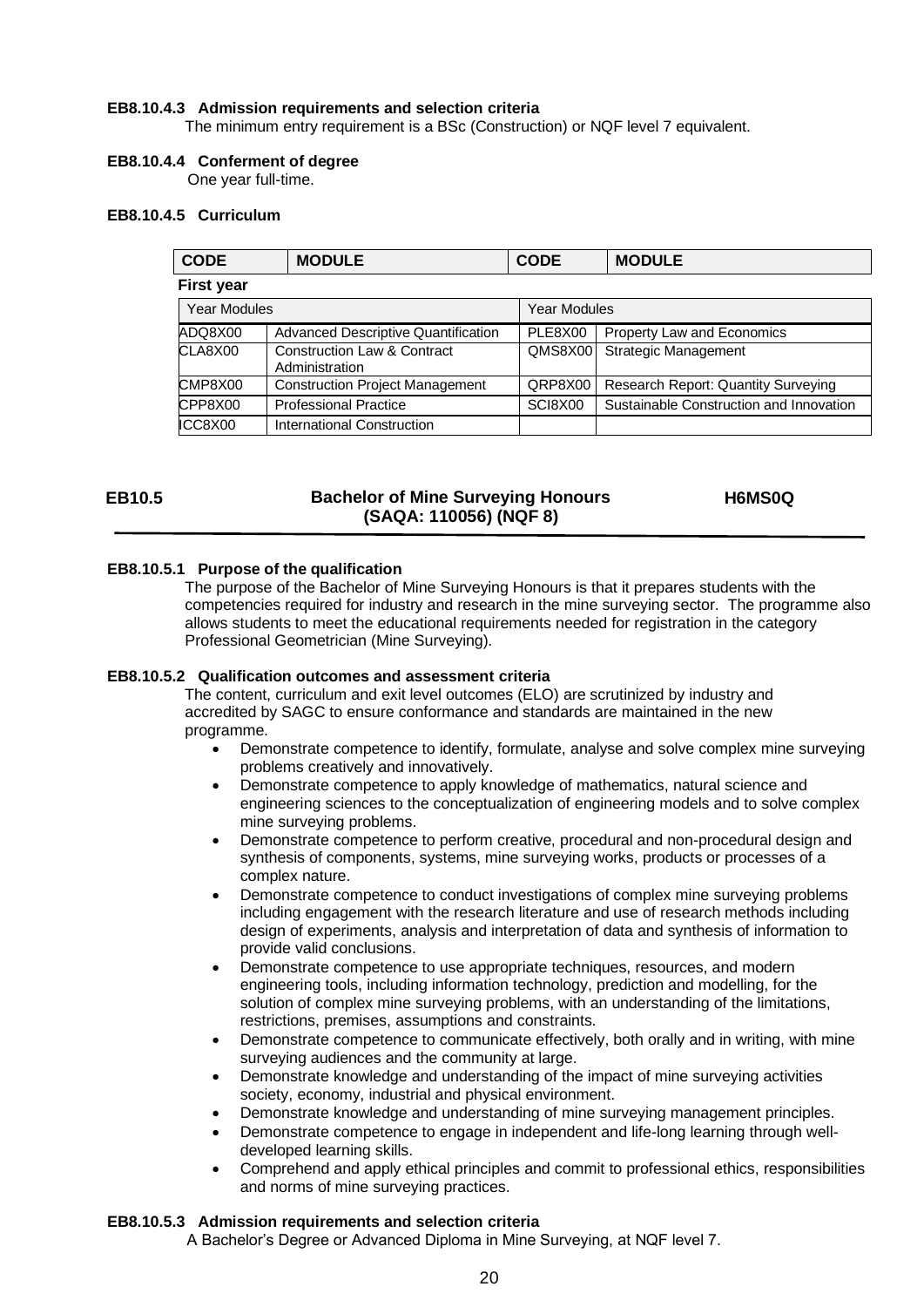#### **EB8.10.5.4 Conferment of degree**

One year full-time.

#### **EB8.10.5.5 Curriculum**

| <b>CODE</b>         | <b>MODULE</b>                                 | <b>CODE</b>  | <b>MODULE</b>                           |
|---------------------|-----------------------------------------------|--------------|-----------------------------------------|
| <b>First year</b>   |                                               |              |                                         |
| <b>Year Modules</b> |                                               | Year Modules |                                         |
| ADQ8X00             | <b>Advanced Descriptive Quantification</b>    | PLE8X00      | Property Law and Economics              |
| CLA8X00             | Construction Law & Contract<br>Administration | QMS8X00      | <b>Strategic Management</b>             |
| CMP8X00             | <b>Construction Project Management</b>        | QRP8X00      | Research Report: Quantity Surveying     |
| CPP8X00             | <b>Professional Practice</b>                  | SCI8X00      | Sustainable Construction and Innovation |
| ICC8X00             | International Construction                    |              |                                         |

#### **EB10.6 Bachelor of Urban and Regional Planning Honours (SAQA: 108895) (NQF 8)**

**H6URBQ**

#### **EB10.6.1 Purpose of the qualification**

 The purpose of the Bachelor of Urban and Regional Planning Honours is to develop students such that they are capable of providing solutions to the complex and challenging problems being experienced in the ever-growing urban centres of modern day. It is purposed that this qualification facilitates the route towards professional accreditation as a Planner with SACPLAN.

#### **EB10.6.2 Qualification outcomes and assessment criteria**

- Evaluate relevant urban planning theory in conjunction with the practical problems associated with the planning, development and management of cities, in the developing world.
- Comprehend and apply concept of planning design and policy issues in urban and regional planning.
- Synthesise fundamental concepts, principles and applications of research methods.
- Apply urban information systems and GIS in planning applications to structuring and restructuring urban and regional settlements.
- Apply strategies, ideas, philosophies, and interpretations to community planning and environmental management.
- Analyse and demonstrate knowledge of land, infrastructure and transport planning skills in urban and regional planning spaces.

#### **EB10.6.3 Admission requirements and selection criteria**

A Bachelor's degree or NQF level 7 equivalent in Urban and Regional Planning.

#### **EB10.6.4 Conferment of the degree**

One year full-time.

#### **EB10.6.5 Curriculum**

| .<br><b>CODE</b> | <b>MODULE</b> | CODE | <b>MODULE</b> |
|------------------|---------------|------|---------------|
|                  |               |      |               |

 **First year**

| Year Modules |                                                         | <b>Year Modules</b> |                                                  |  |
|--------------|---------------------------------------------------------|---------------------|--------------------------------------------------|--|
| UCE8X00      | Community Planning &<br><b>Environmental Management</b> | ULT8X00             | Land, Infrastructure and Transport Planning      |  |
| UDP8X00      | Planning Design and Policy                              | UPR8X00             | Research Methodology and Research<br>Report      |  |
| UIS8X00      | Urban Information Systems                               | UTP8X00             | Urban Planning Theory & Professional<br>Practice |  |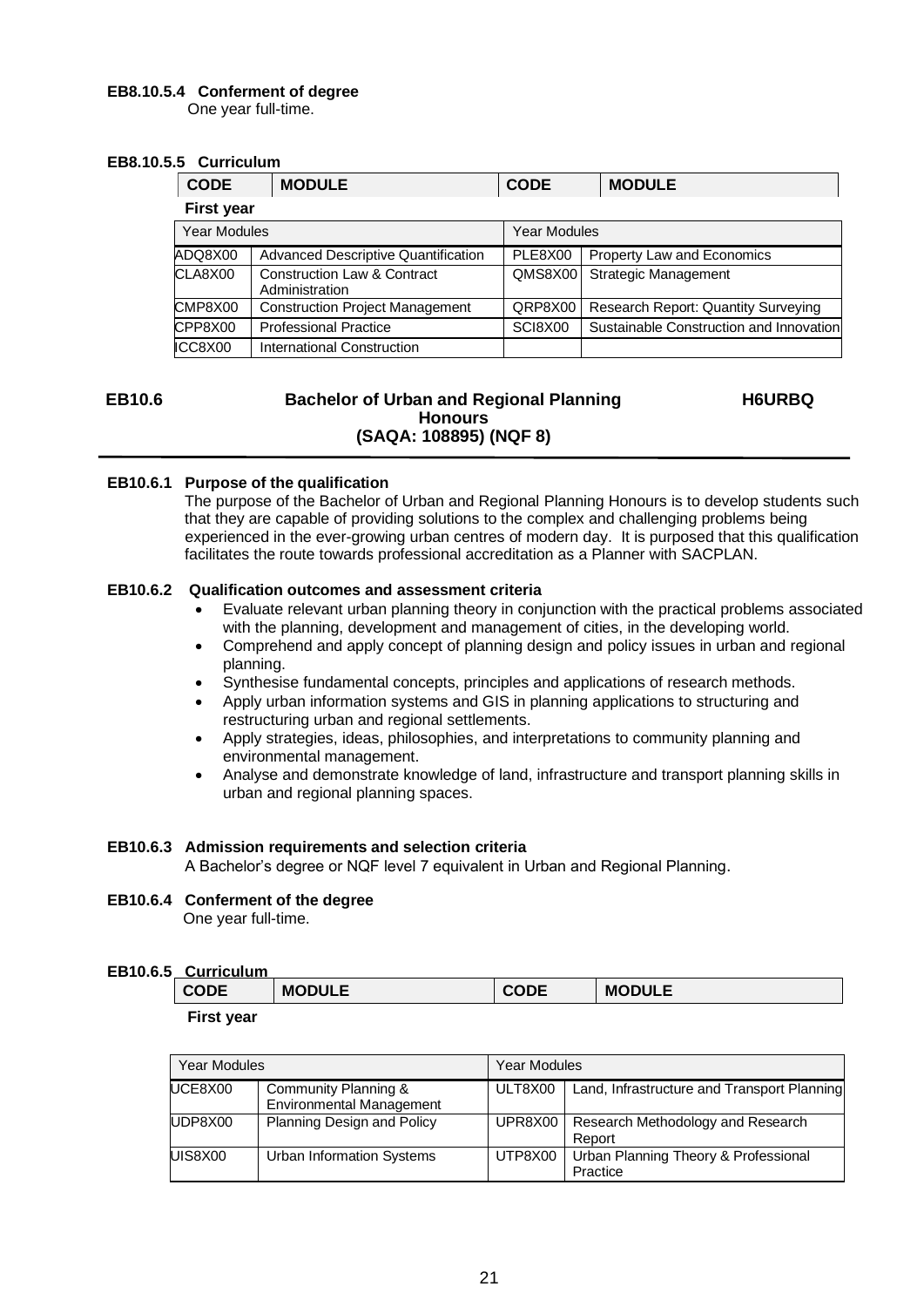#### **BACHELOR OF ENGINEERING TECHNOLOGY HONOURS PROGRAMMES**

#### **EB10.7 Bachelor of Engineering Technology Honours in Chemical Engineering (SAQA: 111186) (NQF 8)**

**H6CE0Q**

#### **EB10.7.1 Purpose of the qualification**

 The Bachelor of Engineering Technology Honours in Chemical Engineering develops students for both industry and research, such that they are able to deepen their expertise in Chemical Engineering and develop research capacity in the methodology and techniques of the discipline.

#### **EB10.7.2 Qualification outcomes**

- Demonstrate competence to identify, formulate, analyse and solve complex engineering problems creatively and innovatively.
- Demonstrate competence to apply knowledge of mathematics, natural science and engineering sciences to the conceptualization of engineering models and to solve complex engineering problems.
- Demonstrate competence to perform creative, procedural and non-procedural design and synthesis of components, systems, engineering works, products or processes of a complex nature.
- Demonstrate competence to conduct investigations of complex engineering problems including engagement with the research literature and use of research methods including design of experiments, analysis and interpretation of data and synthesis of information to provide valid conclusions.
- Demonstrate competence to use appropriate techniques, resources, and modern engineering tools, including information technology, prediction and modelling, for the solution of complex engineering problems, with an understanding of the limitations, restrictions, premises, assumptions and constraints.
- Demonstrate competence to communicate effectively, both orally and in writing, with engineering audiences and the community at large.
- Demonstrate knowledge and understanding of the impact of engineering activities society, economy, industrial and physical environment.
- Demonstrate knowledge and understanding of engineering management principles.
- Demonstrate competence to engage in independent and life-long learning through well-developed learning skills.
- Comprehend and apply ethical principles and commit to professional ethics, responsibilities and norms of engineering practice.

#### **EB10.7.3 Admission requirements and selection criteria**.

- Bachelor of Engineering Technology in Chemical Engineering with a minimum average of 60%
- Bachelor of Technology in Chemical Engineering with a minimum average 65%
- Students with a bachelor's degree from a similar programme with a minimum average of 65% are required to do additional Chemical Engineering subjects from the Bachelor of Engineering Technology, as determined by the department board first, before admission is permitted.

#### **EB10.7.4 Conferment of the degree**

One year full-time.

#### **EB10.7.5 Curriculum**

| <b>CODE</b>                                      | <b>MODULE</b> |  | <b>CODE</b>     |  | <b>MODULE</b>                        |
|--------------------------------------------------|---------------|--|-----------------|--|--------------------------------------|
| <b>First year</b>                                |               |  |                 |  |                                      |
| First semester                                   |               |  | Second semester |  |                                      |
| AEE8X01<br>Advanced Environmental<br>Engineering |               |  | ARE8X02         |  | <b>Advanced Reaction Engineering</b> |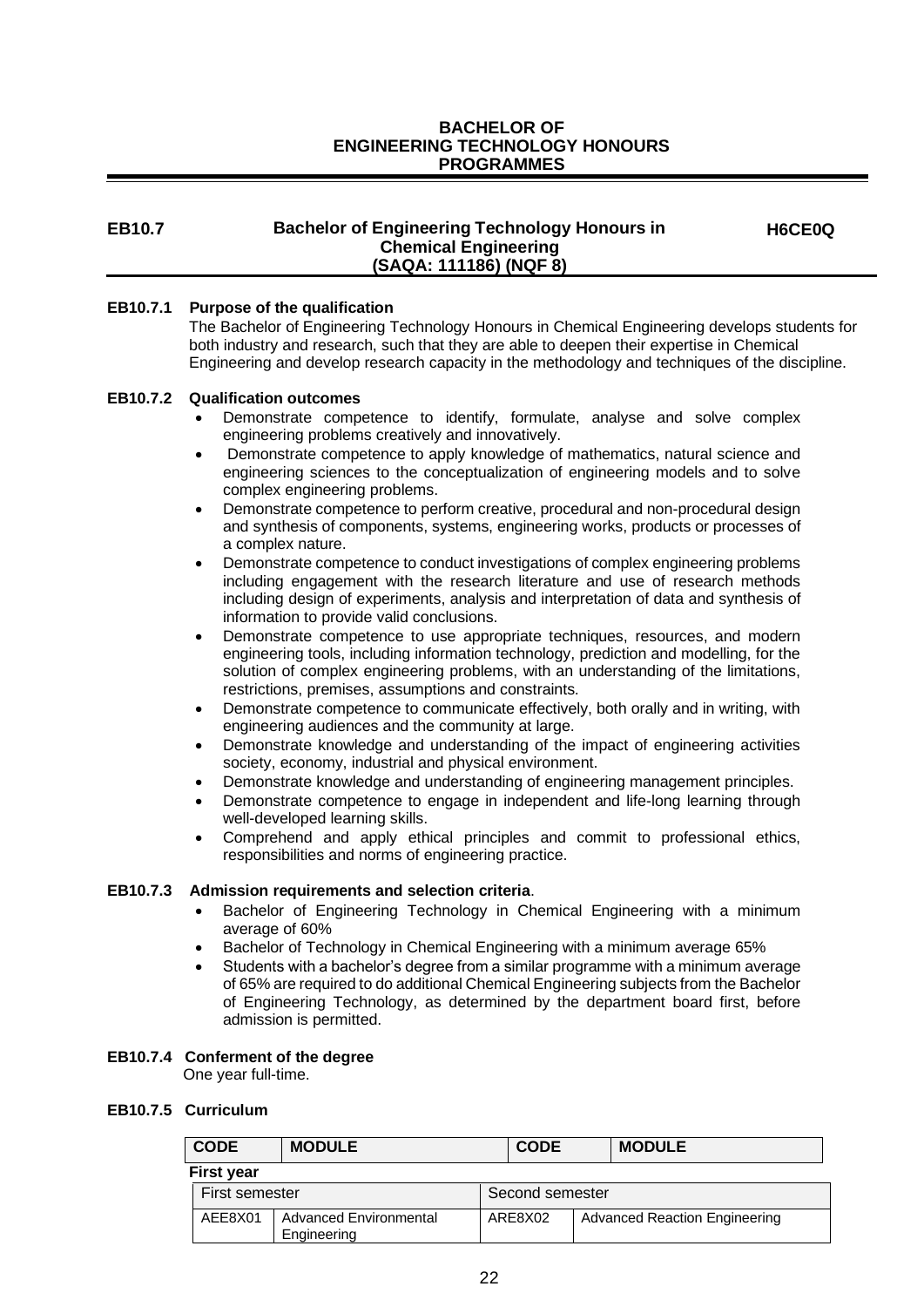| BCE8X01 | <b>Biochemical Engineering</b>            | EMM8X02 | <b>Engineering Management</b>             |
|---------|-------------------------------------------|---------|-------------------------------------------|
| CEM8X80 | <b>Advanced Chemistry</b>                 | ESY8X02 | <b>Energy Systems</b>                     |
| EMC8X01 | Engineering Mathematics and<br>Computing  | OHSCEB1 | Occupational Health and Safety            |
| RPC8X00 | Research Project: Chemical<br>Engineering | RPC8X00 | Research Project: Chemical<br>Engineering |

#### **EB10.8 Bachelor of Engineering Technology Honours in Industrial Engineering (SAQA: 111233) (NQF 8)**

 **H6IN0Q**

#### **EB10.8.1 Purpose of the qualification**

 The purpose of the Bachelor of Engineering Technology Honours in Industrial Engineering is to develop students for both industry and research, such that they are able to deepen their expertise in Industrial Engineering and develop their research capacity in the methodology and techniques of the discipline.

#### **EB10.8.2 Qualification outcomes**

- Demonstrate competence to identify, formulate, analyse and solve complex engineering problems creatively and innovatively.
- Demonstrate competence to apply knowledge of mathematics, natural science and engineering sciences to the conceptualization of engineering models and to solve complex engineering problems.
- Demonstrate competence to perform creative, procedural and non-procedural design and synthesis of components, systems, engineering works, products or processes of a complex nature.
- Demonstrate competence to conduct investigations of complex engineering problems including engagement with the research literature and use of research methods including design of experiments, analysis and interpretation of data and synthesis of information to provide valid conclusions.
- Demonstrate competence to use appropriate techniques, resources, and modern engineering tools, including information technology, prediction and modelling, for the solution of complex engineering problems, with an understanding of the limitations, restrictions, premises, assumptions and constraints.
- Demonstrate competence to communicate effectively, both orally and in writing, with engineering audiences and the community at large.
- Demonstrate knowledge and understanding of the impact of engineering activities society, economy, industrial and physical environment.
- Demonstrate knowledge and understanding of engineering management principles.
- Demonstrate competence to engage in independent and life-long learning through welldeveloped learning skills.
- Comprehend and apply ethical principles and commit to professional ethics, responsibilities and norms of engineering practice.

#### **EB10.8.3 Admission requirements and selection criteria**

An NQF level 7 qualification or equivalent in Industrial Engineering or related field.

#### **EB10.8.4 Conferment of the degree**

One year full-time.

#### **10.8.5 Curriculum**

| <b>CODE</b>    | <b>MODULE</b>                                        | <b>CODE</b>     | <b>MODULE</b>                                        |
|----------------|------------------------------------------------------|-----------------|------------------------------------------------------|
|                |                                                      |                 |                                                      |
| First semester |                                                      | Second semester |                                                      |
| EMC8X01        | <b>Engineering Mathematics and</b><br>Computing      | EGS8X02         | <b>Engineering and Society</b>                       |
| PHE8X80        | <b>Energy Physics</b>                                | ENA8X02         | Enterprise Architecture 4                            |
| <b>RMI8X01</b> | Research Methodology                                 | MPC8X02         | Manufacturing Planning and Control<br>Systems 4      |
| SCP8X01        | Supply Chain Processes 4                             | IRP8X00         | Research & Design Project: Industrial<br>Engineering |
| IRP8X00        | Research & Design Project:<br>Industrial Engineering |                 |                                                      |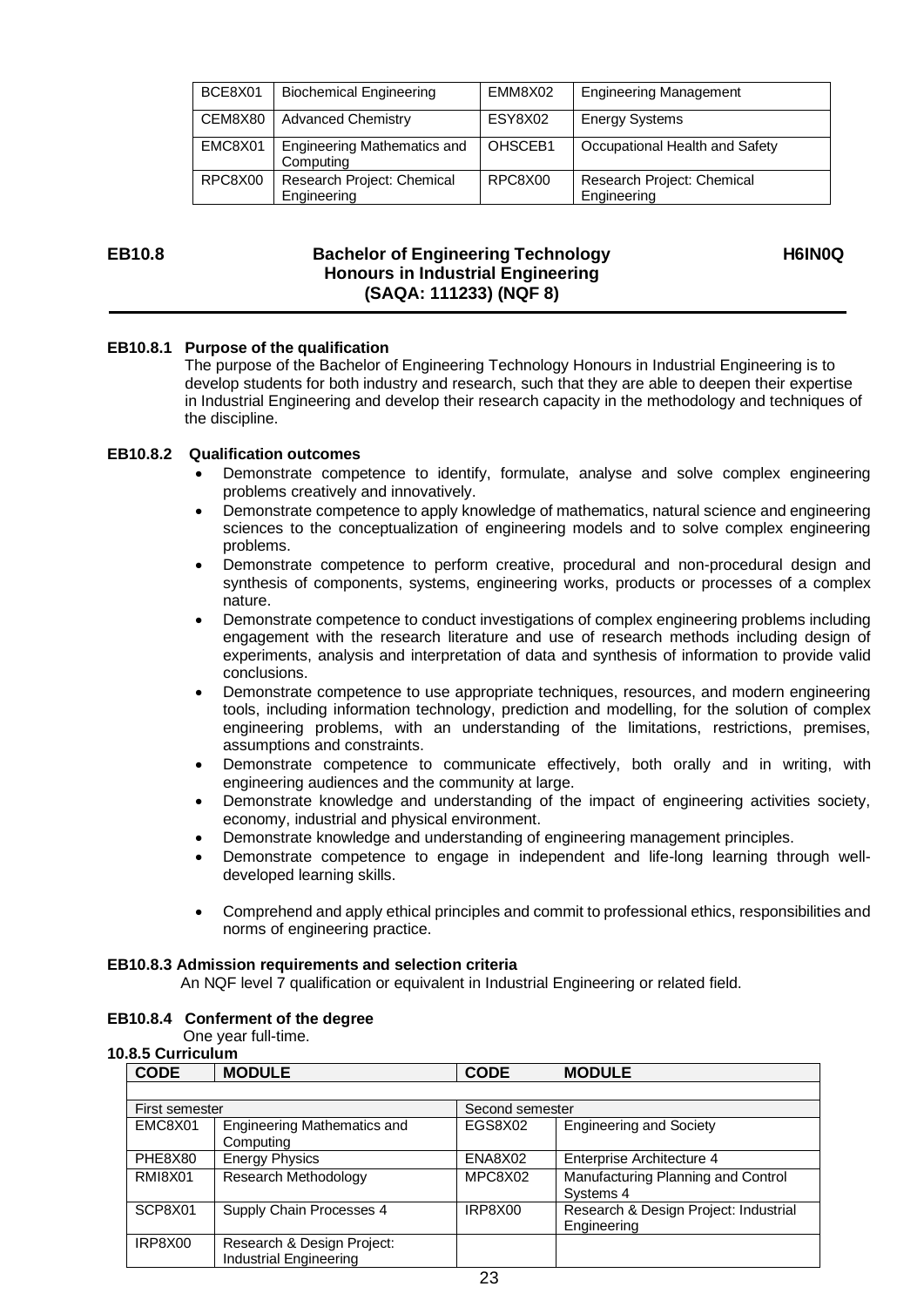#### **EB10.9.1 Purpose of the qualification**

 The Bachelor of Engineering Technology Honours in Electrical Engineering develops students for both industry and research, such that they are able to deepen their expertise in Electrical Engineering and develop research capacity in the methodology and techniques of the discipline.

#### **EB10.9.2 Qualification outcomes**

- Demonstrate competence to identify, formulate, analyse and solve complex engineering problems creatively and innovatively.
- Demonstrate competence to apply knowledge of mathematics, natural science and engineering sciences to the conceptualization of engineering models and to solve complex engineering problems.
- Demonstrate competence to perform creative, procedural and non-procedural design and synthesis of components, systems, engineering works, products or processes of a complex nature.
- Demonstrate competence to conduct investigations of complex engineering problems including engagement with the research literature and use of research methods including design of experiments, analysis and interpretation of data and synthesis of information to provide valid conclusions.
- Demonstrate competence to use appropriate techniques, resources, and modern engineering tools, including information technology, prediction and modelling, for the solution of complex engineering problems, with an understanding of the limitations, restrictions, premises, assumptions and constraints.
- Demonstrate competence to communicate effectively, both orally and in writing, with engineering audiences and the community at large.
- Demonstrate knowledge and understanding of the impact of engineering activities society, economy, industrial and physical environment.
- Demonstrate knowledge and understanding of engineering management principles.
- Demonstrate competence to engage in independent and life-long learning through well-developed learning skills.
- Comprehend and apply ethical principles and commit to professional ethics, responsibilities and norms of engineering practice.

#### **EB10.9.3 Admission requirements and selection criteria**.

 The minimum admission requirement is a Bachelor of Engineering Technology degree or NQF level 7 equivalent in the field of Electrical Engineering.

**EB10.9.4 Conferment of the degree**

One year full-time.

#### **EB10.9.5 Curriculum**

| <b>CODE</b>       | <b>MODULE</b>                                   |         | <b>CODE</b>     | <b>MODULE</b>                        |
|-------------------|-------------------------------------------------|---------|-----------------|--------------------------------------|
| <b>First year</b> |                                                 |         |                 |                                      |
| First semester    |                                                 |         | Second semester |                                      |
| EMC8X01           | <b>Engineering Mathematics and</b><br>Computing | ARE8X02 |                 | <b>Advanced Reaction Engineering</b> |
| PHE8X01           | <b>Energy Physics</b>                           | EGS8X02 |                 | <b>Engineering and Society</b>       |
| ERP8X00           | Research Project: Electrical<br>Engineering     | ERP8X00 | Engineering     | Research Project: Electrical         |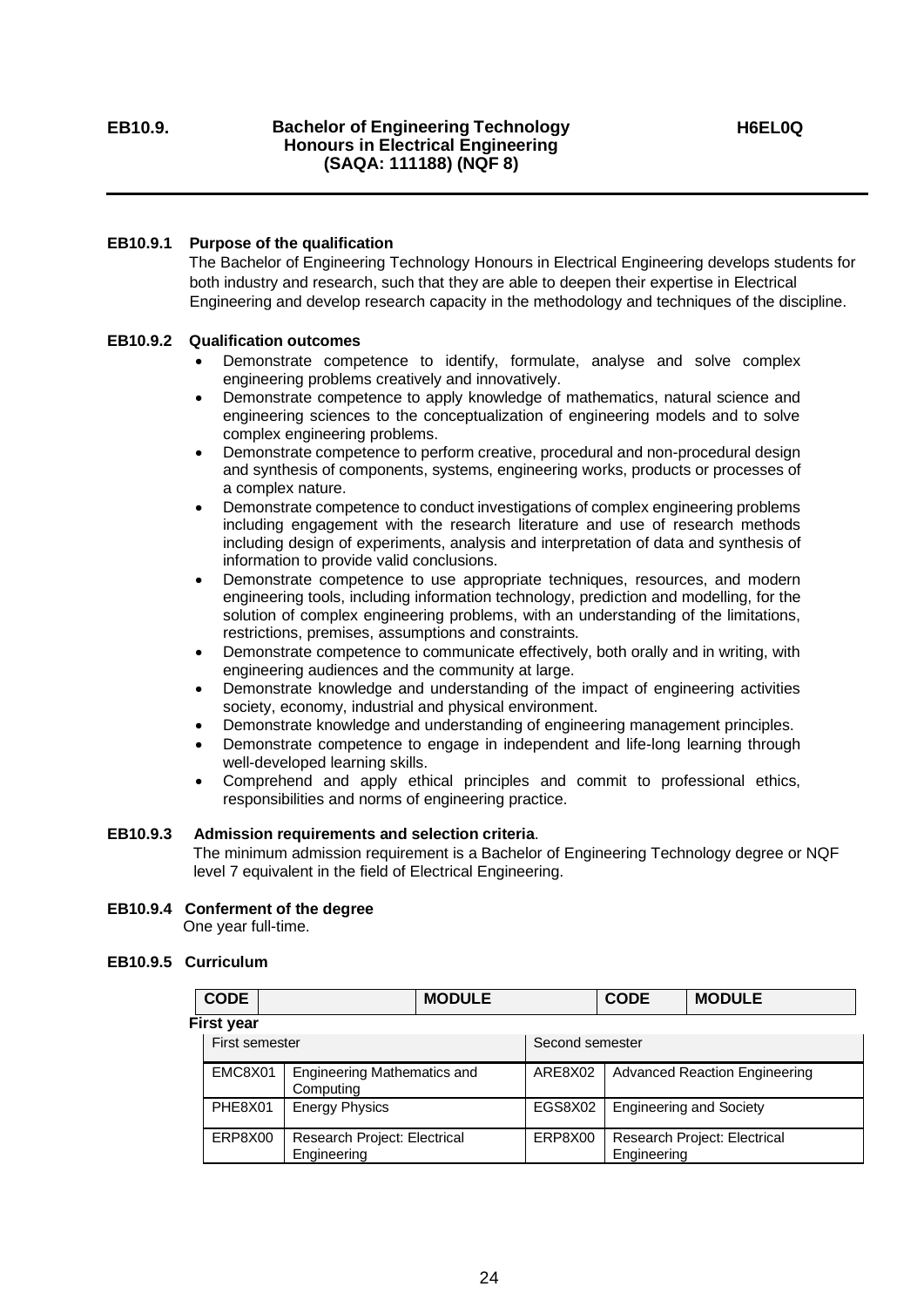#### **EB10.10.1 Purpose of the qualification**

 The purpose of the Bachelor of Engineering Technology Honours in Mechanical Engineering is to develop students for both industry and research, such that they are able to deepen their expertise in Mechanical Engineering and develop their research capacity in the methodology and techniques of the discipline.

#### **EB10.10.2 Admission requirements and selection criteria**

An NQF level 7 or equivalent qualification in Mechanical Engineering.

#### **EB10.10.3 Qualifications Outcome**

- Demonstrate competence to identify, formulate, analyse and solve complex engineering problems creatively and innovatively.
- Demonstrate competence to apply knowledge of mathematics, natural science and engineering sciences to the conceptualization of engineering models and to solve complex engineering problems.
- Demonstrate competence to perform creative, procedural and non-procedural design and synthesis of components, systems, engineering works, products or processes of a complex nature.
- Demonstrate competence to conduct investigations of complex engineering problems including engagement with the research literature and use of research methods including design of experiments, analysis and interpretation of data and synthesis of information to provide valid conclusions.
- Demonstrate competence to use appropriate techniques, resources, and modern engineering tools, including information technology, prediction and modelling, for the solution of complex engineering problems, with an understanding of the limitations, restrictions, premises, assumptions and constraints.
- Demonstrate competence to communicate effectively, both orally and in writing, with engineering audiences and the community at large.
- Demonstrate knowledge and understanding of the impact of engineering activities society, economy, industrial and physical environment.
- Demonstrate knowledge and understanding of engineering management principles.
- Demonstrate competence to engage in independent and life-long learning through welldeveloped learning skills.
- Comprehend and apply ethical principles and commit to professional ethics, responsibilities and norms of engineering practice.

#### **EB10.10.4 Conferment of the degree**

One year full-time.

#### **EB10. 10.5 Curriculum**

| <b>CODE</b>       | <b>MODULE</b>                                               | <b>CODE</b>     | <b>MODULE</b>                                        |
|-------------------|-------------------------------------------------------------|-----------------|------------------------------------------------------|
| <b>First year</b> |                                                             |                 |                                                      |
| First semester    |                                                             | Second semester |                                                      |
| EMC8X01           | <b>Engineering Mathematics and</b><br>Computing             | EGS8X02         | <b>Engineering and Society</b>                       |
| ETF8X01           | Thermofluids                                                | EMM8X02         | <b>Engineering Management</b>                        |
| PHE8X80           | <b>Energy Physics</b>                                       | ESM8X02         | Solid Mechanics                                      |
| RMM8X01           | Research Methodology                                        | MRP8X00         | Research & Design Project: Mechanical<br>Engineering |
| MRP8X00           | Research & Design Project:<br><b>Mechanical Engineering</b> |                 |                                                      |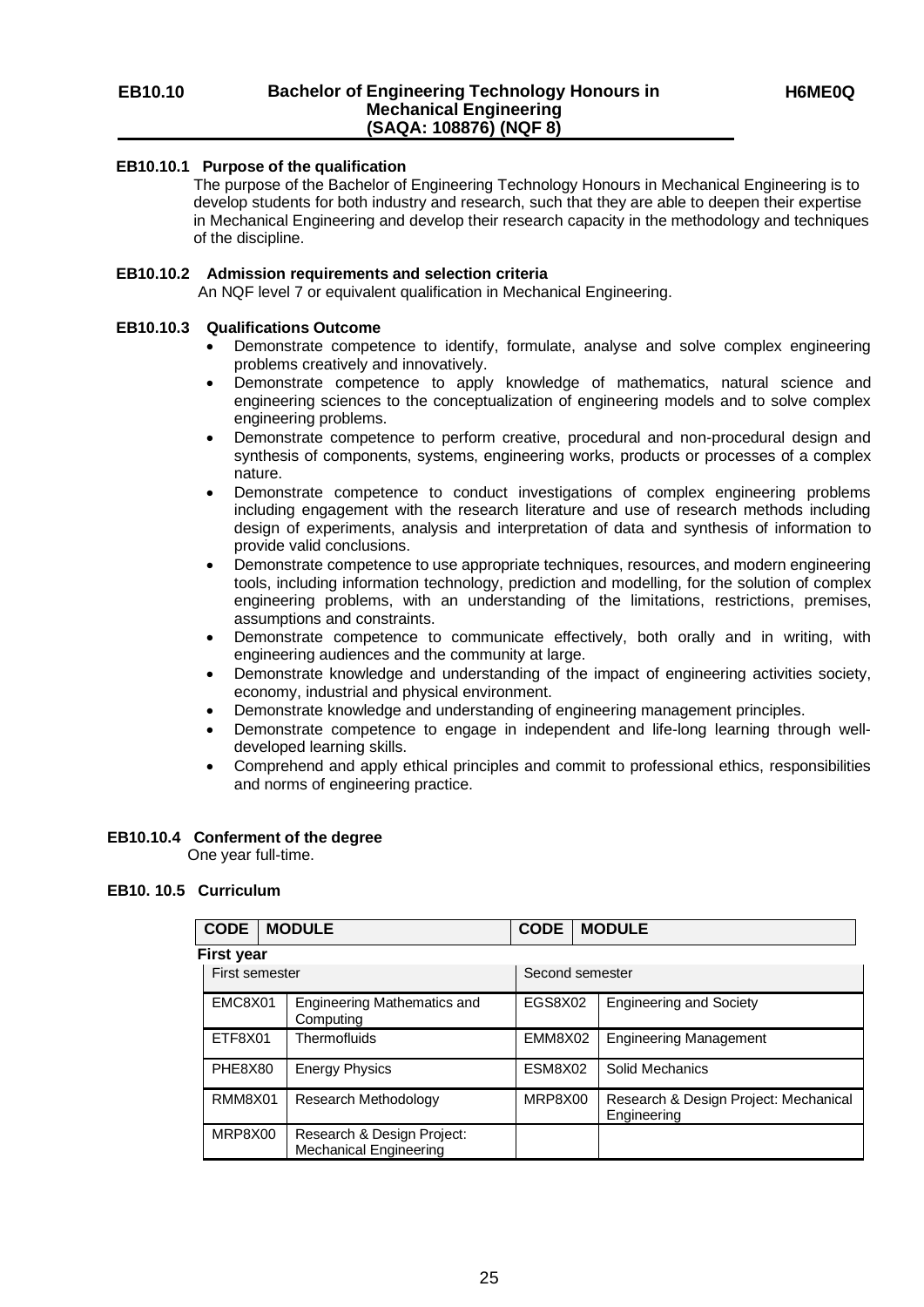#### **EB10.11.1 Purpose of the qualification**

 The purpose of the Master of Engineering in Physical Metallurgy is to develop a graduate with advanced abilities in appropriate analytical and research skills relevant for engineering design and synthesis, in order to solve engineering problems of society at large. One of the main objectives of this programme is to develop an advanced capability to conduct research independently and as such promoting a lifelong learning approach. The programme is also aimed at unveiling environmental issues in engineering, together with recognition of the role of other disciplines in engineering. Engineers working in public as well as private sector, and professionals with an interest in engineering research will find the programme very beneficial.

#### **EB10.11.2 Qualification outcomes**

- Identify and analyse problems within the physical metallurgical environment by researching problems creatively and innovatively by applying relevant interdisciplinary knowledge in the chosen field of research.
- Organise and manage him/herself and his/her activities responsibly, effectively and ethically, accept take responsibility within his/her limits of competence, and exercise judgement based on knowledge and expertise, pertaining to the field of research.
- Plan and conduct applicable levels of investigation, research and/or experiments by applying appropriate theories and methodologies and perform appropriate data analysis and interpretation.
- Communicate effectively, both orally and in writing, with specifically research audiences and the community at large, in so far as they are affected by the research, using appropriate data analysis and interpretation.
- Demonstrate, where applicable, environmental sensitivity across a range of environmental contexts in the execution of engineering management research/development activities.

#### **EB10.11.3 Admission requirements and selection criteria**.

An NQF level 7 qualification or equivalent in the field of Metallurgical Engineering.

#### **EB10.11.4 Conferment of the degree**

One year full-time.

#### **EB10.11.5 Curriculum**

| <b>CODE</b>       | <b>MODULE</b>                               | <b>CODE</b>     | <b>MODULE</b>                                     |
|-------------------|---------------------------------------------|-----------------|---------------------------------------------------|
| <b>First year</b> |                                             |                 |                                                   |
| First semester    |                                             | Second semester |                                                   |
| PRT8X00           | Research and Design Project -<br>Metallurgy | PRT8X00         | Research and Design Project - Metallurgy          |
| TRM8X01           | Research Methodology:<br>Metallurgical      | EIM8X02         | Environmental Impact of Engineering<br>Activities |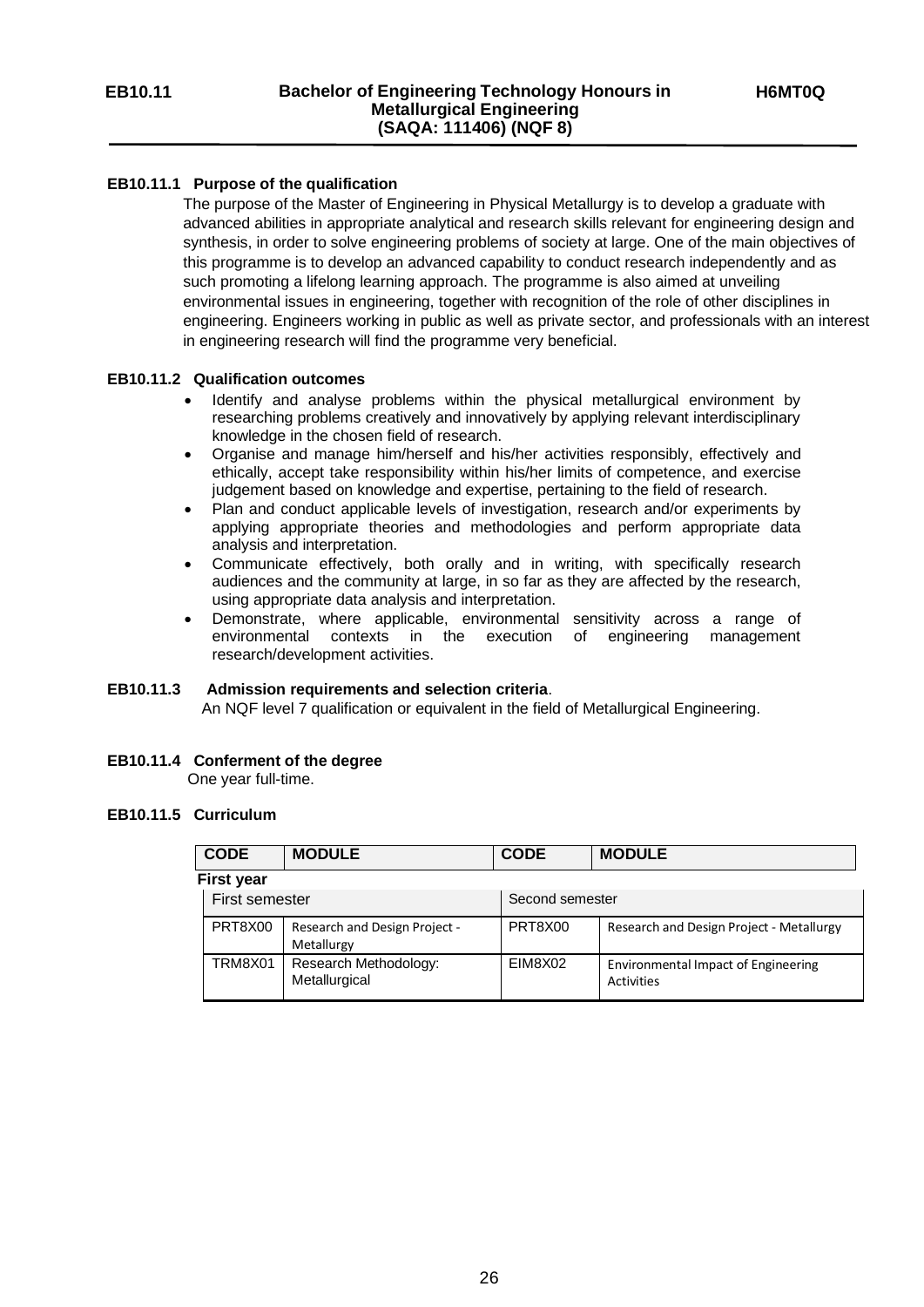The purpose of the Bachelor of Engineering Technology Honours in Mining Engineering is to develop students for both industry and research, such that they are able to deepen their expertise in Mining Engineering and to develop their research capacity in the methodology and techniques of the discipline.

#### **EB10.12.2 Admission requirements and selection criteria**.

 The minimum admission requirement is an appropriate bachelor's degree. Or;

Advanced Diploma in Mining Engineering, at NQF level 7.

#### **EB10.12.3 Conferment of the degree**

One year full-time.

#### **EB10.12.4 Curriculum**

| <b>CODE</b>       | <b>MODULE</b>                                      | <b>CODE</b>     | <b>MODULE</b>                                             |
|-------------------|----------------------------------------------------|-----------------|-----------------------------------------------------------|
| <b>First year</b> |                                                    |                 |                                                           |
| First semester    |                                                    | Second semester |                                                           |
| EMC8X01           | <b>Engineering Mathematics</b><br>and Computing    | EGS8X02         | <b>Engineering and Society</b>                            |
| PHE8X80           | <b>Energy Physics</b>                              | GEM8X02         | <b>Geotechnical Engineering</b>                           |
| ERM8X01           | <b>Research Methodology</b>                        | MED8X02         | Mine Environmental Design                                 |
| RDP8X00           | Research and Design<br>Project: Mining Engineering | MME8X02         | <b>Mineral Economics</b>                                  |
|                   |                                                    | MPD8X02         | Mine Planning and Design                                  |
|                   |                                                    | RDP8X00         | Research and Design Project:<br><b>Mining Engineering</b> |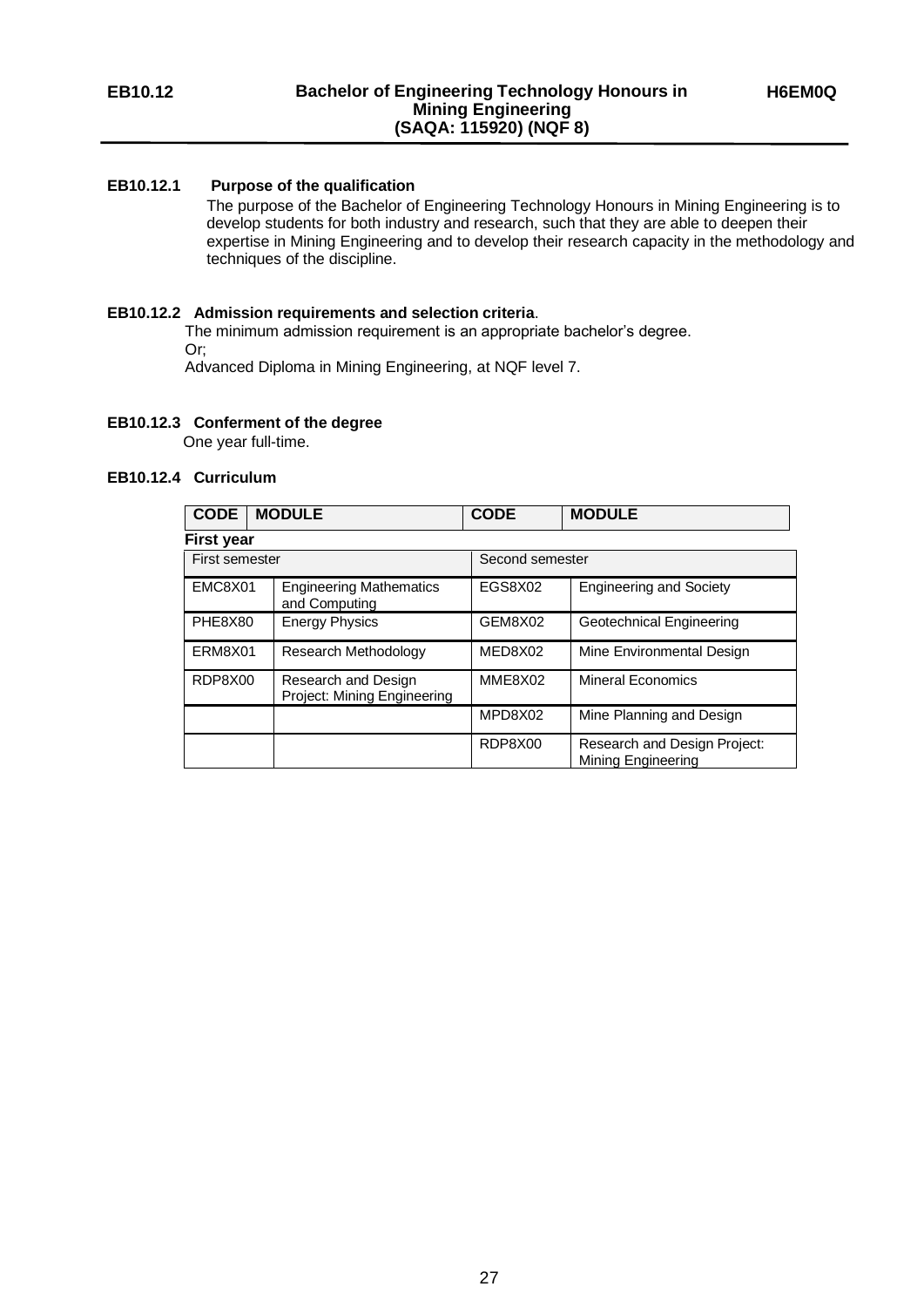**EB11 MASTER OF ENGINEERING ENGINEERING SCIENCE PROGRAMMES**

#### **EB11.1 MENG: ELECTRICAL AND ELECTRONIC Research-based (SAQA 73987) (NQF 9)**

<span id="page-27-0"></span>**M6ER1Q**

#### **EB11.1.1 Purpose of the qualification**

The purpose of the qualification is to develop an engineer with advanced abilities in applying fundamental engineering sciences and/design and synthesis, and related principles to specific problems of society at large. One of the main objectives of this process is to develop an advanced capability to conduct fundamental engineering research independently. It also promotes a lifelong learning approach.

#### **EB11.1.2 Qualification outcomes**

Exit level outcomes:

The qualified student will be able to:

- 1. Identify, assess, formulate, interpret, analyse and solve engineering research/development problems creatively and innovatively by applying relevant fundamental knowledge of i.e. Mathematics, Basic Science and Engineering Sciences in the chosen field of research.
- 2. Plan and manage engineering research projects, demonstrating fundamental knowledge, understanding and insight into the principles, methodologies and concepts that constitute socially responsible (to local and other communities) research/development in the chosen field of research practice.
- 3. Work effectively, individually or with others, as a member of a team, group, organisation and the community or in multi-disciplinary environments in the chosen field of research.
- 4. Organise and manage him/herself and his/her activities responsibly, effectively, professionally and ethically, accept responsibility within his/her limits of competence, and exercise judgement based on knowledge and expertise, pertaining to the field of research.
- 5. Plan and conduct applicable levels of investigation, research and/or experiments by applying appropriate theories and methodologies and perform appropriate data analysis and interpretation.
- 6. Communicate effectively, both orally and in writing, with engineering and specifically research audiences and the community at large, in so far as they are affected by the research, using appropriate structure, style and graphical support.
- 7. Use and assess appropriate research methods, skills, tools and information technology effectively and critically in engineering research/development practice and show an understanding and a willingness to accept responsibility for the impact of inter-disciplinary research/development activities on society and the environment.
- 8. Perform synthesis of components, systems, works, products or processes as a set of related systems and assess their social, legal, health, safety and environmental impact and benefits, where applicable, in the chosen field of research.
- 9. Employ various learning strategies and skills to master outcomes required for preparing him/herself to engage in continuous learning, to keep abreast of knowledge and skills required in the inter-disciplinary field.
- 10. Participate as a responsible citizen in the life of local, national and global communities by acting professionally and ethically in the chosen field of research.
- 11. Demonstrate, where applicable, cultural and aesthetic sensitivity across a range of social contexts in the execution of research/development activities.
- 12. Explore, where applicable, education and career opportunities in engineering research/development.
- 13. Organise and develop entrepreneurial opportunities through engineering, technical research, development and/or managerial skills.

#### **EB11.1.3 Admission requirements and selection criteria**

An approved four-year bachelor's degree in Engineering or similar approved degree at honours level.

Final admission to the programme will only be granted upon successful presentation of a research seminar six months after enrolment. Research topics must also be accepted and approved by the supervisors in the Faculty.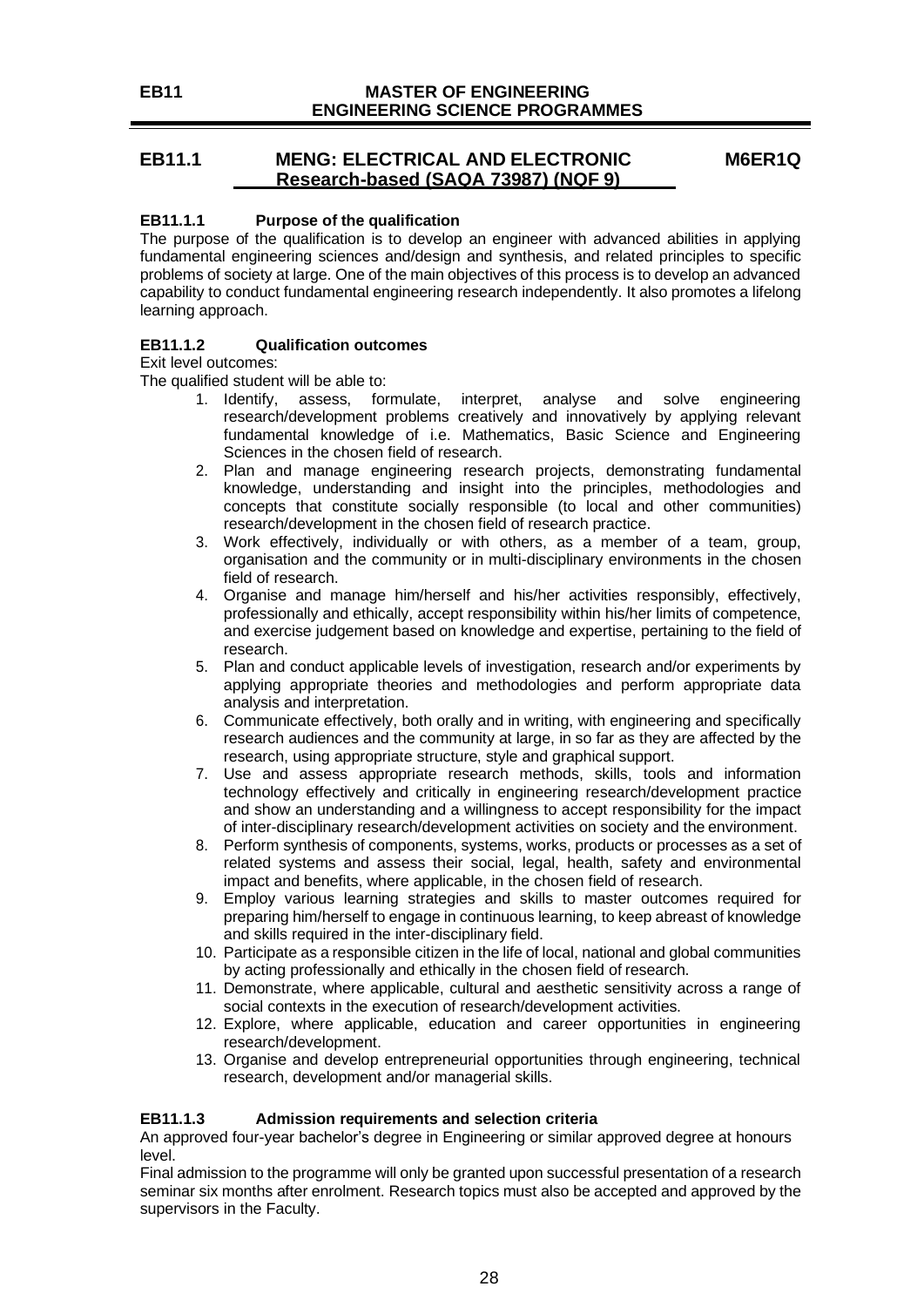#### **EB11.1.4 Conferment of the degree**

The MEng: Electrical and Electronic degree will be conferred on students who have completed the research seminar and dissertation successfully.

| EB9.1.5           | <b>Curriculum</b>   |                 |                     |
|-------------------|---------------------|-----------------|---------------------|
| <b>CODE</b>       | <b>MODULE</b>       | <b>CODE</b>     | <b>MODULE</b>       |
| <b>First year</b> |                     |                 |                     |
| First semester    |                     | Second semester |                     |
| M6E0109           | <b>Dissertation</b> | M6E0209         | <b>Dissertation</b> |

RESEARCH TIME: 100%

#### <span id="page-28-0"></span>**EB11.2 MENG: MECHANICAL ENGINEERING Research-based (SAQA 73989) (NQF 9) M6MR3Q**

#### **EB11.2.1 Purpose of the qualification**

The purpose of the qualification is to develop an engineer with advanced abilities in applying fundamental engineering sciences and/design and synthesis and related principles to specific problems of society at large. One of the main objectives of this process is to develop an advanced capability to do fundamental engineering research independently. It also promotes a lifelong learning approach.

#### **EB11.2.2 Qualification outcomes**

Exit level outcomes:

The qualified student will be able to:

- 1. Identify, assess, formulate, interpret, analyse and solve engineering research and development problems creatively and innovatively by applying relevant fundamental knowledge of i.e. Mathematics, Basic Science and Engineering Sciences in the chosen field of research.
- 2. Plan and manage engineering research projects, demonstrating fundamental knowledge, understanding and insight into the principles, methodologies and concepts that constitute socially responsible (to local and other communities) engineering research/development in the chosen field of research practice.
- 3. Work effectively, individually or with others, as a member of a team, group, organisation and the community or in multi-disciplinary environments in the chosen field of research.
- 4. Organise and manage him/herself and his/her activities responsibly, effectively, professionally and ethically, accept responsibility within his/her limits of competence, and exercise judgment based on knowledge and expertise pertaining to the field of research.
- 5. Plan and conduct applicable levels of investigation, research and/or experiments by applying appropriate theories and methodologies and perform data analysis and interpretation.
- 6. Communicate effectively, both orally and in writing, with engineering and specifically research audiences and the community at large, in so far as they are affected by the research, using appropriate structure, style and graphical support.
- 7. Use and assess appropriate research methods, skills, tools and information technology effectively and critically in engineering research/development practice and show an understanding and a willingness to accept responsibility for the impact of engineering research/development activities on society and the environment.
- 8. Perform procedural and non-procedural design and synthesis of components, systems, works, products or processes as a set of related systems, and assess their social, legal,

health, safety and environmental impact and benefits, where applicable, in the chosen field of research.

- 9. Employ various learning strategies and skills to master outcomes required for preparing him/herself to engage in continuous learning, to keep abreast of knowledge and skills required in the engineering field.
- 10. Participate as a responsible citizen in the life of local, national and global communities by acting professionally and ethically in the chosen field of research.
- 11. Demonstrate, where applicable, cultural and aesthetic sensitivity across a range of social contexts in the execution of engineering research and development activities.
- 12. Explore, where applicable, education and career opportunities through engineering problem-solving, design, technical research and managerial skills.
- 13. Organise and develop entrepreneurial opportunities through engineering, technical research, development and/or managerial skills.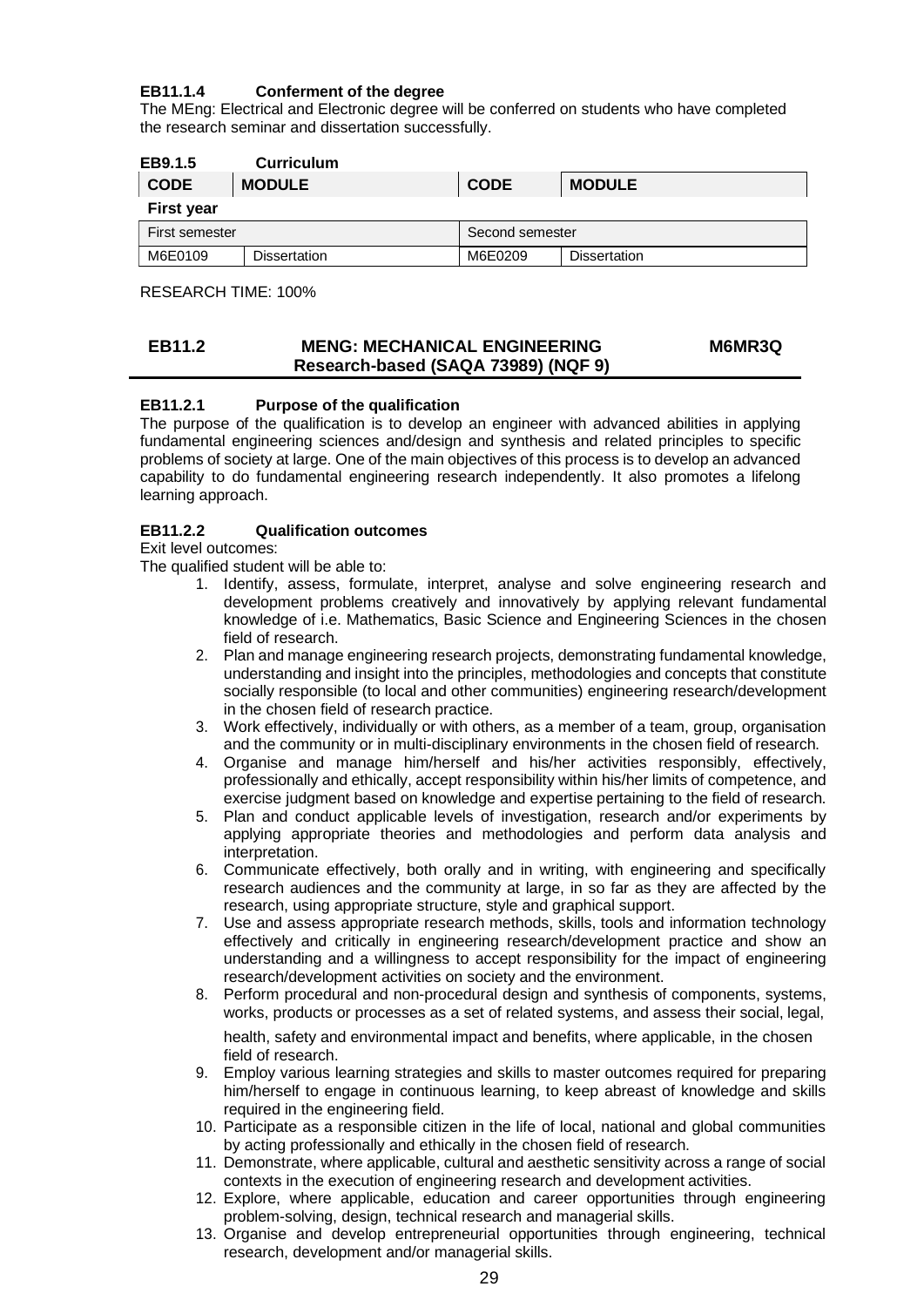#### **EB11.2.3 Admission requirements and selection criteria**

An approved four-year bachelor's degree in Engineering or similar approved degree at honours level.

Final admission to the programme will only be granted upon successful presentation of a research seminar six months after enrolment. Research topics must also be accepted and approved by the supervisors in the Faculty.

#### **EB11.2.4 Conferment of the degree**

The MEng: Mechanical degree will be conferred on students who have completed the research seminar and dissertation successfully.

| EB11.2.5 | <b>Curriculum</b> |
|----------|-------------------|
|          |                   |

| <b>CODE</b>       | <b>MODULE</b> | <b>CODE</b>     | <b>MODULE</b>       |
|-------------------|---------------|-----------------|---------------------|
| <b>First year</b> |               |                 |                     |
| First semester    |               | Second semester |                     |
| M6M0109           | Dissertation  | M6M0209         | <b>Dissertation</b> |

#### RESEARCH TIME: 100%

<span id="page-29-0"></span>

| EB11.3 | <b>MENG: CIVIL</b>                  | M6CR4Q |
|--------|-------------------------------------|--------|
|        | <b>ENGINEERING</b>                  |        |
|        | Research-based (SAQA 73986) (NQF 9) |        |

#### **EB11.3.1 Purpose of the qualification**

The purpose of the qualification is to develop an engineer with advanced abilities in applying fundamental engineering sciences and/design and synthesis and related principles to specific problems of society at large. One of the main objectives of this process is to develop an advanced capability to conduct fundamental engineering research independently. It also promotes a lifelong learning approach.

#### **EB11.3.2 Qualification outcomes**

Exit level outcomes:

The qualified student will be able to:

- 1. Identify, assess, formulate, interpret, analyse and solve engineering research and development problems creatively and innovatively by applying relevant fundamental knowledge of i.e. Mathematics, Basic Science and Engineering Sciences in the chosen field of research.
- 2. Plan and manage engineering research projects, demonstrating fundamental knowledge, understanding and insight into the principles, methodologies and concepts that constitute socially responsible (to local and other communities) engineering research/development in the chosen field of research practice.
- 3. Work effectively, individually or with others, as a member of a team, group, organisation and the community or in multi-disciplinary environments in the chosen field of research.
- 4. Organise and manage him/herself and his/her activities responsibly, effectively, professionally and ethically, accept responsibility within his/her limits of competence,

and exercise judgement based on knowledge and expertise, pertaining to the field of research.

- 5. Plan and conduct applicable levels of investigation, research and/or experiments by applying appropriate theories and methodologies and perform data analysis and interpretation.
- 6. Communicate effectively, both orally and in writing, with engineering and specifically research audiences and the community at large, in so far as they are affected by the research, using appropriate structure, style and graphical support.
- 7. Use and assess appropriate engineering research methods, skills, tools and information technology effectively and critically in engineering research/development practice and show an understanding and a willingness to accept responsibility for the impact of engineering research/development practices on society and the environment.
- 8. Perform procedural and non-procedural design and synthesis of components, systems, works, products or processes as a set of related systems, and assess their social, legal, health, safety and environmental impact and benefits, where applicable, in the chosen field of research.
- 9. Employ various learning strategies and skills to master outcomes required for preparing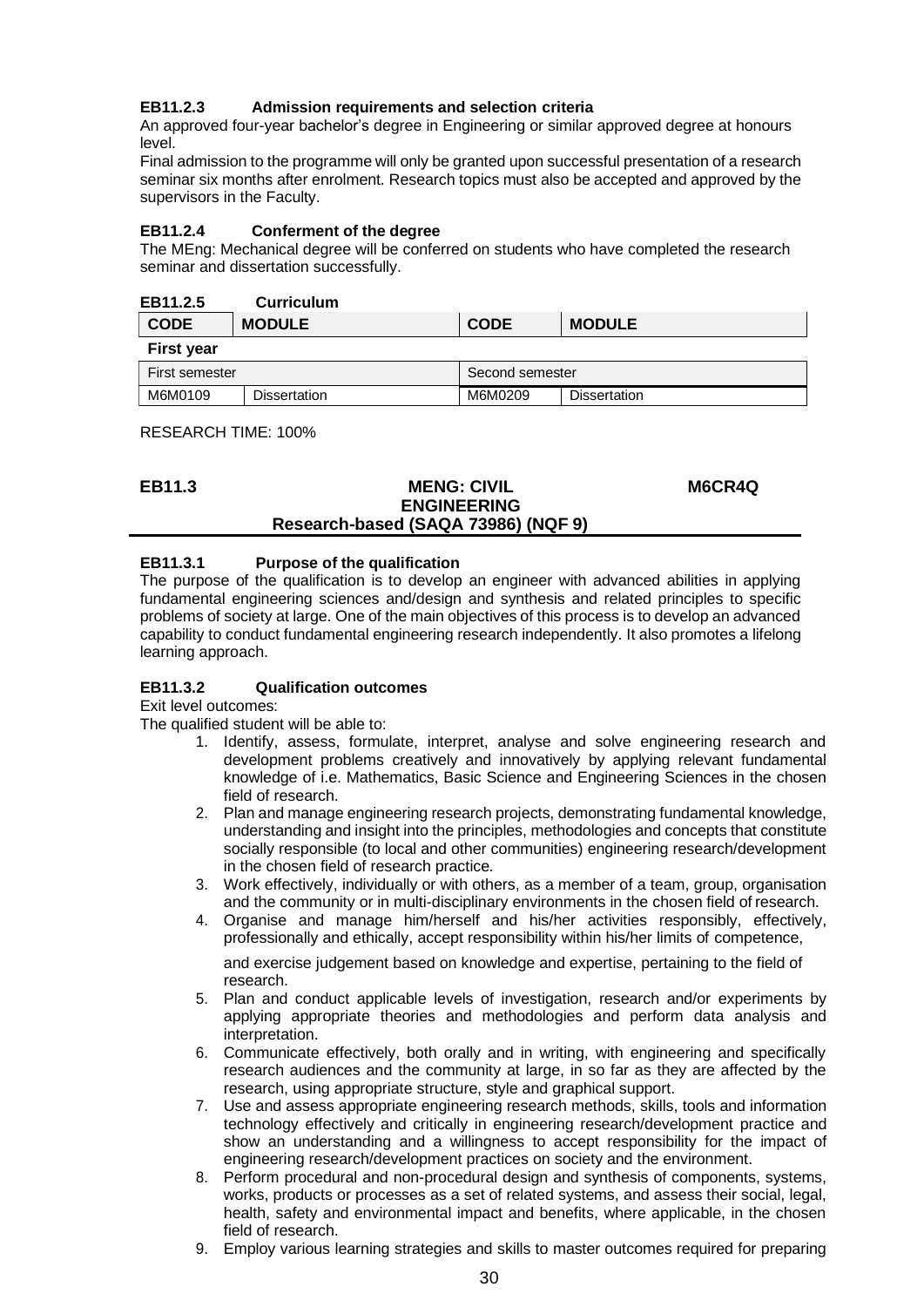him/herself to engage in continuous learning, to keep abreast of knowledge and skills required in the engineering field.

- 10. Participate as a responsible citizen in the life of local, national and global communities by acting professionally and ethically in the chosen field of research.
- 11. Demonstrate, where applicable, cultural and aesthetic sensitivity across a range of social contexts in the execution of engineering research and development activities.
- 12. Explore, where applicable, education and career opportunities in engineering research/development.
- 13. Organise and develop entrepreneurial opportunities through engineering, technical research, development and/or managerial skills.

#### **EB11.3.3 Admission requirements and selection criteria**

An approved four-year bachelor's degree in Engineering or similar approved degree at honours level.

#### **EB11.3.4 Conferment of the degree**

The MEng: Civil degree will be conferred on students who have completed the research projects and dissertation successfully.

| EB11.3.5          | <b>Curriculum</b> |                 |             |                     |
|-------------------|-------------------|-----------------|-------------|---------------------|
| <b>CODE</b>       | <b>MODULE</b>     |                 | <b>CODE</b> | <b>MODULE</b>       |
| <b>First year</b> |                   |                 |             |                     |
| First semester    |                   | Second semester |             |                     |
| M6C0109           | Dissertation      |                 | M6C0209     | <b>Dissertation</b> |

RESEARCH TIME: 100%

#### <span id="page-30-0"></span>**EB11.4 MENG: ENGINEERING MANAGEMENT Lectured (SAQA 73988) (NQF 9) M6MC5Q**

#### **EB11.4.1 Purpose of the qualification**

The purpose of the qualification is to develop an engineer with advanced abilities in applying fundamental engineering management sciences and/design and synthesis and related principles to specific management systems problems of society at large. One of the main objectives in this process is to develop an advanced capability to conduct fundamental systems engineering and management research independently. It also promotes a lifelong learning approach.

#### **EB11.4.2 Qualification outcomes**

Exit level outcomes:

The qualified student will be able to:

- 1. Identify, assess, formulate, interpret, analyse, and solve engineering research and development problems creatively and innovatively by applying relevant fundamental knowledge of i.e., Mathematics, Basic Science and/or Engineering and Management Sciences in the chosen field of research.
- 2. Plan and manage engineering management research projects, demonstrating fundamental knowledge, understanding and insight into the principles, methodologies and concepts that constitute socially responsible (to local and other communities) research/development in the chosen field of research practice.
- 3. Work effectively, individually or with others, as a member of a team, group, organisation, and the community or in multi-disciplinary environments in the chosen field of research.
- 4. Organise and manage him/herself and his/her activities responsibly, effectively, professionally, and ethically, accept responsibility within his/her limits of competence, and exercise judgement based on knowledge and expertise, pertaining to the field of research.
- 5. Plan and conduct applicable levels of investigation, research and/or experiments by applying appropriate theories and methodologies and perform data analysis and interpretation.
- 6. Communicate effectively, both orally and in writing, with engineering and specifically research audiences and the community at large, in so far as they are affected by the research, using appropriate structure, style and graphical support.
- 7. Use and assess appropriate engineering management research methods, skills, tools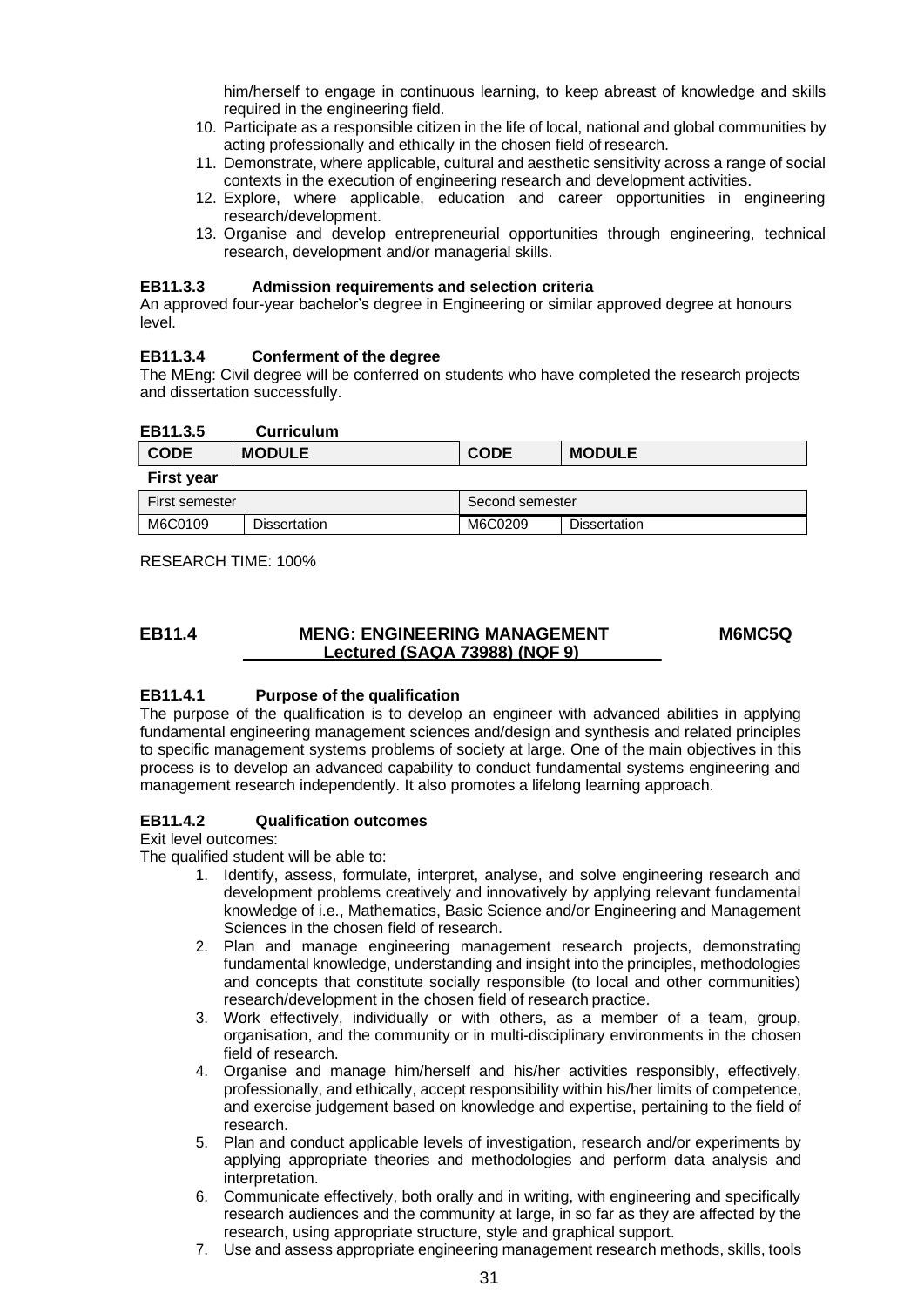and information technology effectively and critically in engineering research/development practice and show an understanding and a willingness to accept responsibility for the impact of research/development activities on society and the environment.

- 8. Evaluate systems, works, products or processes as a set of related systems, and assess their social, legal, health, safety and environmental impact and benefits, where applicable, in the chosen field of research.
- 9. Employ various learning strategies and skills to master outcomes required for preparing him/herself to engage in continuous learning, to keep abreast of knowledge and skills required in the engineering management field.
- 10. Participate as a responsible citizen in the life of local, national and global communities by acting professionally and ethically in the chosen field of research.
- 11. Demonstrate, where applicable, cultural and aesthetic sensitivity across a range of social contexts in the execution of engineering management research and development activities.
- 12. Explore, where applicable, education and career opportunities in engineering management research/development.
- 13. Organise and develop entrepreneurial opportunities through engineering, technical research, development and/or managerial skills.

#### **EB11.4.3 Admission requirements and selection criteria**

An approved four-year bachelor's degree in Engineering.

#### **EB11.4.4 Conferment of the degree**

The MEng: Engineering Management degree will be conferred on students who have completed the six prescribed modules and minor dissertation successfully. Weight of the minor dissertation is 50%.

| EB11.4.5 | <b>Curriculum</b> |
|----------|-------------------|
|          |                   |

| --------    | .             |             |               |
|-------------|---------------|-------------|---------------|
| <b>CODE</b> | <b>MODULE</b> | <b>CODE</b> | <b>MODULE</b> |
| Eiret voor  |               |             |               |

| ι ποι γσαι                                          |                                                                      |                 |                                      |  |
|-----------------------------------------------------|----------------------------------------------------------------------|-----------------|--------------------------------------|--|
| First semester                                      |                                                                      | Second semester |                                      |  |
| M6MEM19<br><b>Engineering Management</b>            |                                                                      | M6MRM29         | <b>Reliability Management</b>        |  |
| M6MAE19                                             | <b>Advanced Engineering</b><br>Economics                             | M6MPM29         | Project Management                   |  |
| <b>Engineering Systems</b><br>M6MES19<br>Management |                                                                      | M6MPD29         | Product Development and<br>Marketing |  |
|                                                     | <b>Second year</b> (Prerequisites: Completion of coursework modules) |                 |                                      |  |
| First semester                                      |                                                                      | Second semester |                                      |  |
| M6MMD19                                             | <b>Minor Dissertation</b>                                            | M6MMD19         | <b>Minor Dissertation</b>            |  |

<span id="page-31-0"></span>

| EB11.5 | <b>MEng: ENGINEERING MANAGEMENT</b> | <b>M6MR6Q</b> |
|--------|-------------------------------------|---------------|
|        | (SAQA 73987) (NQF 9)                |               |

#### **EB11.5.1 Purpose of the qualification**

The purpose of the qualification is to develop an engineer with advanced abilities in applying fundamental engineering management sciences and/design and synthesis, and related principles to specific management systems problems of society at large. One of the main objectives in this process is to develop an advanced capability to conduct fundamental independent systems engineering and management research independently. It also promotes a lifelong learning approach.

#### **EB11.5.2 Qualification outcomes**

Exit level outcomes:

The qualified student will able to:

- 1. Identify, assess, formulate, interpret, analyse and solve engineering research and development problems creatively and innovatively by applying relevant fundamental knowledge of i.e. Mathematics, Basic Science and/or Engineering and Management Sciences in the chosen field of research.
- 2. Plan and manage engineering management research projects, demonstrating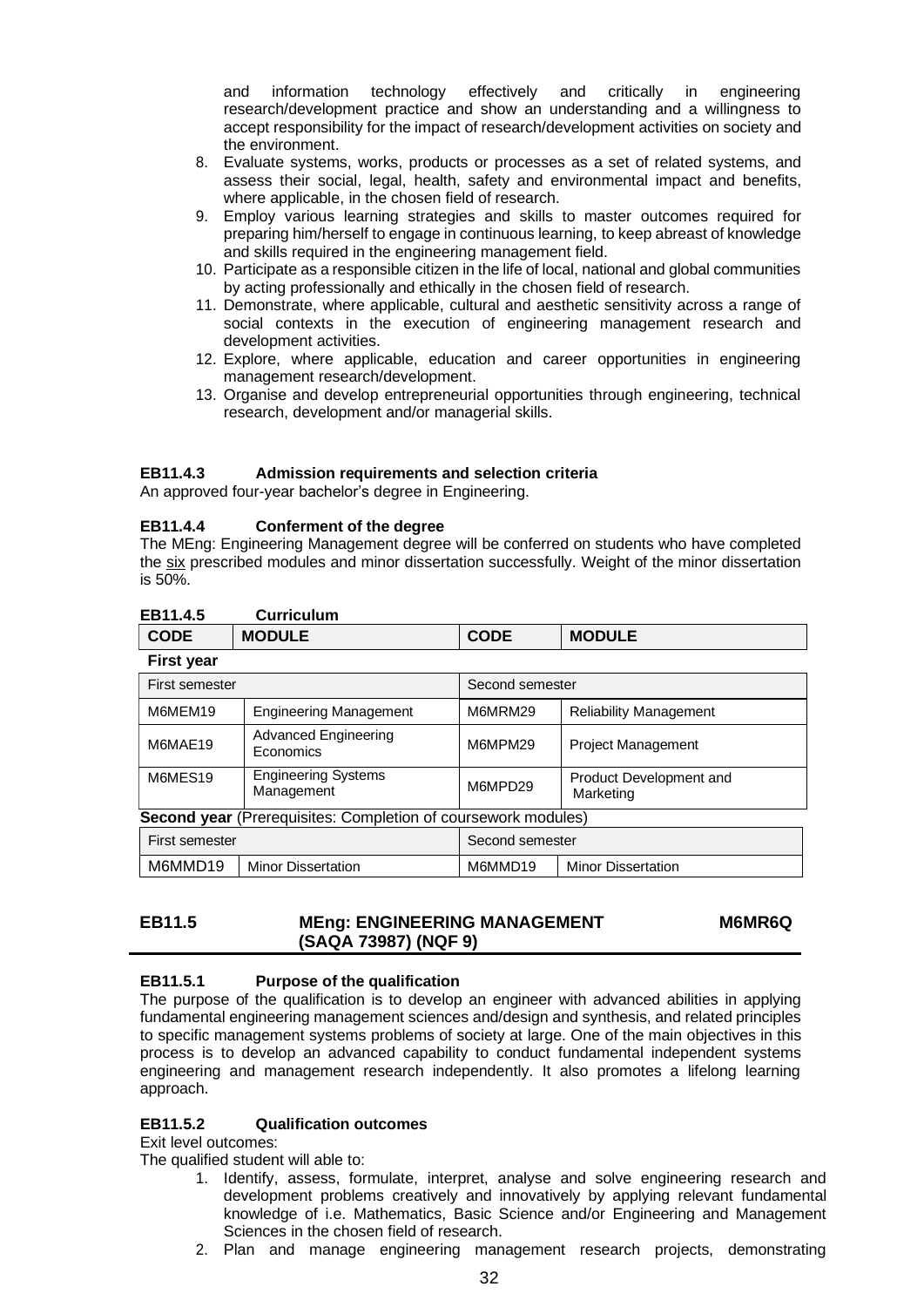fundamental knowledge, understanding and insight into the principles, methodologies and concepts that constitute socially responsible (to local and other communities) research/development in the chosen field of research practice.

- 3. Work effectively, individually or with others, as a member of a team, group, organisation and the community or in multi-disciplinary environments in the chosen field of research.
- 4. Organise and manage him/herself and his/her activities responsibly, effectively, professionally and ethically, accept responsibility within his/her limits of competence, and exercise judgement based on knowledge and expertise, pertaining to the field of research.
- 5. Plan and conduct applicable levels of investigation, research and/or experiments by applying appropriate theories and methodologies and perform data analysis and interpretation.
- 6. Communicate effectively, both orally and in writing, with engineering and specifically research audiences and the community at large, as far as they are affected by the research, using appropriate structure, style and graphical support.
- 7. Use and assess appropriate engineering management research methods, skills, tools and information technology effectively and critically in engineering research/development practice and show an understanding and a willingness to accept responsibility for the impact of research/development activities on society and the environment.
- 8. Evaluate systems, works, products or processes as a set of related systems, and assess their social, legal, health, safety and environmental impact and benefits, where applicable, in the chosen field of research.
- 9. Employ various learning strategies and skills to master outcomes required for preparing him/herself to engage in continuous learning, to keep abreast of knowledge and skills required in the engineering management field.
- 10. Participate as a responsible citizen in the life of local, national and global communities by acting professionally and ethically in the chosen field of research.
- 11. Demonstrate, where applicable, cultural and aesthetic sensitivity across a range of social contexts in the execution of engineering management research and development activities.
- 12. Explore, where applicable, education and career opportunities in engineering management research/development.
- 13. Organise and develop entrepreneurial opportunities through engineering, technical research, development and/or managerial skills.

#### **EB11.5.3 Admission requirements and selection criteria**

An approved four-year bachelor's degree in Engineering.

Final admission to the programme will only be granted upon successful presentation of a research seminar six months after enrolment. Research topics must also be accepted and approved by the supervisors in the Faculty.

#### **EB11.5.4 Conferment of the degree**

The MEng: Engineering Management degree will be conferred on students who have completed the research seminar and dissertation successfully.

| EB11.5.5          | <b>Curriculum</b>   |                 |                     |
|-------------------|---------------------|-----------------|---------------------|
| <b>CODE</b>       | <b>MODULE</b>       | <b>CODE</b>     | <b>MODULE</b>       |
| <b>First year</b> |                     |                 |                     |
| First semester    |                     | Second semester |                     |
| M6M0109           | <b>Dissertation</b> | M6M0209         | <b>Dissertation</b> |

RESEARCH TIME: 100%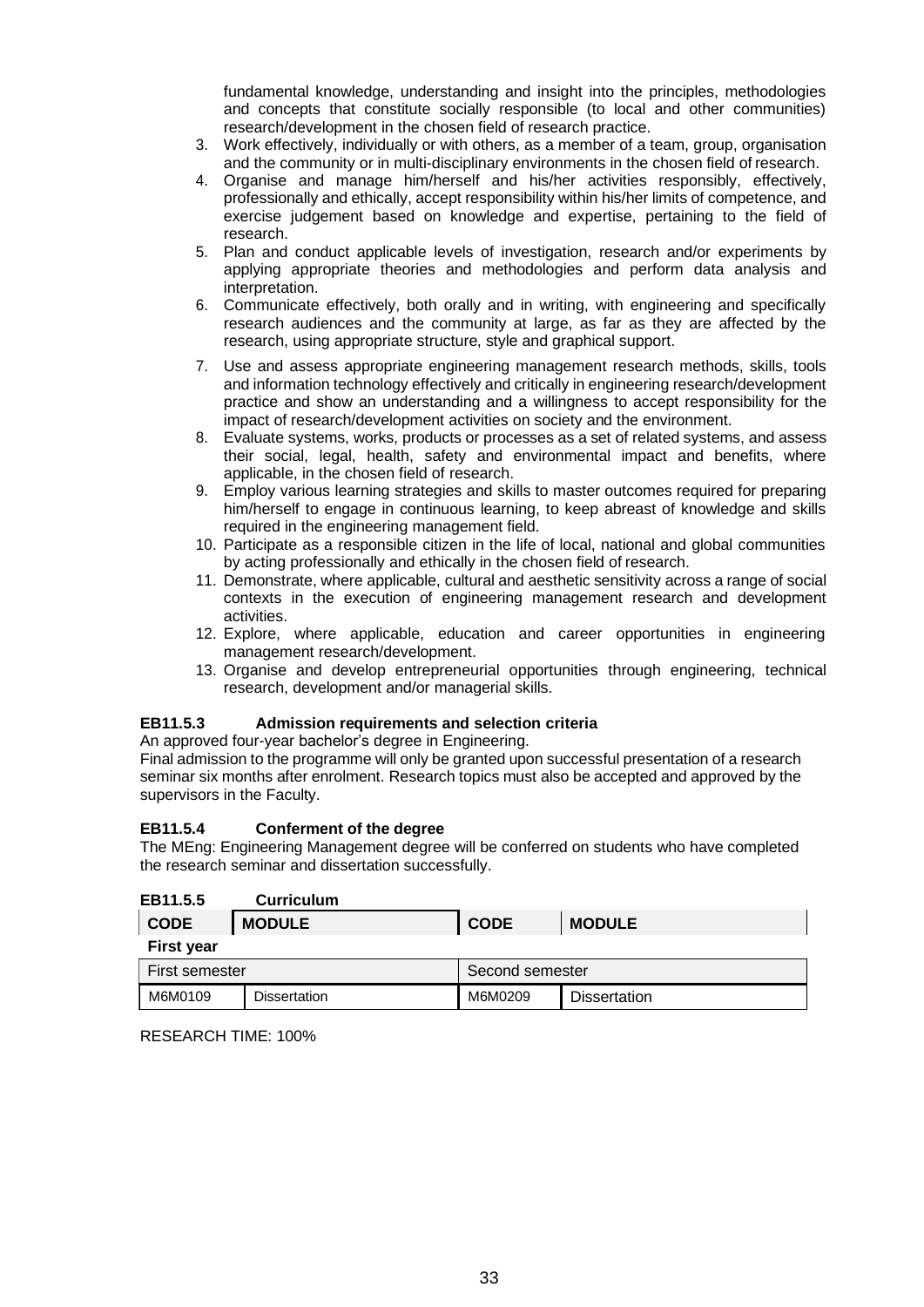#### **EB11.6.1 Purpose of the qualification**

The purpose of the programme is to develop an engineer with advanced abilities in applying fundamental structural engineering sciences, design and synthesis to specific structural engineering problems in society at large. One of the main objectives is to develop an advanced capability to do fundamental structural engineering research independently and, in so doing, promote lifelong learning.

#### **EB11.6.2 Qualification outcomes**

Exit level outcomes:

The qualified student will be able to:

- 1. Identify, assess, formulate, interpret, analyse and solve structural engineering research and development problems creatively and innovatively by applying relevant fundamental knowledge of i.e. mathematics, basic science and engineering sciences in the chosen field of research.
- 2. Plan and manage structural engineering research projects demonstrating underlying fundamental knowledge, understanding and insight into the principles, methodologies and concepts that constitute socially responsible (to local and other communities) engineering research/development in the chosen field of research practice.
- 3. Work effectively individually or with others as a member of a team, group, organization, and community or in multidisciplinary environments in the chosen field of research
- 4. Organise and manage him/herself and his/her activities responsibly, effectively, professionally and ethically and take responsibility within his/her own limits of competence and to exercise judgment commensurate with knowledge and expertise, pertaining to the field of research
- 5. Plan and conduct applicable level of investigations, research and /or experiments by applying appropriate theories and methodologies and perform data analysis and interpretation
- 6. Communicate effectively, both orally and in writing, with engineering and specifically research audiences and the community at large in so far as they are affected by the research using appropriate structure, style and graphical support
- 7. Use and assess appropriate structural engineering research methods, skills, tools, technology and information technology effectively and critically in engineering research/development practice and show an understanding and a willingness to accept responsibility for the impact that engineering research/development practice have on society and the environment
- 8. Perform procedural and non-procedural design and synthesis of components, systems, works, products or processes as a set of related systems and assess their social, legal, health, safety and environmental impacts and benefits where applicable in the chosen field of research
- 9. Employ various learning strategies and skills to master outcomes required in preparing him/herself to engage in continuous learning to keep abreast of knowledge and skills required in the structural engineering field
- 10. Participate as a responsible citizen in the life of local, national, and global communities by acting professionally and ethically in the chosen field of research
- 11. Demonstrate where applicable cultural and aesthetic sensitivity across a range of social contexts in the execution of engineering research and development activities
- 12. Explore, where applicable, education and career opportunities through engineering problem solving, design, technical research and structural engineering skills
- 13. Organise and develop entrepreneurial opportunities through engineering research, development and/or structural engineering skills

#### **EB11.6.3 Admission requirements and selection criteria**

A four-year professional bachelor's degree in Civil Engineering OR

A Bachelor Honours degree or Postgraduate Diploma in Civil Engineering or an affiliated Engineering field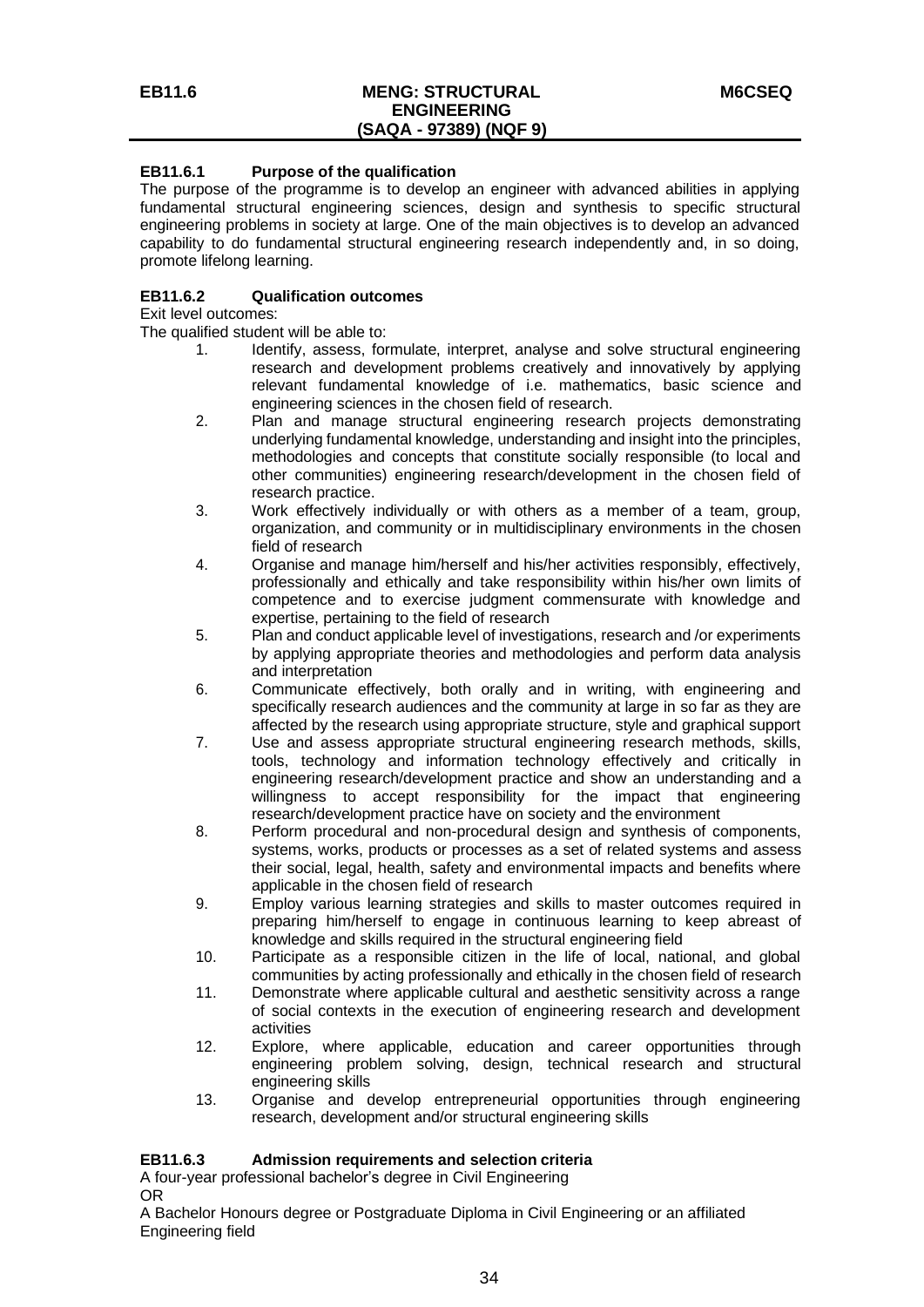## **EB11.6.4 Conferment of the degree**

The MEng: Structural Engineering degree will be conferred on students who have completed the six coursework modules (4 core modules and to electives) and minor dissertation successfully. Weight of dissertation is 50%.

| EB11.6.5          | <b>Curriculum</b> |             |               |
|-------------------|-------------------|-------------|---------------|
| <b>CODE</b>       | <b>MODULE</b>     | <b>CODE</b> | <b>MODULE</b> |
| <b>First year</b> |                   |             |               |

| .              |                              |                 |                                                     |
|----------------|------------------------------|-----------------|-----------------------------------------------------|
| First semester |                              | Second semester |                                                     |
| M6CCT29        | Advanced concrete technology | M6PAD19         | Plastic analysis and design of<br>structures        |
|                |                              | M6ARC19         | Advanced reinforced concrete<br>analysis and design |

#### **Second year**

| Second semester<br>First semester |                           |         |                               |
|-----------------------------------|---------------------------|---------|-------------------------------|
| M6FEA19                           | Finite element analysis   | M6SOS19 | Stability of steel structures |
| M6CSE19                           | <b>Minor Dissertation</b> | M6CSE29 | <b>Minor Dissertation</b>     |

| Choose two electives |                                                                               |  |
|----------------------|-------------------------------------------------------------------------------|--|
| M6DAR26              | Durability, assessment and repair of concrete structures (Second Semester)    |  |
| M6DYS29              | Dynamic analysis of structures (Second Semester)                              |  |
| M6DCS29              | Design of cold-formed steel structures (First semester)                       |  |
| M6SPE19              | Special topics in civil engineering materials and structures (First Semester) |  |

#### **EB11.7 MASTER OF SUSTAINABLE URBAN PLANNING AND DEVELOPMENT (SAQA99782 -) (NQF 9) M6MUPQ**

#### **EB11.7.1 Purpose of the qualification**

The purpose of the programme is to develop built environment professionals specialising in the sustainable planning, design, development and management of urban centres. These graduates will acquire advanced abilities in applying sustainable development principles to urban development to benefit societies at large. One of the main objectives is to develop an advanced capability to independently conduct fundamental urban issues related research and as such promote a lifelong learning approach.

## **EB11.7.2 Qualification outcomes**

Exit level outcomes:

On completion of this programme the student will be able to: -

- 1. understanding of relevant theory useful in solving planning, development and management problems in cities of the developing world;
- 2. reflect on the usefulness of principles of sustainable development to understand the socio‐economic and environmental imperatives in urban areas
- 3. demonstrate a high level of understanding of smart cities and the need for provision of adequate and intelligent infrastructure in urban areas
- 4. demonstrate the imperatives in managing the rapidly growing cities of the developing world

5. exhibit an understanding of the research process and requirements in urban planning and development

6. engage theoretical frameworks relevant to the development of urban space and be able to complete a dissertation within the built environment and related fields

Organise and develop entrepreneurial opportunities through urban research, development and management skills.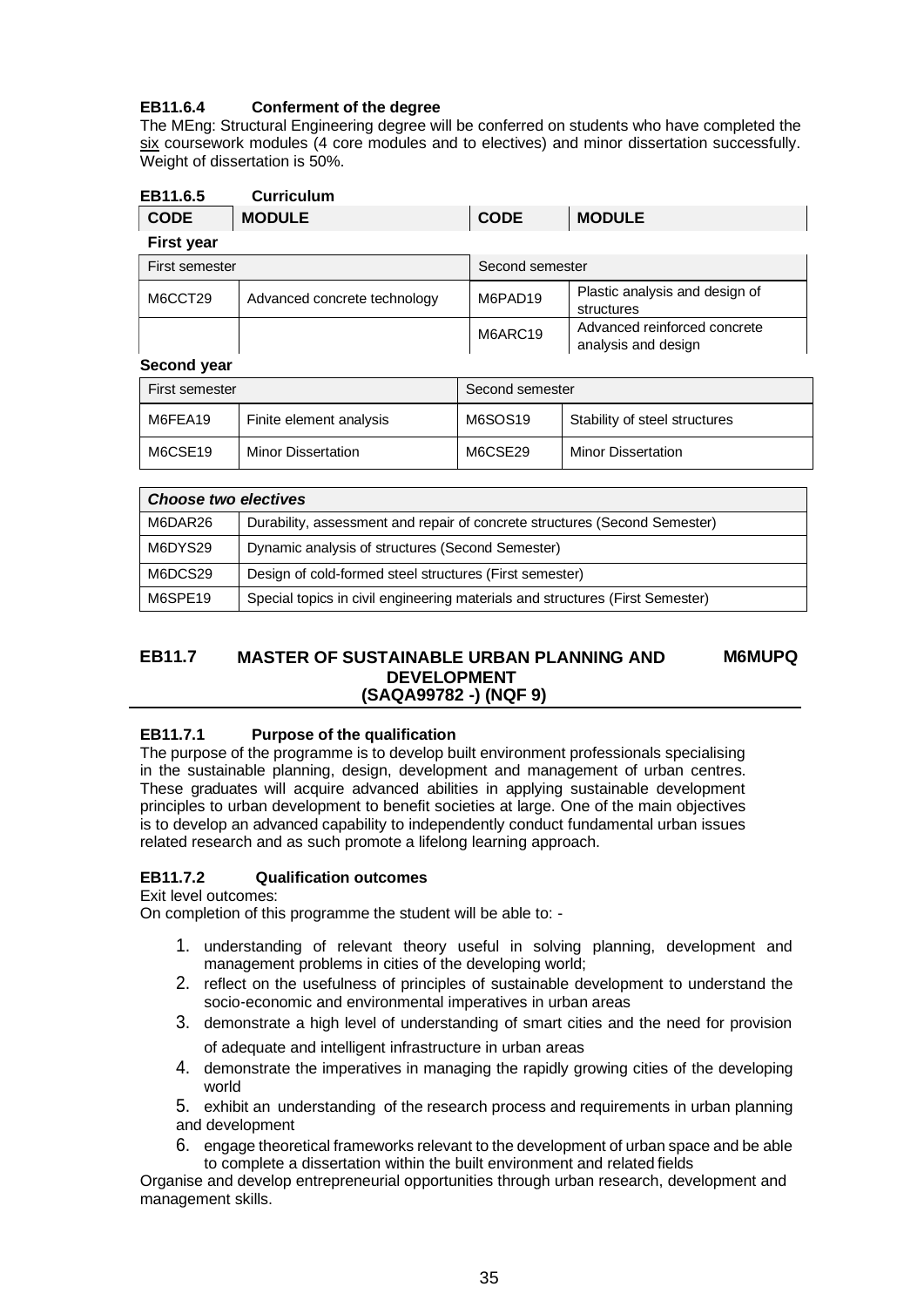#### **EB11.7.3 Admission Requirements and selection criteria**

Any holder of a Bachelor honours degree in any relevant field, such as technological, commercial, science and arts will be eligible for admission to study towards the Master of Sustainable Urban Planning and Development

Or

Holders of Bachelor of Technology Degrees with additional research experience at Honours Level or participation in a bridging programme and a minimum of 2 years work experience will also be eligible for admission to study towards the Master of Sustainable Urban Planning and Development.

#### **The selection criteria for this programme.**

Students are selected based on academic merit and an approved field(s) of study. An average mark of 65% in the previous degree qualification is generally required.

#### **EB11.7.4 Conferment of the degree**

The Master of Sustainable Urban Planning and Development will be conferred on students who have completed the research seminar and dissertation successfully.

| <b>Curriculum</b>                                                             |             |                                                    |
|-------------------------------------------------------------------------------|-------------|----------------------------------------------------|
| <b>MODULE</b>                                                                 | <b>CODE</b> | <b>MODULE</b>                                      |
|                                                                               |             |                                                    |
| First semester<br>Second semester                                             |             |                                                    |
| Advanced Urban<br><b>Planning Theory</b>                                      | IHSD029     | <b>Integrated Human Settlements</b><br>Development |
| Principles of Sustainable<br>Urban Development                                | USD9X01     | Urban Sociology and Social<br>Development          |
| Sustainable Urban<br>Infrastructure and<br>Smart<br><b>Cities Development</b> | UFE9X02     | Urban Financial and Economic<br>Management         |
|                                                                               |             |                                                    |

**Second year**

| First semester |                           | Second semester     |                           |
|----------------|---------------------------|---------------------|---------------------------|
| MSUP019        | <b>Minor Dissertation</b> | MSUP <sub>029</sub> | <b>Minor Dissertation</b> |

| <b>Choose two electives</b> |                                                      |                        |
|-----------------------------|------------------------------------------------------|------------------------|
| UFE9X02                     | Urban Financial and Economic Management              | <b>Second Semester</b> |
| UEPG029                     | Urban Environmental Planning and GIS<br>Applications | <b>Second Semester</b> |
| UED9X02                     | Urban Entrepreneurial Dynamics                       | Second Semester        |
| SOC9X07                     | Urban Sociology and Social Development               | <b>Second Semester</b> |

| MUP9X02 | Urban Policy and Design                  | Second Semester |
|---------|------------------------------------------|-----------------|
| IHSD029 | Integrated Human Settlements Development | Second Semester |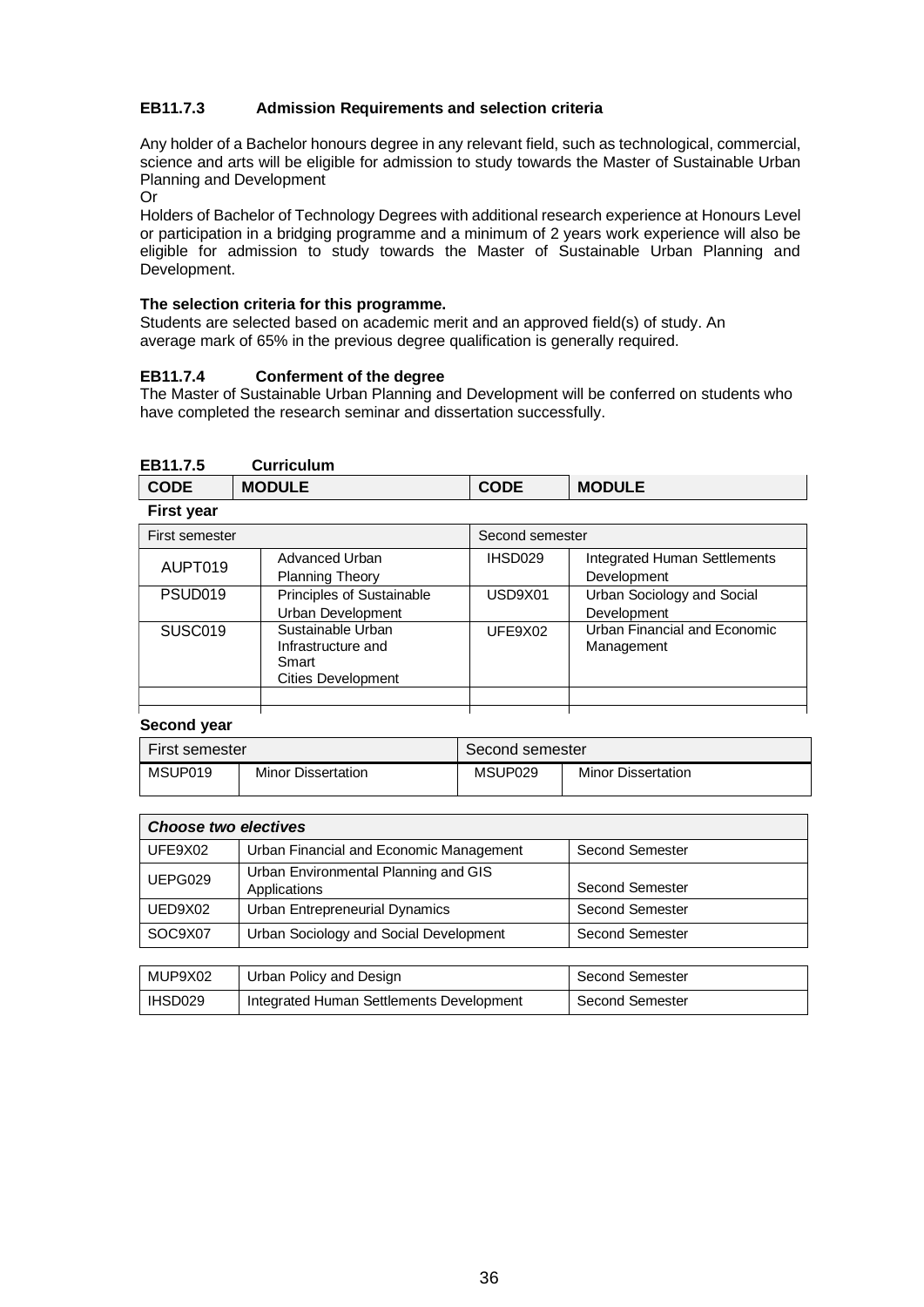#### **EB11.8 MASTER OF MICRO- AND NANOELECTRONIC ENGINEERING M6MNE0Q ONLINE PROGRAMME (SAQA: 105102)**

#### **EB11.8.1 Purpose of the qualification**

The purpose of the Master of Micro- and Nanoelectronics Engineering programme is to develop engineers with advanced abilities in applying fundamental microelectronics within multi- and cross-disciplinary environments of today's workplace. In addition to being able to respond to complex problems and provide solutions to challenges experienced in the field of integrated circuit (IC) and systems on package (SoP) design, the programme will promote and develop the capability to perform independent research, investigate IC nanophenomena from scientific principles and implement outcomes to improve microelectronic designs.

The proposed curriculum is designed to provide advanced knowledge in areas such as analogue, digital and mixed-signal electronic design, RF, Mm-Wave and communications engineering, physics of semiconductor materials, design for testability, and microelectronic processes. Curriculum is designed to assist students in acquiring advanced computer skills, including the excessive use of online resources and electronic design automation (EDA) tools. The degree includes a minor dissertation, thus promoting research and independent learning from the candidates.

#### **EB11.8.2 Qualification outcomes**

Exit level outcomes:

- 1. Identify, assess, formulate, interpret, analyse, and solve research and development problems creatively and innovatively by applying relevant inter-disciplinary knowledge in the chosen field of research.
- 2. Plan and manage research projects demonstrating fundamental knowledge, understanding and insight into the principles, methodologies and concepts that constitute socially responsible (to local and other communities) research/development in the chosen field of research practice.
- 3. Work effectively, individually or with others, as a member of a team, group, organisation and the community or in multi-disciplinary environments in the chosen field of interdisciplinary research.
- 4. Organise and manage him/herself and his/her activities responsibly, effectively and ethically, accept responsibility within his/her limits of competence, and exercise judgement based on knowledge and expertise, pertaining to the field of research.
- 5. Plan and conduct applicable levels of investigation, research and/or experiments by applying appropriate theories and methodologies and perform appropriate data analysis and interpretation.
- 6. Communicate effectively, both orally and in writing, with specifically research audiences and the community at large, in so far as they are affected by the research, using appropriate structure, style and graphical support.
- 7. Use and assess appropriate research methods, skills, tools and information technology effectively and critically in research/development practice and show an understanding and a willingness to accept responsibility for the impact of inter-disciplinary research/development activities on society and the environment.
- 8. Perform synthesis of systems, works, products or processes as a set of related systems and assess their social, legal, health, safety and environmental impact and benefits, where applicable, in the chosen field of inter-disciplinary research.
- 9. Employ various learning strategies and skills to master outcomes required for preparing him/herself to engage in continuous learning, to keep abreast of knowledge and skills required in the interdisciplinary field.
- 10. Participate as a responsible citizen in the life of local, national and global communities by acting ethically in the chosen field of research.
- 11. Demonstrate, where applicable, cultural and aesthetic sensitivity across a range of social contexts in the execution of research/development activities.
- 12. Explore, where applicable, education and career opportunities in research/development.
- 13. Organise and develop entrepreneurial opportunities through technical research,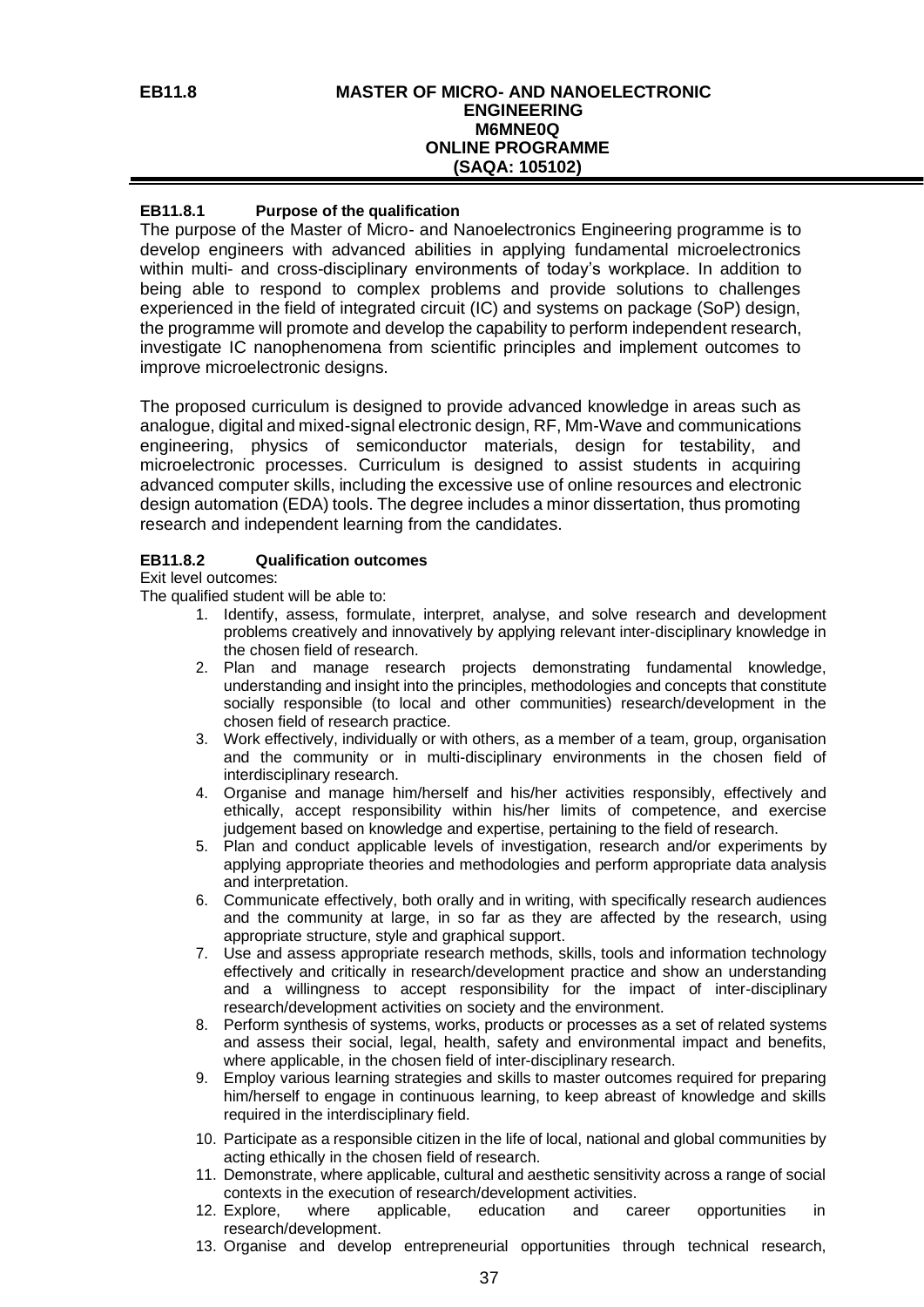development and/or managerial skills.

# **EB11.8.3 Admission requirements and selection criteria**

Bachelor Honours degree or equivalent from accredited programmes within the electronic engineering or related field such as physical physics, mathematics, computer science or material science, or Bachelor of Technology in Electrical/Electronic Engineering that is supported by any postgraduate learning or experience, may be admitted to study towards the degree qualification.

Students are selected on the basis of academic merit and an approved field(s) of study. A minimum average mark of 65% in the previous degree qualification, is generally required – this is as per the UJ higher degrees' policy. Candidates from related fields may be requested to take additional modules at undergraduate level to ease their transition to the field of micro-/nanoelectronics.

| <b>Module name</b>                         | <b>NQF</b><br>level of the<br>module | <b>Compulsory</b><br>/ optional |
|--------------------------------------------|--------------------------------------|---------------------------------|
| Analogue and RF<br>Microelectronics        | 9                                    | Compulsory                      |
| Digital and Memory Design                  | 8                                    | Compulsory                      |
| Nanoelectronics<br>Specialisation          | 8                                    | Elective                        |
| Cross-Disciplinary<br>Specialisation       | 8                                    | Elective                        |
| <b>Research Related</b><br>Specialisation* | 8                                    | Elective                        |
| Engineering<br>Research Proposal Writing   | 8                                    | Compulsory                      |
| <b>Minor Dissertation</b>                  | 9                                    | Compulsory                      |

# **EB11.8.4 Curriculum**

The programme consists of four compulsory/core modules, electives and a compulsory Engineering Research Proposal Writing module followed by the research/minidissertation at NQF Level 9.

Students are required to complete the two major modules, Analogue and RF Microelectronic Design and Simulation and Digital and Memory Design and Synthesis, as well as the module Engineering Research Proposal Writing before they will be allowed to complete the Minor Dissertation in the second semester.

One or two additional modules (electives) are required from a choice of three: Nanoelectronics Specialisation and General Specialisation are tailored towards the need of the mini dissertation (as each topic will be different, the programmatic development will allow for relevant specialisation). Nanoelectronics Specialisation needs to contain topic from the field on nanoelectronics, while the scope of the Cross-Disciplinary Specialisation is not limited to this field – allowing for multi- and cross-disciplinary specialisation. The curricula of both Specialisations are approved by the programme coordinator.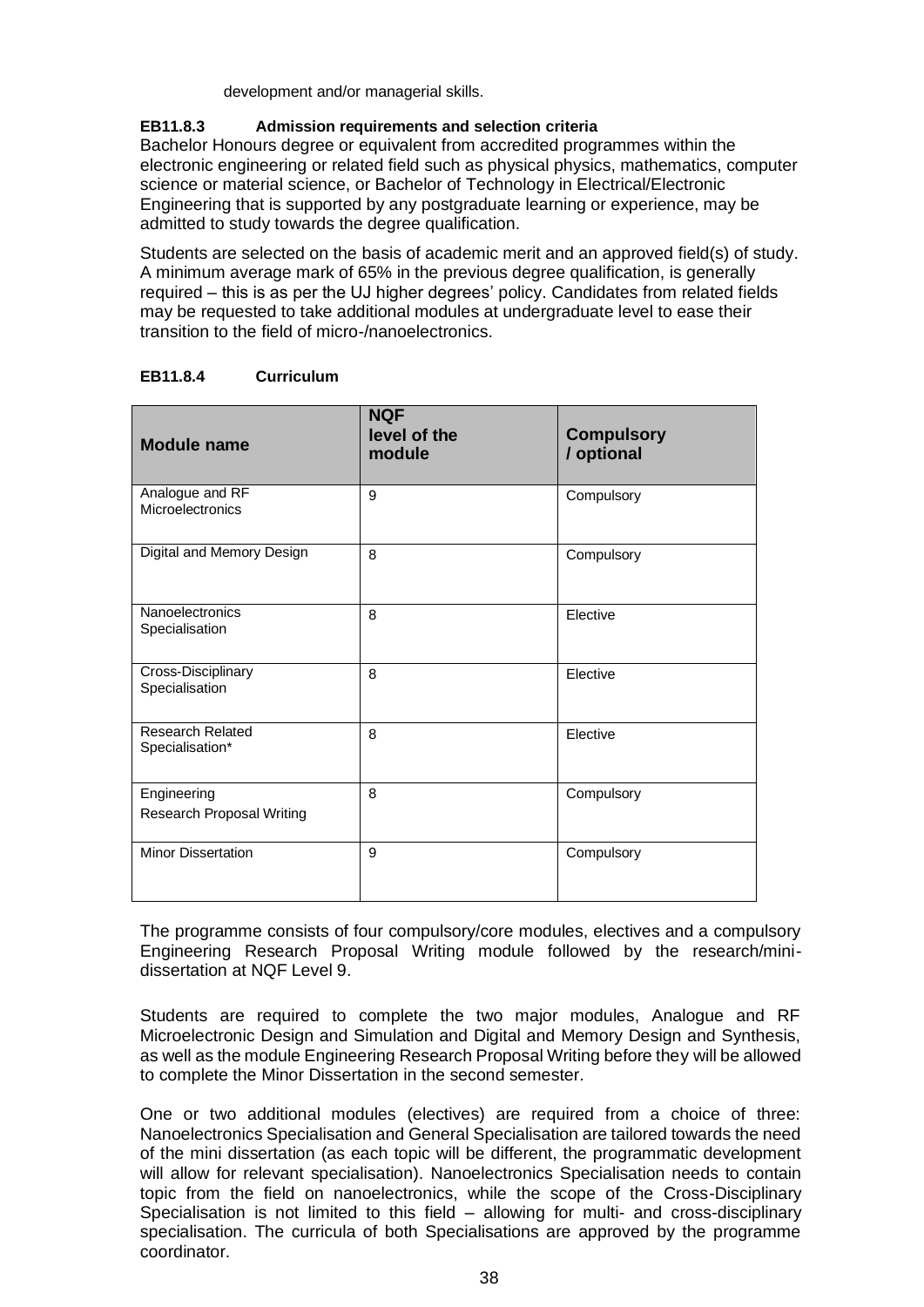Alternatively, module Research Related Specialisation, with a higher credit double that of the two elective choices above, can replace both Nanoelectronics Specialisation and Cross-Disciplinary Specialisation, if such module is deemed appropriate for student's research work.

# **EB11.9 MASTER OF SUSTAINABLE MINING M6SMMQ SAQA: 108954**

# **EB11.9.1 Purpose of the qualification**

This programme is aimed to develop an intellectual with advanced abilities in applying fundamental engineering technologies or related inter-disciplinary principles to develop methods, strategies and designs within all mining related sectors in Africa and to develop an advanced capability to conduct fundamental research of an inter- disciplinary nature independently. The purpose of this programme, to all persons involved within the mining value chain, from exploration to rehabilitation, to develop research and innovative practices to develop sustainable mining practices within the African continent. The qualifier "sustainable mining" will address issues around the increasing complexity of mining at great depths and the decline of mineral deposits that can be mined with minimal effort. This course will propose to support the UJ strategic objectives including excellence in research and innovation and improving the international profile in global excellence and stature.

# **EB11.9.2 Qualification outcomes**

#### Exit level outcomes:

On completion of the dissertation a student should display the development of a research proposal to a point where a dissertation can be completed to address the specific sustainable mining practices within the African continent. On completion of the research dissertation addressing specific designs, strategies or practices that will improve sustainability in mining, the graduate will be able to:

- 1. Identify, assess, formulate, interpret, analyse, and solve problems within the development of sustainable mining research problems creatively and innovatively by applying relevant inter-disciplinary knowledge in the chosen field of research.
- 2. Plan and manage sustainable mining policies and strategies in research projects, demonstrating inter-disciplinary knowledge, understanding and insight into the principles, methodologies and concepts that constitute socially responsible (to local and other communities) research/development in the chosen field of research practice.
- 3. Organise and manage him/herself and his/her activities responsibly, effectively and ethically, accept take responsibility within his/her limits of competence, and exercise judgement based on knowledge and expertise, pertaining to the field of research.
- 4. Plan and conduct applicable levels of investigation, research and/or experiments by applying appropriate theories and methodologies and perform appropriate data analysis and interpretation.
- 5. Communicate effectively, both orally and in writing, with specifically research audiences and the community at large, in so far as they are affected by the research, using appropriate data analysis and interpretation.
- 6. Participate as a responsible citizen in the life of local, national, and global communities by acting ethically in the chosen field of research.
- 7. Demonstrate, where applicable, cultural, and aesthetic sensitivity across a range of social contexts in the execution of engineering management research/development activities.

#### **EB11.9.3 Admission requirements and selection criteria**

Bachelor Honours Degree or a relevant Postgraduate Diploma at NQF level 8. A relevant bachelor's qualification with appropriate industry experience and subsequent recognised industry qualifications such as the Government Certificate of Competency may also be recognised as meeting the minimum entry requirement to the proposed master's degree programme. The University's RPL policy will be applied.

#### **EB11.9.4 Conferment of the degree**

Master of Sustainable Mining degree will be conferred on students who have completed the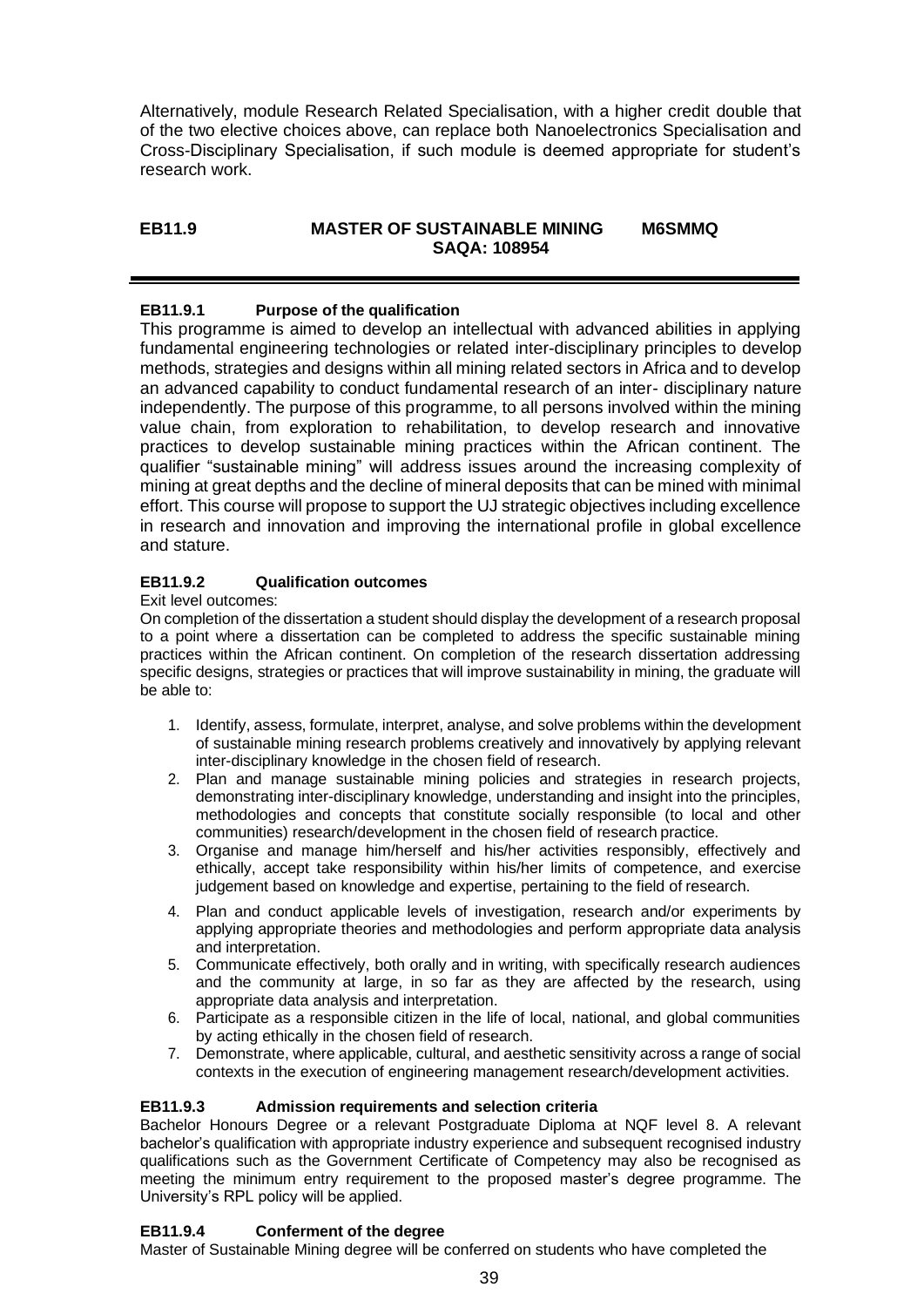research seminar and dissertation successfully.

| EDII.J.J VUIIIVUIUIII |                     |                 |                     |  |  |
|-----------------------|---------------------|-----------------|---------------------|--|--|
| First semester        |                     | Second semester |                     |  |  |
| MINR019               | <b>Dissertation</b> | MINR029         | <b>Dissertation</b> |  |  |

#### **EB11.10 MASTER IN INDUSTRIAL ENGINEERING Research-Based (NQF 9) (SAQA 111122)**

 **M6IN0Q**

#### **EB11.10 .1 Purpose of the qualification**

**EB11.9.5 Curriculum**

The purpose of the qualification is to develop an engineer with advanced abilities in applying fundamental engineering sciences and/design and synthesis, and related principles independently to specific problems of society at large. One of the main objectives in this process is to develop an advanced capability to conduct fundamental engineering research of an original nature. It also promotes a lifelong learning approach.

# **EB11.10. 2 Qualification outcomes**

Exit level outcomes:

The qualified student will be able to:

- 1. Identify, assess, formulate, interpret, analyse and solve engineering research/development problems of an original nature creatively and innovatively by applying relevant advanced fundamental knowledge of i.e., Mathematics, Basic Science and Engineering Sciences in the chosen field of research.
- 2. Plan and manage advanced research projects, demonstrating fundamental knowledge, understanding and insight into the principles, methodologies and concepts that constitute socially responsible (to local and other communities) engineering research/development in the chosen field of research practice.
- 3. Work effectively, individually or with others, as a member of a team, group, organisation and the community or in multi-disciplinary environments in the chosen field of research.
- 4. Organise and manage him/herself and his/her activities responsibly, effectively, professionally and ethically, accept responsibility within his/her limits of competence, and exercise original judgment based on knowledge and expertise, pertaining to the field of research.
- 5. Plan and conduct advanced investigations, research and/or experiments of an original nature by applying or developing appropriate theories and methodologies and perform appropriate data analysis and interpretation.
- 6. Communicate effectively, both orally and in writing, with engineering and specifically research audiences and the community at large, in so far as they are affected by the research, using appropriate structure, style and graphical support.
- 7. Use and assess appropriate advanced inter-disciplinary research methods, skills, and information technology effectively and critically in engineering research/development practice and show a responsibility for the impact of engineering research/development activities on society and the environment.
- 8. Perform procedural and non-procedural design and synthesis of components systems, works, products or processes as a set of related systems and assess their social, legal, health, safety and environmental impact and benefits, where applicable, in the chosen field of interdisciplinary research.
- 9. Employ various learning and research strategies and skills to master outcomes required for preparing him/herself to engage in continuous learning and research, to keep abreast of knowledge and skills required in the engineering management research/development field.
- 10. Participate as a responsible citizen in the life of local, national, and global communities by acting professionally and ethically in the chosen field of research.
- 11. Demonstrate, where applicable, cultural, and aesthetic sensitivity across a range of social contexts in the execution of engineering research/development activities.
- 12. Explore, where applicable, education and career opportunities in advanced engineering research/development.
- 13. Organise and develop, where applicable, entrepreneurial opportunities through engineering, technical research, development and/or managerial skills.

#### **EB11.10. 3 Admission requirements and selection criteria**

An approved four-year bachelor's degree in Engineering or approved BEng Tech honours degree or similar approved degree at honours level.

Final admission to the programme will only be granted upon successful presentation of a research seminar six months after enrolment. Research topics must also be accepted and approved by the supervisors in the Faculty.

#### **EB11.10. 4 Conferment of the degree**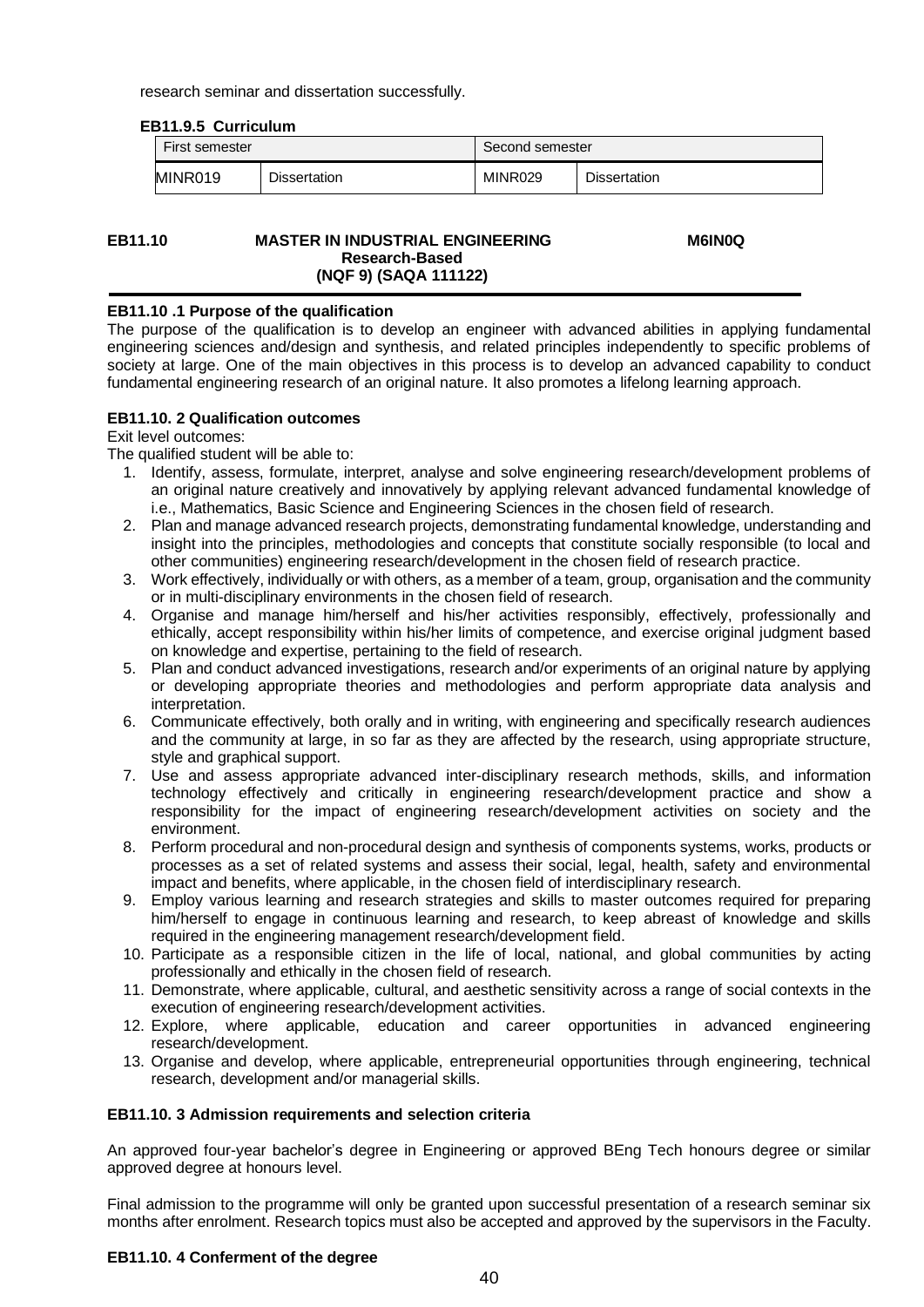The Master of Industrial Engineering will be conferred on students who have completed the research seminar and dissertation successfully.

#### **EB11.10.5 Curriculum**

| First semester |                     | Second semester |                     |
|----------------|---------------------|-----------------|---------------------|
| MINR019        | <b>Dissertation</b> | MINR029         | <b>Dissertation</b> |

RESEARCH TIME: 100%

# **EB11.11 Master of Urban and Regional planning (RD) M6UP0Q (SAQA 111190) (NQF 9)**

# **EB11.11.1 Purpose of the qualification**

Analyse and research topics on land infrastructure and transport planning and urban and regional planning spaces.

#### **EB11.11.2 Qualification outcomes**

Exit level outcomes:

The qualified student will be able to:

- 1. Evaluate relevant urban planning theory useful in solving planning, development and management practical problems in cities of the developing world.
- 2. Comprehend and apply concept of planning design and policy issues in urban and regional planning.
- 3. Synthesize fundamental concepts, principles and applications of research methods, process and requirements and be able to complete a dissertation in urban and regional planning.
- 4. Understand and research urban information systems and GIS in planning applications to structuring and restructuring urban and regional settlements.
- 5. Apply thoughts, philosophies, debates and interpretations to community planning and environmental management.

#### **EB11.11.3 Admission requirements and selection criteria**.

Any holder of a Bachelor Honours Degree in Urban and Regional Planning or any four-year degree in any related field of study will be eligible for admission to study towards the Honours in Urban and Regional Planning

| EB11.11.4             | <b>Curriculum</b>   |                     |                     |
|-----------------------|---------------------|---------------------|---------------------|
| <b>CODE</b>           | <b>MODULE</b>       | <b>CODE</b>         | <b>MODULE</b>       |
| <b>First year</b>     |                     |                     |                     |
| <b>First semester</b> |                     | Second semester     |                     |
| MUPR019               | <b>Dissertation</b> | MUPR <sub>029</sub> | <b>Dissertation</b> |
| DECEADOU TIME 4000/   |                     |                     |                     |

RESEARCH TIME: 100%

**EB11.12. Master of Operation Management (RD) M6OP0Q (SAQA 111178) (NQF 9)**

#### **EB11.12.1 Purpose of the qualification**

The purpose of qualification is to develop a postgraduate student by offering the student the opportunity to show evidence of independent and exploratory research within the field of Operations Management. This qualification will further provide the student with the opportunity to display competence in the application of relevant research methodology, and the proper written and/or oral communication of the research process and findings and to reflect on the research process and findings.

# **EB11.12.2 Qualification outcomes**

Exit level outcomes: The qualified student will be able to: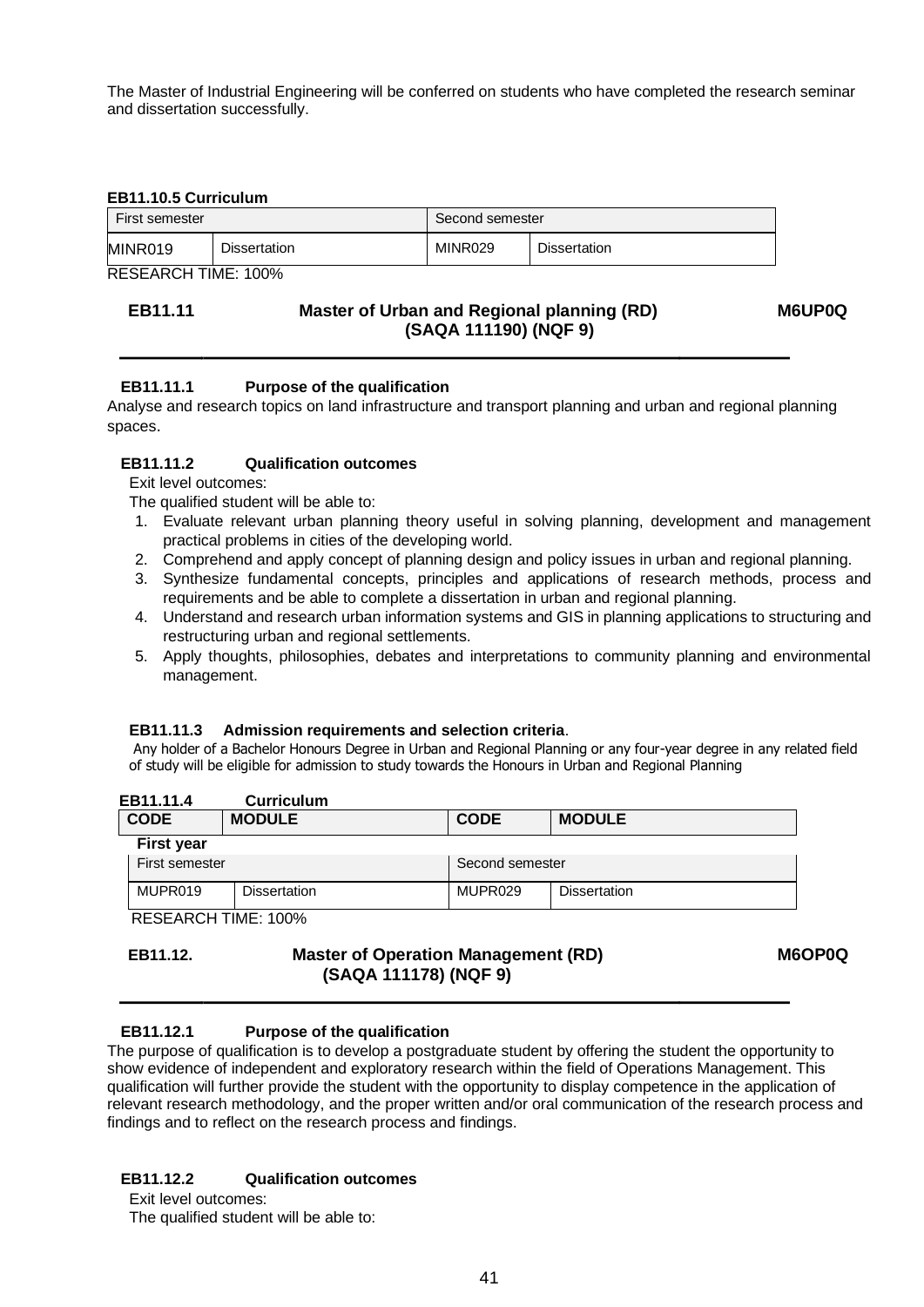- 1. Analyze operational challenges within the operations management environment by researching problems creatively and innovatively by applying relevant inter-disciplinary knowledge in the chosen field of research.
- 2. Apply creative solutions to complex operational management problems.
- 3. Organize and manage him/herself and his/her activities responsibly, effectively and ethically, demonstrating skills required to be productive managerial leaders.
- 4. Plan and conduct applicable levels of investigation, research and/or experiments

#### **EB11.12.3 Admission requirements and selection criteria**.

NQF level 8 qualification in Operations Management, Management Services or Quality.

| EB11.12.5           | <b>Curriculum</b>   |                     |                     |  |
|---------------------|---------------------|---------------------|---------------------|--|
| <b>CODE</b>         | <b>MODULE</b>       | <b>CODE</b>         | <b>MODULE</b>       |  |
| <b>First year</b>   |                     |                     |                     |  |
| First semester      |                     | Second semester     |                     |  |
| MOPR019             | <b>Dissertation</b> | MOPR <sub>029</sub> | <b>Dissertation</b> |  |
| RESEARCH TIME: 100% |                     |                     |                     |  |

# **EB11.13 Master of Science in Quantity Surveying (RD) M6QS0Q (SAQA 111187) (NQF 9)**

# **EB11.13.1 Purpose of the qualification**

The purpose of the qualification is to develop an intellectual with advanced abilities in applying construction economics (quantity surveying) and/design and synthesis, and related inter-disciplinary principles independently to specific management systems problems of society at large. One of the main objectives in this process is to develop an advanced capability to conduct construction cost engineering research of an exploratory nature. It will also promote lifelong learning approach as well as an aptitude for training other students in similar fields.

#### **EB11.13.2 Qualification outcomes**

Exit level outcomes:

The qualified student will be able to:

- 1. Identify and analyses quantity surveying related problems creatively and innovatively.
- 2. Organize and manage him/herself and his/her activities responsibly, effectively and ethically, accept take responsibility within his/her limits of competence, and exercise judgement based on knowledge and expertise, pertaining to the field of research.
- 3. Plan and conduct advanced inter-disciplinary investigations, research and/or experiments of an original nature by applying or developing appropriate theories and methodologies and perform appropriate data analysis and interpretation.
- 4. Communicate effectively, both orally and in writing, with specifically research audiences and the community at large, in so far as they are affected by the research, using appropriate structure, style and graphical support.
- 5. Demonstrate, where applicable, cultural and aesthetic sensitivity across a range of social contexts in the execution of quantity surveying research/development activities.

#### **EB11.13.3 Admission requirements and selection criteria**.

NQF Level 8

| EB11.13.5         | <b>Curriculum</b>   |                 |             |                     |  |
|-------------------|---------------------|-----------------|-------------|---------------------|--|
| <b>CODE</b>       | <b>MODULE</b>       |                 | <b>CODE</b> | <b>MODULE</b>       |  |
| <b>First year</b> |                     |                 |             |                     |  |
| First semester    |                     | Second semester |             |                     |  |
| MQSR019           | <b>Dissertation</b> |                 | MQSR029     | <b>Dissertation</b> |  |
|                   |                     |                 |             |                     |  |

RESEARCH TIME: 100%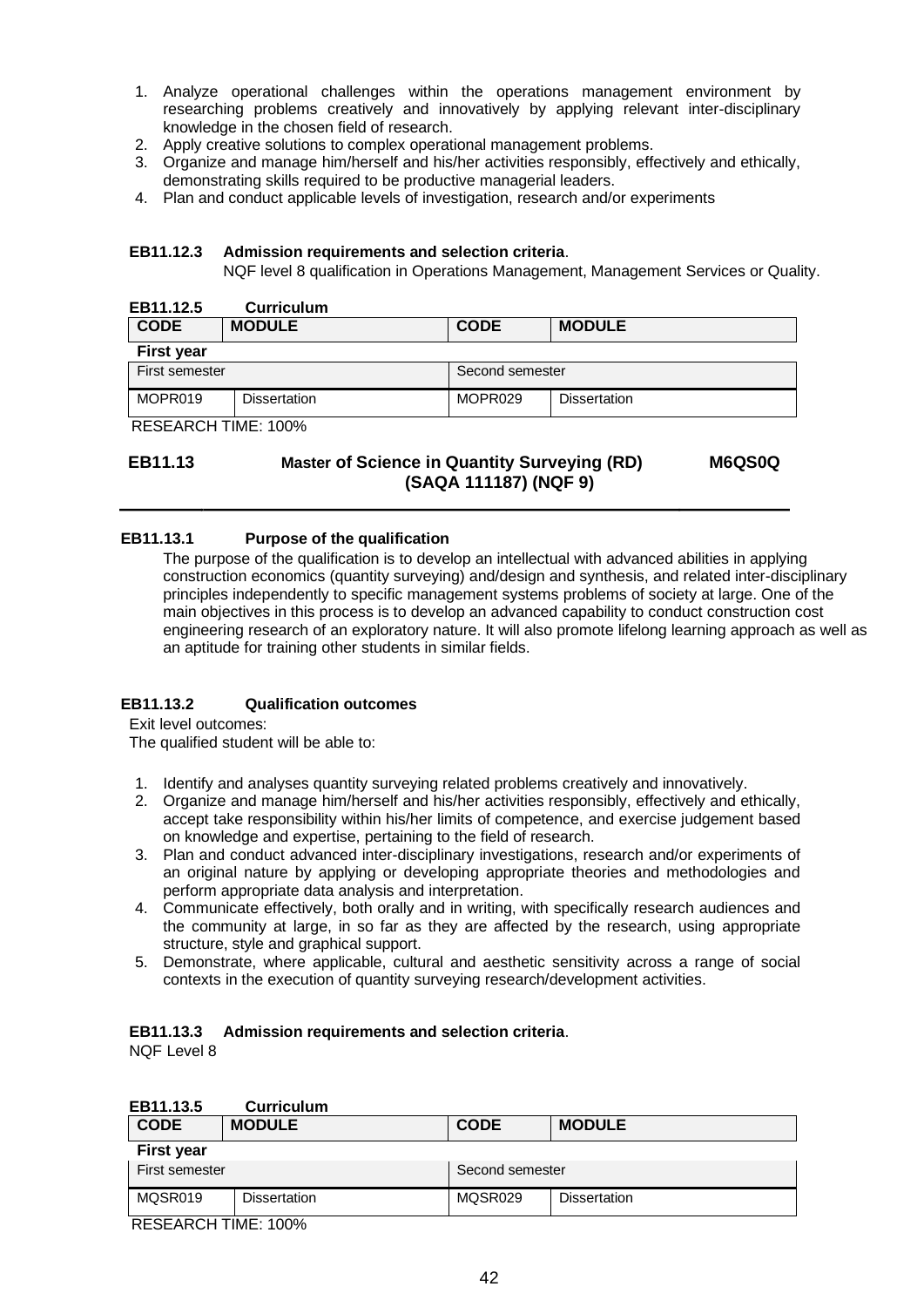# **EB11.14.1 Purpose of the qualification**

 This programme is aimed to develop an intellectual with advanced abilities in applying fundamental engineering technologies or related inter-disciplinary principles to develop mineral resource policy and strategies in Africa and to develop an advanced capability to conduct fundamental research of an inter-disciplinary nature independently. The programme will enable the students to acquire knowledge of the logic behind research and to master the different stages. The purpose of this master's degree in Mineral Resource Governance is to provide a programme to all persons involved within the mining value chain, from exploration to rehabilitation, to develop research and innovative practices to develop mining policies, standards and practices within the African continent that will ensure the sustainable development of Africa's mineral wealth.

This programme will propose to support the UJ strategic objectives including excellence in research and innovation and improving the international profile in global excellence and stature. This Master's degree will focus on independent research activities in industry, preferably in an active mining environment,

addressing essential productivity and sustainability activities that will have a direct impact on a mining company and the surrounding community aimed at improving processes that will ensure sustainability within the mining sector in a broader context.

#### **EB11.14.2 Qualification outcomes**

Exit level outcomes:

The qualified student will be able to:

- Plan and manage policy development research projects, demonstrating underlying fundamental knowledge, understanding and insight into the principles, methodologies and concepts that constitute socially responsible (vis-à-vis all local and other communities) policy development in the chosen field of research practice.
- Work effectively independently or with others as a member of a team, group, organisation, and community or in multidisciplinary environments in the chosen field of research.
- Organise and manage him/herself and his/her activities responsibly, effectively, professionally and ethically and take responsibility within his/her own limits of competence and exercise judgment commensurate with knowledge and expertise pertaining to the field of research.
- Plan and conduct applicable levels of investigation, research and /or experiments by applying appropriate theories and methodologies and perform data analysis, interpretation and discussion.
- Communicate effectively, both orally and in writing, with policy development professionals and particularly with research audiences and communities at large, in so far as they are affected by the research, by using appropriate structure, style and graphical support.
- Use and assess appropriate policy development and research methods, skills, tools, technology, and information technology effectively and critically in policy development practice, to show an understanding of and a willingness to accept responsibility for the impact that mineral resource governance and practice has on society and the environment.
- Participate as a responsible citizen in the life of local, national, and global communities by acting professionally and ethically in the chosen field of research.

#### **EB11.14.3 Admission requirements and selection criteria**.

The minimum admission requirement is a relevant Bachelor Honours Degree or a relevant Postgraduate Diploma at NQF level 8. A relevant bachelor's degree with relevant work experience in policy development and policy research (equivalent to Honours level) may also be recognised as meeting the minimum entry requirement to the proposed master's degree programme.

| <b>CODE</b>       | <b>MODULE</b> | <b>CODE</b>     | <b>MODULE</b>       |
|-------------------|---------------|-----------------|---------------------|
| <b>First year</b> |               |                 |                     |
| First semester    |               | Second semester |                     |
| MMRR019           | Dissertation  | MMRR029         | <b>Dissertation</b> |

#### **EB11.14.5 Curriculum**

RESEARCH TIME: 100%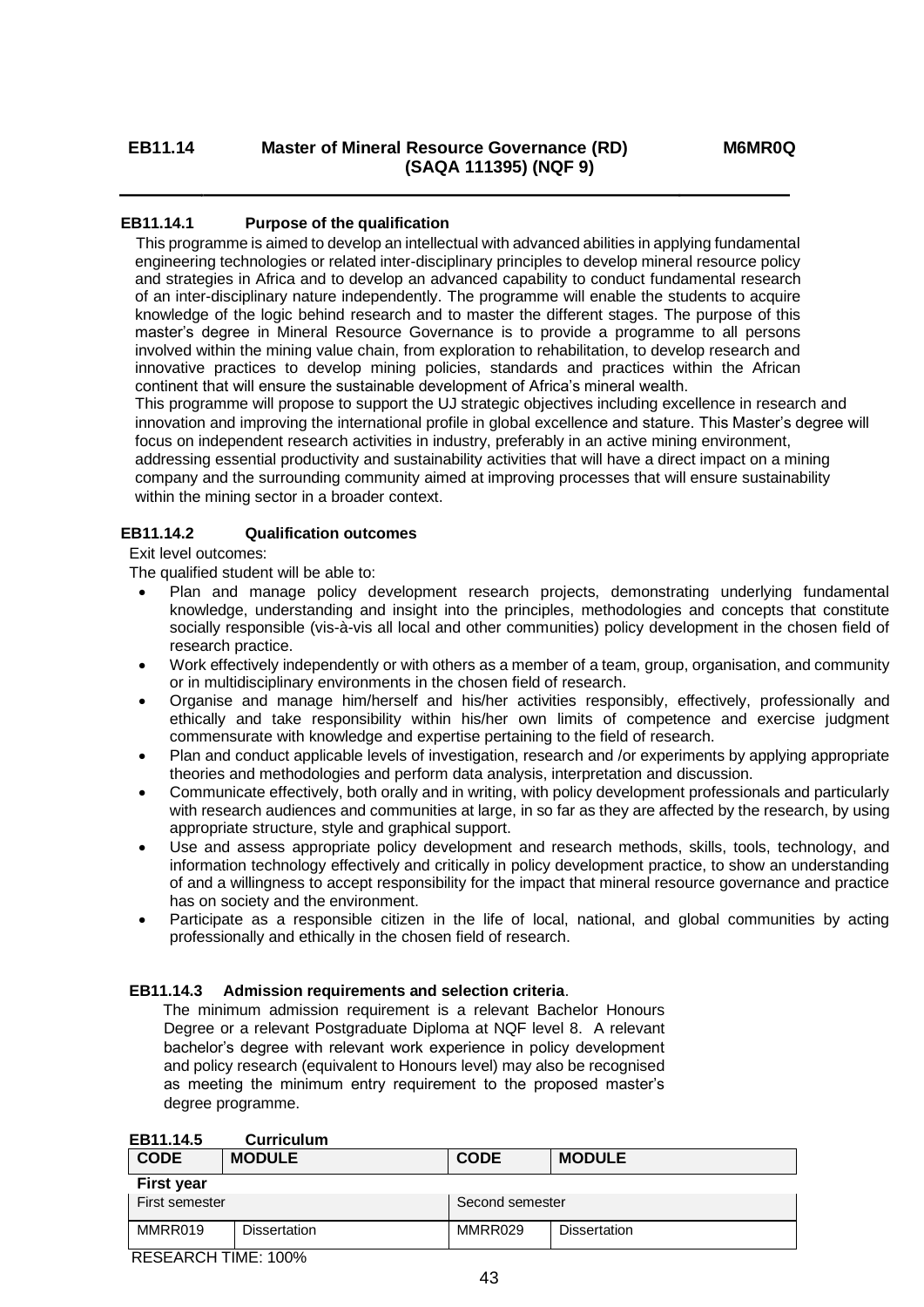# EB11.15 **MEng in Physical Metallurgy (RD)** M6PM0Q **(SAQA 111246 (NQF 9)**

# **EB9.15.1 Purpose of the qualification**

The purpose of the Master of Engineering in Physical Metallurgy is to develop a graduate with advanced abilities in appropriate analytical and research skills relevant for engineering design and synthesis, in order to solve engineering problems of society at large. One of the main objectives of this programme is to develop an advanced capability to conduct research independently and as such promoting a lifelong learning approach. The programme is also aimed at unveiling environmental issues in engineering, together with recognition of the role of other disciplines in engineering. Engineers working in public as well as private sector, and professionals with an interest in engineering research will find the programme very beneficial.

# **EB11.15.2 Qualification outcomes**

Exit level outcomes:

The qualified student will be able to:

- 1. Identify and analyse problems within the physical metallurgical environment by researching problems creatively and innovatively by applying relevant inter-disciplinary knowledge in the chosen field of research.
- 2. Organise and manage him/herself and his/her activities responsibly, effectively and ethically, accept take responsibility within his/her limits of competence, and exercise judgement based on knowledge and expertise, pertaining to the field of research.
- 3. Plan and conduct applicable levels of investigation, research and/or experiments by applying appropriate theories and methodologies and perform appropriate data analysis and interpretation.
- 4. Communicate effectively, both orally and in writing, with specifically research audiences and the community at large, in so far as they are affected by the research, using appropriate data analysis and interpretation.
- 5. Demonstrate, where applicable, environmental sensitivity across a range of environmental contexts in the execution of engineering management research/development activities

#### **EB11.15.3 Admission requirements and selection criteria**.

Honours or an NQF level 8 qualification in Engineering, Mechanical Engineering or Metallurgy

| EB11.15.4 | <b>Curriculum</b> |
|-----------|-------------------|
|           |                   |

| <b>CODE</b>       | <b>MODULE</b> | <b>CODE</b>     | <b>MODULE</b>       |  |
|-------------------|---------------|-----------------|---------------------|--|
| <b>First year</b> |               |                 |                     |  |
| First semester    |               | Second semester |                     |  |
| MEMR019           | Dissertation  | MEMR029         | <b>Dissertation</b> |  |

RESEARCH TIME: 100%

# **EB11.16 Master of Chemical Engineering (RD) M6CE0Q (SAQA111478) (NQF 9)**

# **EB11.16.1 Purpose of the qualification**

The Master of Chemical Engineering is aimed at developing students for both industry and research, such that they deepen their expertise in Chemical Engineering and develop research capacity in high level methods and techniques of the discipline.

# **EB11.16.2 Qualification outcomes**

Exit level outcomes: The qualified student will be able to: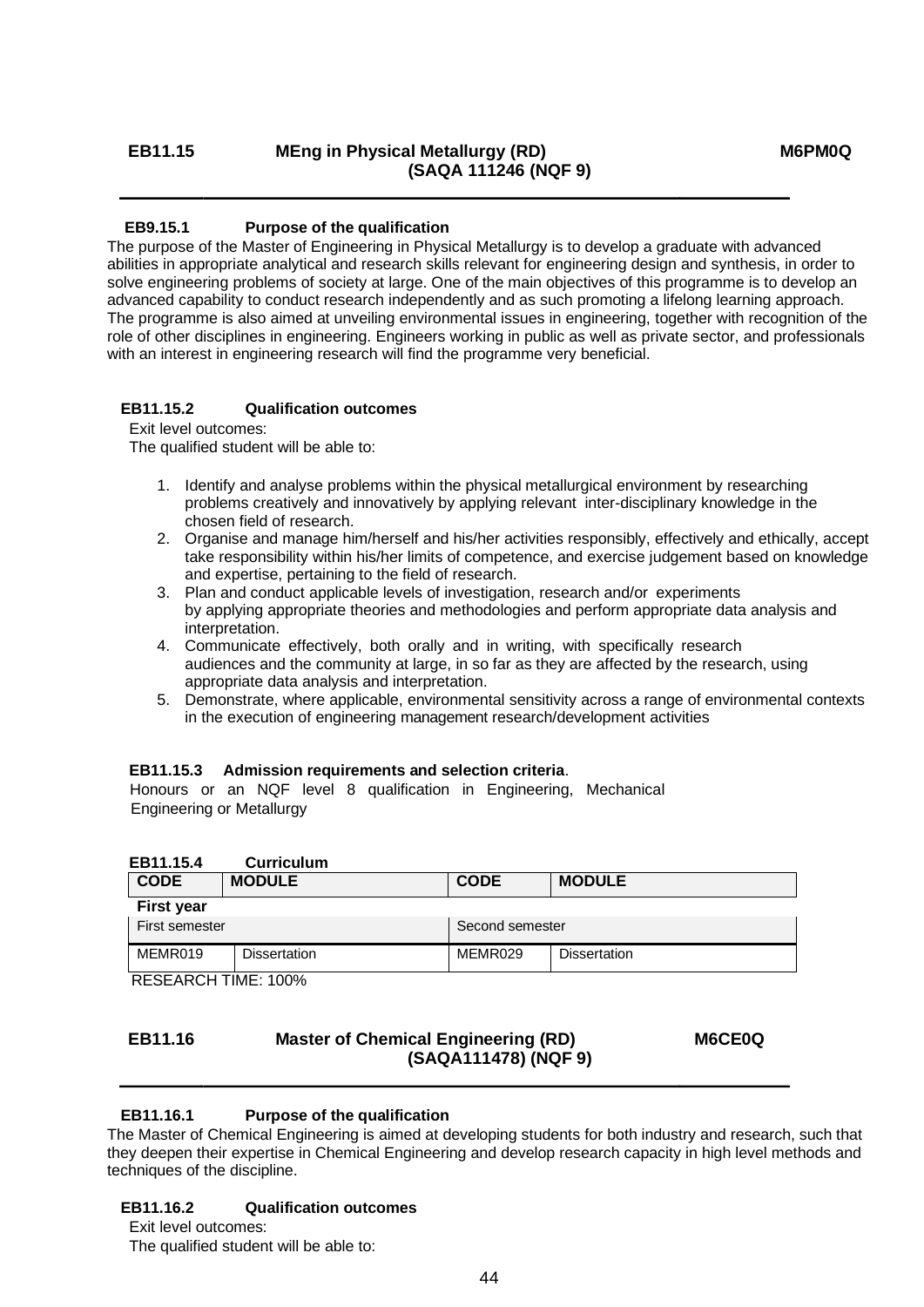- 1. Identify and accurately analyses problems within the Chemical Engineering environment by researching problems creatively and innovatively.
- 2. Organize and manage him/herself and his/her activities responsibly, effectively and ethically, accept take responsibility within his/her limits of competence, and exercise judgement based on knowledge and expertise, pertaining to the field of research.
- 3. Plan and conduct applicable levels of investigation, research and/or experiments by applying appropriate theories and methodologies, and perform appropriate data

#### **EB11.16.3 Admission requirements and selection criteria**.

Bachelor of Engineering Technology Honours in Chemical Engineering or a similar Bachelor of Engineering at NQF 8.

#### **EB11.16.5 Curriculum**

| <b>CODE</b>       | <b>MODULE</b> | <b>CODE</b>     | <b>MODULE</b> |  |
|-------------------|---------------|-----------------|---------------|--|
| <b>First year</b> |               |                 |               |  |
| First semester    |               | Second semester |               |  |
| MCER019           | Dissertation  | MCER029         | Dissertation  |  |

RESEARCH TIME: 100%

# **EB11.17 Master in Sustainable Energy (CW) Lectured M6SE0Q (SAQA 102064) (NQF 9)**

# **EB11.17.1 Purpose of the qualification**

The purpose of the programme is to develop professionals who are capable of conceptualising, planning, and managing sustainable energy projects in the context of developing economies. The programme adopts a multi-disciplinary approach by incorporating content that involves Sustainable Energy Technologies, Energy Efficiency and Green Buildings, Sustainable Energy Governance, and the economics in the sustainable energy sector.

#### **EB11.17.2 Qualification outcomes**

- Analyse and develop sustainable energy projects, creatively and innovatively by applying relevant fundamental and applied knowledge.
- Plan and manage sustainable energy research projects demonstrating underlying fundamental knowledge, understanding and insight into the principles, methodologies and concepts that constitute socially responsible (vis-à-vis all local and other communities) research/development in the chosen field of research practice.
- Work effectively independently or with others as a member of a team, group, organization, and community or in multidisciplinary environments in the chosen field of research within the scope of sustainable energy.
- Communicate effectively, both orally and in writing, with relevant professionals and particularly with research audiences and communities at large in so far as they are affected by the research, using appropriate structure, style and graphical support.
- Employ various learning strategies and skills to master the outcomes required in preparing him/herself to engage in continuous learning to keep abreast of knowledge and skills in sustainable planning, development and management of sustainable energy.

Demonstrate cultural and aesthetic sensitivity with regards to the socio-economic impact of the execution of sustainable research activities, where applicable

**EB11.17.3** Based on technical nature of the Programme it would not be advisable for students with a Social Sciences background to enrol in the Programme. Such students would be at-risk with a potential negative impact on the Programme throughput. Thus, the admission requirement needs to be revised to:

#### **A Bachelor's (Honours) degree in Engineering or Sciences, or NQF level 8 equivalent.**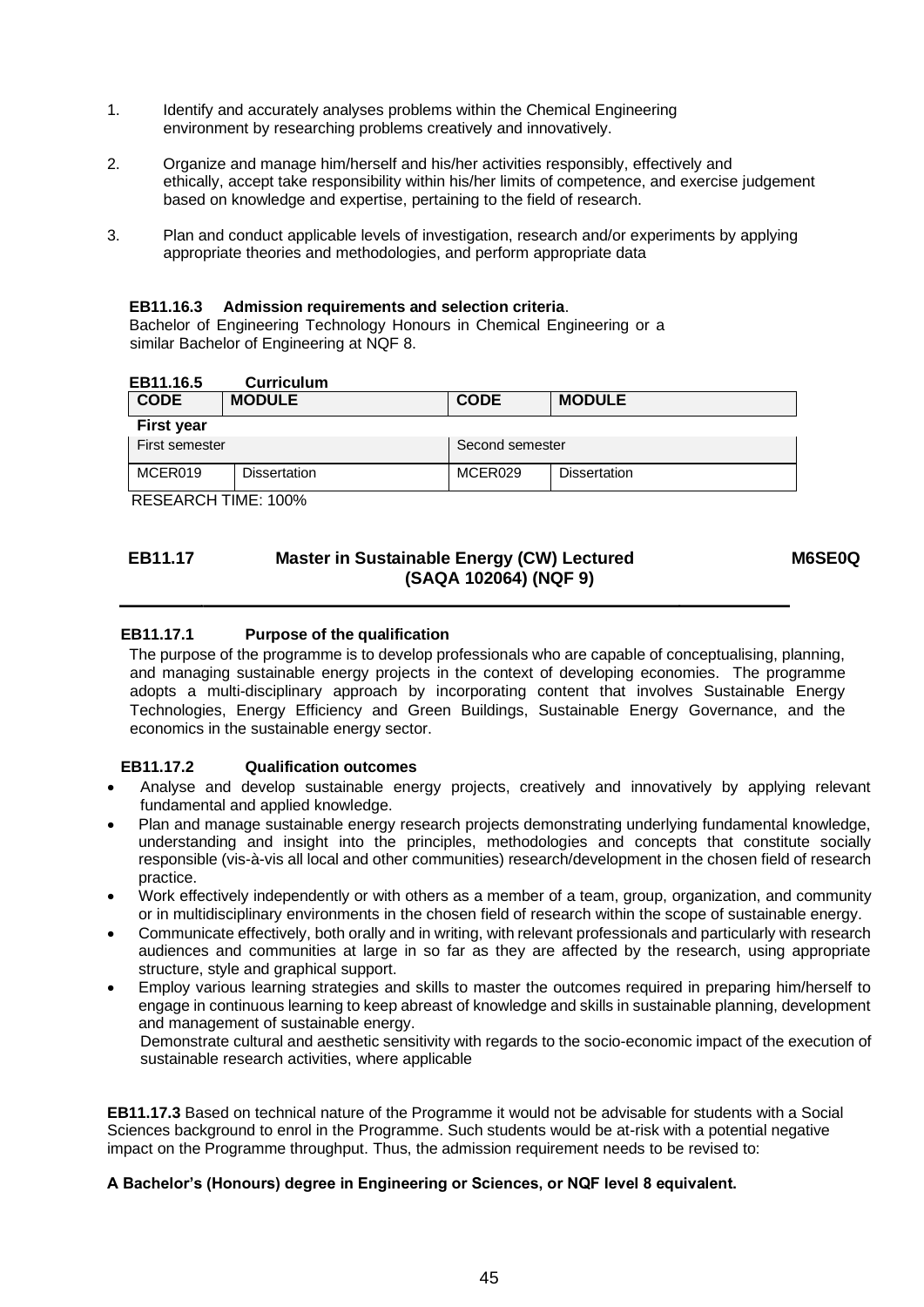| EB11.17.5   | Curriculum    |             |               |  |
|-------------|---------------|-------------|---------------|--|
| <b>CODE</b> | <b>MODULE</b> | <b>CODE</b> | <b>MODULE</b> |  |

| First semester |                                                  | Second semester |                                      |
|----------------|--------------------------------------------------|-----------------|--------------------------------------|
| SYE9X01        | <b>SYSTEMS ENGINEERING</b>                       | M6MPD29         | PRODUCT DEVELOPMENT AND<br>MARKETING |
| M6MES19        | ENGINEERING SYSTEMS<br><b>MANAGEMENT</b>         | M6MRM29         | <b>RELIABILITY MANAGEMENT</b>        |
| EMC9X01        | ENGINEERING MATHEMATICS<br>AND COMPUTING         | CSE9X02         | <b>CYBER SYSTEMS</b>                 |
| Year Module    |                                                  |                 |                                      |
| EMR9X00        | <b>MINOR DISSERTATION:</b><br><b>ENGINEERING</b> |                 |                                      |

#### **EB11.18 Masters in Sustainable M6SMMQ Mining (CW) (SAQA 108954) (NQF 9)**

# **EB11.18.1 Purpose of the qualification**

 This programme is aimed to develop an intellectual with advanced abilities in applying fundamental engineering technologies or related inter-disciplinary principles to develop methods, strategies and designs within all mining related sectors in Africa and to develop an advanced capability to conduct fundamental research of an inter-disciplinary nature independently. The purpose of this programme in Sustainable Mining master's degree is to provide a programme to all persons involved within the mining value chain, from exploration to rehabilitation, to develop research and innovative practices to develop sustainable mining practices within the African continent. The qualifier "sustainable mining" will address issues around the increasing complexity of mining at great depths and the decline of mineral deposits that can be mined with minimal effort. This course will propose to support the UJ strategic objectives including excellence in research and innovation and improving the international profile in global excellence and stature.

#### **EB11.18.2 Qualification outcomes**

Exit level outcomes:

The qualified student will be able to:

On completion of the dissertation a student should display the development of a research proposal to a point where a dissertation can be completed to address the specific sustainable mining practices within the African continent. On completion of the research dissertation addressing specific designs, strategies or practices that will improve sustainability in mining, the graduate will be able to:

- 1. Identify, assess, formulate, interpret, analyse and solve problems within the development of sustainable mining research problems creatively and innovatively by applying relevant inter-disciplinary knowledge in the chosen field of research.
- 2. Plan and manage sustainable mining policies and strategies in research projects, demonstrating interdisciplinary knowledge, understanding and insight into the principles, methodologies and concepts that constitute socially responsible (to local and other communities) research/development in the chosen field of research practice.
- 3. Organise and manage him/herself and his/her activities responsibly, effectively and ethically, accept take responsibility within his/her limits of competence, and exercise judgement based on knowledge and expertise, pertaining to the field of research.
- 4. Plan and conduct applicable levels of investigation, research and/or experiments by applying appropriate theories and methodologies and perform appropriate data analysis and interpretation.
- 5. Communicate effectively, both orally and in writing, with specifically research audiences and the community at large, in so far as they are affected by the research, using appropriate data analysis and interpretation.
- 6. Participate as a responsible citizen in the life of local, national and global communities by acting ethically in the chosen field of research.
- 7. Demonstrate, where applicable, cultural and aesthetic sensitivity across a range of social contexts in the execution of engineering management research/development activities.

#### **EB11.18.3 Admission requirements and selection criteria**.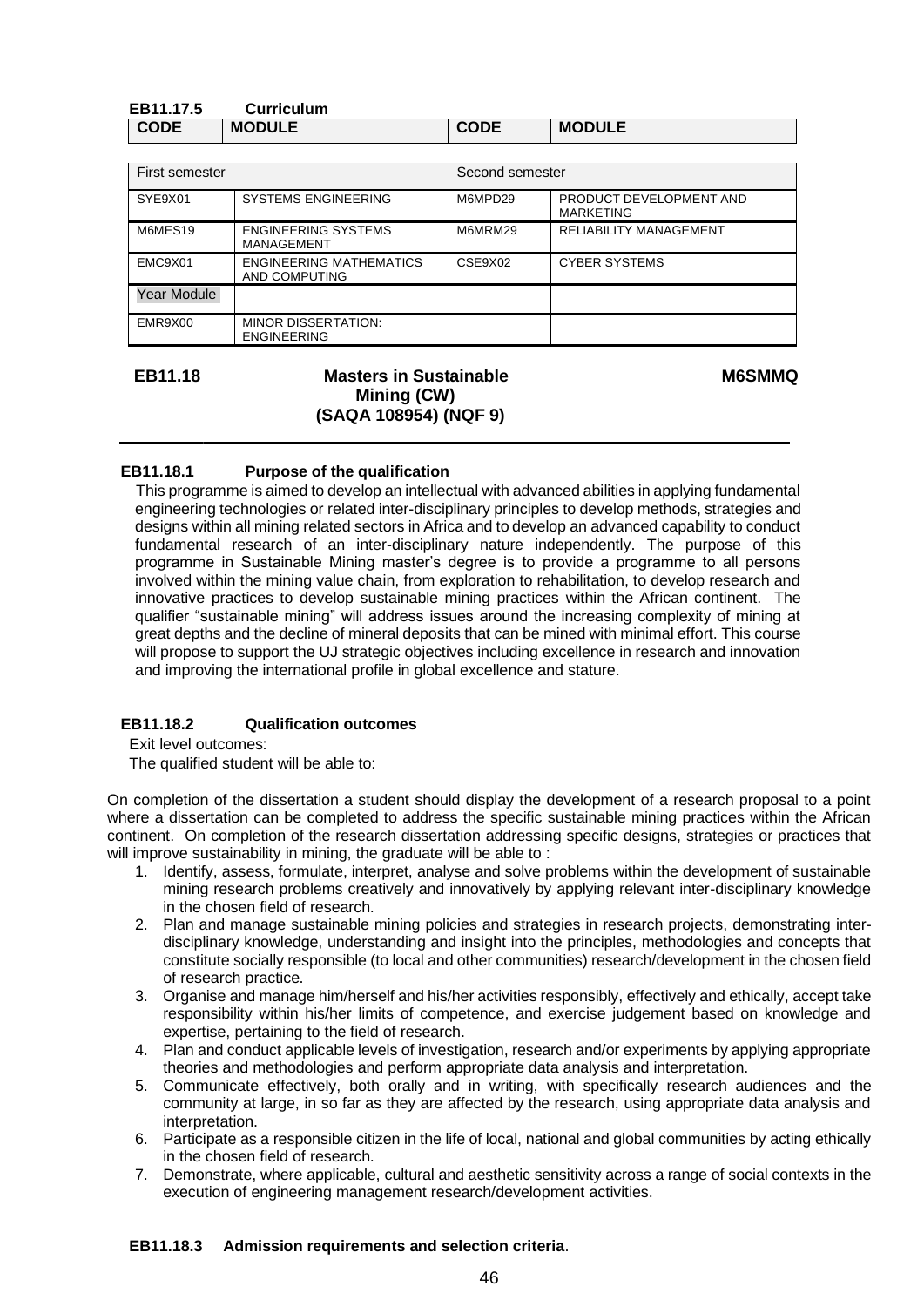Bachelor Honours Degree or a relevant Postgraduate Diploma at NQF level 8. A relevant bachelor's qualification with appropriate industry experience and subsequent recognised industry qualifications such as the Government Certificate of Competency may also be recognised as meeting the minimum entry requirement to the proposed master's degree programme. The university RPL will be applied.

| EB11.18.5   | <b>Curriculum</b> |             |               |
|-------------|-------------------|-------------|---------------|
| <b>CODE</b> | <b>MODULE</b>     | <b>CODE</b> | <b>MODULE</b> |

| First semester |                                                   | Second semester |                                                   |
|----------------|---------------------------------------------------|-----------------|---------------------------------------------------|
|                | DISSERTATION: SUSTAINABLE<br>MINING (Research: 1) |                 | DISSERTATION: SUSTAINABLE<br>MINING (Research: 1) |
|                | DISSERTATION: SUSTAINABLE<br>MINING (Research: 1) |                 | DISSERTATION: SUSTAINABLE<br>MINING (Research: 1) |

RESEARCH TIME: 100%

# **EB11.19 Masters in Sustainable M6MUPQ Urban Planning and Development (SAQA99782) (NQF 9)**

#### **EB11.19.1 Purpose of the qualification**

The purpose of the qualification is to develop an intellectual with advanced abilities in applying fundamental engineering sciences or related inter-disciplinary principles to specific problems of society at large. One of the main objectives in this process is to develop an advanced capability to do fundamental engineering research of inter/intra-disciplinary nature independently. It also promotes a lifelong learning approach.

#### **EB11.19.2 Qualification outcomes**

Exit level outcomes:

- 1. Identify, assess, formulate, interpret, analyse and solve research/development problems creatively and innovatively by applying relevant inter-disciplinary knowledge in the chosen field of research.
- 2. Plan and manage research projects, demonstrating fundamental knowledge, understanding and insight into the principles, methodologies and concepts that constitute socially responsible (to local and other communities) research/development in the chosen field of research practice.
- 3. Work effectively, individually or with others, as a member of a team, group, organisation and the community or in multi-disciplinary environments in the chosen field of interdisciplinary research.
- 4. Organise and manage him/herself and his/her activities responsibly, effectively and ethically, accept responsibility within his/her limits of competence, and exercise judgement based on knowledge and expertise, pertaining to the field of research.
- 5. Plan and conduct applicable levels of investigation, research and/or experiments by applying appropriate theories and methodologies and perform appropriate data analysis and interpretation.
- 6. Communicate effectively, both orally and in writing, with specifically research audiences and the community at large, in so far as they are affected by the research, using appropriate structure, style and graphical support.
- 7. Use and assess appropriate research methods, skills, tools and information technology effectively and critically in research/development practice and show an understanding and a willingness to accept responsibility for the impact of inter-disciplinary research/development activities on society and the environment.
- 8. Perform synthesis of systems, works, products or processes as a set of related systems and assess their social, legal, health, safety and environmental impact and benefits, where applicable, in the chosen field of inter-disciplinary research.
- 9. Employ various learning strategies and skills to master outcomes required for preparing him/herself to engage in continuous learning, to keep abreast of knowledge and skills required in the inter-disciplinary field.
- 10. Participate as a responsible citizen in the life of local, national and global communities by acting ethically in the chosen field of research.
- 11. Demonstrate, where applicable, cultural and aesthetic sensitivity across a range of social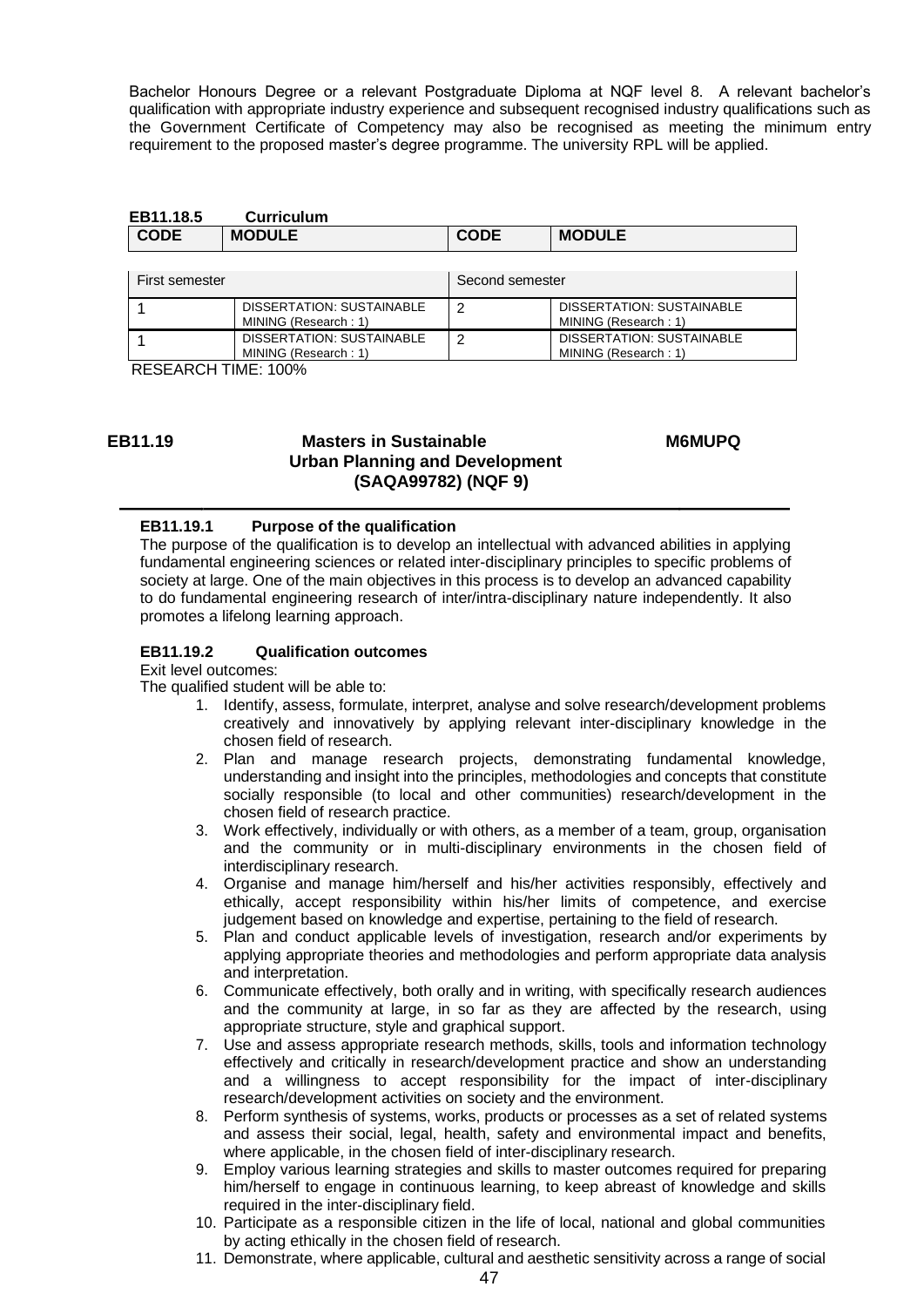contexts in the execution of research/development activities.

- 12. Explore, where applicable, education and career opportunities in research/development.
- 13. Organise and develop entrepreneurial opportunities through technical research, development and/or managerial skills.

#### **EB11.19.3 Curriculum**

| <b>First semester</b><br>(All Core/ Compulsory) |                                                                                  | Second semester<br>(Choose 3 of 6 electives) |                                                                 |
|-------------------------------------------------|----------------------------------------------------------------------------------|----------------------------------------------|-----------------------------------------------------------------|
| AUPT019                                         | Advanced Urban Planning<br>Theory (Compulsory)                                   | IHSD029                                      | <b>Integrated Human Settlements</b><br>Development (Electrive)  |
| PSUD <sub>019</sub>                             | Principles of Sustainable<br>Urban Development<br>(Compulsory)                   | UED9X02                                      | Urban Entrepreneurial Dynamics<br>(Elective)                    |
| SUSC <sub>019</sub>                             | Sustainable Urban<br>Infrastructure and Smart Cities<br>Development (Compulsory) | UEPG029                                      | Urban Environmental Planning<br>and GIS Applications (Elective) |
|                                                 |                                                                                  | UFE9X02                                      | Urban Financial and Economic<br>Management (Elective)           |
|                                                 |                                                                                  | MUP9X02                                      | Urban Policy and Design<br>(Elective)                           |
|                                                 |                                                                                  | USD9X01                                      | Urban Sociology and Social<br>Development (Elective)            |
| MSUP019                                         | <b>Minor Dissertation</b><br>(Compulsory)                                        | MSUP029                                      | Minor Dissertation (Compulsory)                                 |

# **EB11.20 Masters in Sustainable M6MU1Q Urban Planning and Development (Sustainable and Smart Cities and Regions) (SAQA99782) (NQF 9)**

#### **EB11.20.1 Purpose of the qualification**

The purpose of the qualification is to develop an intellectual with advanced abilities in applying fundamental engineering sciences or related inter-disciplinary principles to specific problems of society at large. One of the main objectives in this process is to develop an advanced capability to do fundamental engineering research of inter/intra-disciplinary nature independently. It also promotes a lifelong learning approach.

#### **EB11.20.2 Qualification outcomes**

Exit level outcomes:

- 14. Identify, assess, formulate, interpret, analyse and solve research/development problems creatively and innovatively by applying relevant inter-disciplinary knowledge in the chosen field of research.
- 15. Plan and manage research projects, demonstrating fundamental knowledge, understanding and insight into the principles, methodologies and concepts that constitute socially responsible (to local and other communities) research/development in the chosen field of research practice.
- 16. Work effectively, individually or with others, as a member of a team, group, organisation and the community or in multi-disciplinary environments in the chosen field of interdisciplinary research.
- 17. Organise and manage him/herself and his/her activities responsibly, effectively and ethically, accept responsibility within his/her limits of competence, and exercise judgement based on knowledge and expertise, pertaining to the field of research.
- 18. Plan and conduct applicable levels of investigation, research and/or experiments by applying appropriate theories and methodologies and perform appropriate data analysis and interpretation.
- 19. Communicate effectively, both orally and in writing, with specifically research audiences and the community at large, in so far as they are affected by the research, using appropriate structure, style and graphical support.
- 20. Use and assess appropriate research methods, skills, tools and information technology effectively and critically in research/development practice and show an understanding and a willingness to accept responsibility for the impact of inter-disciplinary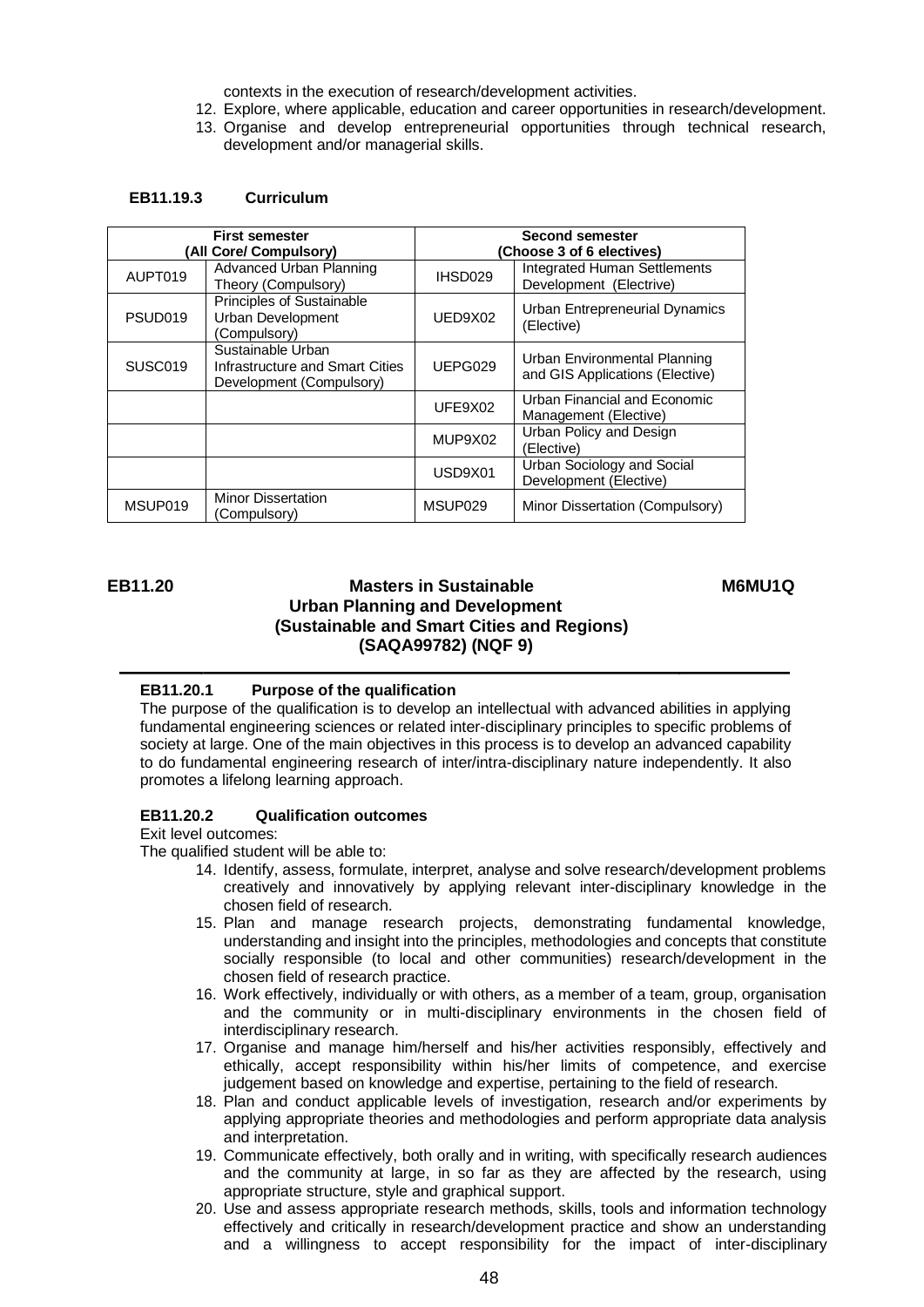research/development activities on society and the environment.

- 21. Perform synthesis of systems, works, products or processes as a set of related systems and assess their social, legal, health, safety and environmental impact and benefits, where applicable, in the chosen field of inter-disciplinary research.
- 22. Employ various learning strategies and skills to master outcomes required for preparing him/herself to engage in continuous learning, to keep abreast of knowledge and skills required in the inter-disciplinary field.
- 23. Participate as a responsible citizen in the life of local, national and global communities by acting ethically in the chosen field of research.
- 24. Demonstrate, where applicable, cultural and aesthetic sensitivity across a range of social contexts in the execution of research/development activities.
- 25. Explore, where applicable, education and career opportunities in research/development.
- 26. Organise and develop entrepreneurial opportunities through technical research, development and/or managerial skills.

| <b>First semester</b>  |                                                                                  |                     | Second semester                                                 |  |
|------------------------|----------------------------------------------------------------------------------|---------------------|-----------------------------------------------------------------|--|
| (All Core/ Compulsory) |                                                                                  |                     | (Choose 3 of 6 electives)                                       |  |
| AUPT019                | Advanced Urban Planning<br>Theory (Compulsory)                                   | IHSD029             | <b>Integrated Human Settlements</b><br>Development (Electrive)  |  |
| PSUD <sub>019</sub>    | Principles of Sustainable<br>Urban Development<br>(Compulsory)                   | UED9X02             | Urban Entrepreneurial Dynamics (Elective)                       |  |
| SUSC <sub>019</sub>    | Sustainable Urban<br>Infrastructure and Smart Cities<br>Development (Compulsory) | UEPG029             | Urban Environmental Planning and GIS<br>Applications (Elective) |  |
|                        |                                                                                  | UFE9X02             | Urban Financial and Economic<br>Management (Elective)           |  |
|                        |                                                                                  | MUP9X02             | Urban Policy and Design (Elective)                              |  |
|                        |                                                                                  | USD9X01             | Urban Sociology and Social Development<br>(Elective)            |  |
| MSUP019                | <b>Minor Dissertation</b><br>(Compulsory)                                        | MSUP <sub>029</sub> | Minor Dissertation (Compulsory)                                 |  |

#### **EB11.20.3 Curriculum**

#### **EB11.21 Masters in Systems Engineering M6SY0Q**

# **(SAQA 73988(NQF 9)**

#### **EB11.21.1 Purpose of the qualification**

The purpose of the programme is to develop an engineer with advanced abilities in applying fundamental engineering sciences and/design and synthesis and related principles to specific engineering systems problems of society at large. One of the main objectives in this process is to develop an advanced capability to conduct fundamental Systems Engineering and engineering research independently. It also promotes a lifelong learning approach.

#### **EB11.21.2 Qualification outcomes**

Exit level outcomes: The qualified student will be able to:

- **1.** Identify, assess, formulate, interpret, analyses and solve Systems Engineering problems creatively and innovatively by applying relevant fundamental knowledge of i.e., mathematics, science, and engineering sciences.
- **2.** Plan and manage Systems Engineering research demonstrating an underlying fundamental knowledge, understanding and insight into the principles, methodologies and concepts that constitute

socially responsible (to local and other communities) engineering research/development in the chosen field of research practice.

3. Organize and manage him/herself and his/her activities responsibly, effectively, professionally

#### **EB11.21.3 Admission requirements and selection criteria**.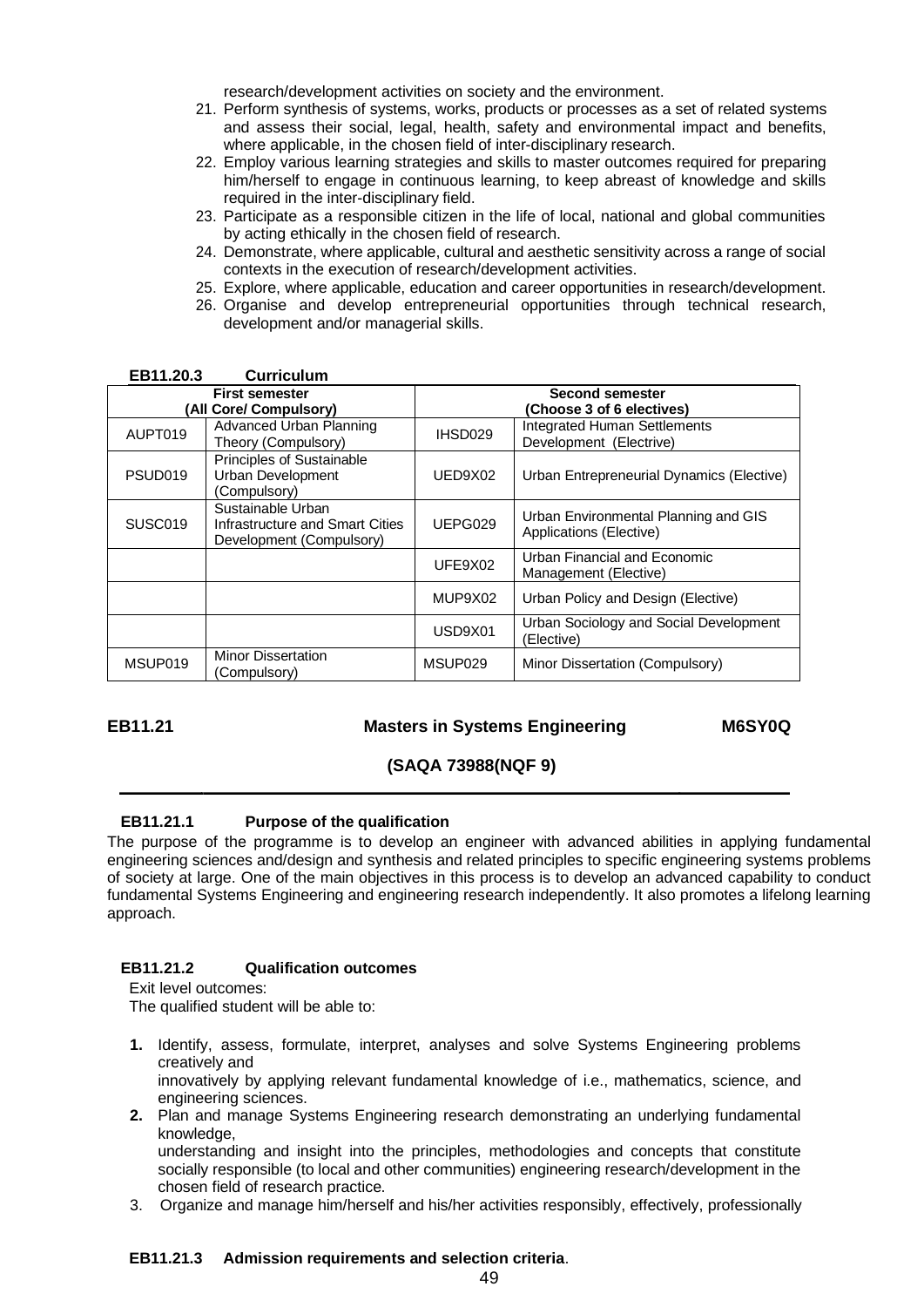Bachelor Honours degree or NQF level 8 equivalent from programmes within engineering or Bachelor of Technology that is supported by considerable research experience and postgraduate learning or work experience at NQF level 8, may be admitted to study towards the degree qualification. Students are selected based on academic merit and an approved field(s) of study. A minimum average mark of 65% in the previous degree qualification, is generally required – this is as per the UJ higher degrees policy. Candidates from related fields may be requested to take additional engineering modules at undergraduate level to ease their transition to the field of Systems Engineering.

| <b>Curriculum</b><br>EB11.21.5 |                                                 |                 |                                             |
|--------------------------------|-------------------------------------------------|-----------------|---------------------------------------------|
| <b>CODE</b>                    | <b>MODULE</b>                                   | <b>CODE</b>     | <b>MODULE</b>                               |
|                                |                                                 |                 |                                             |
| First semester                 |                                                 | Second semester |                                             |
| SYE9X01                        | <b>SYSTEMS ENGINEERING</b>                      | M6MPD29         | PRODUCT DEVELOPMENT AND<br><b>MARKETING</b> |
| M6MES19                        | <b>ENGINEERING SYSTEMS</b><br><b>MANAGEMENT</b> | M6MRM29         | <b>RELIABILITY MANAGEMENT</b>               |
| EMC9X01                        | <b>ENGINEERING MATHEMATICS</b><br>AND COMPUTING | CSE9X02         | <b>CYBER SYSTEMS</b>                        |
| Year Module                    |                                                 |                 |                                             |
| EMR9X00                        | MINOR DISSERTATION:<br><b>ENGINEERING</b>       |                 |                                             |

# **EB11.22 Masters in Sustainable Energy M6SE0Q Engineering (SAQA102064) (NQF 9)**

# **EB9.4.1 Purpose of the qualification**

The purpose of the programme is to develop professionals who are capable of conceptualizing, planning, and managing sustainable energy projects in the context of developing economies. The programme adopts a multidisciplinary approach by incorporating content that involves Sustainable Energy Technologies, Energy Efficiency and Green Buildings, Sustainable Energy Governance, and the economics in the sustainable energy sector.

# **EB9.4.2 Qualification outcomes**

Exit level outcomes:

- 1. Analyze and develop sustainable energy projects, creatively and innovatively by applying relevant fundamental and applied knowledge.
- 2. Plan and manage sustainable energy research projects demonstrating underlying fundamental knowledge, understanding and insight into the principles, methodologies and concepts that constitute socially responsible (vis-à-vis all local and other communities) research/development in the chosen field of research practice.
- 3. Work effectively independently or with others as a member of a team, group, organization, and community or in multidisciplinary environments in the chosen field of research within the scope of sustainable energy.
- 4. Communicate effectively, both orally and in writing, with relevant professionals and particularly with research audiences and communities at large in so far as they are affected by the research, using appropriate structure, style, and graphical support.
- 5. Employ various learning strategies and skills to master the outcomes required in preparing him/herself to engage in continuous learning to keep abreast of knowledge and skills in sustainable planning, development, and management of sustainable energy.
- 6. Demonstrate cultural and aesthetic sensitivity with regards to the socio-economic impact of the execution of sustainable research activities, where applicable.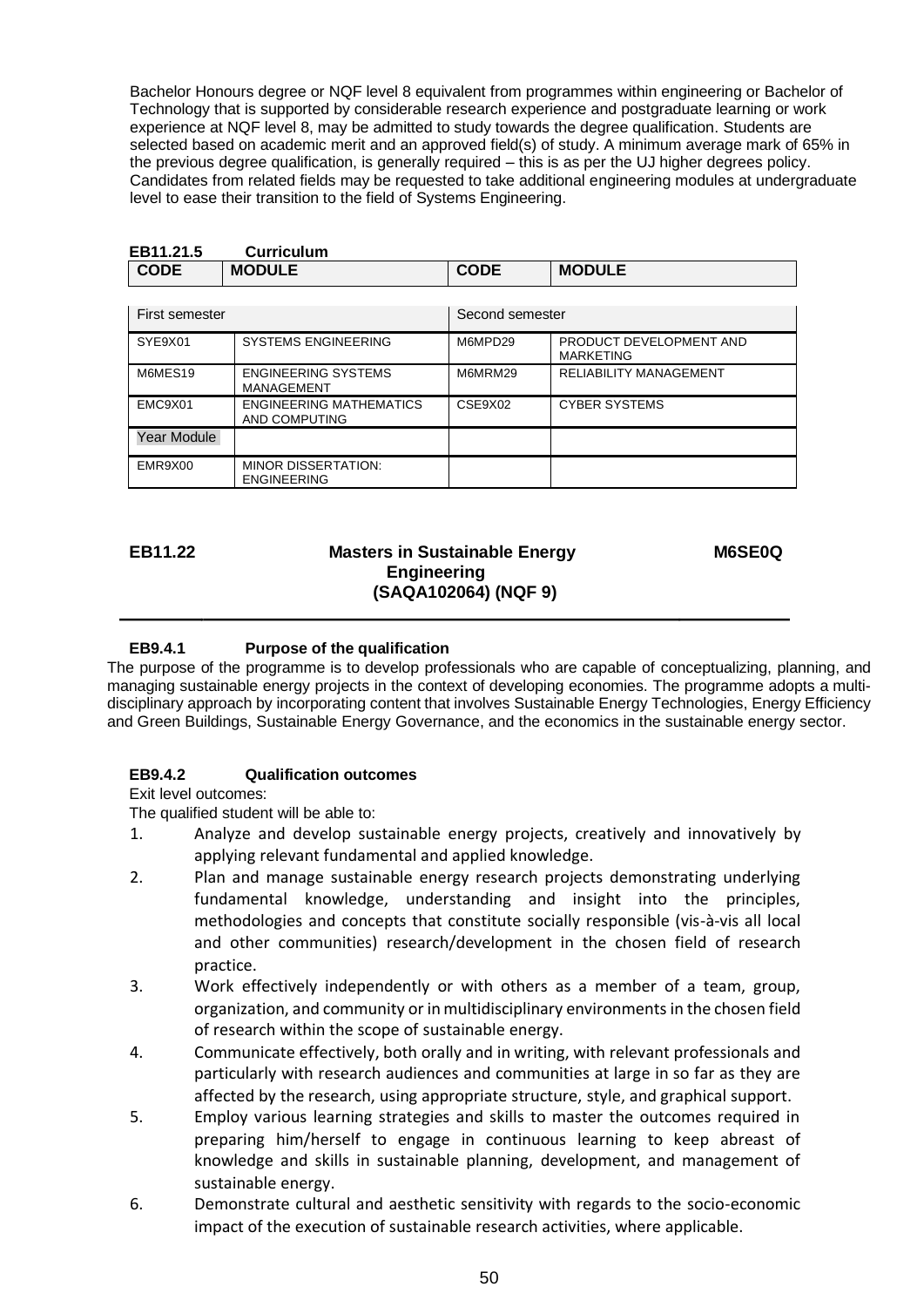#### **EB9.4.3 Admission requirements and selection criteria**.

A Bachelor's (Honours) degree in Engineering, Sciences, or the Social Sciences, or NQF level 8 equivalent. Students are selected based on academic merit and an approved field(s) of study. An average mark of 65% in a previous qualification is generally required.

| EB9.4.5                   | <b>Curriculum</b>                                                          |                        |                                                                     |
|---------------------------|----------------------------------------------------------------------------|------------------------|---------------------------------------------------------------------|
| <b>CODE</b>               | <b>MODULE</b>                                                              | <b>CODE</b>            | <b>MODULE</b>                                                       |
|                           |                                                                            |                        |                                                                     |
| <b>Compulsory Modules</b> |                                                                            |                        |                                                                     |
| M6SET19                   |                                                                            |                        | SUSTAINABLE ENERGY TECHNOLOGIES                                     |
| M6MGB19                   |                                                                            |                        | ENERGY EFFICIENCY AND GREEN BUILDINGS                               |
| M6MED19                   |                                                                            | ENERGY AND DEVELOPMENT |                                                                     |
|                           | Choose 1 combination of the 2 combinations of Electives                    |                        |                                                                     |
| Option 1                  |                                                                            | Option 2               |                                                                     |
| EAD8X01                   | ENERGY AND DEVELOPMENT                                                     | ENS8X03                | <b>ENERGY ECONOMICS</b>                                             |
| ENS8X01                   | <b>ENERGY POLICY FORMULATION</b>                                           | ENS8X02                | INTERNATIONAL, GEOG & POL<br><b>ASPECTS OF ENERGY</b>               |
| Year 2 (Compulsory)       |                                                                            |                        |                                                                     |
| Semester 1                |                                                                            | Semester 2             |                                                                     |
| M6SED19                   | <b>MINOR DISSERTATION:</b><br><b>SUSTAINABLE ENERGY</b><br>(Research: 0.5) | M6SED29                | <b>MINOR DISSERTATION:</b><br>SUSTAINABLE ENERGY (Research:<br>0.5) |

#### **EB12 MAGISTER PHILOSOPHIAE ENGINEERING SCIENCE PROGRAMMES**

#### **EB12.1 MPhil: ELECTRICAL AND ELECTRONIC ENGINEERING Research-based (SAQA 74008) (NQF 9)**

**M6ER7Q**

#### **EB12.1.1 Purpose of the qualification**

The purpose of the qualification is to develop an intellectual with advanced abilities in applying fundamental engineering sciences or related inter-disciplinary principles to specific problems of society at large. One of the main objectives in this process is to develop an advanced capability to conduct fundamental engineering research of an inter/intra-disciplinary nature independently. It also promotes a lifelong learning approach.

#### **EB12.1.2 Qualification outcomes**

Exit level outcomes:

- Identify, assess, formulate, interpret, analyse and solve research and development problems creatively and innovatively by applying relevant inter-disciplinary knowledge in the chosen field of research.
- Plan and manage research projects demonstrating fundamental knowledge, understanding and insight into the principles, methodologies and concepts that constitute socially responsible (to local and other communities) research/development in the chosen field of research practice.
- Work effectively, individually or with others, as a member of a team, group, organisation and the community or in multi-disciplinary environments in the chosen field of interdisciplinary research.
- Organise and manage him/herself and his/her activities responsibly, effectively, and ethically, accept responsibility within his/her limits of competence, and exercise judgement based on knowledge and expertise, pertaining to the field of research.
- Plan and conduct applicable levels of investigation, research and/or experiments by applying appropriate theories and methodologies and perform appropriate data analysis and interpretation.
- Communicate effectively, both orally and in writing, with specifically research audiences and the community at large, in so far as they are affected by the research, using appropriate structure, style and graphical support.
- Use and assess appropriate research methods, skills, tools and information technology effectively and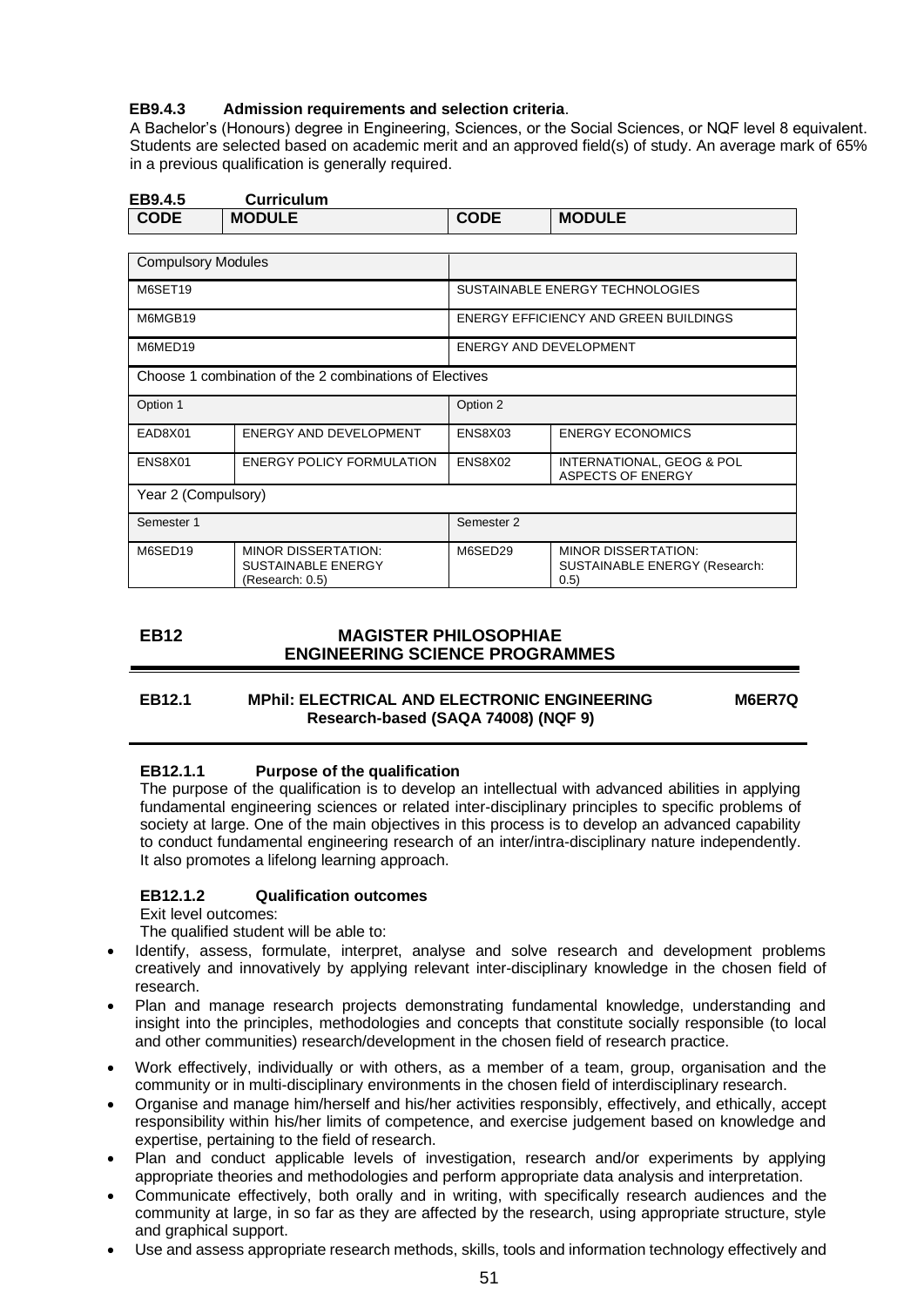critically in research/development practice and show an understanding and a willingness to accept responsibility for the impact of inter-disciplinary research/development activities on society and the environment.

- Perform synthesis of systems, works, products or processes as a set of related systems and assess their social, legal, health, safety and environmental impact and benefits, where applicable, in the chosen field of inter-disciplinary research.
- Employ various learning strategies and skills to master outcomes required for preparing him/herself to engage in continuous learning, to keep abreast of knowledge and skills required in the interdisciplinary field.
- Participate as a responsible citizen in the life of local, national and global communities by acting ethically in the chosen field of research.
- Demonstrate, where applicable, cultural and aesthetic sensitivity across a range of social contexts in the execution of research/development activities.
- Explore, where applicable, education and career opportunities in research/development.
- Organise and develop entrepreneurial opportunities through technical research, development and/or managerial skills.

# **EB12.1.3 Admission requirements and selection criteria**

An approved four-year bachelor's degree in Engineering or similar approved degree at honours level.

Final admission to the programme will only be granted upon successful presentation of a research seminar six months after enrolment. Research topics must also be accepted and approved by the supervisors in the Faculty.

#### **EB12.1.4 Conferment of the degree**

The MPhil: Electrical and Electronic degree will be conferred on students who have completed the research seminar and dissertation successfully.

#### **EB12.1.5 Curriculum**

| ---------   | ------------- |             |               |
|-------------|---------------|-------------|---------------|
| <b>CODE</b> | <b>MODULE</b> | <b>CODE</b> | <b>MODULE</b> |
| Eirot voor  |               |             |               |

#### **First year**

| First semester |                     | Second semester |                     |
|----------------|---------------------|-----------------|---------------------|
| M6E0109        | <b>Dissertation</b> | M6E0209         | <b>Dissertation</b> |

RESEARCH TIME: 100%

#### **EB12.2 MPhil: MECHANICAL ENGINEERING Research-based (SAQA 74015) (NQF 9) M6MR8Q**

#### **EB12.2.1 Purpose of the qualification**

The purpose of the qualification is to develop an intellectual with advanced abilities in applying fundamental engineering sciences or related inter-disciplinary principles to specific problems of society at large. One of the main objectives in this process is to develop an advanced capability to do fundamental engineering research of inter/intra-disciplinary nature independently. It also promotes a lifelong learning approach.

#### **EB12.2.2 Qualification outcomes**

Exit level outcomes:

- 27. Identify, assess, formulate, interpret, analyse and solve research/development problems creatively and innovatively by applying relevant inter-disciplinary knowledge in the chosen field of research.
- 28. Plan and manage research projects, demonstrating fundamental knowledge, understanding and insight into the principles, methodologies and concepts that constitute socially responsible (to local and other communities) research/development in the chosen field of research practice.
- 29. Work effectively, individually or with others, as a member of a team, group, organisation and the community or in multi-disciplinary environments in the chosen field of interdisciplinary research.
- 30. Organise and manage him/herself and his/her activities responsibly, effectively and ethically, accept responsibility within his/her limits of competence, and exercise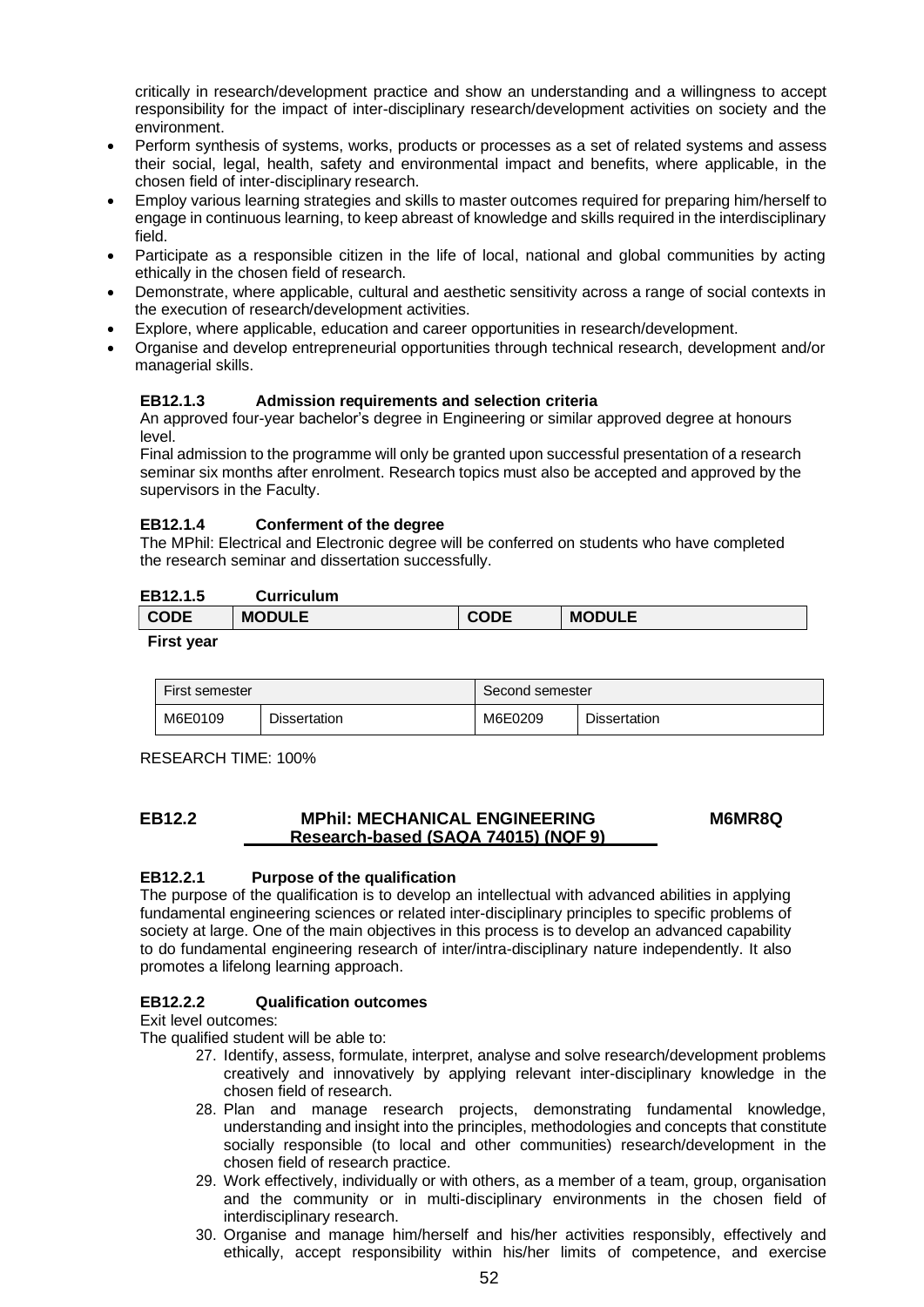judgement based on knowledge and expertise, pertaining to the field of research.

- 31. Plan and conduct applicable levels of investigation, research and/or experiments by applying appropriate theories and methodologies and perform appropriate data analysis and interpretation.
- 32. Communicate effectively, both orally and in writing, with specifically research audiences and the community at large, in so far as they are affected by the research, using appropriate structure, style and graphical support.
- 33. Use and assess appropriate research methods, skills, tools and information technology effectively and critically in research/development practice and show an understanding and a willingness to accept responsibility for the impact of inter-disciplinary research/development activities on society and the environment.
- 34. Perform synthesis of systems, works, products or processes as a set of related systems and assess their social, legal, health, safety and environmental impact and benefits, where applicable, in the chosen field of inter-disciplinary research.
- 35. Employ various learning strategies and skills to master outcomes required for preparing him/herself to engage in continuous learning, to keep abreast of knowledge and skills required in the inter-disciplinary field.
- 36. Participate as a responsible citizen in the life of local, national and global communities by acting ethically in the chosen field of research.
- 37. Demonstrate, where applicable, cultural and aesthetic sensitivity across a range of social contexts in the execution of research/development activities.
- 38. Explore, where applicable, education and career opportunities in research/development.
- 39. Organise and develop entrepreneurial opportunities through technical research, development and/or managerial skills.

#### **EB12.2.3 Admission requirements and selection criteria**

An approved four-year bachelor's degree in Engineering or similar approved degree at honours level.

Final admission to the programme will only be granted upon successful presentation of a research seminar six months after enrolment. Research topics must also be accepted and approved by the supervisors in the Faculty.

#### **EB12.2.4 Conferment of the degree**

The MPhil: Mechanical degree will be conferred on students who have completed the research seminar and dissertation successfully.

| EB12.2.5          | <b>Curriculum</b>   |                 |               |
|-------------------|---------------------|-----------------|---------------|
| <b>CODE</b>       | <b>MODULE</b>       | <b>CODE</b>     | <b>MODULE</b> |
| <b>First year</b> |                     |                 |               |
| First semester    |                     | Second semester |               |
| M6M0109           | <b>Dissertation</b> | M6M0209         | Dissertation  |

RESEARCH TIME: 100%

#### **EB12.3 MPhil: CIVIL ENGINEERING Research-based (SAQA 74006) (NQF 9) M6CR9Q**

#### **EB12.3.1 Purpose of the qualification**

The purpose of the qualification is to develop an intellectual with advanced abilities in applying fundamental engineering sciences or related inter-disciplinary principles to specific problems of society at large. One of the main objectives in this process is to develop an advanced capability to do fundamental engineering research of inter/intra-disciplinary nature independently. It also promotes a lifelong learning approach.

#### **EB12.3.2 Qualification outcomes**

Exit level outcomes:

- 1. Identify, assess, formulate, interpret, analyse and solve research/development problems creatively and innovatively by applying relevant inter-disciplinary knowledge in the chosen field of research.
- 2. Plan and manage research projects, demonstrating fundamental knowledge,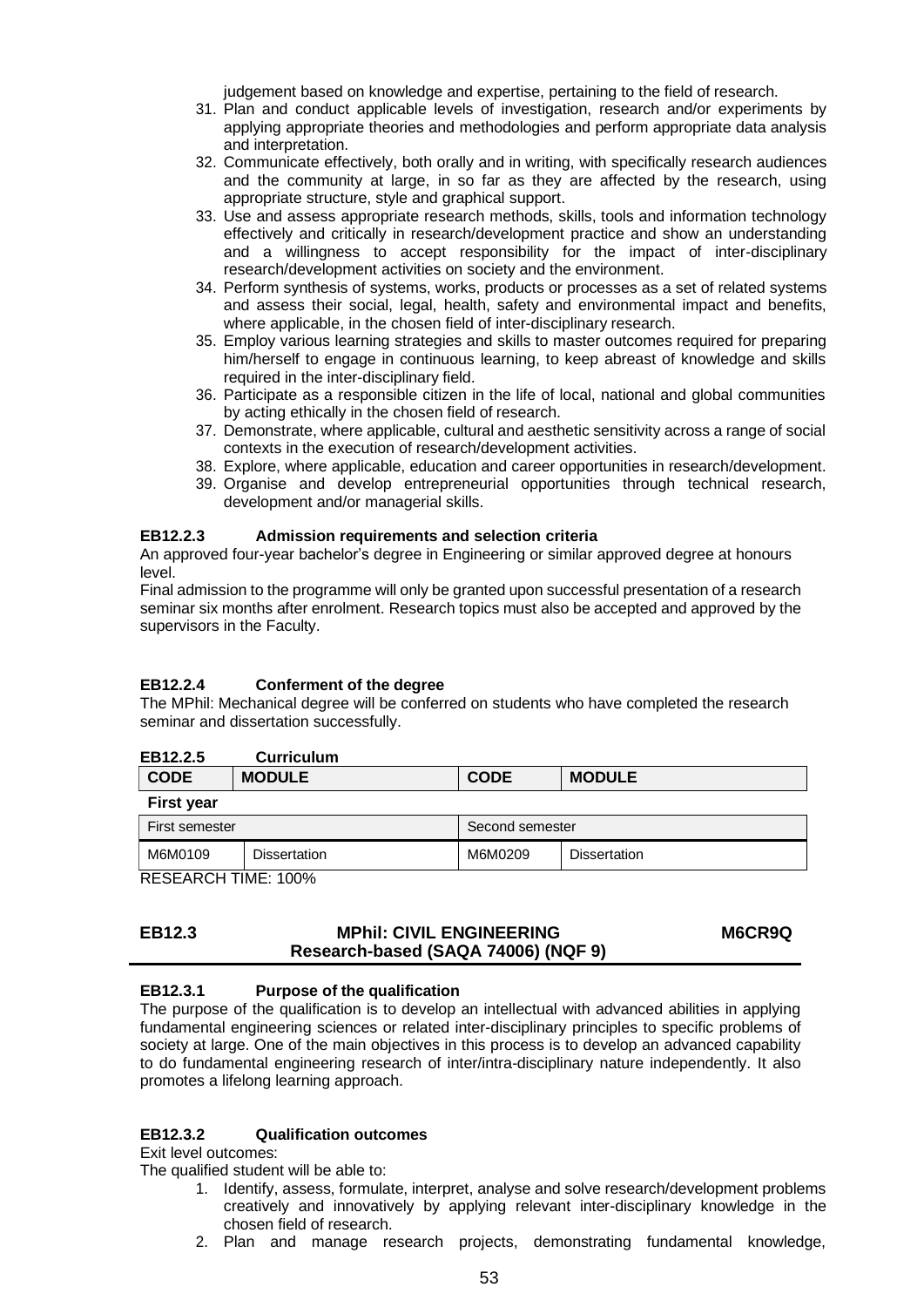understanding and insight into the principles, methodologies and concepts that constitute socially responsible (to local and other communities) research/development in the chosen field of research practice.

- 3. Work effectively, individually or with others, as a member of a team, group, organisation and the community or in multi-disciplinary environments in the chosen field of interdisciplinary research.
- 4. Organise and manage him/herself and his/her activities responsibly, effectively and ethically, accept responsibility within his/her limits of competence, and exercise judgement based on knowledge and expertise, pertaining to the field of research.
- 5. Plan and conduct applicable levels of investigation, research and/or experiments by applying appropriate theories and methodologies and perform appropriate data analysis and interpretation.
- 6. Communicate effectively, both orally and in writing, with specifically research audiences and the community at large, in so far as they are affected by the research, using appropriate structure, style and graphical support.
- 7. Use and assess appropriate research methods, skills, tools and information technology effectively and critically in research/development practice and show an understanding and a willingness to accept responsibility for the impact of inter-disciplinary research/development activities on society and the environment.
- 8. Perform synthesis of systems, works, products or processes as a set of related systems and assess their social, legal, health, safety and environmental impact and benefits, where applicable, in the chosen field of inter-disciplinary research.
- 9. Employ various learning strategies and skills to master outcomes required for preparing him/herself to engage in continuous learning, to keep abreast of knowledge and skills required in the inter-disciplinary field.
- 10. Participate as a responsible citizen in the life of local, national and global communities by acting ethically in the chosen field of research.
- 11. Demonstrate, where applicable, cultural and aesthetic sensitivity across a range of social contexts in the execution of research/development activities.
- 12. Explore, where applicable, education and career opportunities in research/development.
- 13. Organise and develop entrepreneurial opportunities through technical research, development and/or managerial skills.

#### **EB12.3.3 Admission requirements and selection criteria**

An approved four-year bachelor's degree in Engineering or similar approved degree at honours level.

Final admission to the programme will only be granted upon successful presentation of a research seminar six months after enrolment. Research topics must also be accepted and approved by the supervisors in the Faculty.

#### **EB12.3.4 Conferment of the degree**

The MPhil: Civil degree will be conferred on students who have completed the research seminar and dissertation successfully.

| EB12.3.5          | <b>Curriculum</b>   |                 |                     |
|-------------------|---------------------|-----------------|---------------------|
| <b>CODE</b>       | <b>MODULE</b>       | <b>CODE</b>     | <b>MODULE</b>       |
| <b>First year</b> |                     |                 |                     |
| First semester    |                     | Second semester |                     |
| M6C0109           | <b>Dissertation</b> | M6C0209         | <b>Dissertation</b> |

RESEARCH TIME: 100%

#### **EB12.4 MPhil: ENGINEERING MANAGEMENT Lectured (SAQA 74010) (NQF 9) M6MC0Q**

#### **EB12.4.1 Purpose of the qualification**

The purpose of the qualification is to develop an intellectual with advanced abilities in applying fundamental engineering management sciences and/design and synthesis and related interdisciplinary principles to specific management systems problems of society at large. One of the main objectives in this process is to develop an advanced capability to conduct fundamental systems engineering and management research of an inter/intra-disciplinary nature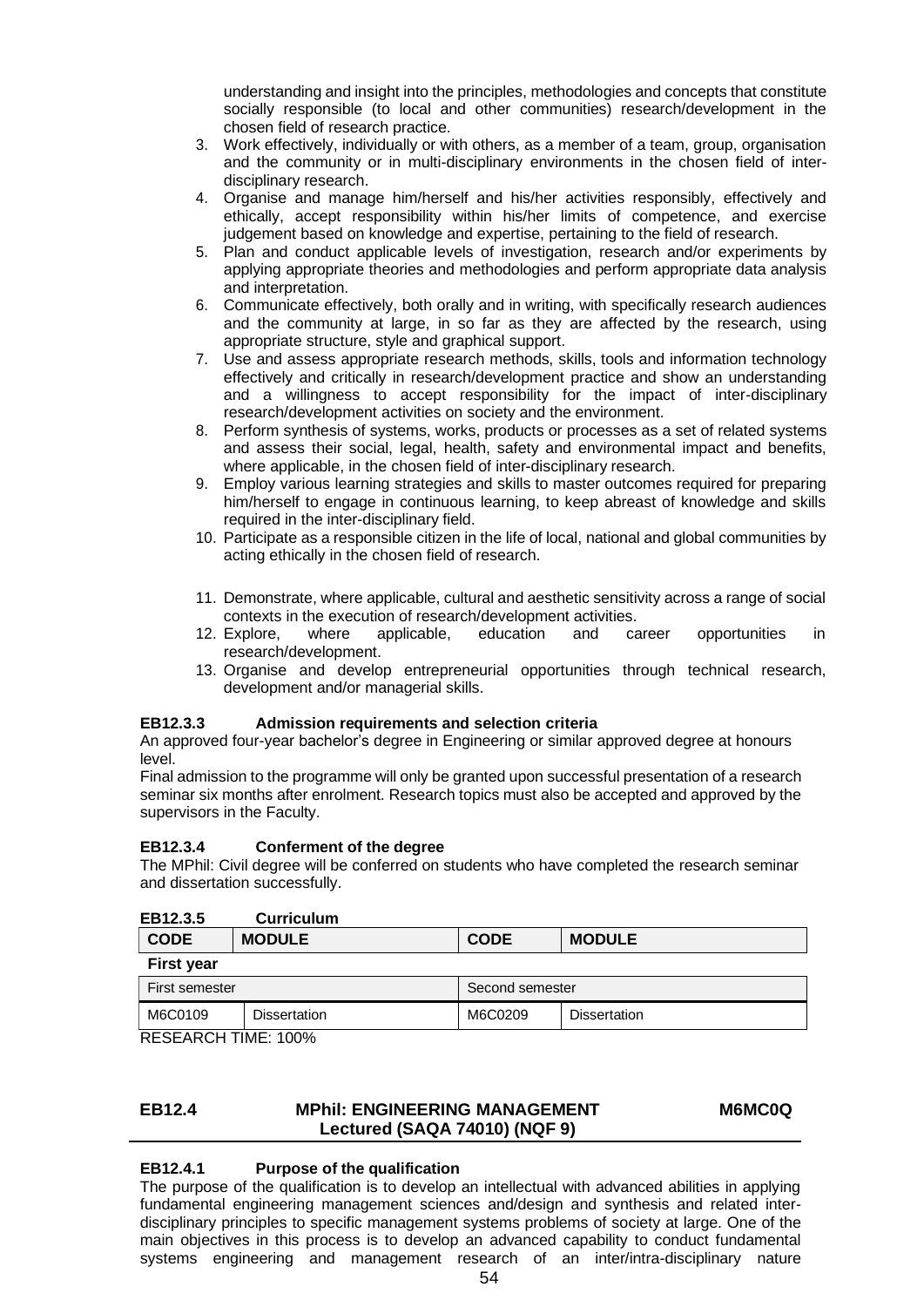independently. It also promotes a lifelong learning approach.

# **EB12.4.2 Qualification outcomes**

Exit level outcomes:

The qualified student will be able to:

- 1. Identify, assess, formulate, interpret, analyse and solve engineering management research/development problems creatively and innovatively by applying relevant interdisciplinary knowledge in the chosen field of research.
- 2. Plan and manage engineering management research projects, demonstrating interdisciplinary knowledge, understanding and insight into the principles, methodologies and concepts that constitute socially responsible (to local and other communities) research/development in the chosen field of research practice.
- 3. Work effectively, individually or with others, as a member of a team, group, organisation and the community or in multi-disciplinary environments in the chosen field of interdisciplinary research.
- 4. Organise and manage him/herself and his/her activities responsibly, effectively and ethically, accept take responsibility within his/her limits of competence, and exercise judgement based on knowledge and expertise, pertaining to the field of research.
- 5. Plan and conduct applicable levels of investigation, research and/or experiments by applying appropriate theories and methodologies and perform appropriate data analysis and interpretation.
- 6. Communicate effectively, both orally and in writing, with specifically research audiences and the community at large, in so far as they are affected by the research, using appropriate data analysis and interpretation.
- 7. Use and assess appropriate engineering management research methods, skills, tools and information technology effectively and critically in research/development practice and show an understanding and a willingness to accept responsibility for the impact of interdisciplinary research/development activities on society and the environment.
- 8. Perform systems, works, products or processes as a set of related systems and assess their social, legal, health, safety and environmental impact and benefits, where applicable, in the chosen field of interdisciplinary research.
- 9. Employ various learning strategies and skills to master outcomes required for preparing him/herself to engage in continuous learning, to keep abreast of knowledge and skills required in the inter-disciplinary field.
- 10. Participate as a responsible citizen in the life of local, national and global communities by acting ethically in the chosen field of research.
- 11. Demonstrate, where applicable, cultural and aesthetic sensitivity across a range of social contexts in the execution of engineering management research/development activities.
- 12. Explore, where applicable, education and career opportunities in engineering management research/development.
- 13. Organise and develop entrepreneurial opportunities through inter-disciplinary research, development and/or managerial skills.

#### **EB12.4.3 Admission requirements and selection criteria**

A Baccalaureus Technologiae, Engineering **or** an equivalent qualification of an equivalent standard. With 1.5 years appropriate experience.

#### **EB12.4.4 Conferment of the degree**

The MPhil: Engineering Management degree will be conferred on students who have completed the six prescribed modules and minor dissertation successfully. Weight of the minor dissertation is  $50\%$ .

| ------      | <b>VUITIVUIUIT</b> |             |               |
|-------------|--------------------|-------------|---------------|
| <b>CODE</b> | <b>MODULE</b>      | <b>CODE</b> | <b>MODULE</b> |
| First vear  |                    |             |               |

| First semester |                                          | Second semester |                                             |
|----------------|------------------------------------------|-----------------|---------------------------------------------|
| M6MEM19        | <b>Engineering Management</b>            | M6MRM29         | <b>Reliability Management</b>               |
| M6MAE19        | <b>Advanced Engineering</b><br>Economics | M6MPM29         | <b>Project Management</b>                   |
| M6MES19        | <b>Engineering Systems</b><br>Management | M6MPD29         | <b>Product Development and</b><br>Marketing |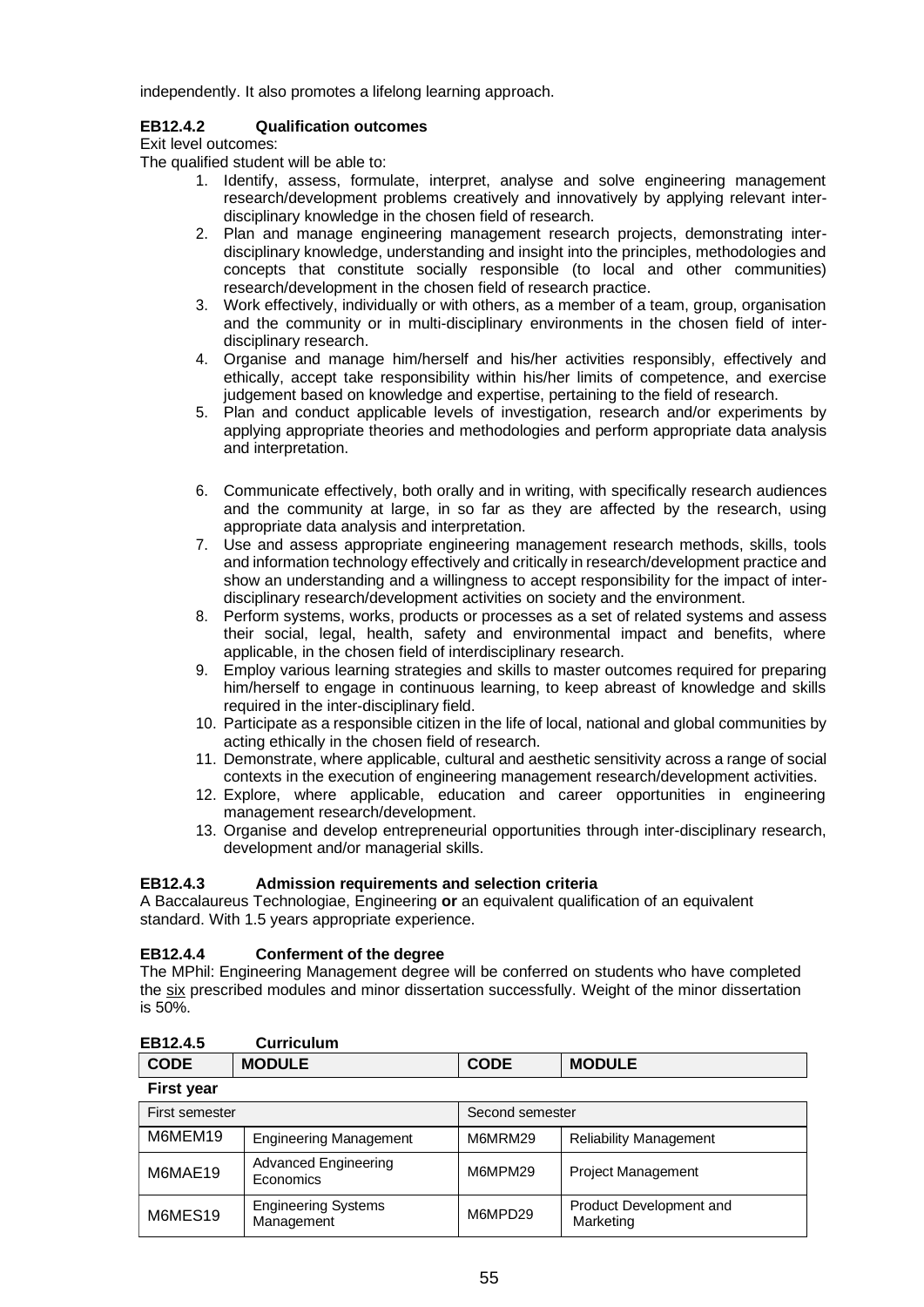**Second year (**Prerequisites: Completion of coursework modules)

| First semester |                           | Second semester |                           |
|----------------|---------------------------|-----------------|---------------------------|
| M6MMD19        | <b>Minor Dissertation</b> | M6MMD29         | <b>Minor Dissertation</b> |

#### **EB12.5 MPhil: ENGINEERING MANAGEMENT Research-based (SAQA 74010) (NQF 9) M6MR2Q**

# **EB12.5.1 Purpose of the qualification**

The purpose of the qualification is to develop an intellectual with advanced abilities in applying fundamental engineering management sciences and/design and synthesis, and related interdisciplinary principles to specific management systems and problems of society at large. One of the main objectives in this process is to develop an advanced capability to do independent systems engineering and management research of an inter/intra-disciplinary nature. It also promotes a lifelong learning approach.

# **EB12.5.2 Qualification outcomes**

Exit level outcomes:

The qualified student will be able to:

- 1. Identify, assess, formulate, interpret, analyse and solve engineering management research/development problems creatively and innovatively by applying relevant interdisciplinary knowledge in the chosen field of research.
- 2. Plan and manage engineering management research projects, demonstrating interdisciplinary knowledge, understanding and insight into the principles, methodologies and concepts that constitute socially responsible (to local and other communities) research/development in the chosen field of research practice.
- 3. Work effectively, individually or with others, as a member of a team, group, organisation and the community or in multi-disciplinary environments in the chosen field of interdisciplinary research.
- 4. Organise and manage him/herself and his/her activities responsibly, effectively and ethically, accept responsibility within his/her limits of competence, and exercise judgement based on knowledge and expertise, pertaining to the field of research.
- 5. Plan and conduct applicable levels of investigation, research and/or experiments by applying appropriate theories and methodologies and perform appropriate data analysis and interpretation.
- 6. Communicate effectively, both orally and in writing, with specifically research audiences and the community at large, in so far as they are affected by the research, using appropriate data analysis and interpretation.
- 7. Use and assess appropriate engineering management research methods, skills, tools and information technology effectively and critically in research/development practice and show an understanding and a willingness to accept responsibility for the impact of interdisciplinary research/development activities on society and the environment.
- 8. Perform systems, works, products or processes as a set of related systems and assess their social, legal, health, safety and environmental impact and benefits, where applicable, in the chosen field of inter-disciplinary research.
- 9. Employ various learning strategies and skills to master outcomes required for preparing him/herself to engage in continuous learning, to keep abreast of knowledge and skills required in the inter-disciplinary field.
- 10. Participate as a responsible citizen in the life of local, national and global communities by acting ethically in the chosen field of research.
- 11. Demonstrate, where applicable, cultural and aesthetic sensitivity across a range of social contexts in the execution of engineering management research/development activities.
- 12. Explore, where applicable, education and career opportunities in engineering management research/development.
- 13. Organise and develop entrepreneurial opportunities through inter-disciplinary research, development and/or managerial skills.

#### **EB12.5.3 Admission requirements and selection criteria**

A Baccalaureus Technologiae, Engineering **or** an equivalent qualification of an equivalent standard. With 1.5 years appropriate experience. Final admission to the programme will only be granted upon successful presentation of a research seminar six months after enrolment. Research topics must also be accepted and approved by the supervisors in the Faculty.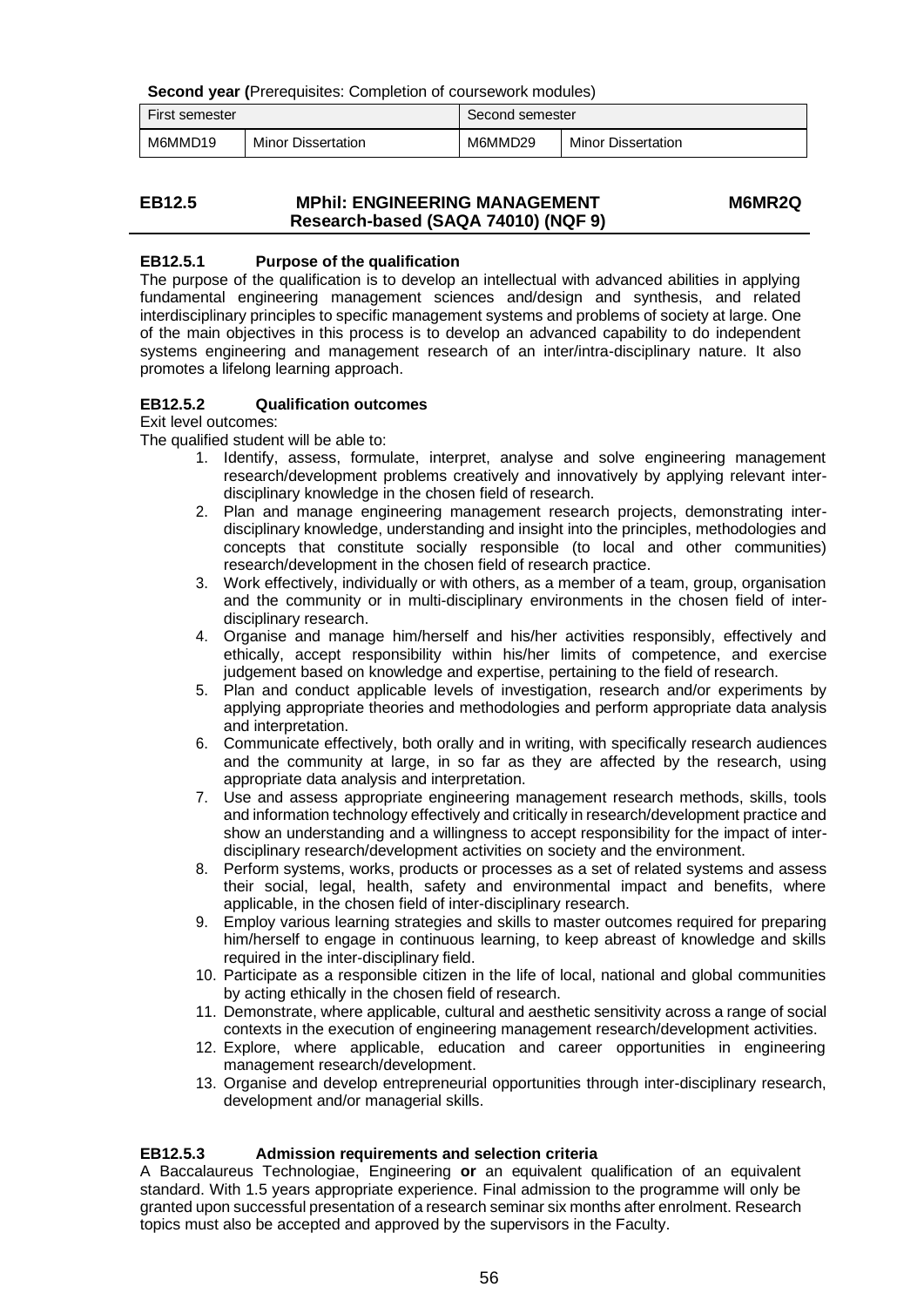# **EB12.5.4 Conferment of the degree**

The MPhil: Engineering Management degree will be conferred on students who have completed the research seminar and dissertation successfully.

#### **EB12.5.5 Curriculum**

| <b>CODE</b>       | <b>MODULE</b> | <b>CODE</b>     | <b>MODULE</b>       |
|-------------------|---------------|-----------------|---------------------|
| <b>First year</b> |               |                 |                     |
| First semester    |               | Second semester |                     |
| M6M0109           | Dissertation  | M6M0209         | <b>Dissertation</b> |

RESEARCH TIME: 100%

#### **EB13 DOCTOR PHILOSOPHIAE ENGINEERING PROGRAMMES**

#### **EB13.1 PhD: ELECTRICAL AND ELECTRONIC (NQF 10) P6E01Q**

#### **EB13.1.1 Purpose of the qualification**

The purpose of the qualification is to develop an engineer with advanced abilities in applying fundamental engineering sciences and/design and synthesis, and related principles independently to specific problems of society at large. One of the main objectives in this process

is to develop an advanced capability to conduct fundamental engineering research of an original nature. It also promotes a lifelong learning approach and an aptitude for training other students in similar fields.

#### **EB13.1.2 Qualification outcomes**

Exit level outcomes:

- 1. Identify, assess, formulate, interpret, analyse and solve original engineering research/development problems creatively and innovatively by applying relevant advanced fundamental knowledge of i.e. Mathematics, Basic Science and Engineering Sciences in the chosen field of research.
- 2. Plan and manage advanced engineering research projects, demonstrating fundamental knowledge, understanding and insight into the principles, methodologies and concepts that constitute socially responsible (to local and other communities) engineering research/development in the chosen field of research practice.
- 3. Work effectively, individually or with others, as a member of a team, group, organisation and the community or in multi-disciplinary environments in the chosen field of research.
- 4. Organise and manage him/herself and his/her activities responsibly, effectively, professionally and ethically, accept responsibility within his/her limits of competence, and exercise original judgment based on knowledge and expertise, pertaining to the field of research.
- 5. Plan and conduct advanced investigations, research and/or experiments of an original nature by applying or developing appropriate theories and methodologies and perform data analysis and interpretation.
- 6. Communicate effectively, both orally and in writing, with specifically research audiences and the community at large, in so far as they are affected by the research, using appropriate structure, style and graphical support.
- 7. Use and assess appropriate advanced engineering research methods, skills, tools and information technology effectively and critically in research/development practice and show an understanding and a willingness to accept responsibility for the impact of engineering research/development activities on society and the environment.
- 8. Perform procedural and non-procedural design and synthesis of components, systems, works, products or processes as a set of related systems and assess their social, legal, health, safety and environmental impact and benefits, where applicable, in the chosen field of research.
- 9. Employ various learning strategies and skills to master outcomes required for preparing him/herself to engage in continuous learning, to keep abreast of knowledge and skills required in the engineering research/development field.
- 10. Participate as a responsible citizen in the life of local, national and global communities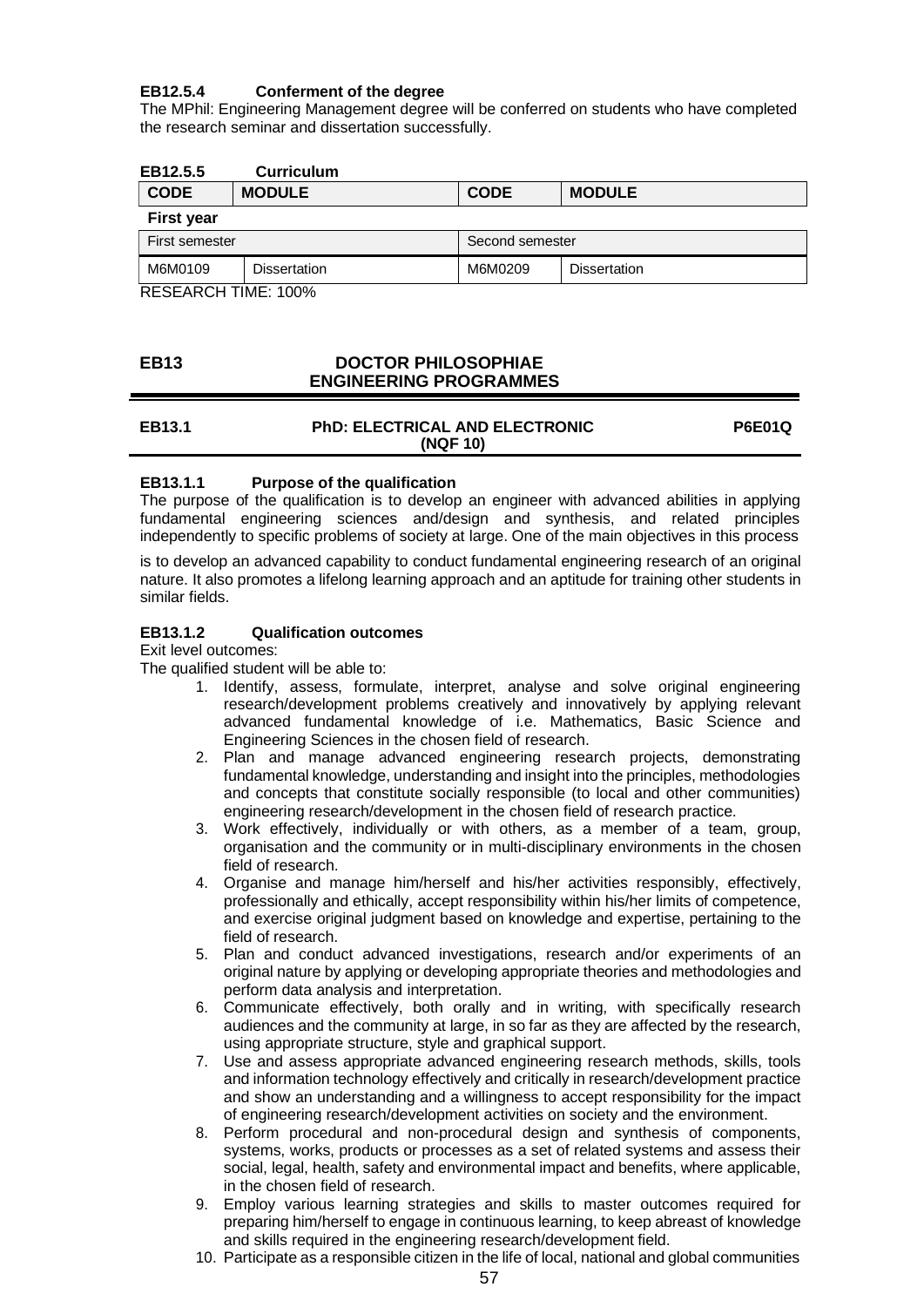by acting professionally and ethically in the chosen field of research.

- 11. Demonstrate, where applicable, cultural and aesthetic sensitivity across a range of social contexts in the execution of engineering research/development activities.
- 12. Explore, where applicable, education and career opportunities in advanced engineering research/development.
- 13. Organise and develop, where applicable, entrepreneurial opportunities through engineering, technical research, development and/or managerial skills.

#### **EB13.1.3 Admission requirements and selection criteria**

An approved master's degree in Engineering or a similar approved degree at master's level. Final admission to the programme will only be granted upon successful presentation of a research seminar six months after enrolment. Research topics must also be accepted and approved by the supervisors in the Faculty and finally by the Senate or Executive Committee of the Senate of the **University** 

#### **EB13.1.4 Conferment of the degree**

The PhD: Electrical and Electronic will be conferred on students who have completed the research seminar and thesis successfully.

| EB13.1.5    | <b>Curriculum</b>                            |
|-------------|----------------------------------------------|
| <b>CODE</b> | <b>MODULE</b>                                |
| P6E0110     | Thesis: Electrical and Electronic semester 1 |
| P6E0210     | Thesis: Electrical and Electronic semester 2 |

#### **EB13.2 PhD: MECHANICAL ENGINEERING (NQF 10) P6M02Q**

# **EB13.2.1 Purpose of the qualification**

The purpose of the qualification is to develop an engineer with advanced abilities in applying fundamental engineering sciences and/design and synthesis, and related principles independently to specific problems of society at large. One of the main objectives in this process is to develop an advanced capability to conduct fundamental engineering research of an original nature. It also promotes a lifelong learning approach and an aptitude for training other students in similar fields.

#### **EB13.2.2 Qualification outcomes**

Exit level outcomes:

- 1. Identify, assess, formulate, interpret, analyse and solve engineering research/development problems of an original nature creatively and innovatively by applying relevant advanced fundamental knowledge of i.e. Mathematics, Basic Science and Engineering Sciences in the chosen field of research.
- 2. Plan and manage advanced research projects, demonstrating fundamental knowledge, understanding and insight into the principles, methodologies and concepts that constitute socially responsible (to local and other communities) engineering research/development in the chosen field of research practice.
- 3. Work effectively, individually or with others, as a member of a team, group, organisation and the community or in multi-disciplinary environments in the chosen field of research.
- 4. Organise and manage him/herself and his/her activities responsibly, effectively, professionally and ethically, accept responsibility within his/her limits of competence, and exercise original judgment based on knowledge and expertise, pertaining to the field of research.
- 5. Plan and conduct advanced investigations, research and/or experiments of an original nature by applying or developing appropriate theories and methodologies and perform appropriate data analysis and interpretation.
- 6. Communicate effectively, both orally and in writing, with engineering and specifically research audiences and the community at large, in so far as they are affected by the research, using appropriate structure, style and graphical support.
- 7. Use and assess appropriate advanced inter-disciplinary research methods, skills and information technology effectively and critically in engineering research/development practice and show a responsibility for the impact of engineering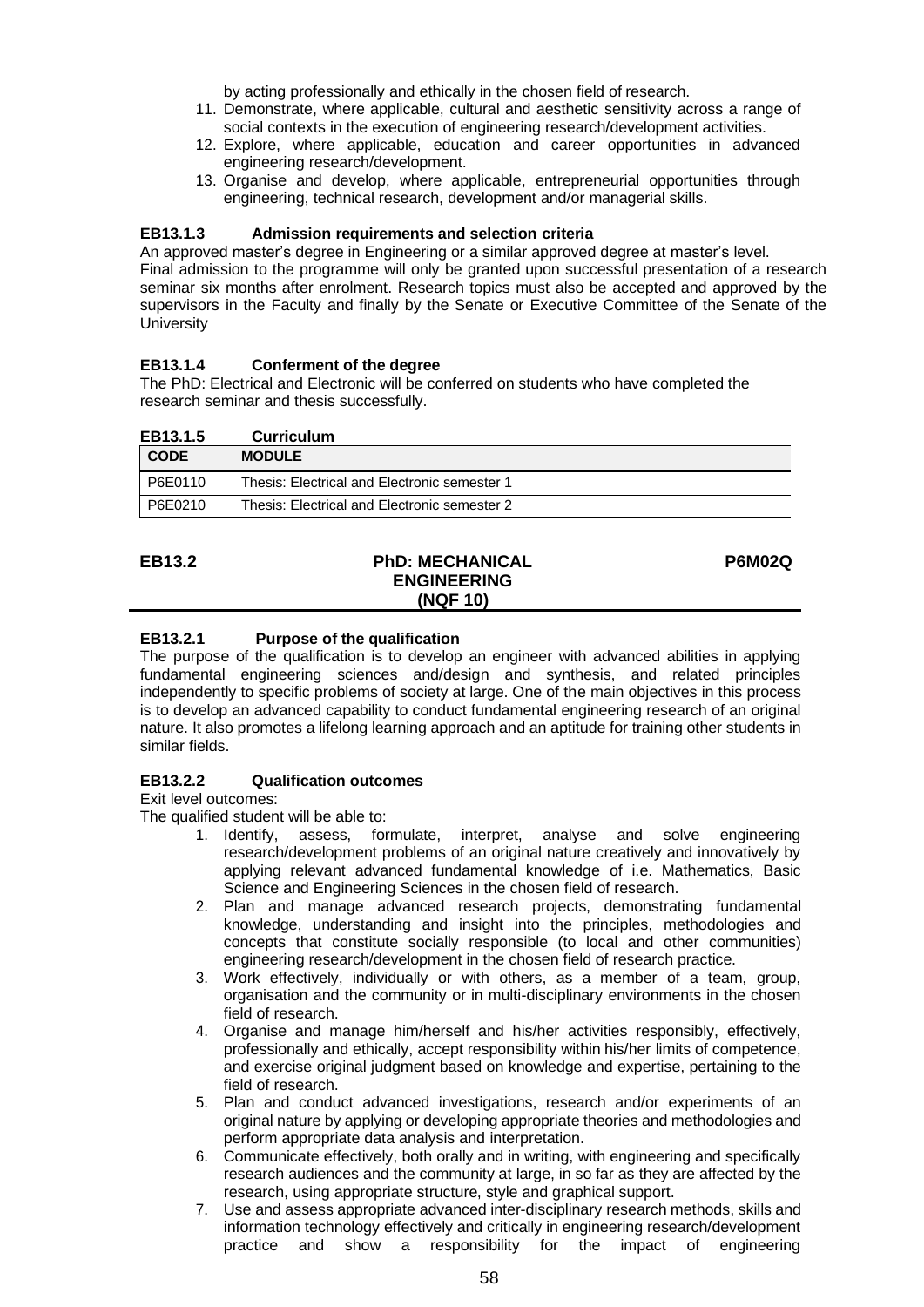research/development activities on society and the environment.

- 8. Perform procedural and non-procedural design and synthesis of components systems, works, products or processes as a set of related systems and assess their social, legal, health, safety and environmental impact and benefits, where applicable, in the chosen field of interdisciplinary research.
- 9. Employ various learning and research strategies and skills to master outcomes required for preparing him/herself to engage in continuous learning and research, to keep abreast of knowledge and skills required in the engineering management research/development field.
- 10. Participate as a responsible citizen in the life of local, national and global communities by acting professionally and ethically in the chosen field of research.
- 11. Demonstrate, where applicable, cultural and aesthetic sensitivity across a range of social contexts in the execution of engineering research/development activities.
- 12. Explore, where applicable, education and career opportunities in advanced engineering research/development.
- 13. Organise and develop, where applicable, entrepreneurial opportunities through engineering, technical research, development and/or managerial skills.

#### **EB13.2.3 Admission requirements and selection criteria**

An approved master's degree in Engineering or a similar approved degree at master's level. Final admission to the programme will only be granted upon successful presentation of a research seminar six months after enrolment. Research topics must also be accepted and approved by the supervisors in the Faculty and finally by the Senate or Executive Committee of the Senate of the University.

#### **EB13.2.4 Conferment of the degree**

The PhD: Mechanical will be conferred on students who have completed the research seminar and thesis successfully.

| EB13.2.5 | <b>Curriculum</b>             |
|----------|-------------------------------|
| CODE     | <b>MODULE</b>                 |
| P6M0110  | Thesis: Mechanical semester 1 |
| P6M0210  | Thesis: Mechanical semester 2 |

#### **EB13.3 PhD: CIVIL ENGINEERING (NQF 10)**

**P6C03Q**

#### **EB13.3.1 Purpose of the qualification**

The purpose of the qualification is to develop an engineer with advanced abilities in applying fundamental engineering sciences and/design and synthesis, and related principles independently to specific problems of society at large. One of the main objectives in this process is to develop an advanced capability to conduct fundamental engineering research of an original nature. It also promotes a lifelong learning approach and an aptitude for training other students in similar fields.

#### **EB13.3.2 Qualification outcomes**

Exit level outcomes:

- 1. Identify, assess, formulate, interpret, analyse and solve engineering research/development problems creatively and innovatively by applying relevant fundamental knowledge of i.e. Mathematics, Basic Science and Engineering Sciences in the chosen field of research.
- 2. Plan and manage advanced engineering research projects, demonstrating fundamental knowledge, understanding and insight into the principles, methodologies and concepts that constitute socially responsible (to local and other communities) engineering research/development in the chosen field of research practice.
- 3. Work effectively, individually or with others, as a member of a team, group, organisation and the community or in multi-disciplinary environments in the chosen field of research.
- 4. Organise and manage him/herself and his/her activities responsibly, effectively, professionally and ethically, accept responsibility within his/her limits of competence,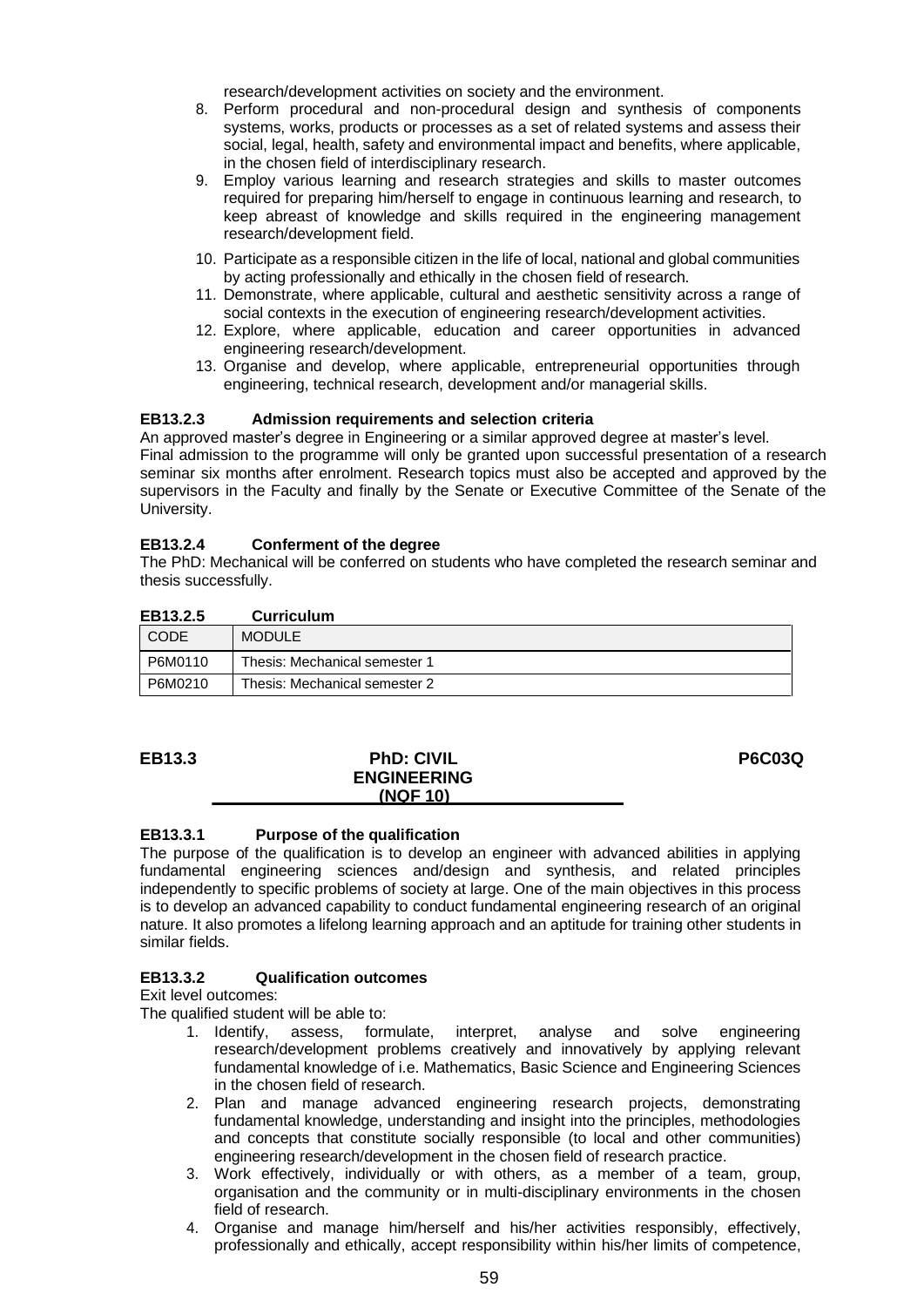and exercise judgment based on knowledge and expertise, pertaining to the field of research.

- 5. Plan and conduct advanced investigations, research and /or experiments of an original nature by applying or developing appropriate theories and methodologies and perform data analysis and interpretation.
- 6. Communicate effectively, both orally and in writing, with engineering and specifically research audiences and the community at large, in so far as they are affected by the research, using appropriate structure, style and graphical support.
- 7. Use and assess appropriate advanced engineering research methods, skills, tools, technology and information technology effectively and critically in engineering research/development practice and show an understanding and a willingness to accept responsibility for the impact of engineering research/development activities on society and the environment.
- 8. Perform procedural and non-procedural design and synthesis of components, systems, works, products or processes as a set of related systems and assess their social, legal, health, safety and environmental impact and benefits, where applicable, in the chosen field of research.
- 9. Employ various learning strategies and skills to master outcomes required for preparing him/herself to engage in continuous learning, to keep abreast of knowledge and skills required in the engineering research/development field.
- 10. Participate as a responsible citizen in the life of local, national and global communities by acting professionally and ethically in the chosen field of research.
- 11. Demonstrate, where applicable, cultural and aesthetic sensitivity across a range of social contexts in the execution of engineering research/development activities.
- 12. Explore, where applicable, education and career opportunities in advanced engineering research/development.
- 13. Organise and develop, where applicable, entrepreneurial opportunities through engineering, technical research, development and/or managerial skills.

#### **EB12.3.3 Admission requirements and selection criteria**

An approved master's degree in Engineering or a similar approved degree at master's level. Final admission to the programme will only be granted after successful presentation of a research seminar six months after enrolment. Research topics must also be accepted and approved by the supervisors in the Faculty and finally by the Senate or Executive Committee of the Senate of the University.

#### **EB13.3.4 Conferment of the degree**

The PhD: Civil will be conferred on students who have completed the research seminar and thesis successfully.

| EB13.3.5    | <b>Curriculum</b>        |
|-------------|--------------------------|
| <b>CODE</b> | <b>MODULE</b>            |
| P6C0110     | Thesis: Civil semester 1 |
| P6C0210     | Thesis: Civil semester 2 |

#### **EB13.4 PhD: ENGINEERING MANAGEMENT (NQF 10) P6EM4Q**

# **EB13.4.1 Purpose of the qualification**

The purpose of the qualification is to develop an engineer with advanced abilities in applying fundamental engineering management sciences and/design and synthesis, and related principles independently to specific management systems problems of society at large. One of the main objectives in this process is to develop an advanced capability to conduct fundamental independent systems engineering and management research of an original nature. It also promotes a lifelong learning approach and an aptitude for training other students in similar fields.

#### **EB13.4.2 Qualification outcomes**

Exit level outcomes:

The qualified student will be able to:

1. Identify, assess, formulate, interpret, analyse and solve engineering research/development problems independently, creatively and innovatively by applying relevant advanced fundamental knowledge of i.e.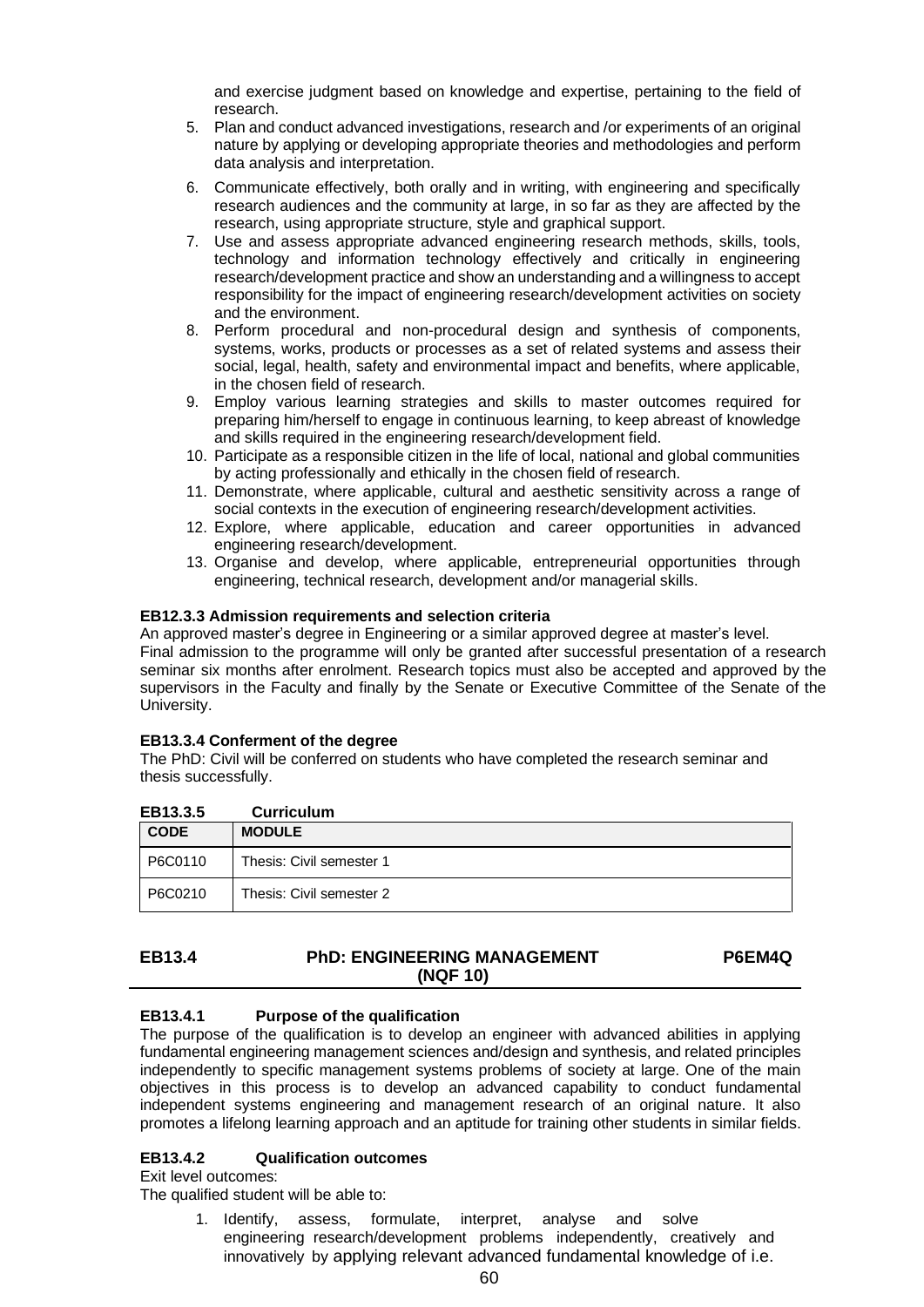Engineering and/or Engineering Management Sciences in the chosen field of research.

- 2. Plan and manage advanced engineering research project(s), demonstrating fundamental knowledge, understanding and insight into the principles, methodologies and concepts that constitute socially responsible (to local and other communities) engineering research/development/management in the chosen field of research practice.
- 3. Work effectively, individually or with others, as a member of a team, group, organisation and the community or in multi-disciplinary environments in the chosen field of research.
- 4. Organise and manage him/herself and his/her activities responsibly, effectively, professionally and ethically, accept responsibility within his/her limits of competence, and exercise original judgment based on knowledge and expertise, pertaining to the field of research.
- 5. Plan and conduct advanced investigations, research and/or experiments of an original nature by applying or developing appropriate theories and methodologies and perform data analysis and interpretation.
- 6. Communicate effectively, both orally and in writing, with specifically research audiences and the community at large, in so far as they are affected by the research, using appropriate structure, style and graphical support.
- 7. Use and assess appropriate advanced research methods, skills, tools, technology and information technology effectively and critically in engineering research/development practice and show an understanding and a willingness to accept responsibility for the impact of research/development activities on society and the environment.
- 8. Perform procedural and non-procedural design and synthesis of components, systems, works, products or processes as a set of related systems and assess their social, legal, health, safety and environmental impact and benefits, where applicable, in the chosen field of research.
- 9. Employ various learning and research strategies and skills to master outcomes required for preparing him/herself to engage in continuous learning and research, to keep abreast of knowledge and skills required in the engineering management research/development field.
- 10. Participate as a responsible citizen in the life of local, national and global communities by acting professionally and ethically in the chosen field of research.
- 11. Demonstrate, where applicable, cultural and aesthetic sensitivity across a range of social contexts in the execution of engineering management research/development activities.
- 12. Explore, where applicable, education and career opportunities in advanced engineering management research/development.
- 13. Organise and develop, where applicable, entrepreneurial opportunities through engineering, technical research, development and/or managerial skills.

#### **EB13.4.3 Admission requirements and selection criteria**

An approved master's degree in Engineering or a similar approved degree at master's level. Final admission to the programme will only be granted upon successful presentation of a research seminar six months after enrolment. Research topics must also be accepted and approved by the supervisors in the Faculty and finally by the Senate or Executive Committee of the Senate of the University.

#### **EB13.4.4 Conferment of the degree**

The PhD: Engineering Management will be conferred on students who have completed the research seminar and thesis successfully.

| EB13.4.5    | <b>Curriculum</b>                         |
|-------------|-------------------------------------------|
| <b>CODE</b> | <b>MODULE</b>                             |
| P6EM110     | Thesis: Engineering Management semester 1 |
| P6EM120     | Thesis: Engineering Management semester 2 |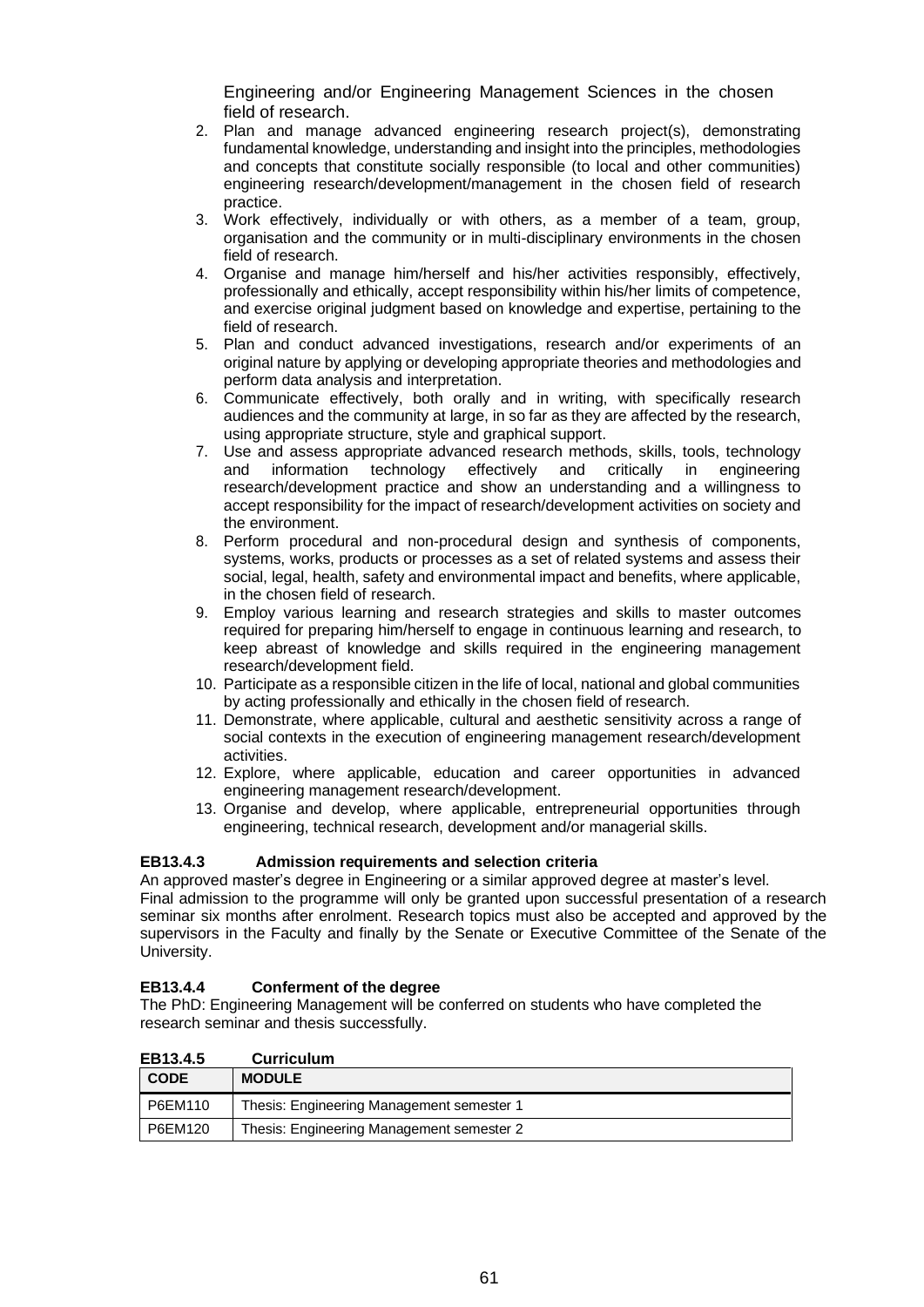#### **EB13.5.1 Purpose of the qualification**

The purpose of the qualification is to develop an engineer with advanced abilities in applying fundamental engineering sciences and/design and synthesis, and related principles independently to specific problems of society at large. One of the main objectives in this process is to develop an advanced capability to conduct fundamental engineering research of an original nature. It also promotes a lifelong learning approach and an aptitude for training other students in similar fields.

#### **EB13.5.2 Qualification outcomes**

Exit level outcomes:

The qualified student will be able to:

- 1. Identify, assess, formulate, interpret, analyse and solve engineering research/development problems of an original nature creatively and innovatively by applying relevant advanced fundamental knowledge of i.e. Mathematics, Basic Science and Engineering Sciences in the chosen field of research.
- 2. Plan and manage advanced research projects, demonstrating fundamental knowledge, understanding and insight into the principles, methodologies and concepts that constitute socially responsible (to local and other communities) engineering research/development in the chosen field of research practice.
- 3. Work effectively, individually or with others, as a member of a team, group, organisation and the community or in multi-disciplinary environments in the chosen field of research.
- 4. Organise and manage him/herself and his/her activities responsibly, effectively, professionally and ethically, accept responsibility within his/her limits of competence, and exercise original judgment based on knowledge and expertise, pertaining to the field of research.
- 5. Plan and conduct advanced investigations, research and/or experiments of an original nature by applying or developing appropriate theories and methodologies and perform appropriate data analysis and interpretation.
- 6. Communicate effectively, both orally and in writing, with engineering and specifically research audiences and the community at large, in so far as they are affected by the research, using appropriate structure, style and graphical support.
- 7. Use and assess appropriate advanced inter-disciplinary research methods, skills and information technology effectively and critically in engineering research/development practice and show a responsibility for the impact of engineering research/development activities on society and the environment.
- 8. Perform procedural and non-procedural design and synthesis of components systems, works, products or processes as a set of related systems and assess their social, legal, health, safety and environmental impact and benefits, where applicable, in the chosen field of interdisciplinary research.
- 9. Employ various learning and research strategies and skills to master outcomes required for preparing him/herself to engage in continuous learning and research, to keep abreast of knowledge and skills required in the engineering management research/development field.
- 10. Participate as a responsible citizen in the life of local, national and global communities by acting professionally and ethically in the chosen field of research.
- 11. Demonstrate, where applicable, cultural and aesthetic sensitivity across a range of social contexts in the execution of engineering research/development activities.
- 12. Explore, where applicable, education and career opportunities in advanced engineering research/development.
- 13. Organise and develop, where applicable, entrepreneurial opportunities through engineering, technical research, development and/or managerial skills.

#### **EB13.5.3 Admission requirements and selection criteria**

An approved master's degree in Engineering or a similar approved degree at master's level. Final admission to the programme will only be granted upon successful presentation of a research seminar six months after enrolment. Research topics must also be accepted and approved by the

supervisors in the Faculty and finally by the Senate or Executive Committee of the Senate of the University.

#### **EB13.5.4 Conferment of the degree**

The PhD: Chemical Engineering will be conferred on students who have completed the research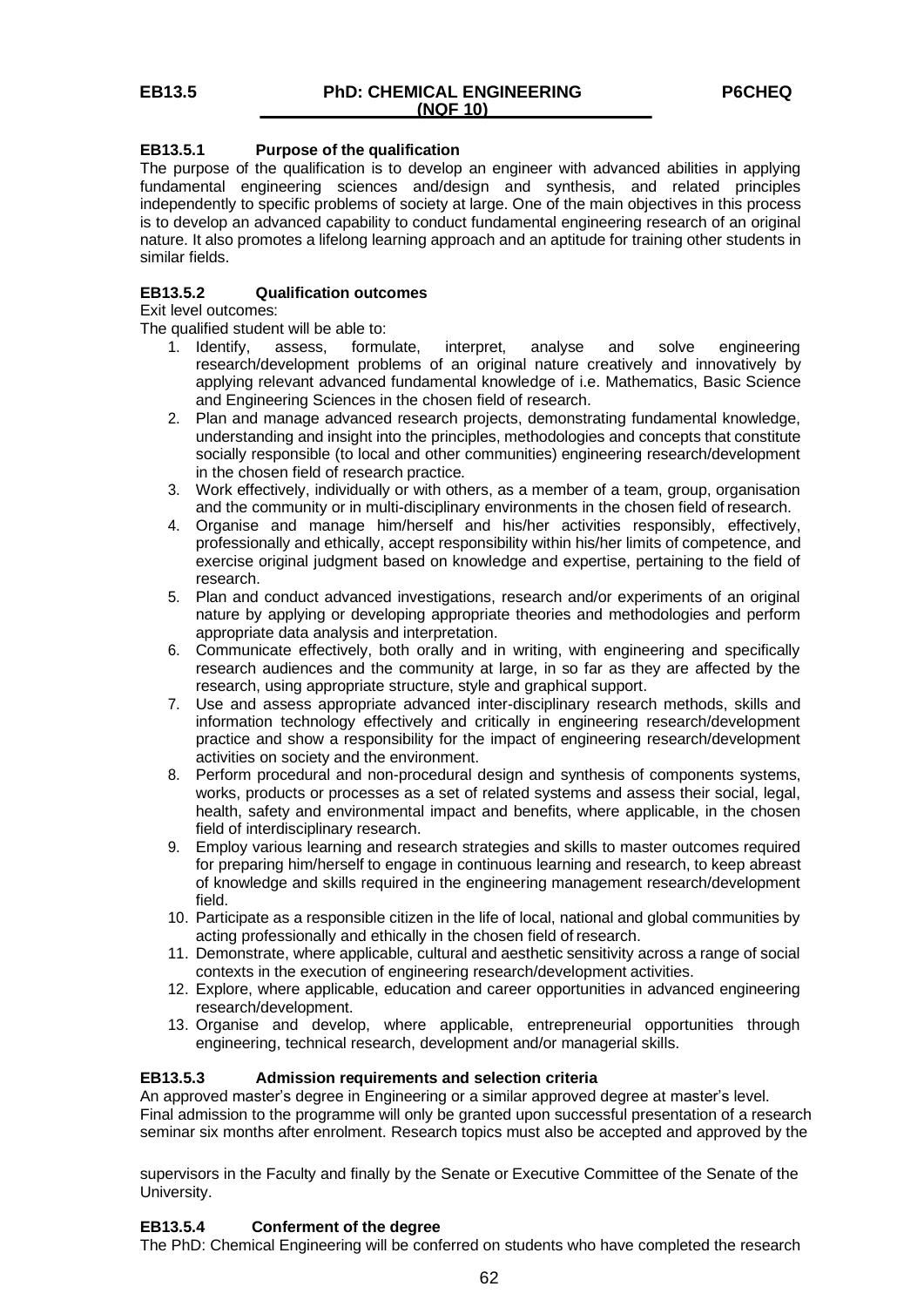seminar and thesis successfully.

| EB13.5.5    | <b>Curriculum</b>           |
|-------------|-----------------------------|
| <b>CODE</b> | <b>MODULE</b>               |
| P6CH110     | Thesis: Chemical semester 1 |
| P6CH210     | Thesis: Chemical semester 2 |

**P6METQ**

#### **EB13.6 PhD: METALLURICAL ENGINEERING (NQF 10)**

#### **EB13.6.1 Purpose of the qualification**

The purpose of the qualification is to develop an engineer with advanced abilities in applying fundamental engineering sciences and/design and synthesis, and related principles independently to specific problems of society at large. One of the main objectives in this process is to develop an advanced capability to conduct fundamental engineering research of an original nature. It also promotes a lifelong learning approach and an aptitude for training other students in similar fields.

#### **EB13.6.2 Qualification outcomes**

Exit level outcomes:

The qualified student will be able to:

- 1. Identify, assess, formulate, interpret, analyse and solve engineering research/development problems of an original nature creatively and innovatively by applying relevant advanced fundamental knowledge of i.e. Mathematics, Basic Science and Engineering Sciences in the chosen field of research.
- 2. Plan and manage advanced research projects, demonstrating fundamental knowledge, understanding and insight into the principles, methodologies and concepts that constitute socially responsible (to local and other communities) engineering research/development in the chosen field of research practice.
- 3. Work effectively, individually or with others, as a member of a team, group, organisation and the community or in multi-disciplinary environments in the chosen field of research.
- 4. Organise and manage him/herself and his/her activities responsibly, effectively, professionally and ethically, accept responsibility within his/her limits of competence, and exercise original judgment based on knowledge and expertise, pertaining to the field of research.
- 5. Plan and conduct advanced investigations, research and/or experiments of an original nature by applying or developing appropriate theories and methodologies and perform appropriate data analysis and interpretation.
- 6. Communicate effectively, both orally and in writing, with engineering and specifically research audiences and the community at large, in so far as they are affected by the research, using appropriate structure, style and graphical support.
- 7. Use and assess appropriate advanced inter-disciplinary research methods, skills and information technology effectively and critically in engineering research/development practice and show a responsibility for the impact of engineering research/development activities on society and the environment.
- 8. Perform procedural and non-procedural design and synthesis of components systems, works, products or processes as a set of related systems and assess their social, legal, health, safety and environmental impact and benefits, where applicable, in the chosen field of interdisciplinary research.
- 9. Employ various learning and research strategies and skills to master outcomes required for preparing him/herself to engage in continuous learning and research, to keep

abreast of knowledge and skills required in the engineering management research/development field.

- 10. Participate as a responsible citizen in the life of local, national and global communities by acting professionally and ethically in the chosen field of research.
- 11. Demonstrate, where applicable, cultural and aesthetic sensitivity across a range of social contexts in the execution of engineering research/development activities.
- 12. Explore, where applicable, education and career opportunities in advanced engineering research/development.
- 13. Organise and develop, where applicable, entrepreneurial opportunities through engineering, technical research, development and/or managerial skills.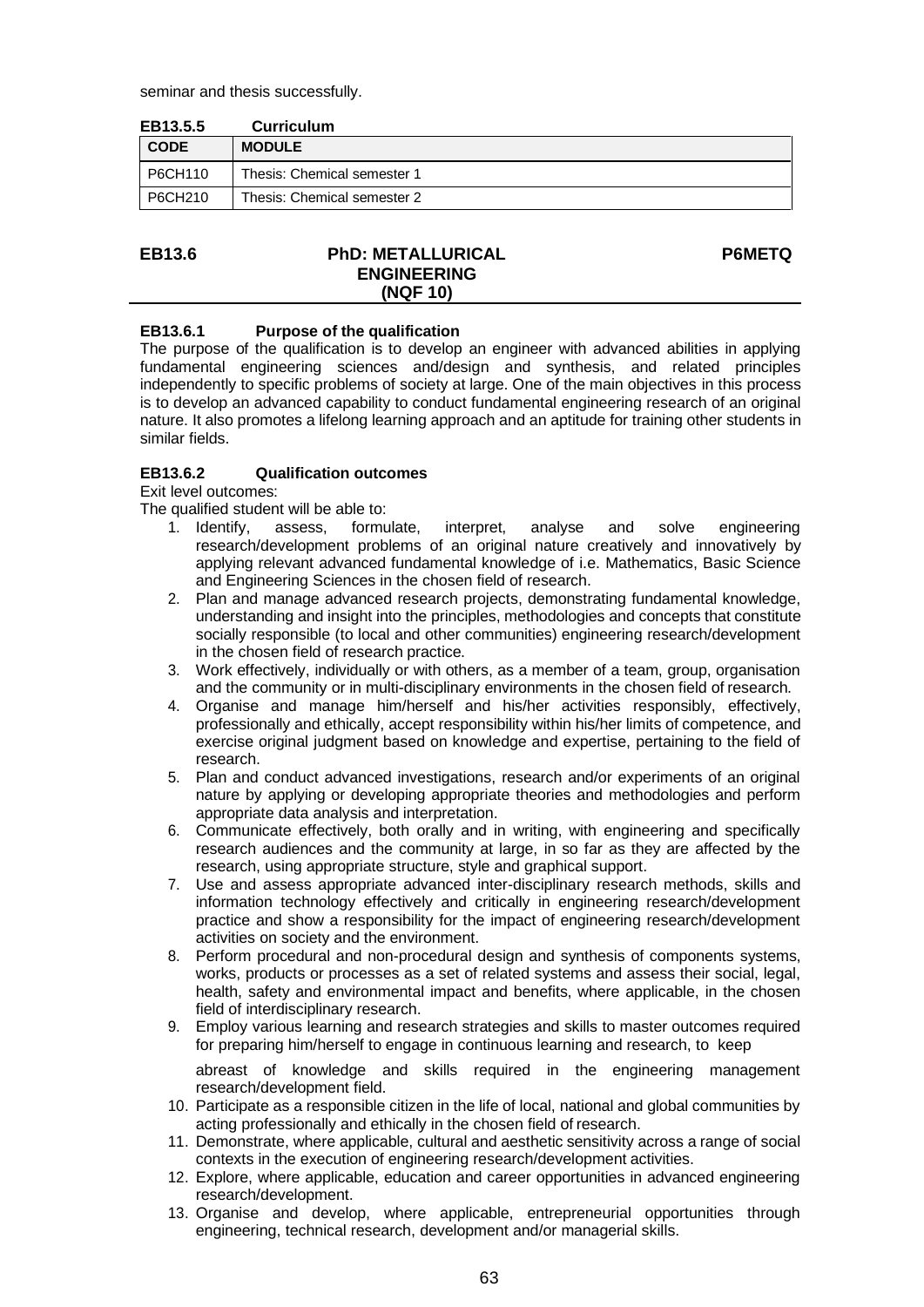# **EB13.6.3 Admission requirements and selection criteria**

An approved master's degree in Engineering or a similar approved degree at master's level. Final admission to the programme will only be granted upon successful presentation of a research seminar six months after enrolment. Research topics must also be accepted and approved by the supervisors in the Faculty and finally by the Senate or Executive Committee of the Senate of the University.

#### **EB13.6.4 Conferment of the degree**

The PhD: Metallurgy will be conferred on students who have completed the research seminar and thesis successfully.

| EB13.6.5    | <b>Curriculum</b>             |
|-------------|-------------------------------|
| <b>CODE</b> | <b>MODULE</b>                 |
| P6MT110     | Thesis: Metallurgy semester 1 |
| P6MT210     | Thesis: Metallurgy semester 2 |

| EB13.7 | <b>PhD: OPERATIONS MANAGEMENT</b> | <b>P6OPMQ</b> |
|--------|-----------------------------------|---------------|
|        | (NQF 10)                          |               |

# **EB13.7.1 Purpose of the qualification**

The purpose of the qualification is to develop an engineer with advanced abilities in applying fundamental engineering sciences and/design and synthesis, and related principles independently to specific problems of society at large. One of the main objectives in this process is to develop an advanced capability to conduct fundamental engineering research of an original nature. It also promotes a lifelong learning approach and an aptitude for training other students in similar fields.

#### **EB13.7.2 Qualification outcomes**

Exit level outcomes:

- 1. Identify, assess, formulate, interpret, analyse and solve engineering research/development problems of an original nature creatively and innovatively by applying relevant advanced fundamental knowledge of i.e. Mathematics, Basic Science and Engineering Sciences in the chosen field of research.
- 2. Plan and manage advanced research projects, demonstrating fundamental knowledge, understanding and insight into the principles, methodologies and concepts that constitute socially responsible (to local and other communities) engineering research/development in the chosen field of research practice.
- 3. Work effectively, individually or with others, as a member of a team, group, organisation and the community or in multi-disciplinary environments in the chosen field of research.
- 4. Organise and manage him/herself and his/her activities responsibly, effectively, professionally and ethically, accept responsibility within his/her limits of competence, and exercise original judgment based on knowledge and expertise, pertaining to the field of research.
- 5. Plan and conduct advanced investigations, research and/or experiments of an original nature by applying or developing appropriate theories and methodologies and perform appropriate data analysis and interpretation.
- 6. Communicate effectively, both orally and in writing, with engineering and specifically research audiences and the community at large, in so far as they are affected by the research, using appropriate structure, style and graphical support.
- 7. Use and assess appropriate advanced inter-disciplinary research methods, skills and information technology effectively and critically in engineering research/development practice and show a responsibility for the impact of engineering research/development activities on society and the environment.
- 8. Perform procedural and non-procedural design and synthesis of components systems, works, products or processes as a set of related systems and assess their social, legal, health, safety and environmental impact and benefits, where applicable, in the chosen field of interdisciplinary research.
- 9. Employ various learning and research strategies and skills to master outcomes required for preparing him/herself to engage in continuous learning and research, to keep abreast of knowledge and skills required in the engineering management research/development field.
- 10. Participate as a responsible citizen in the life of local, national and global communities by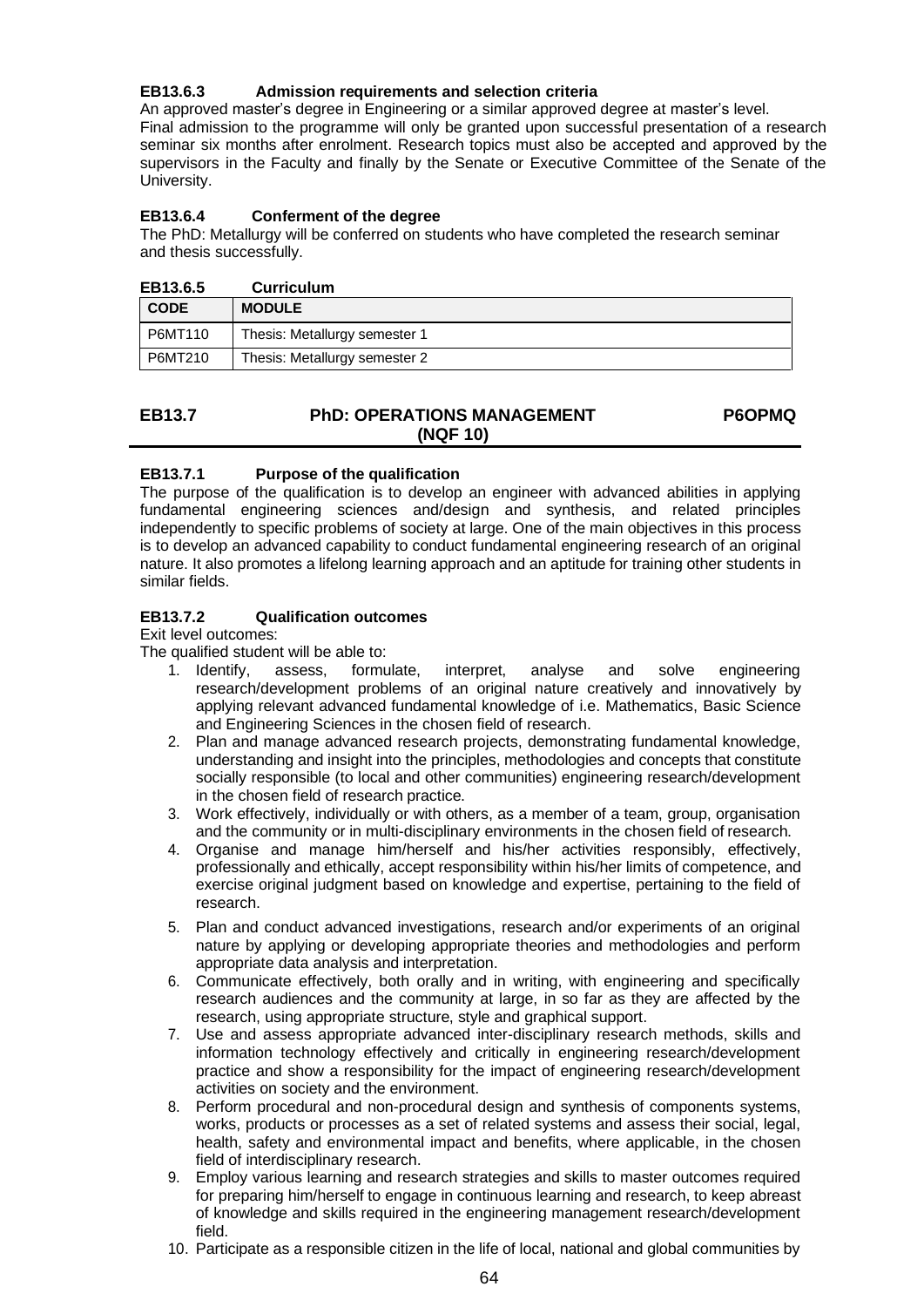acting professionally and ethically in the chosen field of research.

- 11. Demonstrate, where applicable, cultural and aesthetic sensitivity across a range of social contexts in the execution of engineering research/development activities.
- 12. Explore, where applicable, education and career opportunities in advanced engineering research/development.
- 13. Organise and develop, where applicable, entrepreneurial opportunities through engineering, technical research, development and/or managerial skills.

#### **EB13.7.3 Admission requirements and selection criteria**

An approved master's degree in Engineering or a similar approved degree at master's level. Final admission to the programme will only be granted upon successful presentation of a research seminar six months after enrolment. Research topics must also be accepted and approved by the supervisors in the Faculty and finally by the Senate or Executive Committee of the Senate of the University.

#### **EB13.7.4 Conferment of the degree**

The PhD: Operations Management will be conferred on students who have completed the research seminar and thesis successfully.

| <b>CODE</b> | <b>MODULE</b>                            |
|-------------|------------------------------------------|
| P60M110     | Thesis: Operations Management semester 1 |
| P60M210     | Thesis: Operations Management semester 2 |

# **EB13.8 PhD: QUANTITY SURVEYING (NQF 10)**

**P6QSUQ**

#### **EB13.8.1 Purpose of the qualification**

Quantity Surveyors are major players in the construction industry as they play a significant part in the management of construction business. The increasing complexity of the construction process requires high levels of engineering and management skills. Today, the planning, designing, costing, managing, building, and maintenance of facilities, require a higher level of sophistication and expertise than ever before. Many capable professionals and academics are unable to fill high level managerial appointments in the construction industry because of a lack of management education and experience.

The purpose of the programme is to develop an intellectual with the advanced ability to produce quantity surveying research that seeks to add knowledge and growth to this particular sector. One of the main objectives in this process is to develop an advanced capability to conduct interdisciplinary quantity surveying research of an original nature. It will also promote a lifelong learning approach, as well as an aptitude for training other students in similar fields.

#### **EB13.8.2 Qualification Outcomes**

#### **Exit Level Outcomes:**

Upon completion of this programme, a student should be able to:

- 1. Analyse and solve Quantity Surveying (Construction Economics) research/development problems of an original nature creatively and innovatively by applying relevant advanced fundamental knowledge of Construction Management Sciences in the chosen field of research.
- 2. Plan and manage research projects, demonstrating fundamental knowledge, understanding and insight into the principles, methodologies and concepts that constitute socially responsible (to local and other communities) construction responsible (to local and other communities) construction research/development/management in the chosen field of research practice.
- 3. Plan and conduct advanced inter-disciplinary investigations, research and/or experiments of an original nature by applying or developing appropriate theories and methodologies and perform appropriate data analysis and interpretation.
- 4. Communicate effectively, both orally and in writing, with specific research institutions, audiences and the community at large, in so far as they are affected by the research, using appropriate structure, style and graphical support.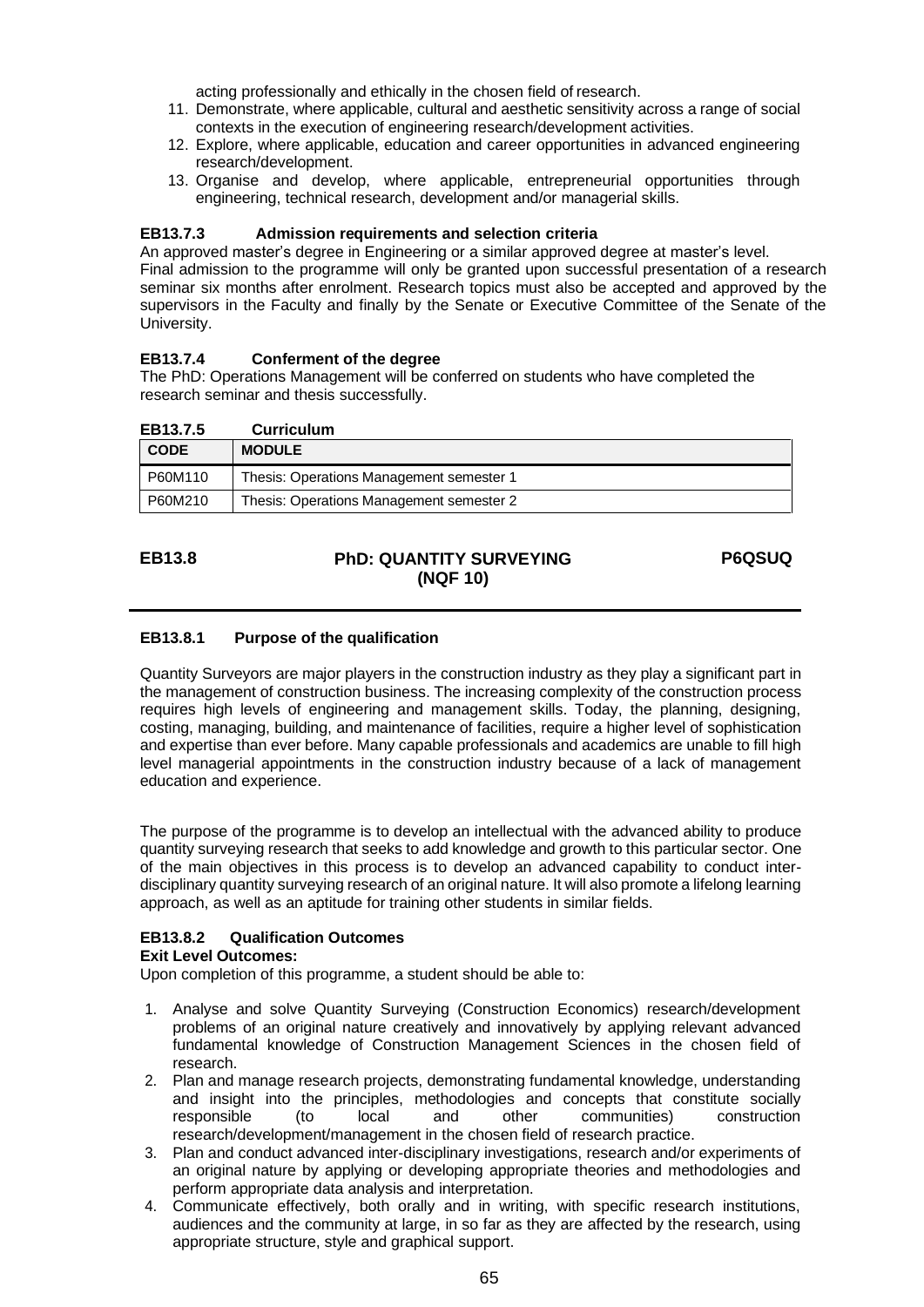- 5. Apply and assess appropriate advanced inter-disciplinary research methods, skills, tools and information technology effectively and critically in Quantity Surveying (Construction Economics) research/development practice and show an understanding and a willingness to accept responsibility for the impact of research/development activities on society and the environment.
- 6. Apply a synthesis of components, systems, works, products or processes as a set of related systems and assess their social, legal, health, safety and environmental impact and benefits, where applicable, in the chosen field of inter-disciplinary research.
- 7. Demonstrate and provide guidance where applicable and demonstrate cultural and aesthetic sensitivity across a range of social contexts in the execution of Quantity Surveying (Construction Economics) research/development activities.

#### **EB13.8.3 Admission requirements**

An approved master's degree in Quantity Surveying (Construction Economics) or any Built Environment discipline or a similar approved degree at master's level.

#### **EB13.8.4 Selection Criteria**

Students are selected on the basis of academic merit and an approved field(s) of study. An average mark of 65% in the previous degree qualification is required.

# **EB13.8.5 Conferment of the degree**

The PhD: Quantity Surveying will be conferred on students who have completed the research seminar and thesis successfully.

| EB13.8.6    | <b>Curriculum</b>            |
|-------------|------------------------------|
| <b>CODE</b> | <b>FIRST YEAR</b>            |
| P6CO110     | Thesis: Quantity Surveying 1 |
| P6CO210     | Thesis: Quantity Surveying 2 |

# **EB13.9 PhD: CONSTRUCTION MANAGEMENT (NQF 10)**

**P6CONQ**

# **EB13.9.1 Purpose of the qualification**

Construction management is a holistically developed built environment discipline in that the related tertiary education addresses three main streams, namely management, economics and science and technology. This empowers construction management graduates to manage the business of construction and projects (the physical process), as construction managers. Furthermore, construction management is the 'gateway' qualification for construction project management, which is the management of projects from conception to completion on behalf of a client, including design delivery, integration of design and construction, and the overseeing of construction. Expertise in this area is therefore imperative for the infrastructural development of South Africa and the African continent.

The purpose of the programme is to develop an intellectual with advanced abilities in applying construction engineering management with other related inter-disciplinary principles, in order to address construction management related problems within the sector. One of the main objectives in this process is to develop an advanced capability to conduct inter-disciplinary construction engineering management research of an original nature. It also aims to promote a lifelong learning approach, as well as an aptitude for training other students in similar fields.

# **EB13.9.2 Qualification Outcomes**

# **Exit Level Outcomes:**

Upon completion of this programme, a student should be able to:

- 1. Analyse and solve construction engineering management research/development problems of an original nature creatively and innovatively by applying relevant advanced fundamental knowledge of Construction Management Sciences in the chosen field of research.
- 2. Plan and manage research projects, demonstrating fundamental knowledge, understanding and insight into the principles, methodologies and concepts that constitute socially responsible (to local and other communities) construction research/development/management in the chosen field of research practice.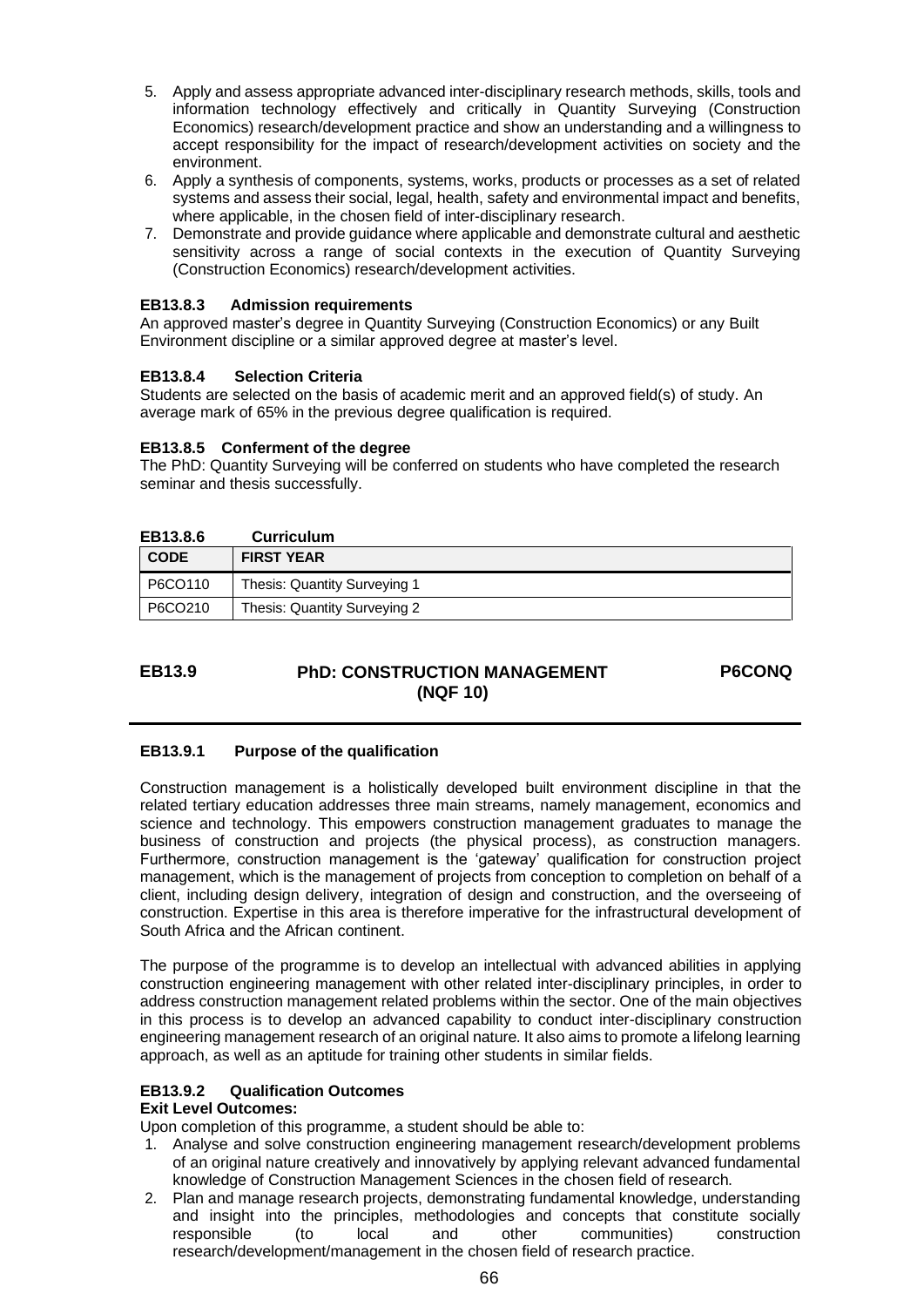- 3. Plan and conduct advanced inter-disciplinary investigations, research and/or experiments of an original nature by applying or developing appropriate theories and methodologies and perform appropriate data analysis and interpretation.
- 4. Communicate effectively, both orally and in writing, with specific research institutions, audiences and the community at large, in so far as they are affected by the research, using appropriate structure, style and graphical support.
- 5. Apply and assess appropriate advanced inter-disciplinary research methods, skills, tools and information technology effectively and critically in construction engineering management research/development practice and show an understanding and a willingness to accept responsibility for the impact of research/development activities on society and the environment.
- 6. Perform synthesis of components, systems, works, products or processes as a set of related systems and assess their social, legal, health, safety and environmental impact and benefits, where applicable, in the chosen field of inter-disciplinary research.
- 7. Demonstrate cultural and aesthetic sensitivity across a range of social contexts in the execution of construction engineering management research/development activities.

#### **EB13.9.3 Admission requirements**

An approved master's degree in Construction Management or any Built Environment discipline or a similar approved degree at master's level.

#### **EB13.9.4 Selection Criteria**

Students are selected based on academic merit and an approved field(s) of study. An average mark of 65% in the previous degree qualification is required.

#### **EB13.9.5 Conferment of the degree**

The PhD: Master's degree in Construction Management will be conferred on students who have completed the research seminar and thesis successfully.

#### **EB13.9.6 Curriculum**

| <b>CODE</b> | <b>FIRST YEAR</b>                 |
|-------------|-----------------------------------|
| P6CO110     | Thesis: Construction Management 1 |
| P6CO210     | Thesis: Construction Management 2 |

#### **EB13.10 PhD: INDUSTRIAL ENGINEERING Research Based (NQF 10) P6INDQ**

#### **EB13.10.1 Purpose of the qualification**

The purpose of the qualification is to develop an engineer with advanced abilities in applying fundamental engineering sciences and/design and synthesis, and related principles independently to specific problems of society at large. One of the main objectives in this process is to develop an advanced capability to conduct fundamental engineering research of an original nature. It also promotes a lifelong learning approach and an aptitude for training other students in similar fields.

#### **EB13.10.2 Qualification outcomes**

- 1. Identify, assess, formulate, interpret, analyse and solve engineering research/development problems of an original nature creatively and innovatively by applying relevant advanced fundamental knowledge of i.e. Mathematics, Basic Science and Engineering Sciences in the chosen field of research.
- 2. Plan and manage advanced research projects, demonstrating fundamental knowledge, understanding and insight into the principles, methodologies and concepts that constitute socially responsible (to local and other communities) engineering research/development in the chosen field of research practice.
- 3. Work effectively, individually or with others, as a member of a team, group, organisation and the community or in multi-disciplinary environments in the chosen field of research.
- 4. Organise and manage him/herself and his/her activities responsibly, effectively, professionally and ethically, accept responsibility within his/her limits of competence, and exercise original judgment based on knowledge and expertise, pertaining to the field of research.
- 5. Plan and conduct advanced investigations, research and/or experiments of an original nature by applying or developing appropriate theories and methodologies and perform appropriate data analysis and interpretation.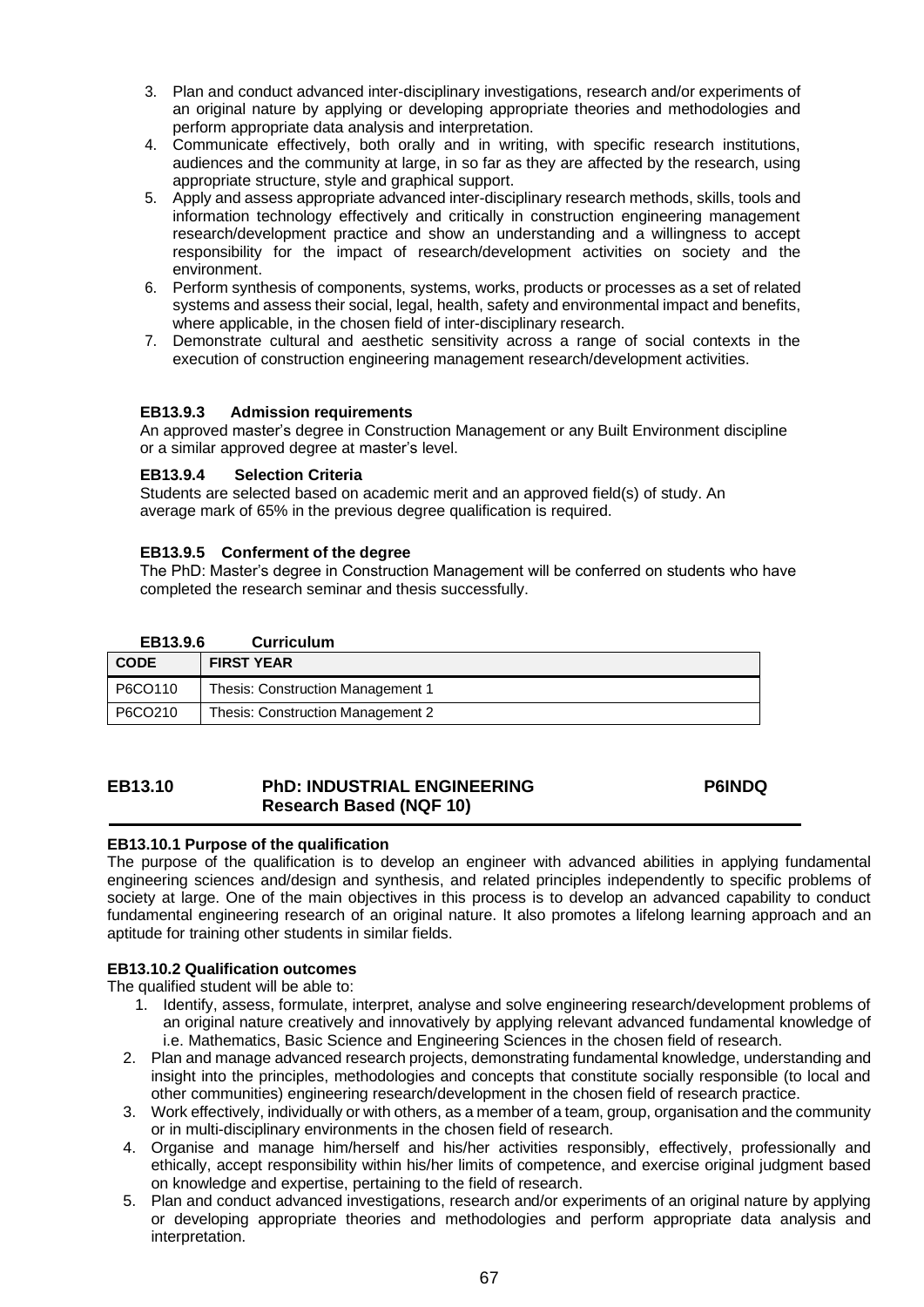- 6. Communicate effectively, both orally and in writing, with engineering and specifically research audiences and the community at large, in so far as they are affected by the research, using appropriate structure, style and graphical support.
- 7. Use and assess appropriate advanced inter-disciplinary research methods, skills and information technology effectively and critically in engineering research/development practice and show a responsibility for the impact of engineering research/development activities on society and the environment.
- 8. Perform procedural and non-procedural design and synthesis of components systems, works, products or processes as a set of related systems and assess their social, legal, health, safety and environmental impact and benefits, where applicable, in the chosen field of interdisciplinary research.
- 9. Employ various learning and research strategies and skills to master outcomes required for preparing him/herself to engage in continuous learning and research, to keep abreast of knowledge and skills required in the engineering management research/development field.
- 10. Participate as a responsible citizen in the life of local, national and global communities by acting professionally and ethically in the chosen field of research.
- 11. Demonstrate, where applicable, cultural and aesthetic sensitivity across a range of social contexts in the
- execution of engineering research/development activities.<br>12. Explore. where applicable, education and career where applicable, education and career opportunities in advanced engineering research/development.
- 13. Organise and develop, where applicable, entrepreneurial opportunities through engineering, technical research, development and/or managerial skills.

# **EB13.10.3 Admission requirements and selection criteria**

An approved master's degree in Engineering or a similar approved degree at master's level.

Final admission to the programme will only be granted upon successful presentation of a research seminar six months after enrolment. Research topics must also be accepted and approved by the supervisors in the Faculty and finally by the Senate or Executive Committee of the Senate of the University.

# **EB13.10.4 Conferment of the degree**

The PhD: Industrial Engineering will be conferred on students who have completed the research seminar and thesis successfully.

| <b>CODE</b> | <b>MODULE</b>                 |
|-------------|-------------------------------|
| P6INDQ      | Thesis: Industrial semester 1 |
| P6INDQ      | Thesis: Industrial semester 2 |

RESEARCH TIME: 100%

#### **EB13.11 PhD: ENGINEERING EDUCATION (NQF 10) P6EE0Q**

# **EB13.11.1 Purpose of the qualification**

The purpose of the qualification is to develop an engineering educator with advanced abilities in designing and applying appropriate research methodologies to engineering education related problems. One of the main objectives in this process is to develop an advanced capability to conduct engineering education research of an original nature. It also promotes a lifelong learning approach and an aptitude for training other students in similar fields.

# **EB13.11.2 Qualification outcomes**

The qualified student will be able to:

Upon completion of this programme, a student should be able to:

- 1. Analyse and solve engineering education research/development problems of an original nature creatively and innovatively by applying relevant methodologies and methods to the chosen topic of research.
- 2. Plan and manage research projects, demonstrating fundamental knowledge, understanding and insight into the principles, methodologies and concepts that constitute academically responsible engineering education research practices.
- 3. Plan and conduct advanced investigations, research and/or experiments of an original nature by applying or developing appropriate theories and methodologies and perform appropriate data analysis and interpretation.
- 4. Communicate effectively, both orally and in writing, with specific research institutions, audiences and the community at large, in so far as they are affected by the research, using appropriate structure, style and graphical support.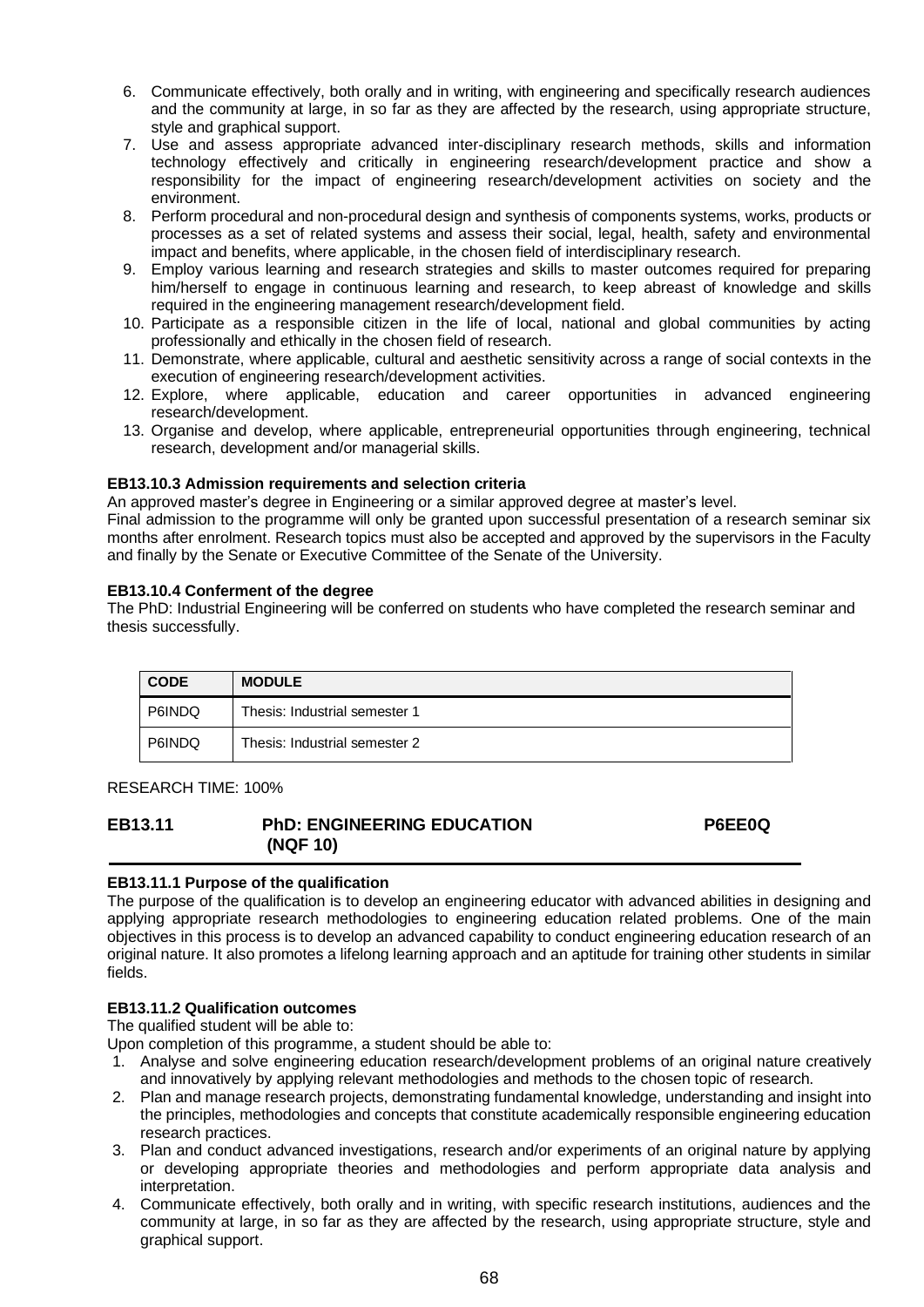- 5. Apply and assess appropriate advanced engineering education research methods, skills, tools and information technology effectively and critically in engineering education research/development practice and show an understanding and a willingness to accept responsibility for the impact of research/development activities on society.
- 6. Perform synthesis of components, systems, works, products or processes as a set of related systems and assess their social, legal, health, safety and environmental impact and benefits, where applicable, in the chosen field of inter-disciplinary research.
- 7. Employ various learning and research strategies and skills to master outcomes required for preparing him/herself to engage in continuous learning and research, to keep abreast of knowledge and skills required in the engineering education research/development field.
- 8. Participate as a responsible citizen in the life of local, national and global communities by acting professionally and ethically in the chosen field of research.
- 9. Demonstrate ethical and cultural sensitivity and awareness across a range of engineering education contexts in the execution of engineering education research/development activities.

#### **EB13.11.3 Admission requirements and selection criteria**

An approved master's degree in engineering or engineering education-related discipline.

#### **EB13.11.4 Conferment of the degree**

The PhD: Engineering Education will be conferred on students who have completed the research seminar and thesis successfully.

| <b>CODE</b> | <b>MODULE</b>                   |
|-------------|---------------------------------|
| P6UE010     | Thesis: Engineering Education 1 |
| P6UE020     | Thesis: Engineering Education 2 |

RESEARCH TIME: 100%

#### **EB13.12 PhD: QUALITY ENGINEERING (NQF 10) SAQA: 96969 P6QE1Q**

#### **EB13.12.1 Purpose of the qualification**

The purpose of the qualification is to develop an engineering educator with advanced abilities in designing and applying appropriate research methodologies to engineering education related problems. One of the main objectives in this process is to develop an advanced capability to conduct engineering education research of an original nature. It also promotes a lifelong learning approach and an aptitude for training other students in similar fields.

#### **EB13.12.2 Qualification outcomes**

The qualified student will be able to:

Upon completion of this programme, a student should be able to:

- 10. Analyse and solve engineering education research/development problems of an original nature creatively and innovatively by applying relevant methodologies and methods to the chosen topic of research.
- 11. Plan and manage research projects, demonstrating fundamental knowledge, understanding and insight into the principles, methodologies and concepts that constitute academically responsible engineering education research practices.
- 12. Plan and conduct advanced investigations, research and/or experiments of an original nature by applying or developing appropriate theories and methodologies and perform appropriate data analysis and interpretation.
- 13. Communicate effectively, both orally and in writing, with specific research institutions, audiences and the community at large, in so far as they are affected by the research, using appropriate structure, style and graphical support.
- 14. Apply and assess appropriate advanced engineering education research methods, skills, tools and information technology effectively and critically in engineering education research/development practice and show an understanding and a willingness to accept responsibility for the impact of research/development activities on society.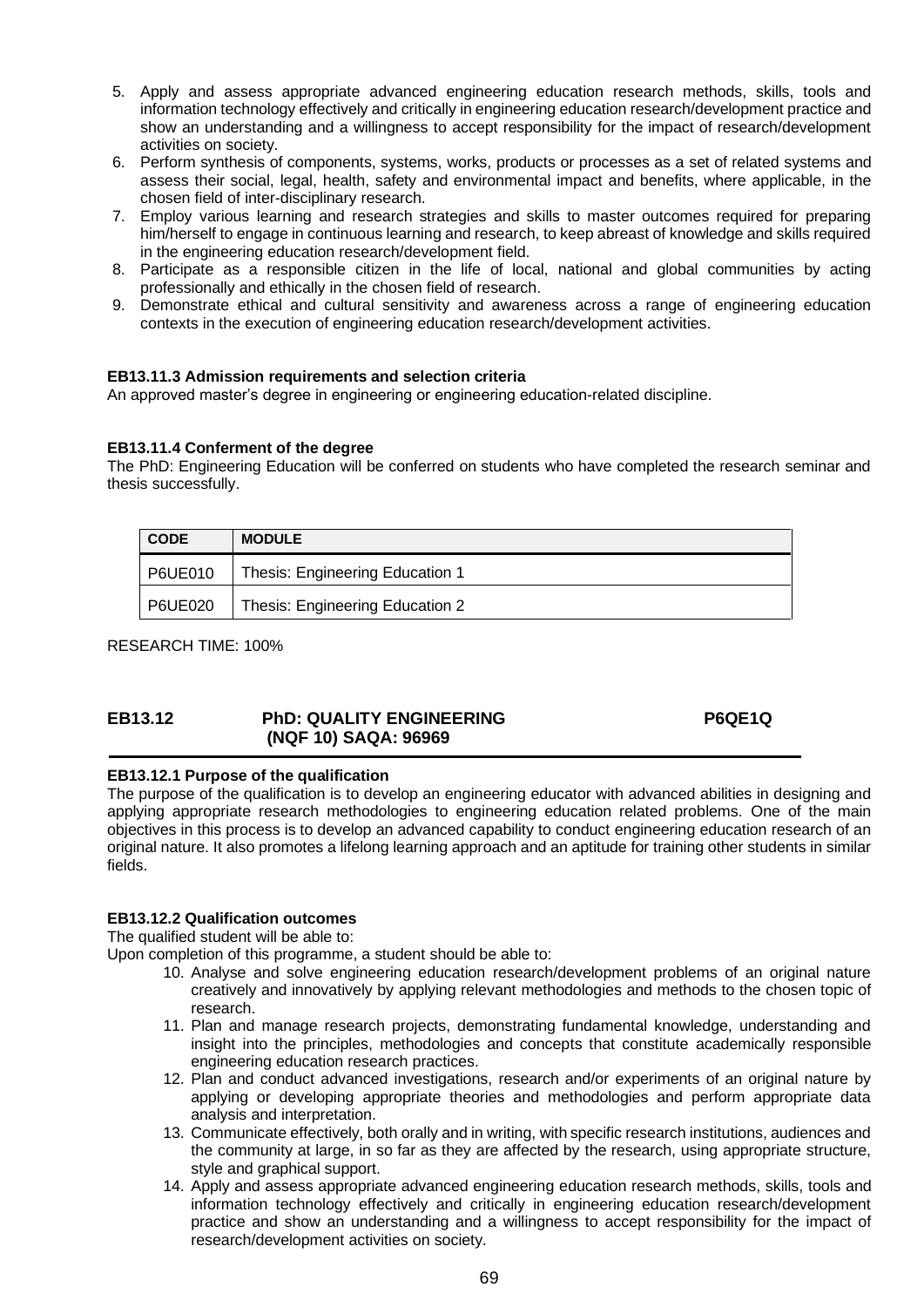- 15. Perform synthesis of components, systems, works, products or processes as a set of related systems and assess their social, legal, health, safety and environmental impact and benefits, where applicable, in the chosen field of inter-disciplinary research.
- 16. Employ various learning and research strategies and skills to master outcomes required for preparing him/herself to engage in continuous learning and research, to keep abreast of knowledge and skills required in the engineering education research/development field.
- 17. Participate as a responsible citizen in the life of local, national and global communities by acting professionally and ethically in the chosen field of research.
- 18. Demonstrate ethical and cultural sensitivity and awareness across a range of engineering education contexts in the execution of engineering education research/development activities.

#### **EB13.12.3 Admission requirements and selection criteria**

An approved master's degree in Quality / Operations

| <b>CODE</b> | <b>MODULE</b>                               |
|-------------|---------------------------------------------|
| P6OM110     | THESIS: OPERATIONS MANAGEMENT (RESEARCH: 2) |
| P6OM110     | THESIS: OPERATIONS MANAGEMENT (RESEARCH: 2) |

RESEARCH TIME: 100%

#### **EB13.13 PhD: URBAN AND REGIONAL PLANNING (NQF 10) SAQA: 96969**

#### **P6UP0Q**

#### **EB13.13.1 Purpose of the qualification**

The purpose of the qualification is to develop an engineering educator with advanced abilities in designing and applying appropriate research methodologies to engineering education related problems. One of the main objectives in this process is to develop an advanced capability to conduct engineering education research of an original nature. It also promotes a lifelong learning approach and an aptitude for training other students in similar fields.

#### **EB13.13.2 Qualification outcomes**

The qualified student will be able to:

Upon completion of this programme, a student should be able to:

- 1. Analyse and solve engineering education research/development problems of an original nature creatively and innovatively by applying relevant methodologies and methods to the chosen topic of research.
- 2. Plan and manage research projects, demonstrating fundamental knowledge, understanding and insight into the principles, methodologies and concepts that constitute academically responsible engineering education research practices.
- 3. Plan and conduct advanced investigations, research and/or experiments of an original nature by applying or developing appropriate theories and methodologies and perform appropriate data analysis and interpretation.
- 4. Communicate effectively, both orally and in writing, with specific research institutions, audiences and the community at large, in so far as they are affected by the research, using appropriate structure, style and graphical support.
- 5. Apply and assess appropriate advanced engineering education research methods, skills, tools and information technology effectively and critically in engineering education research/development practice and show an understanding and a willingness to accept responsibility for the impact of research/development activities on society.
- 6. Perform synthesis of components, systems, works, products or processes as a set of related systems and assess their social, legal, health, safety and environmental impact and benefits, where applicable, in the chosen field of inter-disciplinary research.
- 7. Employ various learning and research strategies and skills to master outcomes required for preparing him/herself to engage in continuous learning and research, to keep abreast of knowledge and skills required in the engineering education research/development field.
- 8. Participate as a responsible citizen in the life of local, national and global communities by acting professionally and ethically in the chosen field of research.
- 9. Demonstrate ethical and cultural sensitivity and awareness across a range of engineering education contexts in the execution of engineering education research/development activities.

#### **EB13.13.3 Admission requirements and selection criteria**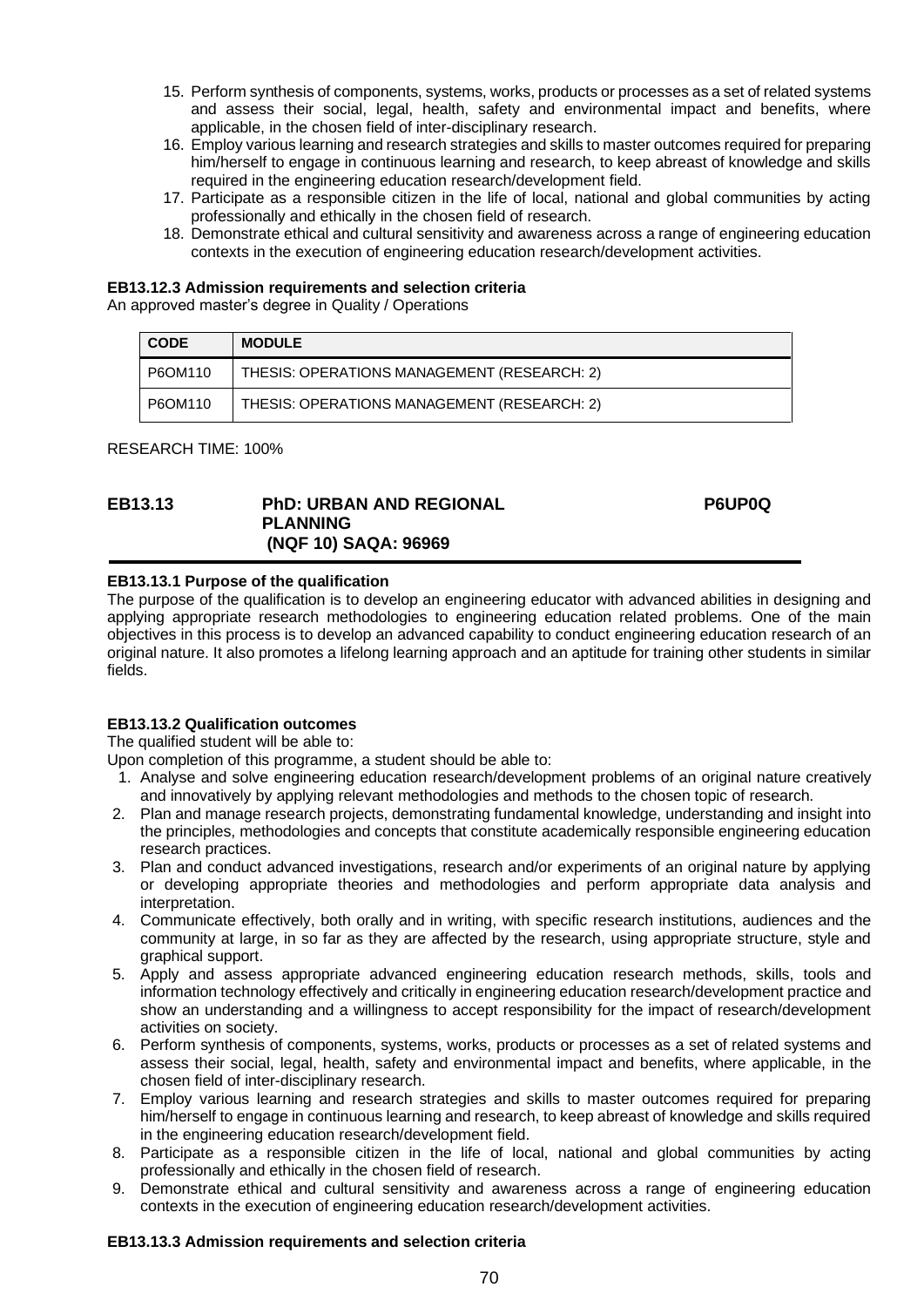| <b>CODE</b> | <b>MODULE</b>                                     |
|-------------|---------------------------------------------------|
| P6URP10     | THESIS: URBAN AND REGIONAL PLANNING (RESEARCH: 2) |
| P6URP10     | THESIS: URBAN AND REGIONAL PLANNING (RESEARCH: 2) |

RESEARCH TIME: 100%

| <b>EB13.14</b> | <b>PhD: Data Science</b> | <b>P6DS1Q</b> |
|----------------|--------------------------|---------------|
|                | (NQF 10)                 |               |

# **EB12.2.1 Purpose of the qualification**

The purpose of the qualification is to develop an engineer with advanced abilities in applying fundamental data science and analysis technologies/techniques and related principles independently to specific problems of society at large. One of the main objectives in this process is to develop an advanced capability to conduct fundamental data science related research of an original nature. It also promotes a lifelong learning approach and an aptitude for training other students in similar fields.

#### **EB12.2.2 Qualification outcomes**

Exit level outcomes:

- 1. Identify, assess, formulate, interpret, analyse and solve data science related research/development problems as well as societal problems of an original nature creatively and innovatively by applying relevant advanced fundamental knowledge of Scipy, Numpy, Artificial Intelligence, Machine Learning, Pandas and relevant techniques in the chosen field of research.
- 2. Plan and manage advanced research projects, demonstrating fundamental knowledge, portraying understanding and insight into the principles, methodologies and concepts that constitute socially responsible (to local and other communities) data science research/development in the chosen field of research practice.
- 3. Work effectively, individually or with others, as a member of a team, group, organisation and the community or in multi-disciplinary environments in the chosen field of research.
- 4. Organise and manage him/herself and his/her activities responsibly, effectively, professionally and ethically, accept responsibility within his/her limits of competence, and exercise original judgment based on knowledge and expertise, pertaining to the field of research.
- 5. Plan and conduct advanced investigations, research and/or experiments of an original nature by applying or developing appropriate theories and methodologies based on data science technologies and techniques and perform appropriate data analysis and interpretation.
- 6. Communicate effectively, both orally and in writing, with engineering and specifically research audiences and the community at large, in so far as they are affected by the research, using appropriate structure, style and graphical support.
- 7. Use and assess appropriate advanced inter-disciplinary research methods, skills and information technology effectively and critically in data science research/development practice and show a responsibility for the impact of data science research/development activities on society and the environment.
- 8. Perform procedural and non-procedural design and synthesis of component systems, works, products or processes as a set of related systems and assess their social, legal, health, safety and environmental impact and benefits, where applicable, in the chosen field of interdisciplinary research.
- 9. Employ various learning and research strategies and skills to master outcomes required for preparing him/herself to engage in continuous learning and research, to keep abreast of knowledge and skills required in the data science field.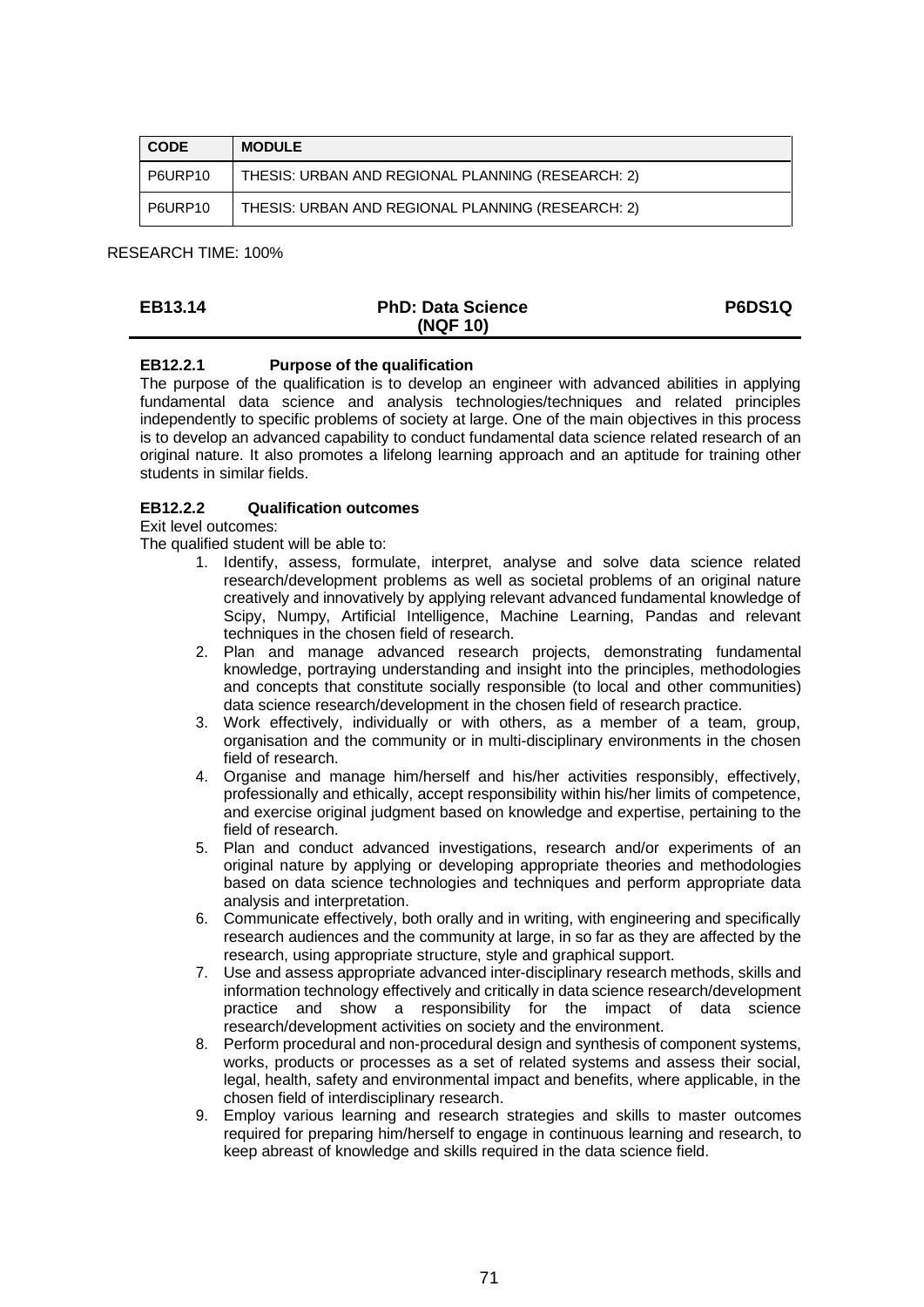- 10. Participate as a responsible citizen in the life of local, national and global communities by acting professionally and ethically in the chosen field of research.
- 11. Demonstrate, where applicable, cultural and aesthetic sensitivity across a range of social contexts in the execution of data science research/development activities.
- 12. Explore, where applicable, education and career opportunities in advanced data science research/development.
- 13. Organise and develop, where applicable, entrepreneurial opportunities through data science, technical research, development and/or managerial skills.

#### **EB12.2.3 Admission requirements and selection criteria**

An approved master's degree in Engineering or a similar approved degree at master's level. Final admission to the programme will only be granted upon successful presentation of a research seminar six months after enrolment. Research topics must also be accepted and approved by the supervisors in the Faculty and finally by the Senate or Executive Committee of the Senate of the University.

#### **EB12.2.4 Conferment of the degree**

The PhD: Data Science will be conferred on students who have completed the research seminar and thesis successfully.

| EB12.2.5 | <b>Curriculum</b>    |
|----------|----------------------|
| CODE     | <b>MODULE</b>        |
| P6DS110  | THESIS: DATA SCIENCE |
| P6DS210  | THESIS: DATA SCIENCE |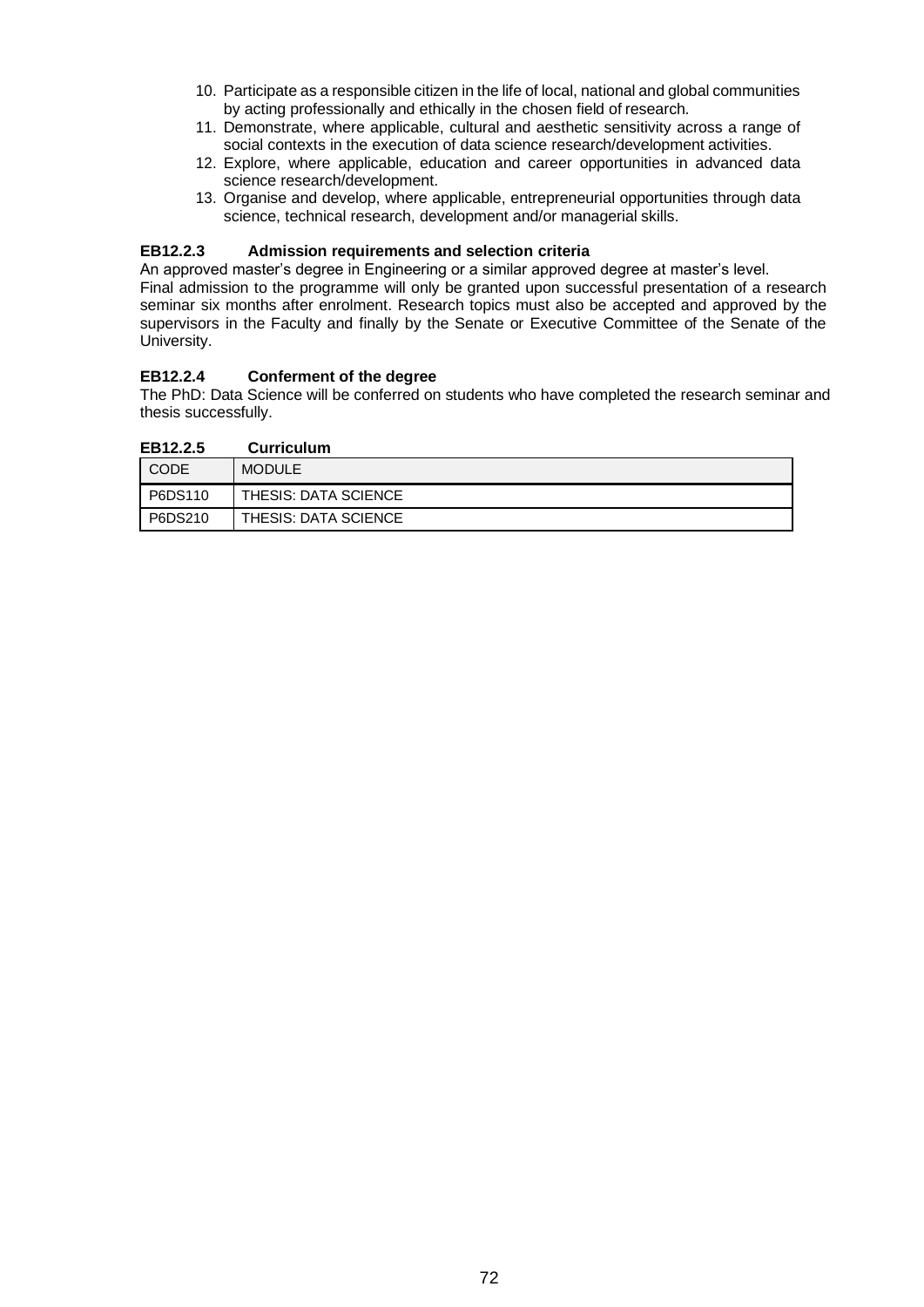## **The outcomes and assessment criteria of each module are stated in the relevant learning guides.**

| M6MAE19                               | <b>ADVANCED ENGINEERING ECONOMICS</b>                                                                                                                                                                                                                                                                                                                                                                                                                                                                                                                                                      |
|---------------------------------------|--------------------------------------------------------------------------------------------------------------------------------------------------------------------------------------------------------------------------------------------------------------------------------------------------------------------------------------------------------------------------------------------------------------------------------------------------------------------------------------------------------------------------------------------------------------------------------------------|
| <b>Calculation</b><br><b>Criteria</b> | Final mark weighting = Semester mark $(100%)$                                                                                                                                                                                                                                                                                                                                                                                                                                                                                                                                              |
| <b>Credits</b>                        | 15                                                                                                                                                                                                                                                                                                                                                                                                                                                                                                                                                                                         |
| <b>Purpose</b>                        | To study specific technology management principles related to engineering<br>economy in the engineering product development process.                                                                                                                                                                                                                                                                                                                                                                                                                                                       |
| <b>Content</b>                        | Engineering and engineering economy; physical and economic efficiency;<br>engineering economy studies, economic and cost concepts, value, life cycle<br>cost, time value of money; interest and equivalence; interest relationships,<br>cash flows; economic equivalence calculations; bonds, loans, working capital,<br>inflation; economic analysis and alternatives, decision making, comparison,<br>replacement evaluation, break-even and optimization; accounting,<br>depreciation and taxes, estimates of economic elements, risk,<br>probability, economic analysis of operations. |

| M6MEM19                               | <b>ENGINEERING MANAGEMENT</b>                                                                                                                                                                                                                                                                                                                         |
|---------------------------------------|-------------------------------------------------------------------------------------------------------------------------------------------------------------------------------------------------------------------------------------------------------------------------------------------------------------------------------------------------------|
| <b>Calculation</b><br><b>Criteria</b> | Final mark weighting = Semester mark $(100%)$                                                                                                                                                                                                                                                                                                         |
| <b>Credits</b>                        | 15                                                                                                                                                                                                                                                                                                                                                    |
| <b>Purpose</b>                        | To study this specialized form of management concerned with the application<br>of engineering principles to the planning and operational management of<br>industrial and manufacturing operations.                                                                                                                                                    |
| Content                               | Consideration is given to Engineers as Managers, Organizational Structure,<br>Financial Management, Product Development, Operations Management,<br>Quality Management, Strategic Management, Personnel Management, Team<br>Working & Creativity, Personal Management, Ethical Management,<br>Communication, Project Management and Change Management. |

| M6MES19                               | <b>Engineering Systems Management</b>                                                                                                                                                                                                                                                                                                                                   |
|---------------------------------------|-------------------------------------------------------------------------------------------------------------------------------------------------------------------------------------------------------------------------------------------------------------------------------------------------------------------------------------------------------------------------|
| <b>Purpose</b>                        | To study the application of systems engineering principles in the<br>development of engineering systems.                                                                                                                                                                                                                                                                |
| <b>Credits</b>                        | 15                                                                                                                                                                                                                                                                                                                                                                      |
| <b>Calculation</b><br><b>Criteria</b> | Final mark weighting = Semester mark (100%)                                                                                                                                                                                                                                                                                                                             |
| <b>Content</b>                        | Systems engineering principles, requirements engineering, scenario analysis,<br>functional analysis, the role of SE in other discipline or functional groups,<br>decision making, system analysis, system dynamics, system modelling, work<br>breakdown structure, statistical engineering, graphical representation (FFBD,<br>IDEF, DFD), risk management (FMEA, RCA). |

| M6MPD29                               | PRODUCT DEVELOPMENT AND MARKETING                                                                                                                                                                                                                                                                                                           |
|---------------------------------------|---------------------------------------------------------------------------------------------------------------------------------------------------------------------------------------------------------------------------------------------------------------------------------------------------------------------------------------------|
| <b>Calculation</b><br><b>Criteria</b> | Final mark weighting = Semester mark $(100%)$                                                                                                                                                                                                                                                                                               |
| <b>Credits</b>                        | 15                                                                                                                                                                                                                                                                                                                                          |
| <b>Purpose</b>                        | To study specific technology management principles related to the<br>engineering product development process.                                                                                                                                                                                                                               |
| <b>Content</b>                        | Aspects of structured product design, systems and competitive product<br>design. Functions of marketing against the backdrop of engineering design<br>and development. Introduction to production, manufacturing, objective in<br>relation to marketing management and engineering design. Introduction to<br>technical project evaluation. |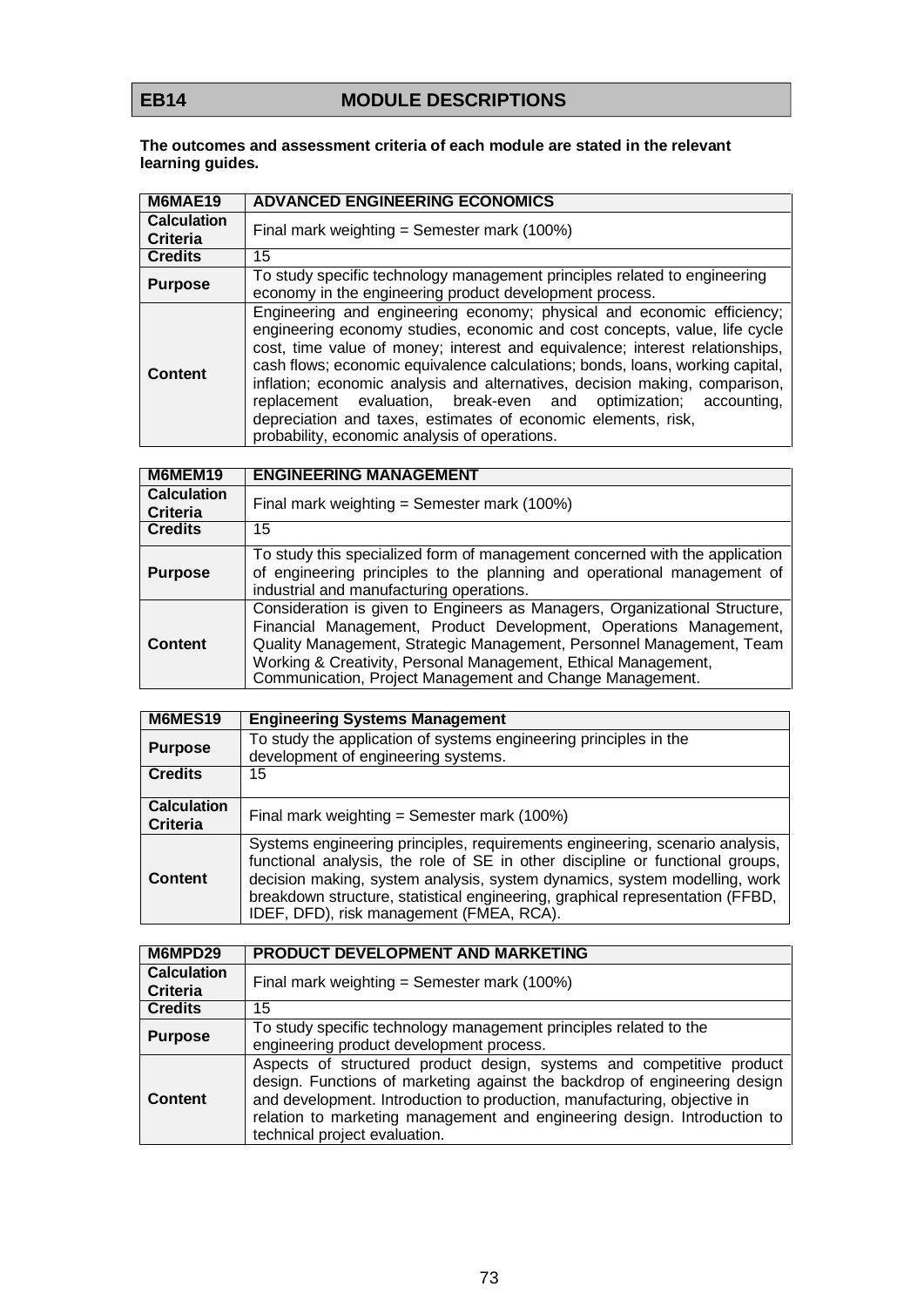| M6MPM29                               | <b>PROJECT MANAGEMENT</b>                                                                                                                                                                                                                                                                                                                                                                                                                                                                                                                                                                                                                                                                                                                                                                                                                                                                                                                                                                                              |
|---------------------------------------|------------------------------------------------------------------------------------------------------------------------------------------------------------------------------------------------------------------------------------------------------------------------------------------------------------------------------------------------------------------------------------------------------------------------------------------------------------------------------------------------------------------------------------------------------------------------------------------------------------------------------------------------------------------------------------------------------------------------------------------------------------------------------------------------------------------------------------------------------------------------------------------------------------------------------------------------------------------------------------------------------------------------|
| <b>Calculation</b><br><b>Criteria</b> | Final mark weighting = Semester mark $(100%)$                                                                                                                                                                                                                                                                                                                                                                                                                                                                                                                                                                                                                                                                                                                                                                                                                                                                                                                                                                          |
| <b>Credits</b>                        | 15                                                                                                                                                                                                                                                                                                                                                                                                                                                                                                                                                                                                                                                                                                                                                                                                                                                                                                                                                                                                                     |
| <b>Purpose</b>                        | To study specific technology management principles related to project<br>management in the engineering product development process.                                                                                                                                                                                                                                                                                                                                                                                                                                                                                                                                                                                                                                                                                                                                                                                                                                                                                    |
| <b>Content</b>                        | This course provides the student with a wide range of theoretical knowledge<br>in the field of Project Management. This includes both the proven and<br>traditional approaches to Project Management as well as the more innovative<br>and novel practices that are becoming available. The content is designed to<br>allow the student to understand and to utilize project management concepts<br>when managing any project with regards to time, cost and quality according<br>to accepted standards. The course content includes the following:<br>the components of modern project management with reference and<br>consideration to the uniqueness and characteristics of the project life<br>cycle;<br>the principles for excellence in modern project management and the<br>٠<br>appropriate organisational structures for project management;<br>all components of the project initiation phase<br>٠<br>all components of the project implementation phase<br>٠<br>all aspects related to project termination |

| M6MRM29                               | <b>RELIABILITY MANAGEMENT</b>                                                                                                                                                                                                                                                                                                                                                                                              |
|---------------------------------------|----------------------------------------------------------------------------------------------------------------------------------------------------------------------------------------------------------------------------------------------------------------------------------------------------------------------------------------------------------------------------------------------------------------------------|
| <b>Calculation</b><br><b>Criteria</b> | Final mark weighting = Semester mark $(100%)$                                                                                                                                                                                                                                                                                                                                                                              |
| <b>Credits</b>                        | 15                                                                                                                                                                                                                                                                                                                                                                                                                         |
| <b>Purpose</b>                        | To study specific technology management principles related to the reliability<br>management in the engineering product lifecycle from development through<br>operation to phase-out and disposal.                                                                                                                                                                                                                          |
| <b>Content</b>                        | Reliability, definitions, evaluation, statistical methods, catastrophically failure<br>models, reliability functions, distribution functions and applications, reliability<br>and maintenance, preventative maintenance, reliability and systems (series,<br>parallel, standby), introduction to Markov models, economics and reliability,<br>economics of maintenance, availability and cost, reliability and management. |

| M6CCT19        | ADVANCED IN CONCRETE TECHNOLOGY                                                                                                                                                                                                                                                  |
|----------------|----------------------------------------------------------------------------------------------------------------------------------------------------------------------------------------------------------------------------------------------------------------------------------|
| <b>Credits</b> | 15                                                                                                                                                                                                                                                                               |
| <b>Purpose</b> | To study and relate the advanced understanding of the chemistry and<br>structure of cementitious systems to engineering performance and<br>applications.                                                                                                                         |
| Content        | Cement hydration, its role in concrete performance. Microstructural<br>development, pore structure. Chemical admixtures and extenders. Cracking<br>in concrete. Concrete deterioration processes covering basics, diagnosis and<br>rehabilitation strategies. Special concretes. |

| M6ARC19        | ADVANCED REINFORCED CONCRETE ANALYSIS AND DESIGN                                                   |
|----------------|----------------------------------------------------------------------------------------------------|
| <b>Credits</b> | 15                                                                                                 |
| <b>Purpose</b> | To study and apply the theory of design to the analysis of reinforced and<br>pre-stressed concrete |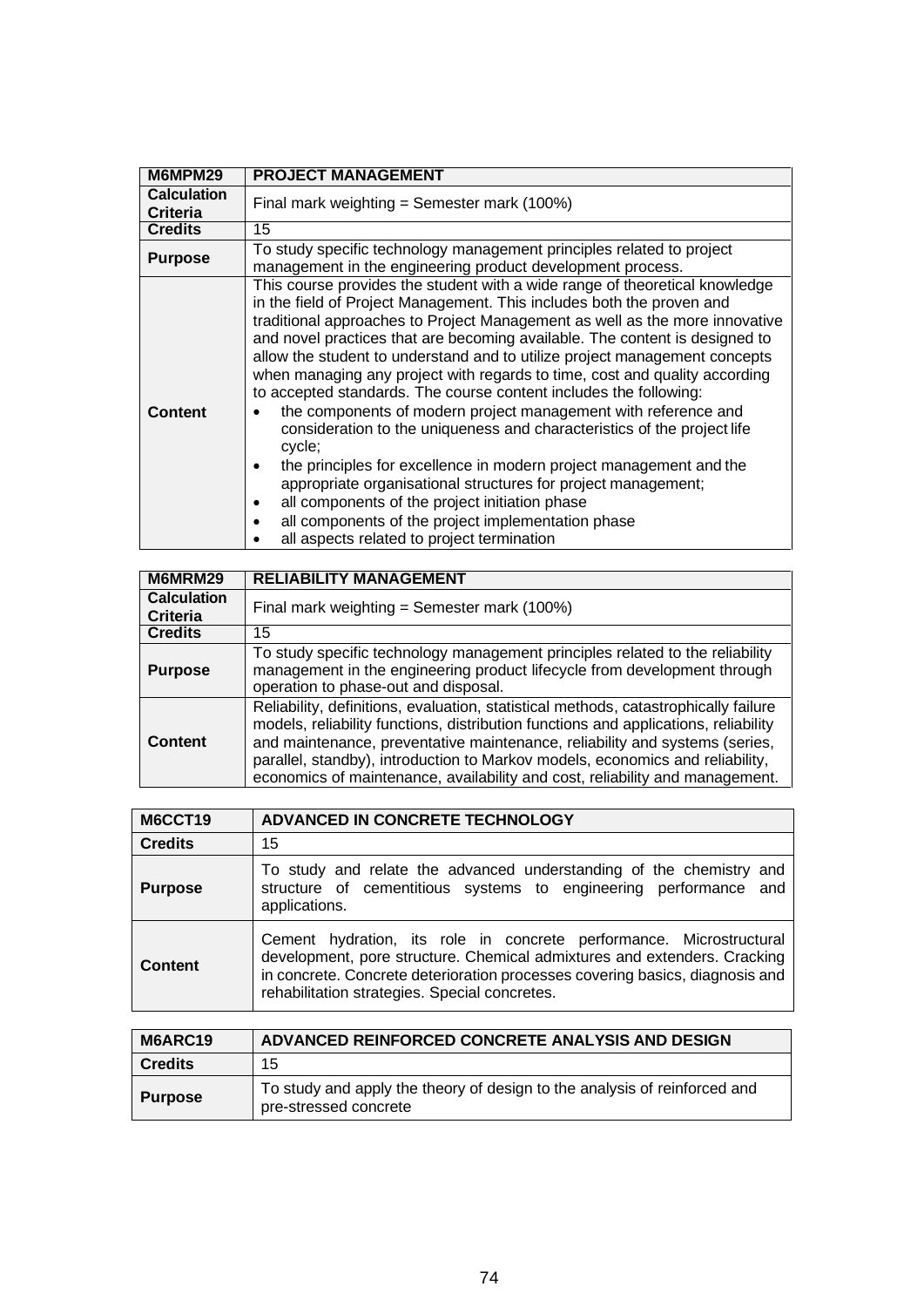| <b>Content</b> | Introduction to yield analysis of slabs, the yield line, collapse mechanisms,<br>orthotropic slabs, lower bound theorem and other phenomena. Truss and<br>strut-tie models for torsion and shear analyses. Biaxial bending of short<br>columns, slender columns. Analysis of RC frames subject to lateral loading.<br>Deep beams and structural walls. Flat slab design. Pre-tensioned and post-<br>tensioned slabs. |
|----------------|----------------------------------------------------------------------------------------------------------------------------------------------------------------------------------------------------------------------------------------------------------------------------------------------------------------------------------------------------------------------------------------------------------------------|
|----------------|----------------------------------------------------------------------------------------------------------------------------------------------------------------------------------------------------------------------------------------------------------------------------------------------------------------------------------------------------------------------------------------------------------------------|

| <b>M6SOS19</b> | <b>STABILITY OF STEEL STRUCTURES</b>                                                                                                                                                                                                                                                           |
|----------------|------------------------------------------------------------------------------------------------------------------------------------------------------------------------------------------------------------------------------------------------------------------------------------------------|
| <b>Credits</b> | 15                                                                                                                                                                                                                                                                                             |
| <b>Purpose</b> | To study stability theory and non-linear structural behaviour                                                                                                                                                                                                                                  |
| <b>Content</b> | Stability theory. Column strength and stability. Buckling of plates. Elastic lateral-<br>torsional buckling of beams. Composite beams and columns. Plate and box<br>girders. Uniaxial and biaxial bending of beam-columns. Frame<br>stability and National design methods. Thin-walled design. |

| M6FEA29        | <b>FINITE ELEMENT ANALYSIS</b>                                                                                                                                                                                                                                                                                                                                                                                                                                                                                                                                                                                                                                                                                                   |
|----------------|----------------------------------------------------------------------------------------------------------------------------------------------------------------------------------------------------------------------------------------------------------------------------------------------------------------------------------------------------------------------------------------------------------------------------------------------------------------------------------------------------------------------------------------------------------------------------------------------------------------------------------------------------------------------------------------------------------------------------------|
| <b>Credits</b> | 15                                                                                                                                                                                                                                                                                                                                                                                                                                                                                                                                                                                                                                                                                                                               |
| <b>Purpose</b> | To develop a theoretical basis of finite element methods and apply non-linear<br>FEA to engineering problems                                                                                                                                                                                                                                                                                                                                                                                                                                                                                                                                                                                                                     |
| Content        | This course provides the fundamentals of the finite element method, including<br>elasticity, matrix algebra, calculus of vibrations, and energy principles. The<br>formulation for axial, beam, isoperimetric, membrane, plate, axisymmetric,<br>three-dimensional, torsion, and fluid finite elements is presented. Solution<br>methodologies and computer programming are discussed including the Ritz<br>method, Galerkin's method and finite elements for stability and dynamics.<br>Specific applications to field problems will be demonstrated such as 3D<br>structural elements, heat transfer and flow in porous media. Practical exercises<br>will be conducted using commercial packages such as ABAQUS or<br>PROKON. |

| M6PAD19        | PLASTIC ANALYSIS AND DESIGN OF STRUCTURES                                                                                                                                                                                                                              |
|----------------|------------------------------------------------------------------------------------------------------------------------------------------------------------------------------------------------------------------------------------------------------------------------|
| <b>Credits</b> | 15                                                                                                                                                                                                                                                                     |
| <b>Purpose</b> | To conduct 3D fundamental elastic and plastic analysis of material behaviour,<br>collapse analysis, design of elements and frames                                                                                                                                      |
| <b>Content</b> | Introduction to material behaviour and theories of plastic analysis. Kinetic and<br>statical methods. Plastic collapse of continuous beams. Analysis of single, multi-<br>bay and multi-storey portal frames. Plastic design of portal framed<br>industrial buildings. |

| <b>M6DYS29</b> | DYNAMIC ANALYSIS OF STRUCTURES                                                                                                                                                                                                                                                                                                                                                                              |
|----------------|-------------------------------------------------------------------------------------------------------------------------------------------------------------------------------------------------------------------------------------------------------------------------------------------------------------------------------------------------------------------------------------------------------------|
| <b>Credits</b> | 15                                                                                                                                                                                                                                                                                                                                                                                                          |
| <b>Purpose</b> | To develop understanding of the problems of forced vibrations and compute<br>the dynamic response of a structure                                                                                                                                                                                                                                                                                            |
| <b>Content</b> | Definitions and fundamental aspects of a periodic motion. Free vibration and<br>harmonically excited vibration. Impulse excitation and Duhamel integral.<br>Application of mathematical formulations to dynamics including Fourier<br>analysis and Laplace transform, Eigen values and vectors. Flexibility and<br>stiffness matrix approaches. Coordinate coupling and vibration of continuous<br>systems. |

| M6DCS29        | <b>DESIGN OF COLD FORMED STEEL STRUCTURES</b>                                                                                      |
|----------------|------------------------------------------------------------------------------------------------------------------------------------|
| <b>Credits</b> | 15                                                                                                                                 |
| <b>Purpose</b> | To study the nature of local buckling in cold formed structures, the strength<br>design approach and numerical analysis techniques |